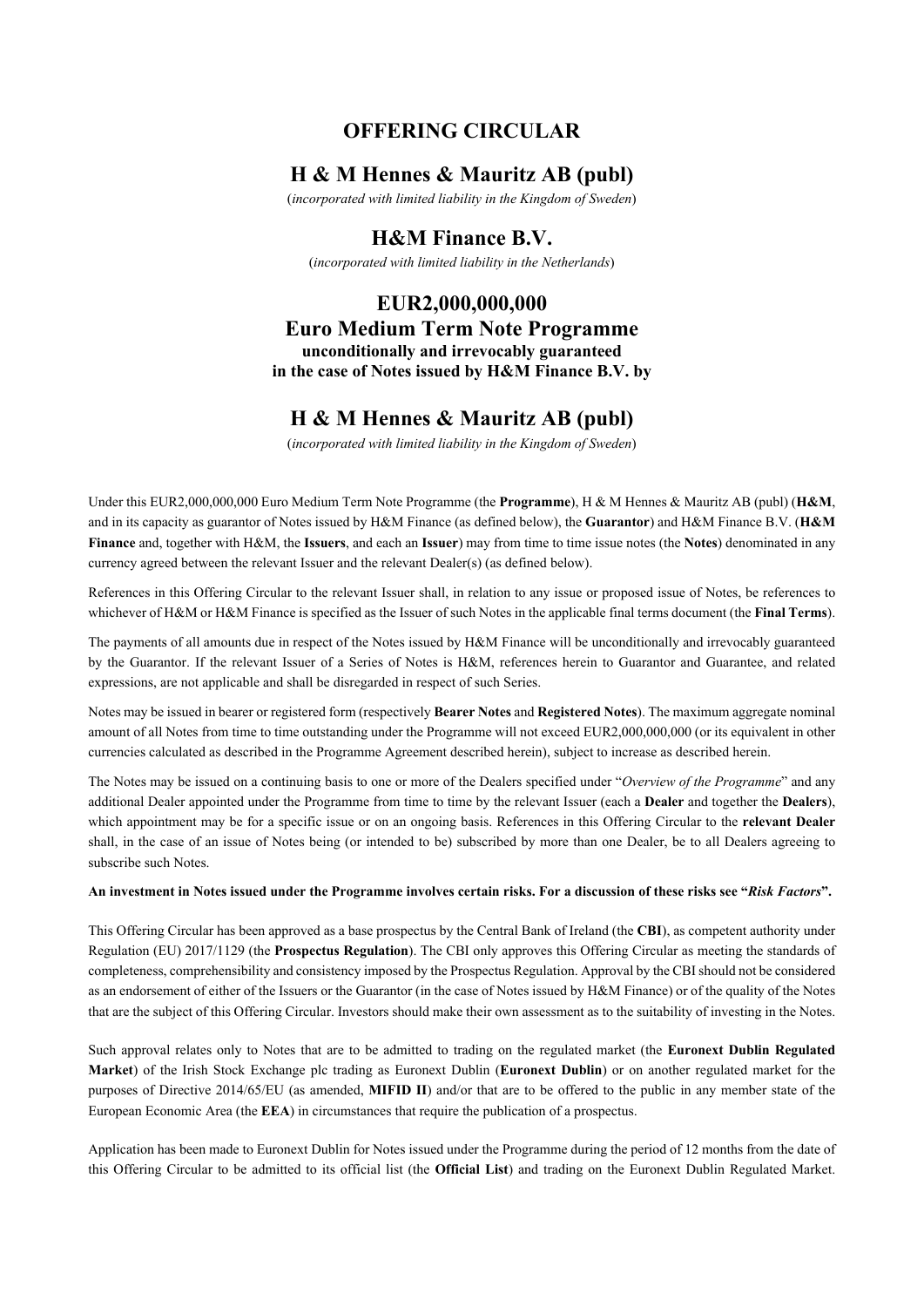References in this Offering Circular to the Notes being **listed** (and all related references) shall mean that, unless otherwise specified in the applicable Final Terms, the Notes have been admitted to the Official List and trading on the Euronext Dublin Regulated Market.

**This Offering Circular (as supplemented as at the relevant time, if applicable) is valid for 12 months from its date in relation to Notes which are to be admitted to trading on a regulated market in the EEA. The obligation to supplement this Offering Circular in the event of a significant new factor, material mistake or material inaccuracy does not apply when this Offering Circular is no longer valid.**

The requirement to publish a prospectus under the Prospectus Regulation only applies to Notes which are to be admitted to trading on a regulated market in the EEA and/or offered to the public in the EEA other than in circumstances where an exemption is available under Article 1(4) and/or 3(2) of the Prospectus Regulation.

Notice of the aggregate nominal amount of Notes, interest (if any) payable in respect of Notes, the issue price of Notes and certain other information which is applicable to each Tranche (as defined under "*Terms and Conditions of the Notes*") of Notes will be set out in the applicable Final Terms which will be delivered to the CBI and, where listed, Euronext Dublin.

Copies of Final Terms in relation to Notes to be listed on Euronext Dublin will also be published on the website of Euronext Dublin.

The Programme provides that Notes may be listed or admitted to trading, as the case may be, on such other or further stock exchanges or markets as may be agreed between the relevant Issuer, the Guarantor (in the case of Notes issued by H&M Finance) and the relevant Dealer(s). The relevant Issuer may also issue unlisted Notes and/or Notes not admitted to trading on any market.

The Notes and the Guarantee have not been and will not be registered under the U.S. Securities Act of 1933, as amended (the **Securities Act**) or any U.S. State securities laws and may not be offered or sold in the United States or to, or for the account or the benefit of, U.S. persons as defined in Regulation S under the Securities Act unless an exemption from the registration requirements of the Securities Act is available and in accordance with all applicable securities laws of any state of the United States and any other jurisdiction.

H&M has been rated BBB (stable outlook) by S&P Global Ratings Europe Limited (Niederlassung Deutschland) (**S&P**). S&P is established in the EEA and is registered under Regulation (EC) No. 1060/2009 (as amended) (the **EU CRA Regulation**). As such, S&P is included in the list of credit rating agencies published by the European Securities and Markets Authority (**ESMA**) on its website (at http://www.esma.europa.eu/page/List-registered-and-certified-CRAs) in accordance with the EU CRA Regulation. S&P is not established in the United Kingdom (**UK**) but ratings issued by S&P will be endorsed by S&P Global Ratings UK Limited in accordance with Regulation (EC) No. 1060/2009 as it forms part of domestic law by virtue of the European Union (Withdrawal) Act 2018 (the **EUWA**) (the **UK CRA Regulation**). As such, ratings may be used for regulatory purposes in the UK in accordance with the UK CRA Regulation.

Notes issued under the Programme may be rated or unrated by any one or more rating agencies. Where a Tranche of Notes is rated, such rating will be disclosed in the Final Terms. A security rating is not a recommendation to buy, sell or hold securities and may be subject to suspension, reduction or withdrawal at any time by the assigning rating agency.

Amounts payable on Floating Rate Notes will be calculated by reference to one of LIBOR, EURIBOR, STIBOR or NIBOR, as specified in the relevant Final Terms. As at the date of this Offering Circular, the administrators of EURIBOR and NIBOR are included in ESMA's register of administrators under Article 36 of the Regulation (EU) No. 2016/1011 (the **EU Benchmarks Regulation**). As at the date of this Offering Circular, the administrators of LIBOR and STIBOR are not included in ESMA's register of administrators under the EU Benchmarks Regulation. As far as the Issuers are aware, the transitional provisions in Article 51 of the EU Benchmarks Regulation apply, such that ICE Benchmark Administration Limited (as administrator of LIBOR) and Swedish Financial Benchmark Facility AB (as administrator of STIBOR) are not currently required to obtain authorisation/registration (or, if located outside the European Union and UK, recognition, endorsement or equivalence).

#### *Arranger*

#### **BNP PARIBAS**

*Dealers*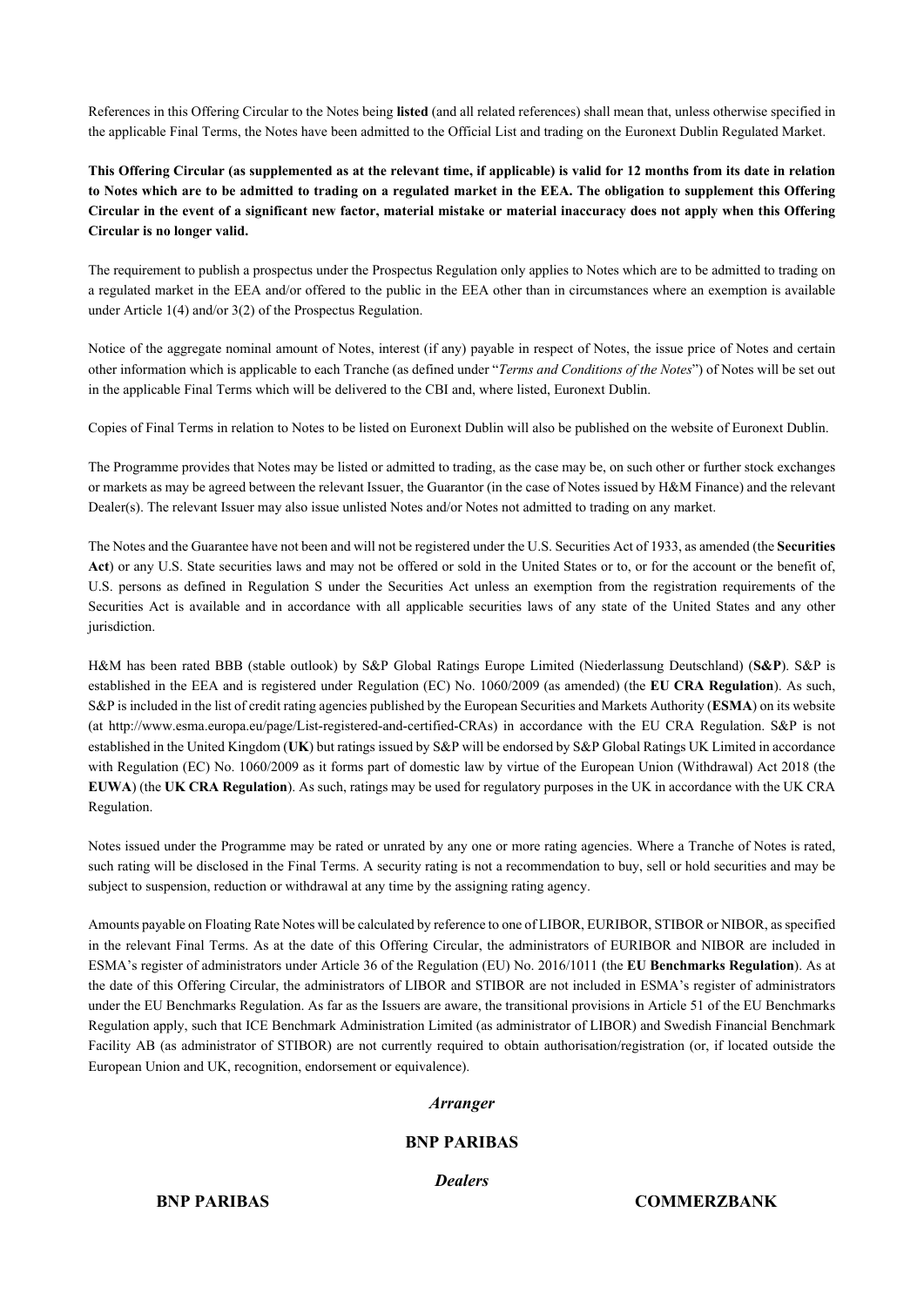The date of this Offering Circular is 15 October 2021.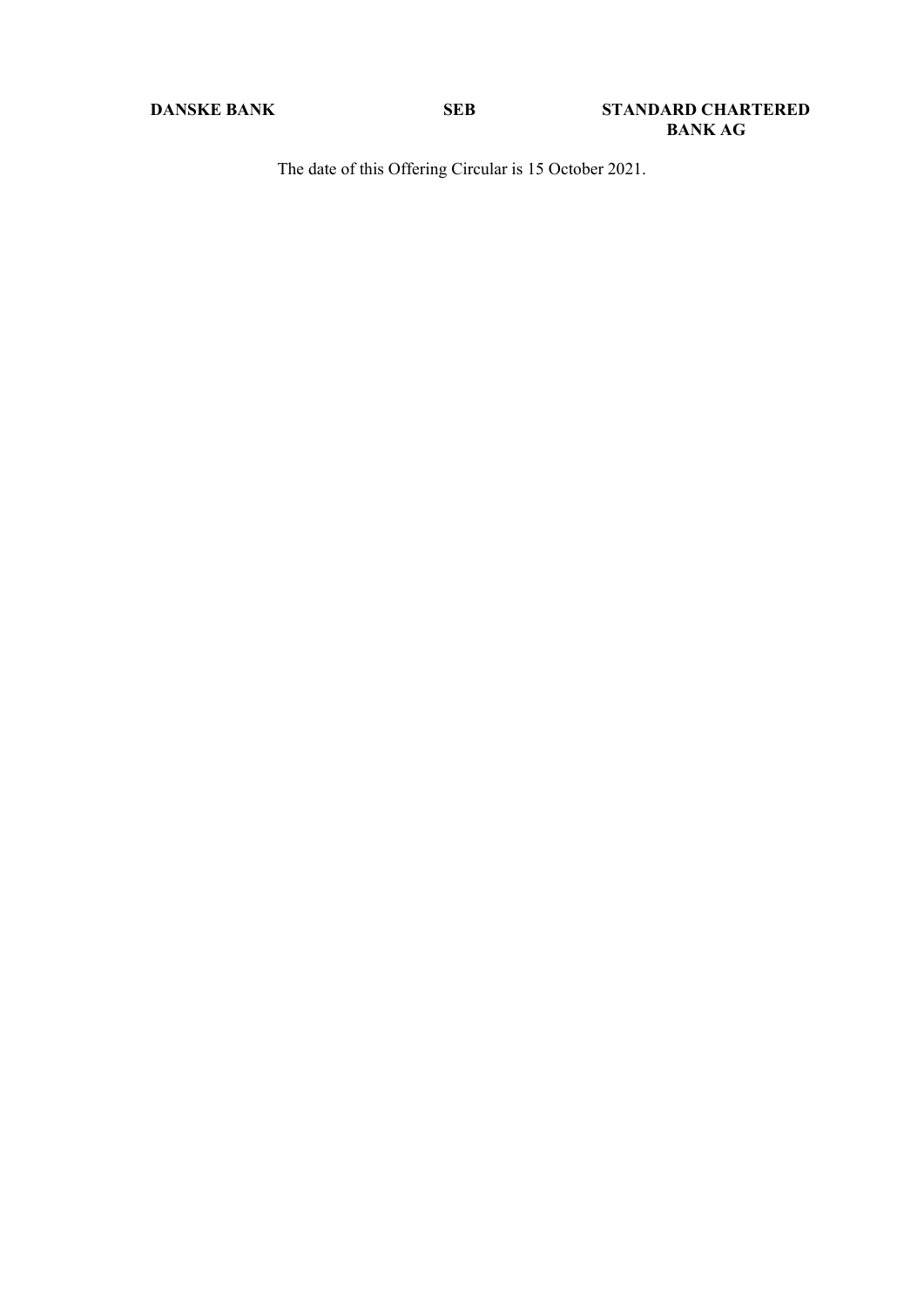#### **IMPORTANT INFORMATION**

**This Offering Circular comprises a base prospectus in respect of all Notes issued under the Programme for the purposes of Article 8 of the Prospectus Regulation. When used in this Offering Circular, Prospectus Regulation means Regulation (EU) 2017/1129.**

**Each Issuer and the Guarantor accepts responsibility for the information contained in this Offering Circular, and the relevant Issuer and the Guarantor each accepts responsibility for the information contained in the Final Terms for each Tranche of Notes issued or guaranteed by it under the Programme**. **To the best of the knowledge of each Issuer and the Guarantor the information contained in this Offering Circular is in accordance with the facts and does not omit anything likely to affect the import of such information.**

**This Offering Circular is to be read in conjunction with all documents which are deemed to be incorporated in it by reference (see "***Documents Incorporated by Reference***").** 

**This Offering Circular shall be read and construed on the basis that those documents are incorporated and form part of this Offering Circular.**

**Other than in relation to the documents which are deemed to be incorporated by reference (see "***Documents Incorporated by Reference***"), the information on the websites to which this Offering Circular refers does not form part of this Offering Circular. Any website referred to in this document does not form part of the Offering Circular and has not been scrutinised or approved by the CBI.** 

**Neither the Arranger nor the Dealers have independently verified the information contained herein. Accordingly, no representation, warranty or undertaking, express or implied, is made and no responsibility or liability is accepted by the Arranger or the Dealers as to the accuracy or completeness of the information contained or incorporated in this Offering Circular or any other information provided by the Issuers or the Guarantor in connection with the Programme. Neither the Arranger nor any of the Dealers accept any liability in relation to the information contained or incorporated by reference in this Offering Circular or any other information provided by the Issuers or the Guarantor in connection with the Programme.**

**No person is or has been authorised by the Issuers, the Guarantor, the Arranger or any of the Dealers to give any information or to make any representation not contained in or not consistent with this Offering Circular or any other information supplied by the Issuers, the Guarantor, the Arranger or any of the Dealers in connection with the Programme or the Notes and, if given or made, such information or representation must not be relied upon as having been authorised by the Issuers, the Guarantor, the Arranger or any of the Dealers.**

**Neither this Offering Circular nor any other information supplied in connection with the Programme or any Notes (a) is intended to provide the basis of any credit or other evaluation or (b) should be considered as a recommendation by the Issuers, the Guarantor, the Arranger or any of the Dealers that any recipient of this Offering Circular or any other information supplied in connection with the Programme or any Notes should purchase any Notes. Each investor contemplating purchasing any Notes should make its own independent investigation of the financial condition and affairs, and its own appraisal of the creditworthiness, of the Issuers and/or the Guarantor. Neither this Offering Circular nor any other information supplied in connection with the Programme or the issue of any Notes constitutes an offer or invitation by or on behalf of any Issuer, the Guarantor, the Arranger or any of the Dealers to any person to subscribe for or to purchase any Notes.**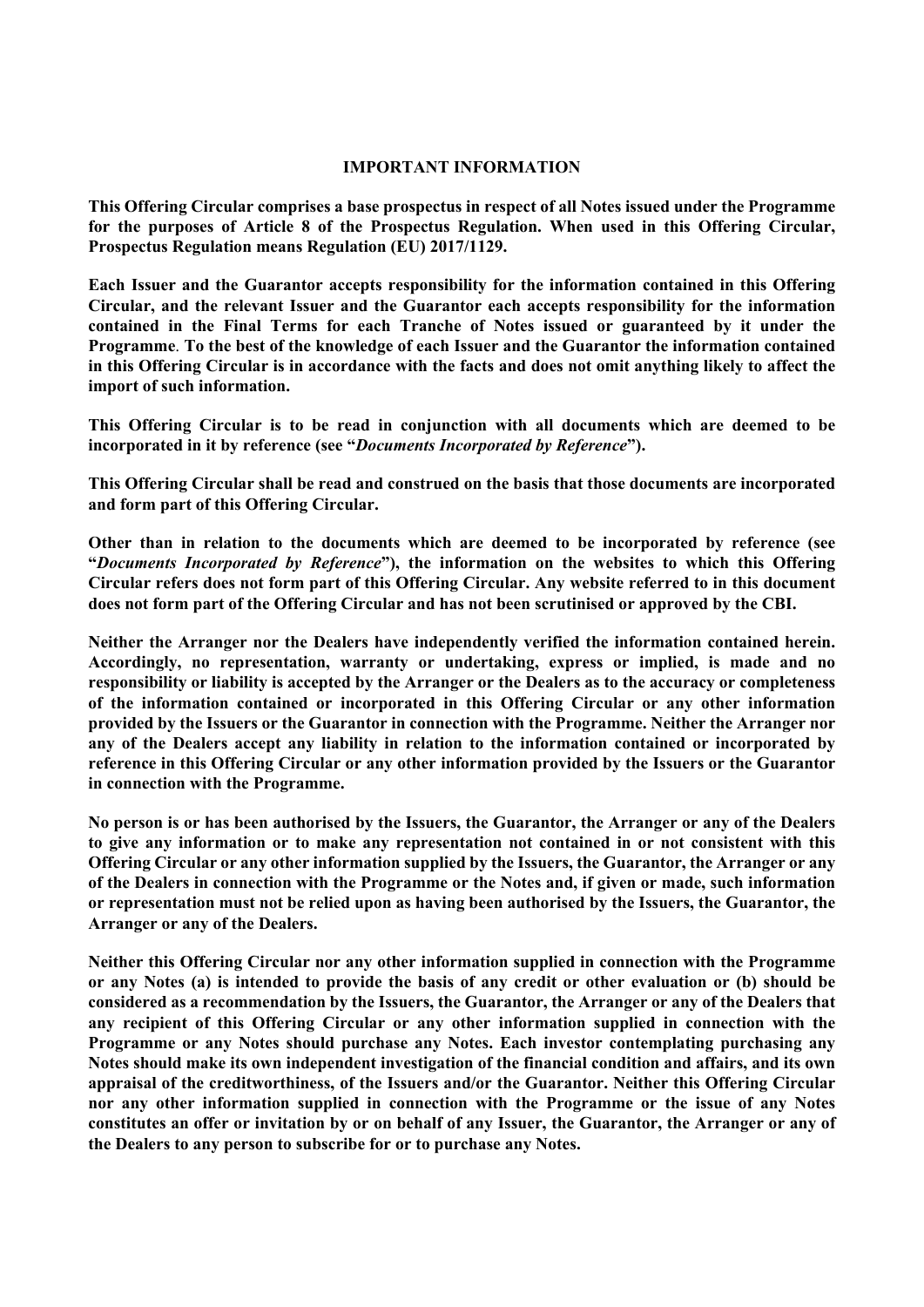**Neither the delivery of this Offering Circular nor the offering, sale or delivery of any Notes shall in any circumstances imply that the information contained in it concerning the Issuers and/or the Guarantor is correct at any time subsequent to its date or that any other information supplied in connection with the Programme is correct as of any time subsequent to the date indicated in the document containing the same. The Arranger and the Dealers expressly do not undertake to review the financial condition or affairs of the Issuers or the Guarantor during the life of the Programme or to advise any investor in Notes issued under the Programme of any information coming to their attention.**

**IMPORTANT – EEA RETAIL INVESTORS –** If the Final Terms in respect of any Notes includes a legend entitled "Prohibition of Sales to EEA Retail Investors", the Notes are not intended to be offered, sold or otherwise made available to and should not be offered, sold or otherwise made available to any retail investor in the EEA. For these purposes, a retail investor means a person who is one (or more) of: (i) a retail client as defined in point (11) of Article 4(1) of MiFID II; or (ii) a customer within the meaning of Directive (EU) 2016/97 (as amended, the **Insurance Distribution Directive**), where that customer would not qualify as a professional client as defined in point (10) of Article 4(1) of MiFID II; or (iii) not a qualified investor as defined in the Prospectus Regulation. Consequently no key information document required by Regulation (EU) No 1286/2014 (as amended, the **PRIIPs Regulation**) for offering or selling the Notes or otherwise making them available to retail investors in the EEA has been prepared and therefore offering or selling the Notes or otherwise making them available to any retail investor in the EEA may be unlawful under the PRIIPs Regulation.

**IMPORTANT – UK RETAIL INVESTORS** – If the Final Terms in respect of any Notes includes a legend entitled "Prohibition of Sales to UK Retail Investors", the Notes are not intended to be offered, sold or otherwise made available to and should not be offered, sold or otherwise made available to any retail investor in the UK. For these purposes, a retail investor means a person who is one (or more) of: (i) a retail client, as defined in point (8) of Article 2 of Regulation (EU) No 2017/565 as it forms part of domestic law by virtue of the EUWA; or (ii) a customer within the meaning of the provisions of the FSMA and any rules or regulations made under the FSMA to implement Directive (EU) 2016/97, where that customer would not qualify as a professional client, as defined in point (8) of Article 2(1) of Regulation (EU) No 600/2014 as it forms part of domestic law by virtue of the EUWA; or (iii) not a qualified investor as defined in Article 2 of Regulation (EU) 2017/1129 as it forms part of domestic law by virtue of the EUWA. Consequently no key information document required by Regulation (EU) No 1286/2014 as it forms part of domestic law by virtue of the EUWA (the **UK PRIIPs Regulation**) for offering or selling the Notes or otherwise making them available to retail investors in the UK has been prepared and therefore offering or selling the Notes or otherwise making them available to any retail investor in the UK may be unlawful under the UK PRIIPs Regulation.

**MiFID II product governance / target market** – The Final Terms in respect of any Notes may include a legend entitled "MiFID II product governance" which will outline the target market assessment in respect of the Notes and which channels for distribution of the Notes are appropriate. Any person subsequently offering, selling or recommending the Notes (a **distributor**) should take into consideration the target market assessment; however, a distributor subject to MiFID II is responsible for undertaking its own target market assessment in respect of the Notes (by either adopting or refining the target market assessment) and determining appropriate distribution channels.

A determination will be made in relation to each issue about whether, for the purpose of the Product Governance rules under EU Delegated Directive 2017/593 (the **MiFID Product Governance Rules**), any Dealer subscribing for any Notes is a manufacturer in respect of such Notes, but otherwise neither the Arranger nor the Dealers nor any of their respective affiliates will be a manufacturer for the purpose of the MIFID Product Governance Rules.

**UK MiFIR product governance / target market** – The Final Terms in respect of any Notes may include a legend entitled "UK MiFIR Product Governance" which will outline the target market assessment in respect of the Notes and which channels for distribution of the Notes are appropriate. Any person subsequently offering, selling or recommending the Notes (a **distributor**) should take into consideration the target market assessment; however, a distributor subject to the FCA Handbook Product Intervention and Product Governance Sourcebook (the **UK MiFIR Product Governance Rules**) is responsible for undertaking its own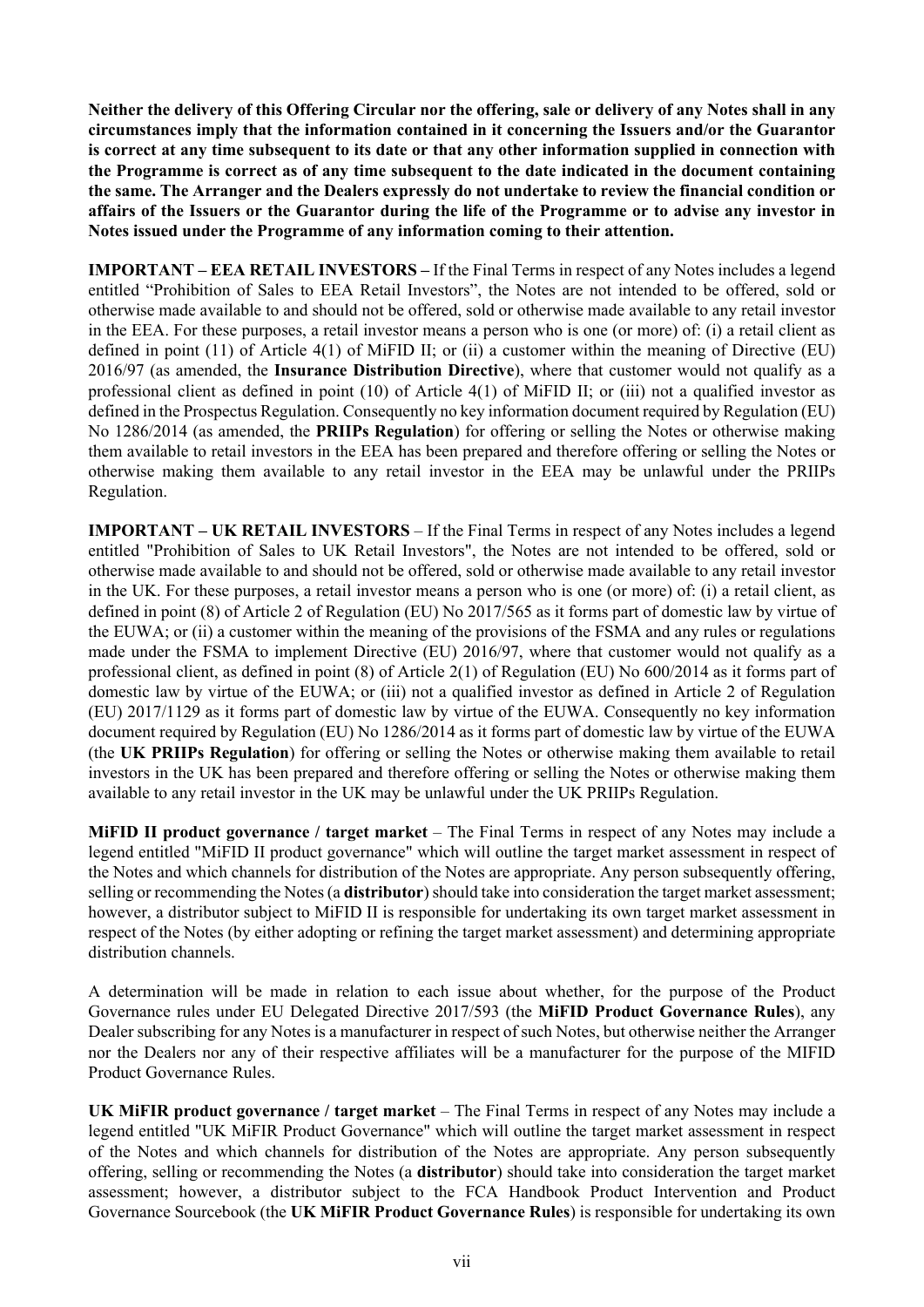target market assessment in respect of the Notes (by either adopting or refining the target market assessment) and determining appropriate distribution channels.

A determination will be made in relation to each issue about whether, for the purpose of the UK MiFIR Product Governance Rules, any Dealer subscribing for any Notes is a manufacturer in respect of such Notes, but otherwise neither the Arranger nor the Dealers nor any of their respective affiliates will be a manufacturer for the purpose of the UK MiFIR Product Governance Rules.

**PRODUCT CLASSIFICATION PURSUANT TO SECTION 309B OF THE SECURITIES AND FUTURES ACT (CHAPTER 289 OF SINGAPORE) -** The applicable Final Terms in respect of any Notes may include a legend entitled "Singapore Securities and Futures Act Product Classification" which will state the product classification of the Notes pursuant to Section 309B(1) of the Securities and Futures Act (Chapter 289 of Singapore) (as modified or amended from time to time, the SFA). The relevant Issuer will make a determination in relation to each issue about the classification of the Notes being offered for purposes of Section 309B(1)(a). Any such legend included on the applicable Final Terms will constitute notice to "relevant persons" for purposes of Section 309B(1)(c) of the SFA.

#### **IMPORTANT INFORMATION RELATING TO THE USE OF THIS OFFERING CIRCULAR AND OFFERS OF NOTES GENERALLY**

This Offering Circular does not constitute an offer to sell or the solicitation of an offer to buy any Notes in any jurisdiction to any person to whom it is unlawful to make the offer or solicitation in such jurisdiction. The distribution of this Offering Circular and the offer or sale of Notes may be restricted by law in certain jurisdictions. The Issuers, the Guarantor, the Arranger and the Dealers do not represent that this Offering Circular may be lawfully distributed, or that any Notes may be lawfully offered, in compliance with any applicable registration or other requirements in any such jurisdiction, or pursuant to an exemption available thereunder, or assume any responsibility for facilitating any such distribution or offering. In particular, no action has been taken by the Issuers, the Guarantor, the Arranger or the Dealers which is intended to permit a public offering of any Notes or distribution of this Offering Circular in any jurisdiction where action for that purpose is required. Accordingly, no Notes may be offered or sold, directly or indirectly, and neither this Offering Circular nor any advertisement or other offering material may be distributed or published in any jurisdiction, except under circumstances that will result in compliance with any applicable laws and regulations. Persons into whose possession this Offering Circular or any Notes may come must inform themselves about, and observe, any such restrictions on the distribution of this Offering Circular and the offering and sale of Notes. In particular, there are restrictions on the distribution of this Offering Circular and the offer or sale of Notes in the United States, the EEA (including, for these purposes, the Kingdom of Sweden and the Netherlands), the UK, Japan and Singapore, see "*Subscription and Sale*".

# **SECOND PARTY OPINIONS AND EXTERNAL VERIFICATION**

In connection with the issue of Step Up Notes under the Programme, the relevant Issuer or the Guarantor has requested a provider of second party opinions, Sustainalytics, to issue a second party opinion (the **Second Party Opinion**) in relation to H&M's sustainability linked bond framework (the **Sustainability-Linked Bond Framework**). In addition, in connection with the issue of Step Up Notes under the Programme, the relevant Issuer or the Guarantor will engage one or more Assurance Providers to carry out the relevant assessments required for the purposes of providing an Assurance Report (each as defined in the "Terms and Conditions of the Notes") in relation to the Step Up Notes pursuant to Condition 14A (Available Information). The Second Party Opinion and any Assurance Reports will be accessible through H&M's website at: www.hm.com. However any information on, or accessible through, such website and the information in such Second Party Opinion or any past or future Assurance Reports do not form part of this Offering Circular and should not be relied upon in connection with making any investment decision with respect to any Notes to be issued under the Programme. **In addition, no assurance or representation is given by the Issuers, the Guarantor, any other member of the Group, the Dealers or any other member of their respective groups, second party opinion providers or any Assurance Provider as to the suitability or reliability for any purpose whatsoever of any opinion, report or certification of any third party in connection with the offering of any Step Up Notes under the Programme. Any such opinion, report or certification and any other document related thereto is not, nor shall it be deemed to be, incorporated in and/or form part of this Offering Circular**.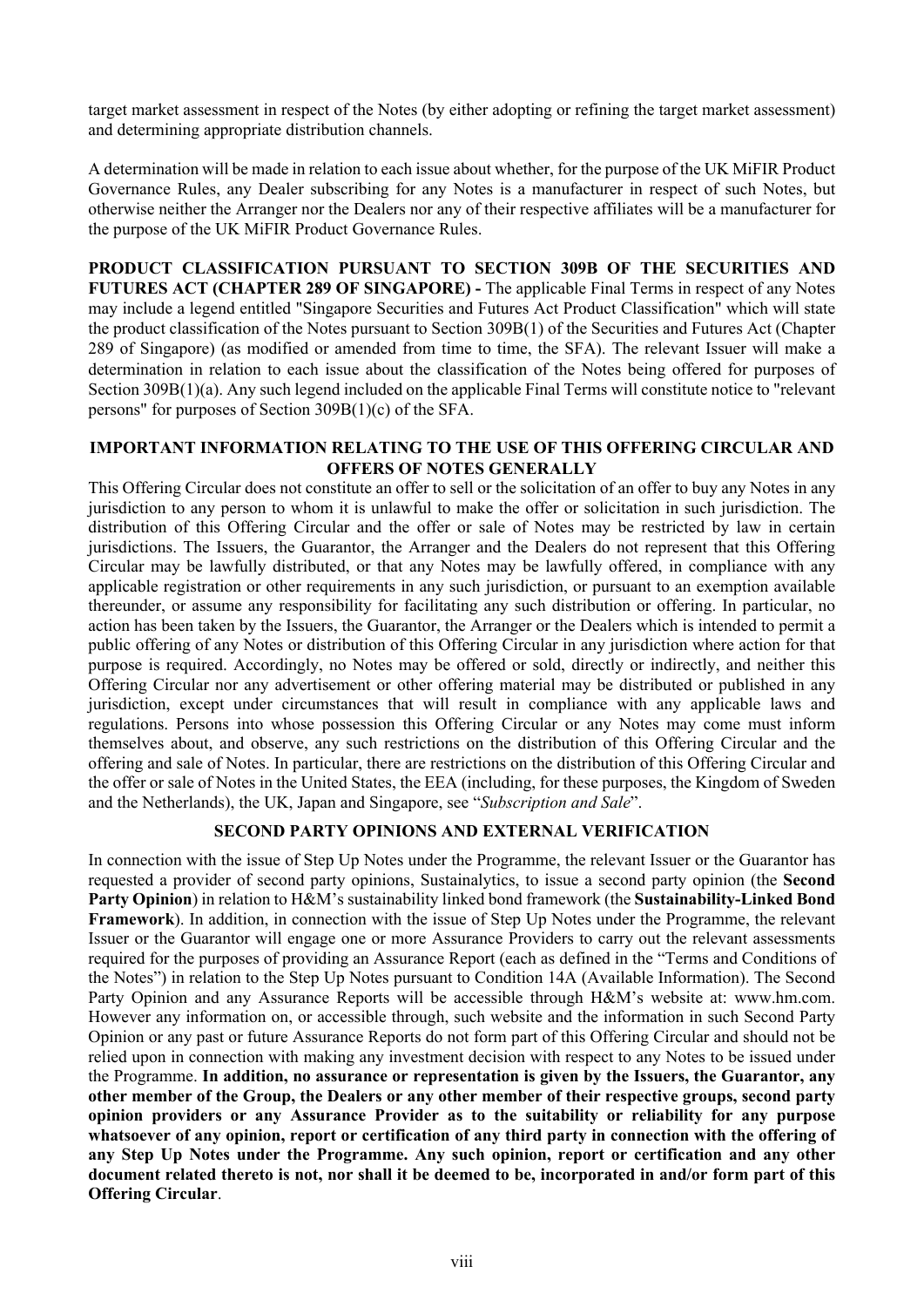# **PRESENTATION OF FINANCIAL AND OTHER INFORMATION**

### **Presentation of Financial Information**

Unless otherwise indicated, the financial information in this Offering Circular relating to H&M has been derived from (i) the audited consolidated financial statements of H&M for the financial years ended 30 November 2019 and 30 November 2020 and (ii) the unaudited reviewed consolidated financial statements of H&M for the 9 months ended 31 August 2021 (together, the **Financial Statements**).

H&M's financial year ends on 30 November, and references in this Offering Circular to any specific year are to the 12-month period ended on 30 November of such year. The Financial Statements have been prepared in accordance with International Financial Reporting Standards (**IFRS**) issued by the International Accounting Standards Board.

H&M Finance was incorporated on 30 June 2020 and is yet to prepare financial information. As such, this Offering Circular does not contain separate financial information for H&M Finance.

# **Certain Defined Terms and Conventions**

Capitalised terms which are used but not defined in any particular section of this Offering Circular will have the meaning attributed to them in "*Terms and Conditions of the Notes*" or any other section of this Offering Circular. In addition, the following terms as used in this Offering Circular have the meanings defined below:

# **In this Offering Circular, all references to:**

- **U.S. dollars, U.S.\$** and **\$** refer to United States dollars;
- **SEK** refer to Swedish krona;
- **NOK** refer to Norwegian kroner;
- **Sterling** and **£** refer to pounds sterling; and
- **EUR, euro and**  $\epsilon$  **refer to the currency introduced at the start of the third stage of European economic** and monetary union pursuant to the Treaty on the Functioning of the European Union, as amended.

References to a **billion** are to a thousand million.

Certain figures and percentages included in this Offering Circular have been subject to rounding adjustments; accordingly, figures shown in the same category presented in different tables may vary slightly and figures shown as totals in certain tables may not be an arithmetic aggregation of the figures which precede them.

In this Offering Circular, unless the contrary intention appears, a reference to a law or a provision of a law is a reference to that law or provision as extended, amended or re-enacted.

# **SUITABILITY OF INVESTMENT**

The Notes may not be a suitable investment for all investors. Each potential investor in the Notes must determine the suitability of that investment in light of its own circumstances. In particular, each potential investor may wish to consider, either on its own or with the help of its financial and other professional advisers, whether it:

(i) has sufficient knowledge and experience to make a meaningful evaluation of the Notes, the merits and risks of investing in the Notes and the information contained or incorporated by reference in this Offering Circular or any applicable supplement;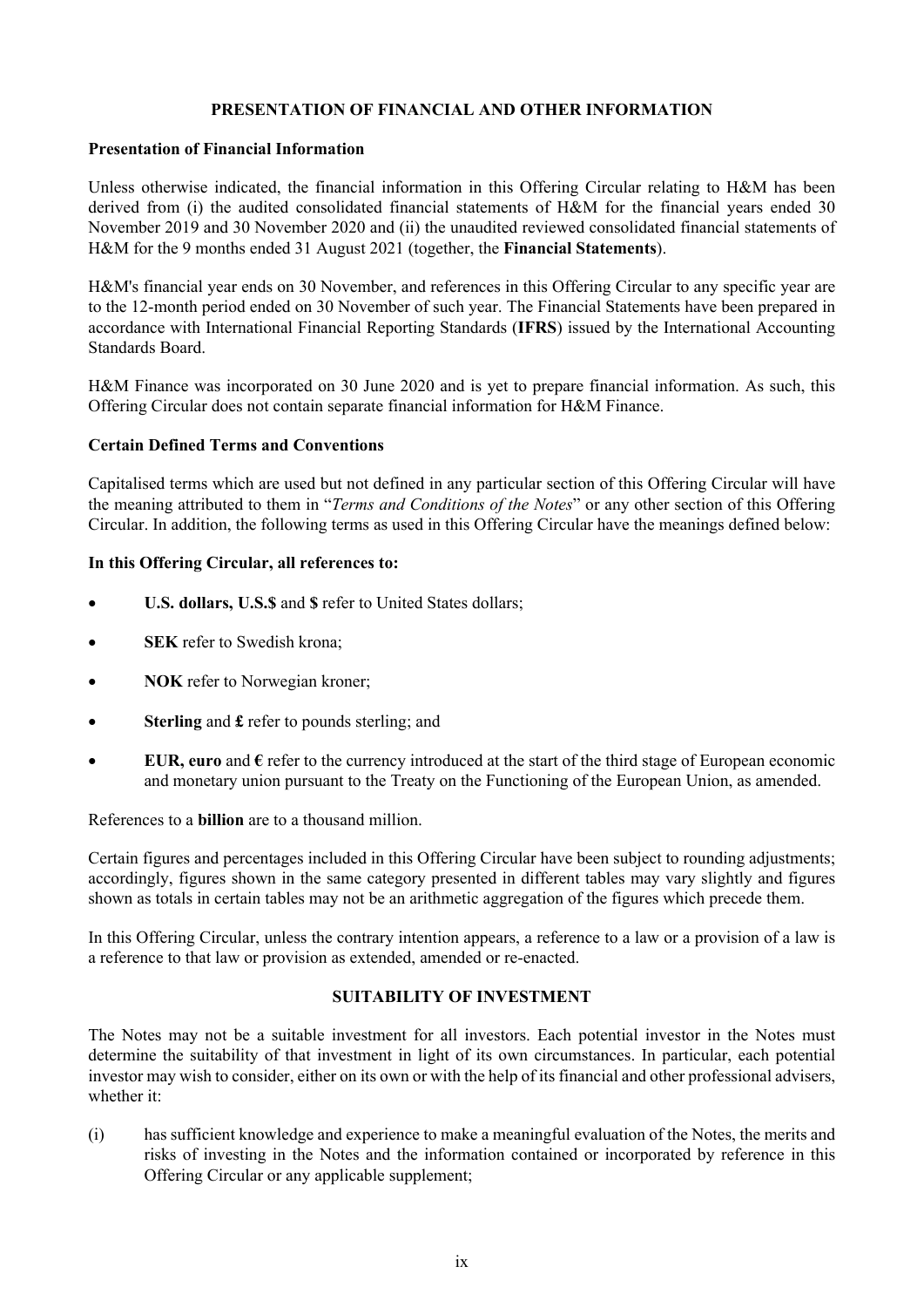- (ii) has access to, and knowledge of, appropriate analytical tools to evaluate, in the context of its particular financial situation, an investment in the Notes and the impact the Notes will have on its overall investment portfolio;
- (iii) has sufficient financial resources and liquidity to bear all of the risks of an investment in the Notes, including Notes where the currency for principal or interest payments is different from the potential investor's currency;
- (iv) understands thoroughly the terms of the Notes and is familiar with the behaviour of financial markets; and
- (v) is able to evaluate possible scenarios for economic, interest rate and other factors that may affect its investment and its ability to bear the applicable risks.

Legal investment considerations may restrict certain investments. The investment activities of certain investors are subject to investment laws and regulations, or review or regulation by certain authorities. Each potential investor should consult its legal advisers to determine whether and to what extent (1) Notes are legal investments for it, (2) Notes can be used as collateral for various types of borrowing and (3) other restrictions apply to its purchase or pledge of any Notes. Financial institutions should consult their legal advisers or the appropriate regulators to determine the appropriate treatment of Notes under any applicable risk-based capital or similar rules.

#### **STABILISATION**

**In connection with the issue of any Tranche of Notes, the Dealer or Dealers (if any) named as the Stabilisation Manager(s) (or persons acting on behalf of any Stabilisation Manager(s)) in the applicable Final Terms may over-allot Notes or effect transactions with a view to supporting the market price of the Notes at a level higher than that which might otherwise prevail. However stabilisation may not necessarily occur. Any stabilisation action may begin on or after the date on which adequate public disclosure of the terms of the offer of the relevant Tranche of Notes is made and, if begun, may cease at any time, but it must end no later than the earlier of 30 days after the issue date of the relevant Tranche of Notes and 60 days after the date of the allotment of the relevant Tranche of Notes. Any stabilisation action or over-allotment must be conducted by the relevant Stabilisation Manager(s) (or persons acting on behalf of any Stabilisation Manager(s)) in accordance with all applicable laws and rules.**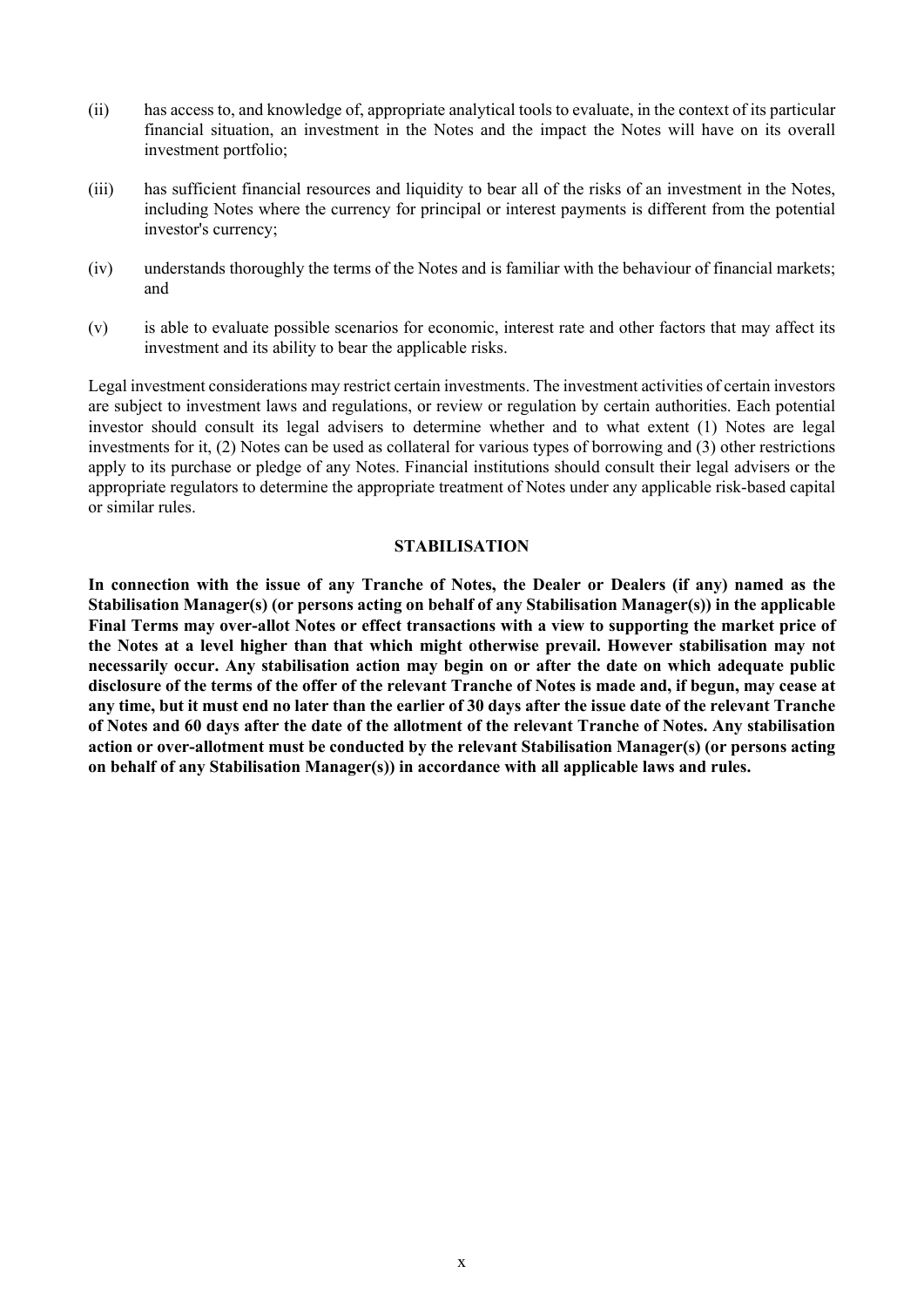# **CONTENTS**

# Page

<span id="page-8-0"></span>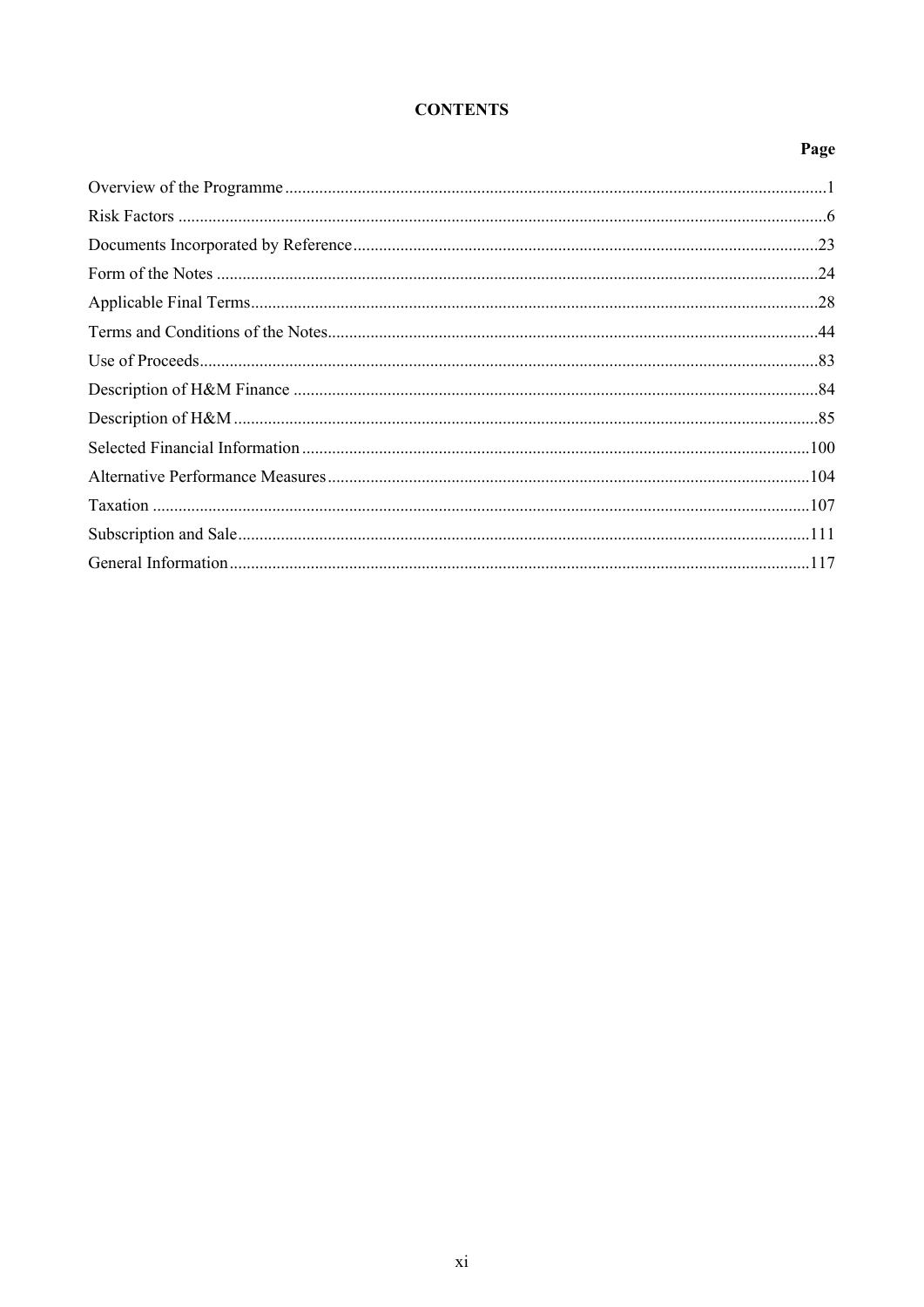# **OVERVIEW OF THE PROGRAMME**

*The following overview does not purport to be complete and is taken from, and is qualified in its entirety by, the remainder of this Offering Circular and, in relation to the terms and conditions of any particular Tranche of Notes, the applicable Final Terms. The relevant Issuer, the Guarantor (if applicable) and any relevant Dealer(s) may agree that Notes shall be issued in a form other than that contemplated in the Terms and Conditions, in which event, and if appropriate, a new Offering Circular or a supplement to the Offering Circular, will be published.*

This Overview constitutes a general description of the Programme for the purposes of Article 25(1) of Commission Delegated Regulation (EU) No 2019/980.

Words and expressions defined in "*Form of the Notes*" and "*Terms and Conditions of the Notes*" shall have the same meanings in this Overview.

| Issuers:                              | H & M Hennes & Mauritz AB (publ)                                                                                                                                                                                                                                                                                                                                                                                                                                                                                                                                                      |
|---------------------------------------|---------------------------------------------------------------------------------------------------------------------------------------------------------------------------------------------------------------------------------------------------------------------------------------------------------------------------------------------------------------------------------------------------------------------------------------------------------------------------------------------------------------------------------------------------------------------------------------|
|                                       | H&M Finance B.V.                                                                                                                                                                                                                                                                                                                                                                                                                                                                                                                                                                      |
| Issuer Legal Entity Identifier (LEI): | H & M Hennes & Mauritz AB (publ):<br>529900O5RR7R39FRDM42                                                                                                                                                                                                                                                                                                                                                                                                                                                                                                                             |
|                                       | H&M Finance B.V.: 25490079TX62U2IW2D78                                                                                                                                                                                                                                                                                                                                                                                                                                                                                                                                                |
| Guarantor:                            | H & M Hennes & Mauritz AB (publ) (in the case of issues of<br>Notes by H&M Finance B.V.)                                                                                                                                                                                                                                                                                                                                                                                                                                                                                              |
| <b>Risk Factors:</b>                  | There are certain factors that may affect an Issuer's ability to fulfil<br>its obligations under Notes issued under the Programme. There<br>are also certain factors that may affect the Guarantor's ability to<br>fulfil its obligations under the Guarantee. In addition, there are<br>certain factors which are material for the purpose of assessing the<br>market risks associated with Notes issued under the Programme<br>and risks relating to the structure of a particular Series of Notes<br>issued under the Programme. All of these are set out under "Risk<br>Factors". |
| Description:                          | Euro Medium Term Note Programme                                                                                                                                                                                                                                                                                                                                                                                                                                                                                                                                                       |
| Arranger:                             | <b>BNP</b> Paribas                                                                                                                                                                                                                                                                                                                                                                                                                                                                                                                                                                    |
| Dealers:                              | <b>BNP</b> Paribas<br>Commerzbank Aktiengesellschaft<br>Danske Bank A/S<br>Skandinaviska Enskilda Banken AB (publ)<br><b>Standard Chartered Bank AG</b>                                                                                                                                                                                                                                                                                                                                                                                                                               |
|                                       | and any other Dealers appointed in accordance with the<br>Programme Agreement.                                                                                                                                                                                                                                                                                                                                                                                                                                                                                                        |
| <b>Certain Restrictions:</b>          | Each issue of Notes denominated in a currency in respect of which<br>particular laws, guidelines, regulations, restrictions or reporting<br>requirements apply will only be issued in circumstances which<br>comply with such laws, guidelines, regulations, restrictions or<br>reporting requirements from time to time (see "Subscription and                                                                                                                                                                                                                                       |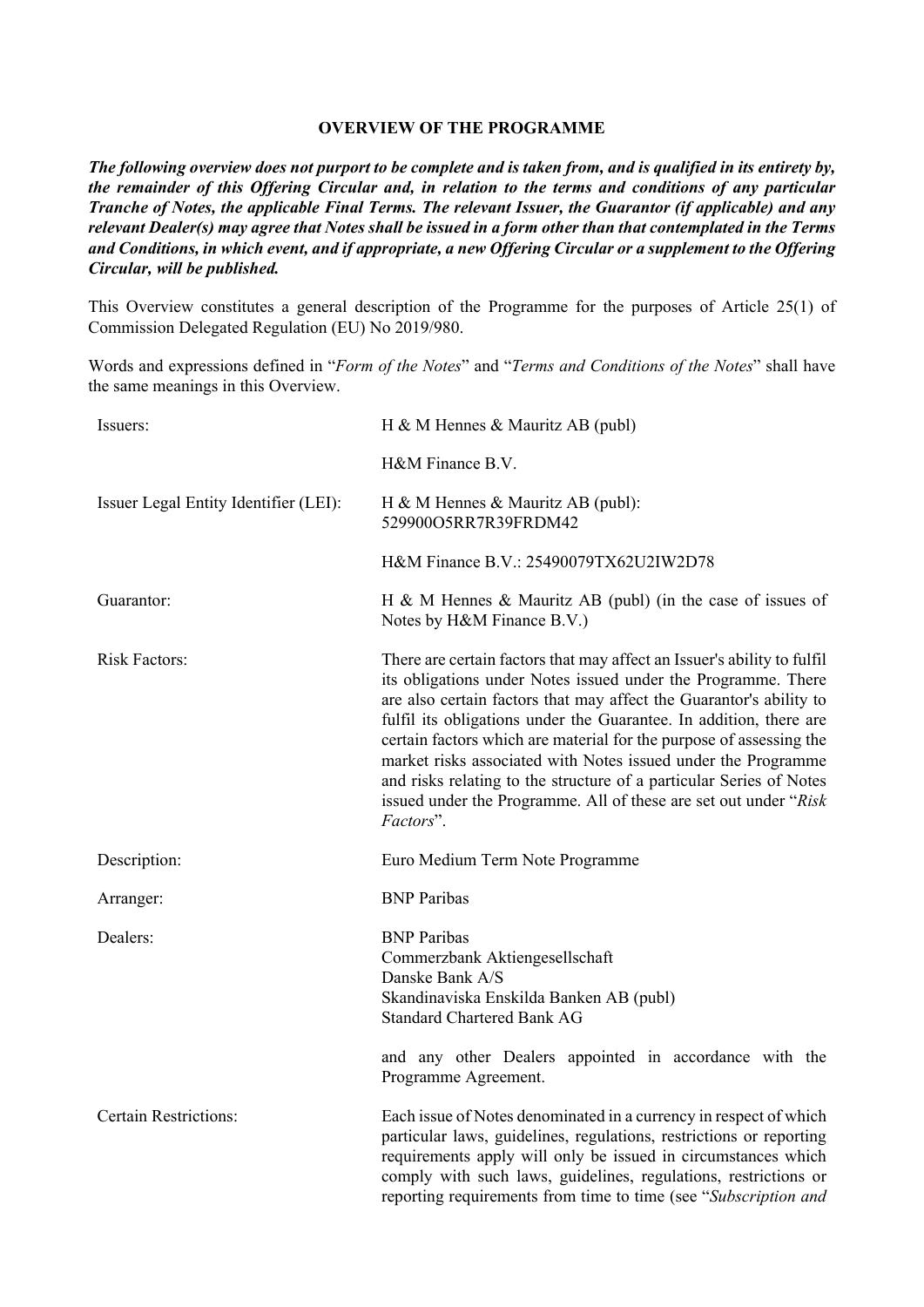*Sale*") including the following restrictions applicable at the date of this Offering Circular.

# **Notes having a maturity of less than one year**

|                             | Notes having a maturity of less than one year will, if the proceeds<br>of the issue are accepted in the UK, constitute deposits for the<br>purposes of the prohibition on accepting deposits contained in<br>section 19 of the Financial Services and Markets Act 2000<br>(FSMA) unless they are issued to a limited class of professional<br>investors and have a denomination of at least $£100,000$ or its<br>equivalent, see "Subscription and Sale". |
|-----------------------------|-----------------------------------------------------------------------------------------------------------------------------------------------------------------------------------------------------------------------------------------------------------------------------------------------------------------------------------------------------------------------------------------------------------------------------------------------------------|
| Principal Paying Agent:     | BNP Paribas Securities Services, Luxembourg Branch                                                                                                                                                                                                                                                                                                                                                                                                        |
| Registrar:                  | BNP Paribas Securities Services, Luxembourg Branch                                                                                                                                                                                                                                                                                                                                                                                                        |
| Programme Size:             | Up to $EUR2,000,000,000$ (or its equivalent in other currencies<br>calculated as described in the Programme Agreement)<br>outstanding at any time. The Issuers and the Guarantor may<br>increase the amount of the Programme in accordance with the<br>terms of the Programme Agreement.                                                                                                                                                                  |
| Distribution:               | Notes may be distributed by way of private or public placement<br>and in each case on a syndicated or non-syndicated basis.                                                                                                                                                                                                                                                                                                                               |
| Currencies:                 | Subject to any applicable legal or regulatory restrictions, notes<br>may be denominated in euro, Sterling, Swedish krona, Norwegian<br>kroner, U.S. dollars, yen and any other currency agreed between<br>the relevant Issuer and the relevant Dealer.                                                                                                                                                                                                    |
| Maturities:                 | The Notes will have such maturities as may be agreed between<br>the relevant Issuer and the relevant Dealer, subject to such<br>minimum or maximum maturities as may be allowed or required<br>from time to time by the relevant central bank (or equivalent<br>body) or any laws or regulations applicable to the relevant Issuer<br>or the relevant Specified Currency.                                                                                 |
| <b>Issue Price:</b>         | Notes may be issued on a fully-paid basis and at an issue price<br>which is at par or at a discount to, or premium over, par.                                                                                                                                                                                                                                                                                                                             |
| Form of Notes               | The Notes will be issued in either bearer or registered form as<br>described in "Form of the Notes". Registered Notes will not be<br>exchangeable for Bearer Notes and vice versa.                                                                                                                                                                                                                                                                        |
| <b>Fixed Rate Notes:</b>    | Fixed interest will be payable on such date or dates as may be<br>agreed between the relevant Issuer and the relevant Dealer and on<br>redemption and will be calculated on the basis of such Day Count<br>Fraction as may be agreed between the relevant Issuer and the<br>relevant Dealer.                                                                                                                                                              |
| <b>Floating Rate Notes:</b> | Floating Rate Notes will bear interest at a rate determined:                                                                                                                                                                                                                                                                                                                                                                                              |
|                             | on the same basis as the floating rate under a notional<br>(a)<br>interest rate swap transaction in the relevant Specified<br>Currency governed by an agreement incorporating either                                                                                                                                                                                                                                                                      |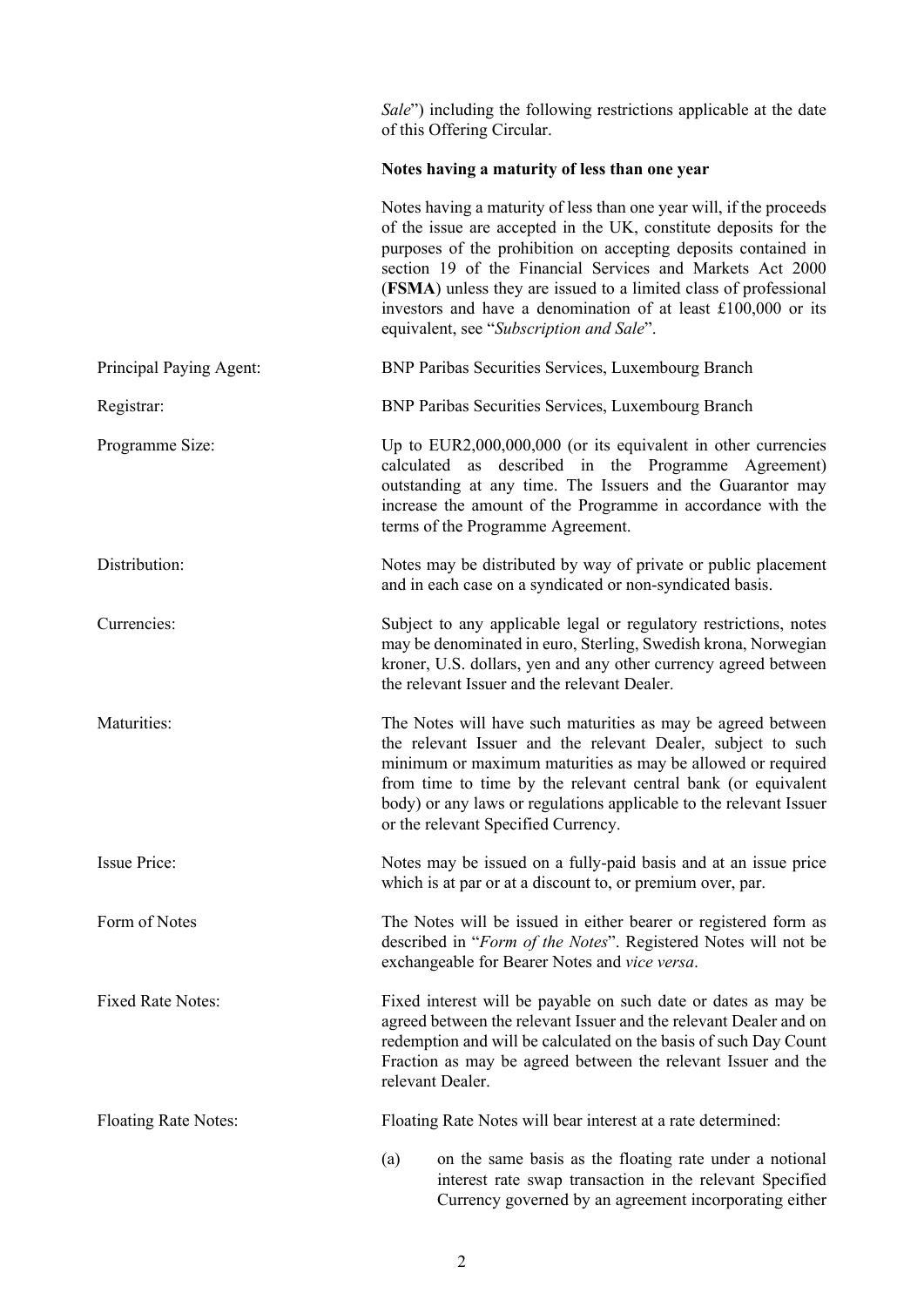the 2006 ISDA Definitions (as published by the International Swaps and Derivatives Association, Inc. (**ISDA**), and as amended and updated as at the Issue Date of the first Tranche of the Notes of the relevant Series) or the latest version of the 2021 ISDA Interest Rate Derivatives Definitions (as published by ISDA as at the Issue Date of the first Tranche of the Notes of the relevant Series) as specified in the applicable Final Terms; or

(b) on the basis of the reference rate set out in the applicable Final Terms.

Interest on Floating Rate Notes in respect of each Interest Period, as agreed prior to issue by the relevant Issuer and the relevant Dealer, will be payable on such Interest Payment Dates, and will be calculated on the basis of such Day Count Fraction, as may be agreed between the relevant Issuer and the relevant Dealer.

The margin (if any) relating to such floating rate will be agreed between the relevant Issuer and the relevant Dealer for each Series of Floating Rate Notes.

Floating Rate Notes may also have a maximum interest rate, a minimum interest rate or both.

Step Up Notes: Fixed Rate Notes and Floating Rate Notes issued by the relevant Issuer may be subject to a Step Up Option if the applicable Final Terms indicates that the Step Up Option is applicable. The Rate of Interest for Step Up Notes will be the Initial Rate of Interest specified in the applicable Final Terms, provided that, for any Interest Period commencing on or after the Interest Payment Date immediately following a Step Up Event, if any, the Rate of Interest shall be increased by the Step Up Margin specified in the applicable Final Terms. The increase in the Rate of Interest will be triggered by the occurrence of a Step Up Event, linked to the failure of H&M to achieve certain sustainability performance targets in relation to three separate key performance indicators as further detailed in H&M's Sustainability Linked Bond Framework, or the failure of H&M to report on such key performance indicators in the required time periods. The extent of the increase in the Rate of Interest will be dependent on the specific key performance indicators in relation to which H&M fails to meet the applicable sustainability performance target and/or the reporting requirement applicable to that sustainability performance target. For the avoidance of doubt, an increase in the Rate of Interest may occur no more than once in respect of the relevant Step Up Note.

Zero Coupon Notes: Zero Coupon Notes will be offered and sold at a discount to their nominal amount and will not bear interest.

Redemption: The applicable Final Terms will indicate either that the relevant Notes cannot be redeemed prior to their stated maturity (other than for taxation reasons or following an Event of Default) or that such Notes will be redeemable at the option of the relevant Issuer and/or the Noteholders upon giving notice to the Noteholders or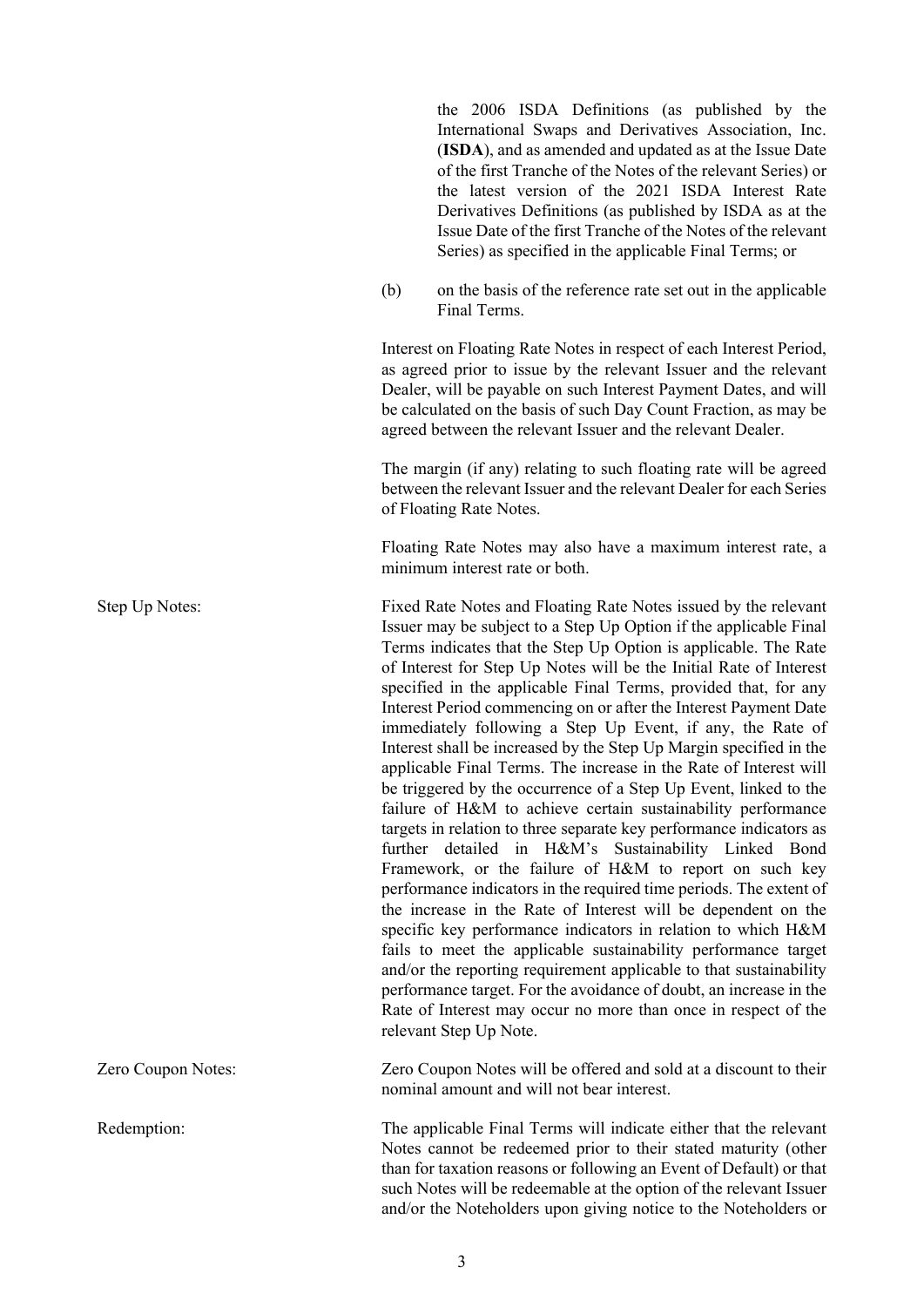|                        | the relevant Issuer, as the case may be, on a date or dates specified<br>prior to such stated maturity and at a price or prices and on such<br>other terms as may be agreed between the relevant Issuer and the<br>relevant Dealer.                                                                                                                                                                                                                                                                                                                                                                                                                               |
|------------------------|-------------------------------------------------------------------------------------------------------------------------------------------------------------------------------------------------------------------------------------------------------------------------------------------------------------------------------------------------------------------------------------------------------------------------------------------------------------------------------------------------------------------------------------------------------------------------------------------------------------------------------------------------------------------|
|                        | Notes having a maturity of less than one year may be subject to<br>restrictions on their denomination and distribution, see "Certain<br>Restrictions - Notes having a maturity of less than one year"<br>above.                                                                                                                                                                                                                                                                                                                                                                                                                                                   |
| Denomination of Notes: | The Notes will be issued in such denominations as may be agreed<br>between the relevant Issuer and the relevant Dealer save that the<br>minimum denomination of each Note will be such amount as may<br>be allowed or required from time to time by the relevant central<br>bank (or equivalent body) or any laws or regulations applicable to<br>the relevant Specified Currency, see "Certain Restrictions - Notes<br>having a maturity of less than one year" above, and save that the<br>minimum denomination of each Note will be $£100,000$ (or, if the<br>Notes are denominated in a currency other than euro, the<br>equivalent amount in such currency). |
| Taxation:              | All payments in respect of the Notes will be made without<br>deduction for or on account of withholding taxes imposed by any<br>Tax Jurisdiction as provided in Condition 8 (Taxation), unless<br>such withholding or deduction is required by law. In the event that<br>any such withholding or deduction is made, the relevant Issuer or,<br>as the case may be, the Guarantor will, save in certain limited<br>circumstances provided in Condition 8 ( <i>Taxation</i> ), be required to<br>pay additional amounts to cover the amounts so deducted or<br>withheld.                                                                                            |
| Negative Pledge:       | The terms of the Notes will contain a negative pledge provision<br>as further described in Condition 4 (Negative Pledge).                                                                                                                                                                                                                                                                                                                                                                                                                                                                                                                                         |
| Cross Default:         | The terms of the Notes will contain a cross default provision as<br>further described in Condition 10 (Events of Default).                                                                                                                                                                                                                                                                                                                                                                                                                                                                                                                                        |
| Status of the Notes:   | The Notes will constitute direct, unconditional, unsubordinated<br>and (subject to the provisions of Condition 4 (Negative Pledge))<br>unsecured obligations of the relevant Issuer and will rank pari<br>passu among themselves and (save for certain obligations<br>required to be preferred by law) equally with all other unsecured<br>obligations (other than subordinated obligations, if any) of the<br>relevant Issuer, from time to time outstanding.                                                                                                                                                                                                    |
| Guarantee:             | Notes issued by H&M Finance will be unconditionally and<br>irrevocably guaranteed by the Guarantor. The obligations of the<br>Guarantor under the Guarantee will be direct, unconditional,<br>unsubordinated and (subject to the provisions of Condition 4<br>(Negative Pledge)) unsecured obligations of the Guarantor and<br>will rank pari passu and (save for certain obligations required to<br>be preferred by law) equally with all other unsecured obligations<br>(other than subordinated obligations, if any) of the Guarantor<br>from time to time outstanding.                                                                                        |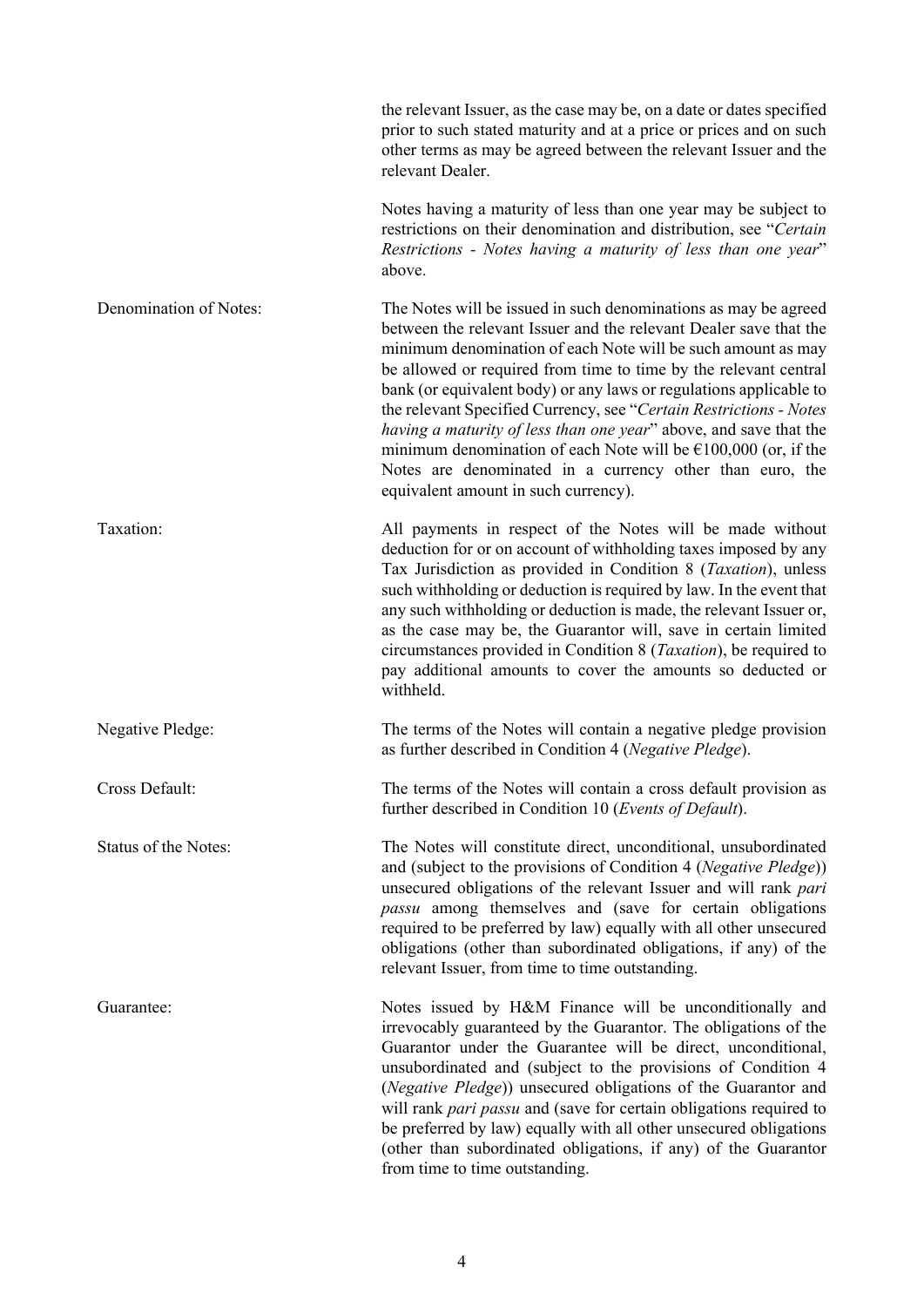| Rating:                             | H&M has been rated "BBB" by S&P. Series of Notes issued<br>under the Programme may be rated or unrated. Where a Series of<br>Notes is rated, such rating will be disclosed in the applicable Final<br>Terms and will not necessarily be the same as the rating assigned<br>to H&M. A security rating is not a recommendation to buy, sell<br>or hold securities and may be subject to suspension, reduction or<br>withdrawal at any time by the assigning rating agency. |
|-------------------------------------|--------------------------------------------------------------------------------------------------------------------------------------------------------------------------------------------------------------------------------------------------------------------------------------------------------------------------------------------------------------------------------------------------------------------------------------------------------------------------|
| Listing:                            | Application has been made for Notes issued under the Programme<br>to be listed on Euronext Dublin.                                                                                                                                                                                                                                                                                                                                                                       |
|                                     | Notes may be listed or admitted to trading, as the case may be, on<br>such other or further stock exchanges or markets as agreed<br>between the relevant Issuer, the Guarantor (in the case of Notes<br>issued by H&M Finance) and the relevant Dealer in relation to the<br>Series. Notes which are neither listed nor admitted to trading on<br>any market may also be issued.                                                                                         |
|                                     | The applicable Final Terms will state whether or not the relevant<br>Notes are to be listed and/or admitted to trading and, if so, on<br>which stock exchanges and/or markets.                                                                                                                                                                                                                                                                                           |
| Governing Law:                      | The Notes and any non-contractual obligations arising out of or in<br>connection with the Notes will be governed by, and shall be<br>construed in accordance with, English law.                                                                                                                                                                                                                                                                                          |
| <b>Selling Restrictions:</b>        | There are restrictions on the offer, sale and transfer of the Notes<br>in the United States, the EEA (including, the Kingdom of Sweden<br>and the Netherlands), the UK, Japan, Singapore and such other<br>restrictions as may be required in connection with the offering and<br>sale of a particular Tranche of Notes, see "Subscription and Sale".                                                                                                                    |
| United States Selling Restrictions: | Regulation S, Category 2. TEFRA C or D/TEFRA not applicable,<br>as specified in the applicable Final Terms.                                                                                                                                                                                                                                                                                                                                                              |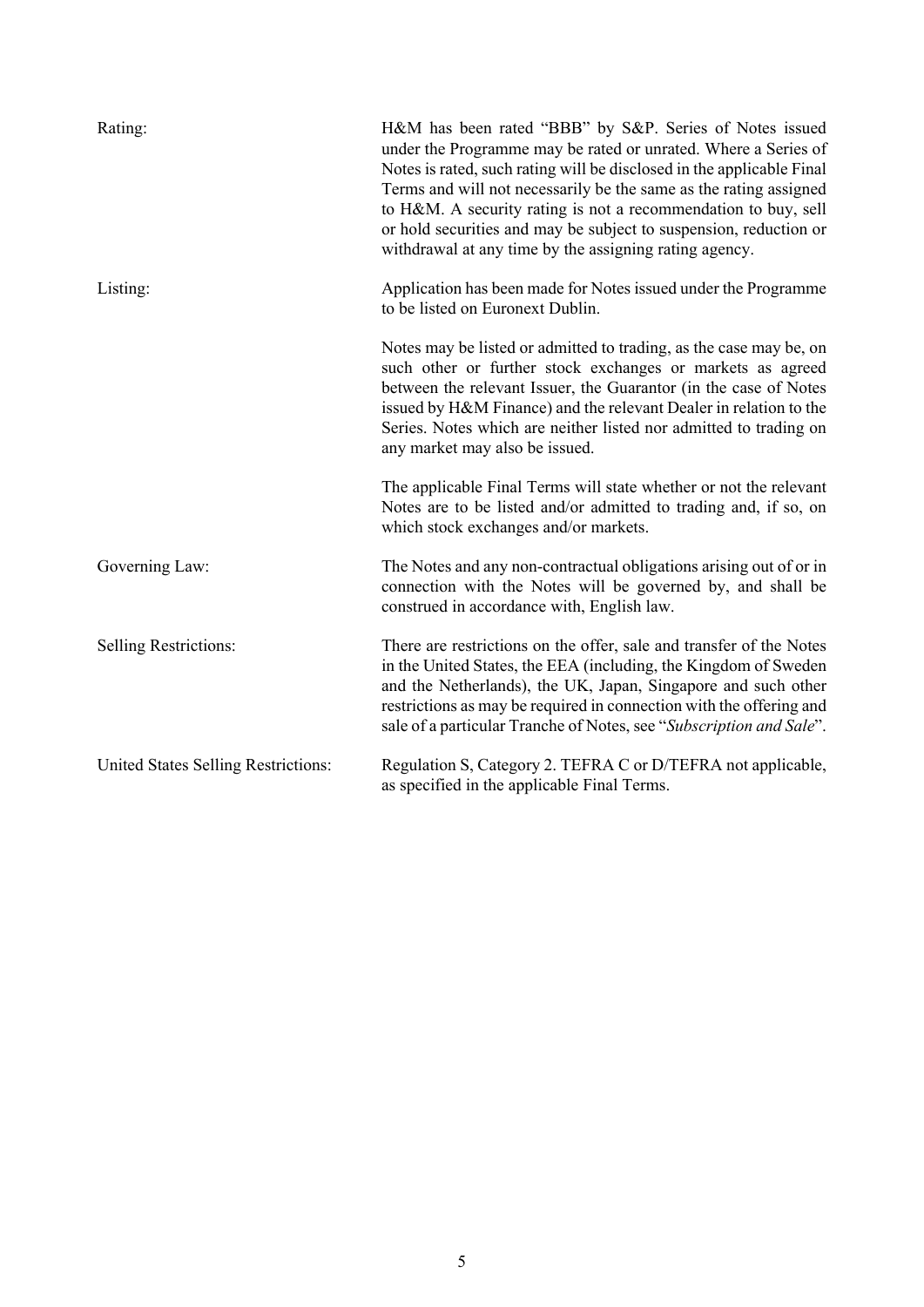### <span id="page-14-0"></span>**RISK FACTORS**

*In purchasing Notes, investors assume the risk that the relevant Issuer and/or the Guarantor, as the case may be, may become insolvent or otherwise be unable to make all payments due in respect of the Notes or under the Guarantee (as applicable). There is a wide range of factors which individually or together could result in the relevant Issuer and/or the Guarantor becoming unable to make all payments due. It is not possible to identify all such factors or to determine which factors are most likely to occur, as the relevant Issuer and/or the Guarantor may not be aware of all relevant factors and certain factors which they currently deem not to be material may become material as a result of the occurrence of events outside the relevant Issuer's and/or the Guarantor's control. The Issuers and the Guarantor have identified in this Offering Circular a number of factors which could materially adversely affect their businesses and ability to make payments due.* 

*In addition, factors which are material for the purpose of assessing the market risks associated with Notes issued under the Programme are also described below.*

*Prospective investors should also read the detailed information set out elsewhere in this Offering Circular and reach their own views prior to making any investment decision.*

## **FACTORS THAT MAY AFFECT THE RELEVANT ISSUER'S AND/OR THE GUARANTOR'S ABILITY TO FULFIL ITS OBLIGATIONS UNDER NOTES ISSUED UNDER THE PROGRAMME**

#### **RISKS RELATING TO THE GROUP'S INDUSTRY**

#### *Risks relating to digitalisation*

In recent years, the fashion retail industry has faced a major shift in customer preferences and practices, including the increasing shift to digital brand engagement, reliance on social media and online dissemination of advertising campaigns as well as the increasing preference amongst consumers to purchase fashion products online rather than in physical stores. The growing digitalisation has resulted in increased transparency in the fashion retail industry as customers can easily compare the price, look, quality and origin of products. In order to adequately respond to this shift, the Group must be able to effectively grow its online business and adapt its marketing and growth strategies. The Group must also monitor and manage its physical stores to ensure that these remain profitable. The Group is therefore integrating its physical stores more and more with its online store to make the shopping experience as convenient and easy for the customer as possible. Due to the restrictions resulting from the coronavirus (**COVID-19**) outbreak, retailers have temporarily closed many of their stores for the safety of customers and employees. Accordingly, the digital shift in the industry is accelerating since customers that had not been shopping online previously have now entered the online market for the first time. The Group is monitoring the shift very closely but if the Group is unable to respond to this shift quickly and effectively enough, it could have a material adverse effect on the Group's business as its future sales could decline, inventory levels could rise, leading to additional costs for storage and potential write-downs relating to the value of excess inventory, and there could be a negative impact on production costs since fixed costs would represent a larger portion of total production costs due to the decline in quantities produced, which could materially adversely affect the Group's results of operations.

#### *The fashion retail industry is affected by global, regional and national economic conditions*

The Group's operations and performance depend to a great extent on global economic conditions. Uncertainty about global economic conditions poses a risk to the Group's business as consumers and businesses may postpone spending. Discretionary spending is affected by many factors, including general business conditions, inflation, interest rates, consumer debt levels, unemployment rates, availability of consumer credit, conditions in the real estate and mortgage markets, currency exchange rates, events impacting countries' healthcare systems such as pandemics, and other matters that influence consumer confidence. Economic conditions may be affected by various events that are beyond the Group's control, such as natural disasters and epidemics (e.g., the outbreak of COVID-19). As COVID-19 has developed into a global pandemic, the impact of the COVID-19 pandemic itself, related containment measures and resulting extensive economic turbulence or global power struggles continue to cause high uncertainty to global trade, geopolitics or trajectories of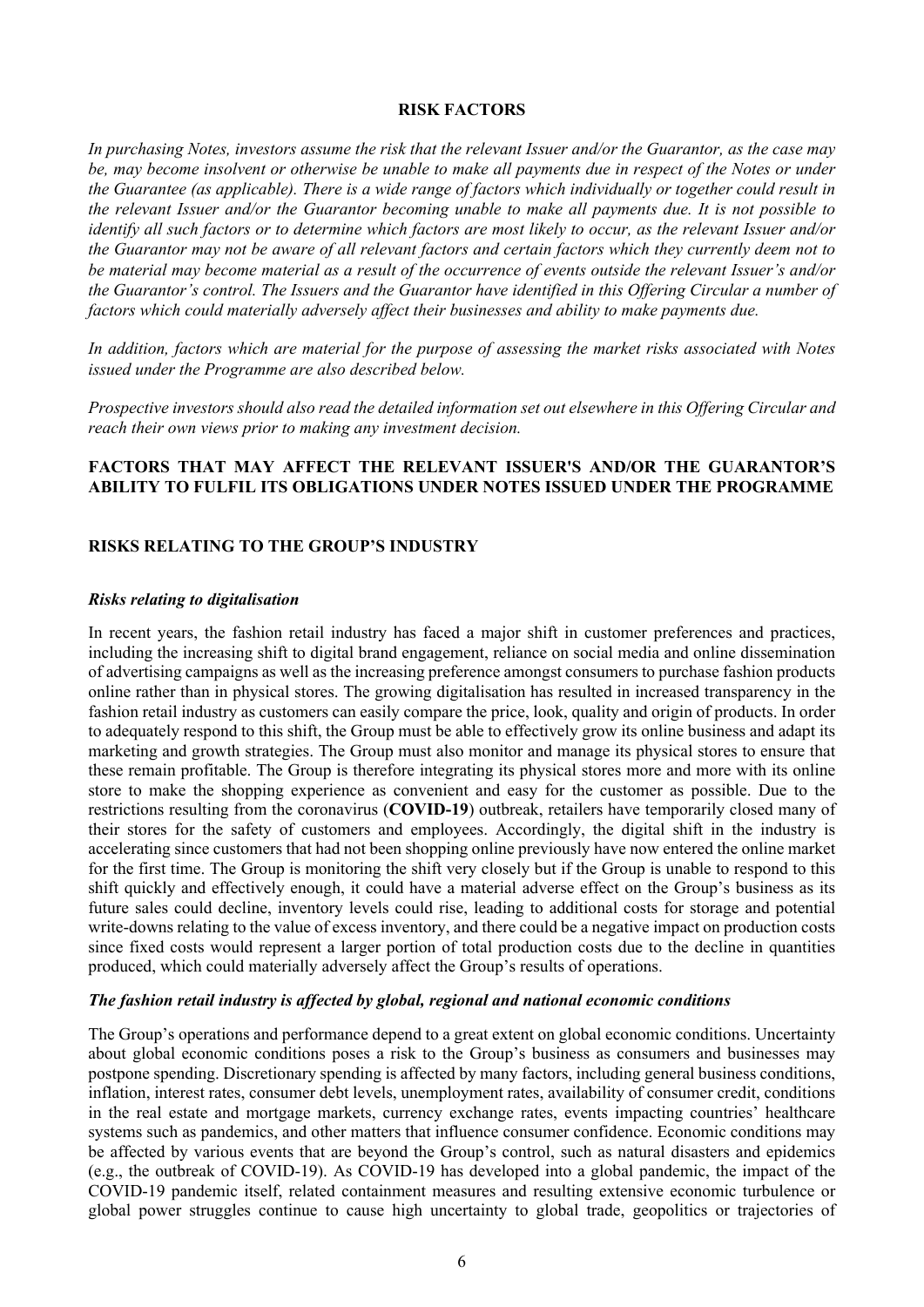economies. The COVID-19 pandemic led to temporary closures of a significant number of the Group's stores globally for long periods of time and may lead to further periods of enforced closure. Furthermore, customers' fears of contracting the virus as well as local distancing restrictions limiting numbers of customers in stores has significantly reduced customer footfall. As a result, revenue from the great majority of the Group's physical stores, not just those that have been closed, has been and may in future continue to be materially adversely affected. COVID 19 also had a significant adverse effect on consumer confidence throughout 2020 and continues to do so in 2021. The future development of the COVID-19 pandemic remains uncertain and depends on the spread of the virus, the emergence of new strains and the response of the local authorities and the global community, including in respect of the efficacy of vaccines and the success of vaccination programmes. The global COVID-19 pandemic may continue to further amplify the uncertainties the Group faces. Consumer purchases of discretionary items, such as the Group's clothing and other fashion items, generally decline during periods when disposable income is adversely affected or when there is economic uncertainty. If this occurs, the Group's business, results of operations, financial condition and cash flows could be materially adversely affected.

In the event of financial turmoil affecting the banking system and financial markets, consolidation of the financial services industry or significant failure of financial services institutions, there could be tightening of the credit markets, decreased liquidity and extreme volatility in fixed income, credit, currency and equity markets. Any such a credit crisis could have material adverse effects on the Group's business, including restructurings, bankruptcies, liquidations and other unfavourable events for the Group's consumers, customers, vendors, suppliers, logistics providers, other service providers and the financial institutions that are counterparties to the Group's credit facilities and other derivative transactions. If third parties on which the Group relies for goods and services are unable to overcome financial difficulties resulting from a deterioration of global economic conditions or if the counterparties to the Group's credit facilities or the Group's derivative transactions do not perform their obligations as intended, the Group's business, results of operations, financial condition and cash flows could be materially adversely affected.

### *The UK's decision to withdraw from the EU may have a negative effect on global economic conditions, financial markets and Group's business*

On 24 December 2020 the UK Government and European Commission agreed the terms of a Trade and Cooperation Agreement (**TCA**) which sets out the relationship between the UK and the EU following the end of the transition period. The entry into this agreement was provisionally approved by the European Council on 29 December 2020 and the associated UK legislation received Royal Assent on 30 December 2020. The European Parliament is due to formally scrutinise the agreement in the coming months prior to providing its consent to it. The TCA comprises a Free Trade Agreement, rules on governance and dispute resolution, and security cooperation. The Free Trade Agreement provides for zero tariffs and zero quotas on all goods that comply with the appropriate rules of origin; maintains a level playing field in areas such as environmental protection, social and labour rights, tax transparency and State aid, with enforcement and a binding dispute settlement mechanism; and maintains air, road, rail and maritime connectivity, but with new customs and passport checks and limitations on haulage operations. It is still too early to judge the full impact of the new TCA between the UK and EU. Brexit, implementation of the resulting changes from the new TCA together with the outcome of future negotiations between the UK and EU on matters not fully addressed in it, could materially and adversely affect the tax, tax treaty, currency, operational, legal and regulatory regimes as well as the macro-economic environment in which the Group operates. Since the referendum, global markets and foreign exchange rates have experienced increased volatility, including a decline in the value of the pound sterling as compared with the euro and US dollar. Following the end of the transition period provided for in the Withdrawal Agreement, among other things, the UK no longer benefits from membership of the single EU market. Travel between the UK and EU countries now has some increase restrictions and border checks or other regulatory and system constraints may impede the rapid free movement of goods. As such, no assurance can be given that such matters would not adversely affect the ability of the relevant Issuer to satisfy its obligations under the Notes and/or the market value and/or the liquidity of the Notes in the secondary market. In addition, the UK's decision to withdraw from the EU has also given rise to calls for the governments of other EU member states to consider withdrawal.

These developments, or the perception that any of them could occur, have had and may continue to have a material adverse effect on global economic conditions and the stability of global financial markets, and may significantly reduce global market liquidity and restrict the ability of key market participants to operate in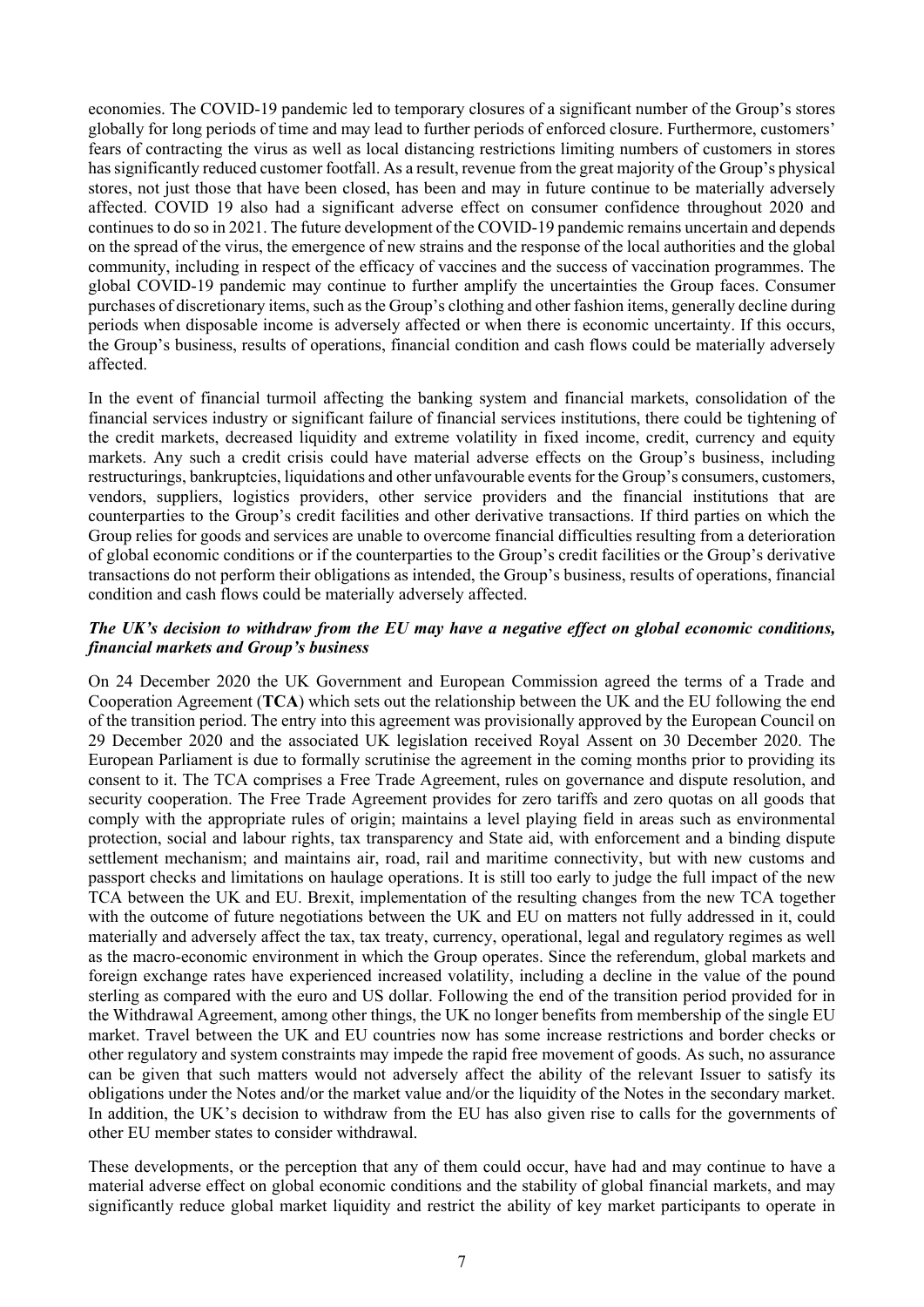certain financial markets, which could in turn depress economic activity and restrict H&M's access to capital. It is not possible to determine the impact that the UK's departure from the EU and/or any related matters may have on the stability of the Eurozone or the EU and, ultimately, on the business of the Group. As such, no assurance can be given that such matters would not adversely affect the Group, its business prospects, its financial condition, its results of operations, the ability of the Group to satisfy the relevant obligations under the Notes and/or the market value and/or the liquidity of the Notes in the secondary market.

# *The fashion retail industry is highly competitive*

The global fashion retail industry is highly competitive and due to the Group's broad geographical presence, it faces competition from a wider range of sources than either traditional or pure internet retailers, including local, national, and global department stores, specialty and discount store chains, independent retail stores, online businesses and integrated retailers (retailers that offer physical stores and online sales combined) that market similar lines of merchandise. The low to mid-price categories of the fashion market in which the Group competes are particularly vulnerable to changes in fashion trends and consumer preferences and meeting customers' needs in all respects is key to driving improved performance in an increasingly competitive market. The Group's historical success is attributable, in part, to its ability to respond to changes in fashion trends and the Group's future success will depend on its continued ability to develop and introduce new products and continued success in building the Group's brands. The Group needs to focus on ensuring product relevance, pricing and quality and sustainability standards meet customer expectations. If the Group is unable to continue to do so, its future sales could decline, inventory levels could rise, leading to additional costs for storage and potential write-downs relating to the value of excess inventory, and there could be a negative impact on production costs since fixed costs would represent a larger portion of total production costs due to the decline in quantities produced, which could materially adversely affect the Group's results of operations.

Moreover, the fashion retail industry is becoming increasingly multifaceted and fashion trends are not as predictable as they have been historically. Local fashion producers and products are gaining popularity amongst consumers which makes it more difficult for the Group to offer a global and unified range of products. This may require the Group to provide a local relevant customer offering to its customers leading to greater costs and a reduction of profitability in those local markets.

The impact of the COVID-19 outbreak is threatening the survival of many traditional retailers which were already under pressure from on-line retailers. Accordingly, the competitive landscape is changing even faster than before the COVID-19 crisis.

The Group's brands have wide recognition, and success has in large part been due to the Group's ability to maintain, enhance and protect its brand image and reputation and customers' connection to the Group's brands. Failure to maintain, enhance and protect the Group's brand image could have a material adverse effect on its results of operations.

# **RISKS RELATING TO THE GROUP'S BUSINESS OPERATIONS**

### *The Group's business is subject to risks associated with global sourcing and manufacturing*

Independent third parties manufacture all of the Group's products and, as a result, the Group is directly impacted by increases in the cost of such products. If the Group experiences significant increases in demand or needs to replace an existing vendor, there can be no assurance that additional manufacturing capacity will be available when required on terms that are acceptable to the Group or that any vendor would allocate sufficient capacity in order to meet the Group's requirements. In addition, for any new manufacturing source, the Group may encounter delays in production and added costs as a result of the time it takes to train new vendors in the Group's methods, products, quality control standards, and environmental, labour, health, and safety standards. Moreover, in the event of a significant disruption in the supply or an increase in the costs of the fabrics or raw materials used by suppliers in the manufacture of the Group's products, it might not be possible to locate alternative suppliers of materials of comparable quality at an acceptable price. Any delays, interruption, or increased costs in the manufacture of the Group's products could result in lower sales and net income. In addition, certain countries represent a larger portion of the Group's global sourcing and, accordingly, any delays in production and added costs in such countries could have a more significant impact on the Group's results of operations.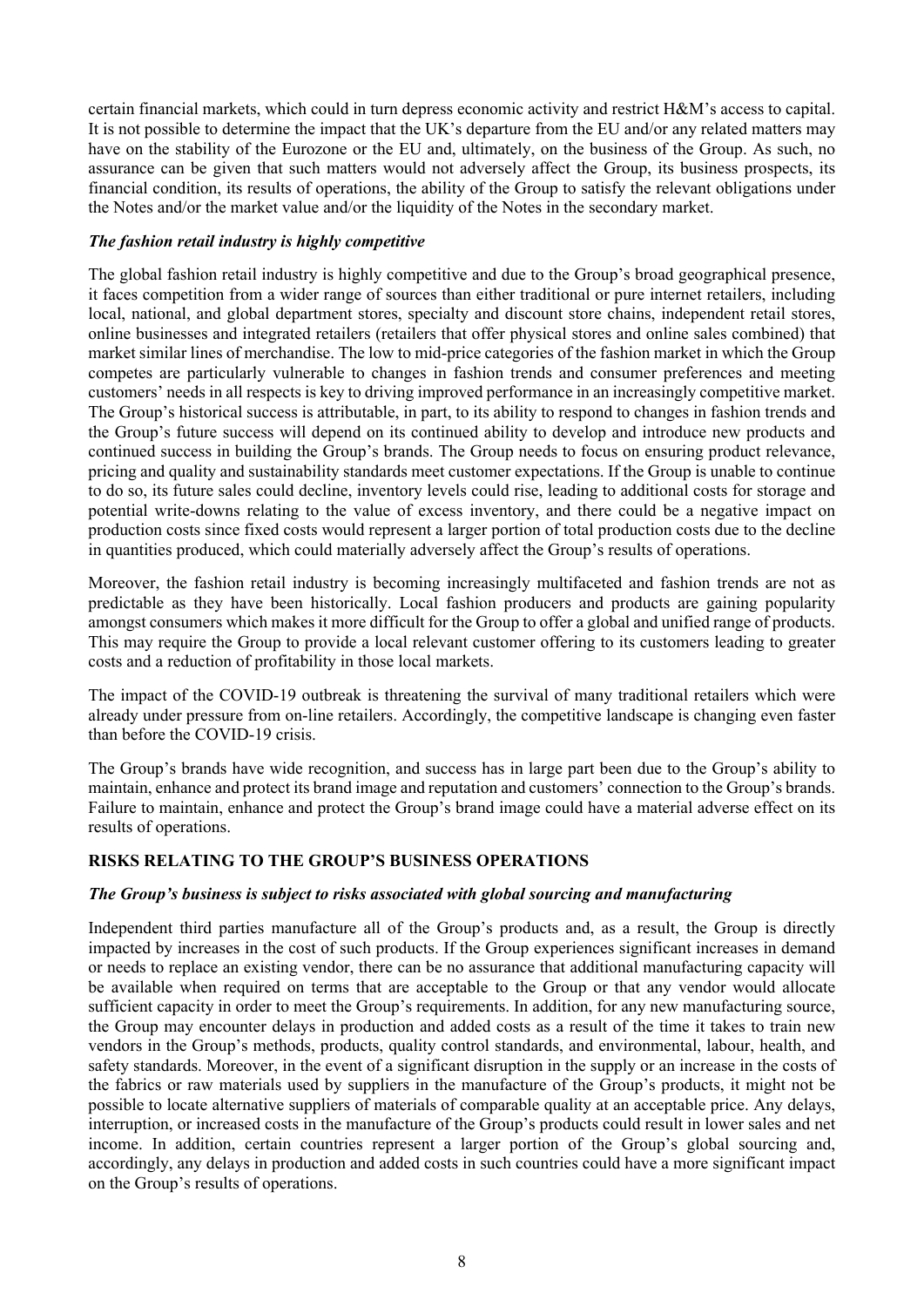In addition, the emergence of COVID-19 has already had a significant impact on global economic growth through, *inter alia,* the disruption of supply chains, and is likely to continue to do so for as long as the pandemic continues and potentially beyond. If manufacturing facilities, distribution centres, or the operations of logistics and other service providers continue to be disrupted, temporarily closed or experience worker shortages, the Group's ability to meet demand for its products will be adversely affected. These adverse conditions may be exacerbated by disruptions or delays to shipments and negative impacts to pricing of certain components of the Group's products.

Because independent vendors manufacture virtually all of the Group's products outside of its principal sales markets, third parties must transport products over large geographic distances. Delays in the shipment or delivery of the Group's products due to the availability of transportation, work stoppages, port strikes, infrastructure congestion, or other factors, and costs and delays associated with transitioning between vendors, could adversely impact the Group's financial performance. Manufacturing delays, transportation delays, or unexpected demand for the Group's products may require the Group to use faster, but more expensive, transportation methods such as aircraft, which could have a material adverse effect on the Group's gross margins. In addition, the cost of fuel is a significant component of transportation costs, so increases in the price of petroleum products can materially adversely affect the Group's gross margins.

### *Exposure to geopolitical trends and local regulatory changes*

The Group's global sales market and suppliers base subject it to a number of complex, demanding and evolving legal, administrative and regulatory requirements relating to, among other things, criminal and civil laws, tax laws, environment, competition and employment.

These requirements are complicated by the fact the Group is present in a large number of markets across the world in terms of sales, and its suppliers are based in a number of countries many of them with differing regulatory regimes. Violations of, or changes in, relevant laws, regulations or policies, or the interpretation thereof, or delays in such interpretations being delivered, may increase the cost of ongoing business, affect the Group's revenue model and/or subject the Group to fines, damages, prohibition on operations and other penalties which could have a material adverse effect on the Group's business, financial position and results. Each aspect of the legal, administrative and regulatory environment in which the Group operates is subject to change, which could have a material adverse effect on the Group's business, financial position and results. Failure to adapt to the changing regulatory environment where possible, or the imposition of regulatory and other changes that suppliers are subject to in any of the Group's markets, or the jurisdiction of any of its main suppliers may have a material adverse effect on the Group's business, financial position and results and in turn the performance by the Group of its obligations under the Notes.

Furthermore, the Group is subject to geopolitical trends. Shifts in geopolitical positioning and relations between countries and political blocs for any reason may have a significant impact on the Group's ability to carry out its business in certain jurisdictions or its relationships with suppliers in affected jurisdictions. Any such geopolitical or local shifts may potentially have a negative impact on the Group's sales revenue or lead to delays or changes in its supply chain in such regions. The materialisation of any of these risks may have a material adverse effect on the Group's business, financial position and results and in turn the performance by the Group of its obligations under the Notes.

### *The Group must maintain an efficient distribution network*

In addition to successfully introducing new products, responding to changes in the market environment and maintaining superior sourcing capabilities, the Group's ability to remain competitive is highly dependent on its success in maintaining an efficient distribution network. The Group's sourcing of its products is concentrated primarily in Asia, where China and Bangladesh are the largest sourcing markets, and products generally need to be transported from these areas to the Group's global market (primarily Europe). Accordingly any disruption to trade or supply lines from those regions would have a significant impact on the Group's ability to source its products to affected markets. Furthermore, if the Group is unable to maintain an efficient distribution network or if there is a significant disruption to the Group's distribution centres or distribution network, its sales may decline due to the inability to deliver products to customers in a timely manner and the Group's profitability may decline due to an increase in its per unit distribution costs in the affected regions,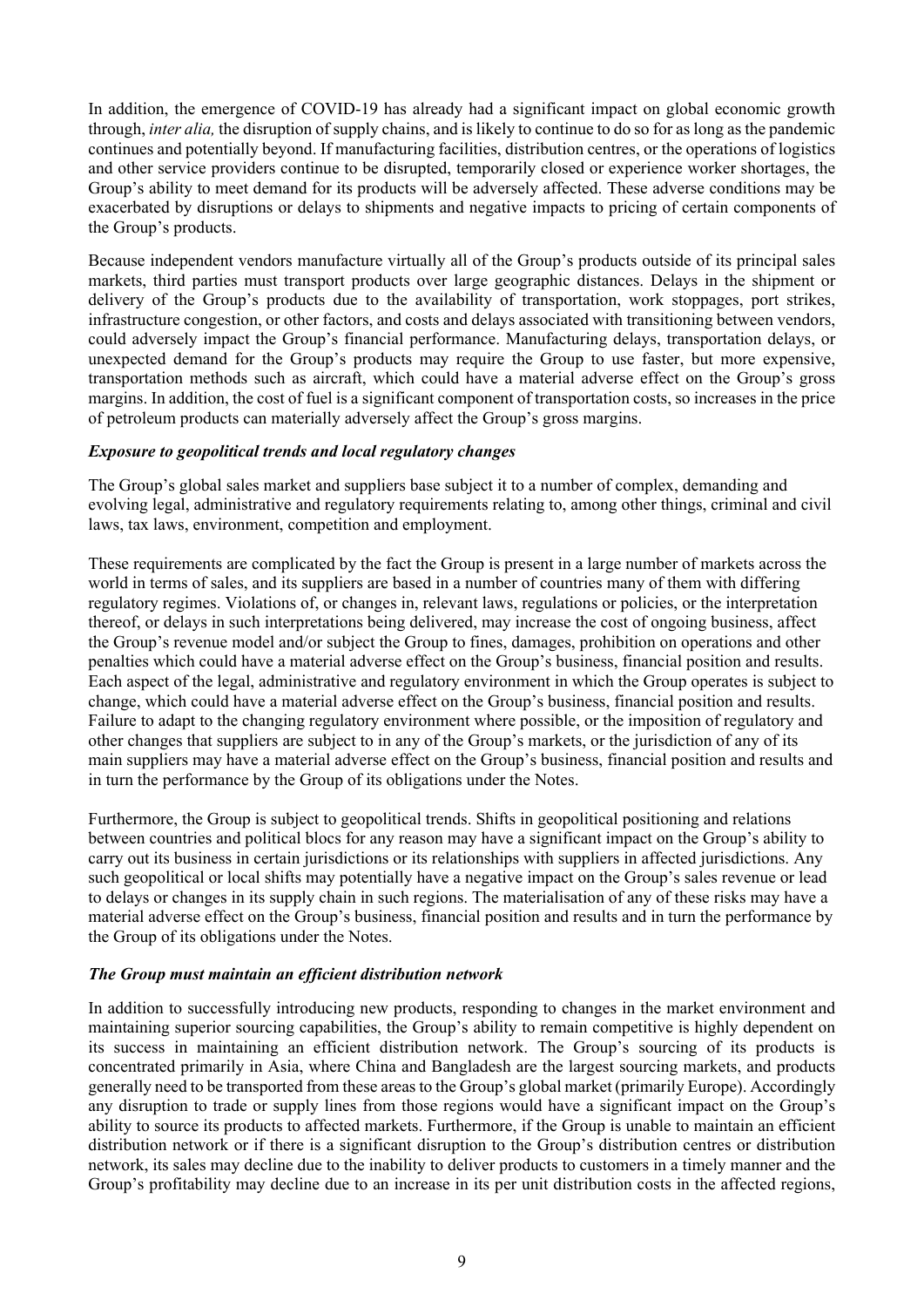which may have a material adverse impact on the Group's business, results of operations and financial condition.

This is particularly a challenge for the Group due to its omni-channel strategy, which results in logistical difficulties managing supply of inventory to both physical stores and internet sales distributions, as well as managing inventory levels and distribution between those two points of sale.

In order to achieve and manage the Group's growth effectively, the Group is required to increase and streamline its supply chain and implement distribution efficiencies where possible, while maintaining strict quality control. If the Group is unable to manage these matters effectively, its distribution process could be adversely affected and the Group could lose market share in affected regions, any of which could materially adversely affect the Group's business prospects.

# *The Group is dependent on its employees*

The Group's ability to anticipate and effectively respond to changing fashion trends and changing customer preferences depends in part on its ability to attract and retain key personnel in its design, merchandising, sourcing, marketing, and other functions. In addition, several of the Group's strategic initiatives, including technology initiatives and supply chain initiatives, require that it hires and/or develops employees with appropriate experience. This is particularly important given the Group's increasing focus on a unique omnichannel approach which requires a great degree of technical and commercial expertise as well as creativity. Competition for talent is intense, and it may be difficult for the Group to attract and retain a sufficient number of qualified personnel in future periods. Furthermore, in order to be able to cover the full spectrum of international demand in its collections, the Group requires a diverse set of decision makers from different cultures and backgrounds. Given the Group is headquartered in Stockholm, there is a risk that the required level of diversity is not available at management level to identify local preferences and cultural sensitivities. If the Group is unable to retain, attract, and motivate talented employees with the appropriate skill sets or diversity, or if changes to the Group's organisational structure, operating results, or business model adversely affect morale or retention, the Group may not achieve its objectives and the results of operations could be adversely impacted. In addition, the loss of one or more of the Group's key management personnel or the inability to effectively identify a suitable successor to a key role could have a material adverse effect on the Group's business.

# *The Group must apply a high level of business ethics across all of its operations in order to maintain its reputation and brand image*

As one of the world's leading global fashion companies and promoter of ethical and sustainable values in the industry, the Group attracts particularly intense scrutiny from the media and other interest groups, whether warranted or not, and is regularly in the public eye. Accordingly, it is important that the Group operates in accordance with the high aims set out in its policies and guidelines on business ethics and has good knowledge, insight and procedures with respect to the production of its products in order to avoid negative publicity due to actual or perceived infringements of ethical behaviour. For example, corruption is a risk in many of the markets in which the Group and its suppliers operate. Furthermore, with its sourcing based in developing markets, in particular China and Bangladesh, where there is less transparency in working practices, the Group may be more susceptible to being linked, correctly or not, to unethical business practices by its suppliers in those jurisdictions. If the Group fails to implement and maintain policies and guidelines which ensure that a high level of business ethics is applied across all of its operations globally, there is a risk that the Group's reputation and brands could be damaged. As the Group enters new markets in which it has previously not operated, it is especially important that the Group considers the local business climates and is able to apply its strong values and high level of business ethics in all such new markets. However, there can be no assurance that the Group's policies and guidelines on business ethics are applied consistently or complied with in full or at all, and any such failure to apply or comply with such policies and guidelines could lead to significant reputational and/or financial damage to the Group, and materially adversely affect the business, results of operations or financial condition of the Group.

### *Risks relating to the environment and sustainability*

Natural disasters, such as hurricanes, tornadoes, floods, earthquakes, and other adverse weather and climate conditions; unforeseen public health crises, such as pandemics and epidemics; political crises, such as terrorist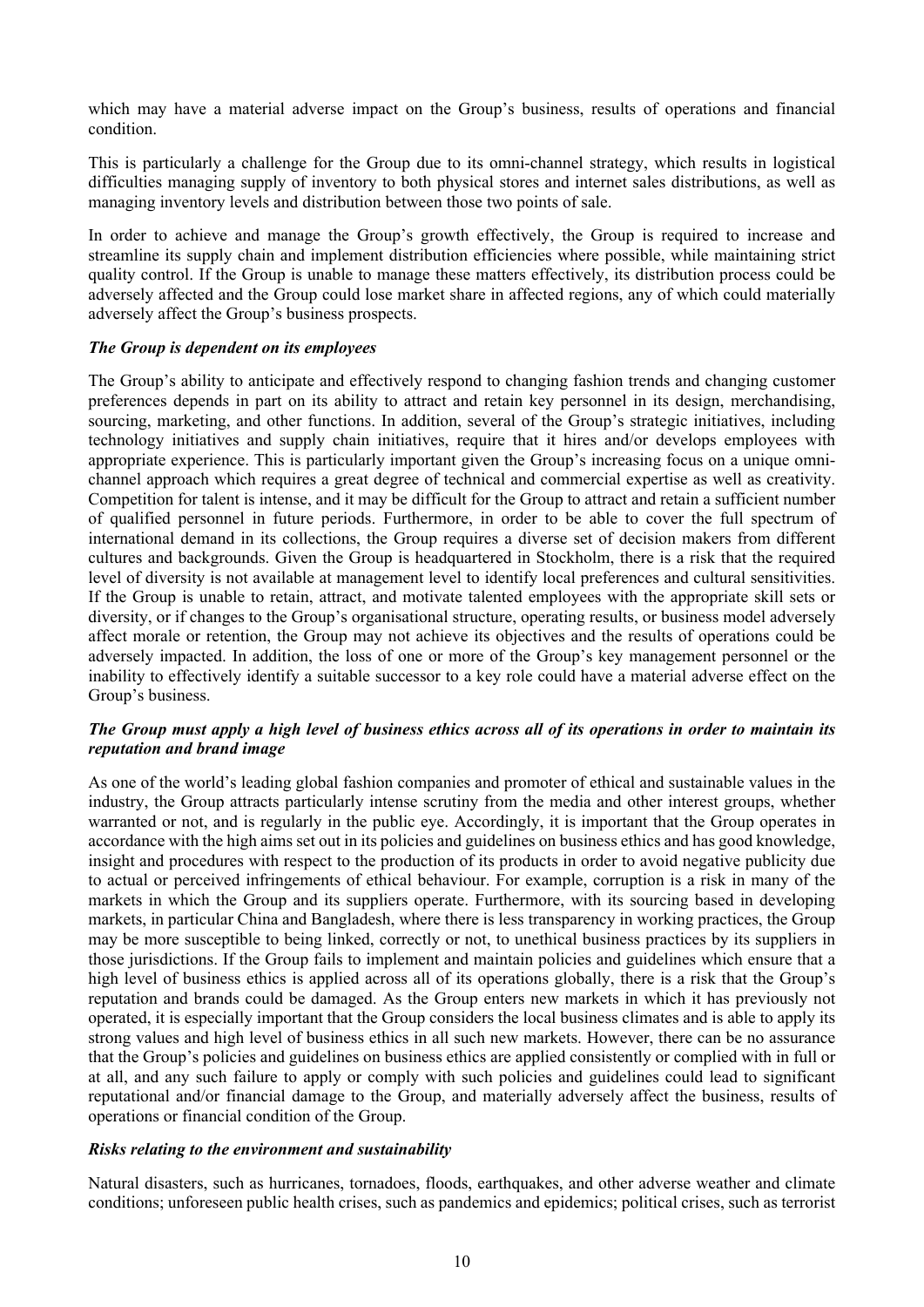attacks, war, labour unrest, and other political instability; or other catastrophic events, such as fires or other disasters occurring at the Group's physical stores, distribution centres or suppliers' manufacturing facilities could disrupt the Group's operations, including the operations of one or more of the Group's suppliers. These types of events could impact the Group's supply chain from or to the impacted region and could impact the Group's ability or the ability of other third parties to operate the Group's stores or websites. In particular, the Group warehousing capacity is based in a small number of large distribution centres supplying a large number of markets. Accordingly, a natural disaster affecting one or more of these distribution centres would have a significant impact on the Group's ability to deliver products to customers in a timely fashion or at all. Furthermore, the Group's dependence on Bangladesh for sourcing of its products means that natural disasters in that region could lead to the loss of approximately 30 per cent. of the Group's current sourcing capacity.

In addition, these types of events could negatively impact consumer spending in the impacted regions or, depending upon the severity, globally. Disasters occurring at the Group's suppliers' manufacturing facilities could impact the Group's reputation and the customers' perception of its brands. To the extent any of these events occur, the Group's operations and financial results could be adversely affected.

Increased environmental and social awareness amongst consumers could also lead to an overall decrease in the sale of fashion products in industrial countries, especially as anti-consumption trends are emerging. If the Group fails to meet the expectations of its customers and consider the impact of such changes in consumer preferences, it may have a detrimental effect on the Group's sales and profitability.

### *Sales of the Group's products are affected by deviations from normal weather conditions*

The Group's products are purchased for sale based on normal weather patterns and deviations from normal weather conditions could affect the Group's sales. This is particularly true at the transition between two seasons, such as the transition from summer to autumn or from autumn to winter. If the autumn is warmer than usual, it may have a negative effect on sales of weather-related garments in particular, such as outerwear.

If the Group wrongly predicts the weather patterns for a coming season, it may purchase significant excess stock which may be sold at a later stage during the year than predicted or may not be sold at all, leading to unexpected warehousing costs, lower sales and even a back log of stock that it is no longer possible to sell. This may result in higher operating costs, lower margins and even write offs, materially affecting the profitability of the Group.

# *Risks related to the Group's leasehold property portfolio*

The Group's ability to effectively obtain real estate, including new stores, distribution centres and corporate offices nationally and internationally, depends on the availability of real estate that meets the Group's criteria relating to price, square meterage, demographics, and other factors. Moreover, while the majority of the Group's stores are leased on flexible contracts with short notice periods and break clauses, there is a risk that the Group fails to manage its portfolio and becomes trapped in longer leases which will tie the Group into leases where a store is no longer profitable and should be closed down. Furthermore, if the Group fails to renew existing store leases and secure adequate new locations, it could have a material adverse effect on the Group's results of operations. Additionally, the economic environment may at times make it difficult for the Group to determine the fair market rent of real estate properties internationally. This could impact the Group's decisions to exercise lease options at previously negotiated rents and to renew expiring leases at negotiated rents. If the Group is unable to retain real estate locations which are adequate to meet its targets or if the profitability of the Group's existing physical stores is not effectively managed, it could have a material adverse effect on the Group's results of operations.

### *Currency risks may have a significant effect on purchasing costs and the Group's overall results*

The Group is exposed to foreign currency exchange risk with respect to sales, expenses, profits, assets and liabilities generated or incurred in foreign currencies. Nearly half of the Group's sales are made in euros, and the Group's most significant purchase currencies are the US dollar and the euro. Fluctuation in the US dollar's exchange rate against the euro is the single largest transaction exposure within the Group.

In addition to the effects of transaction exposure, profits are also affected by translation effects as a result of changes in exchange rates for the local currencies of the various foreign subsidiaries against the Swedish krona, compared to the same period the previous year. The underlying profit/loss in a market may be unchanged in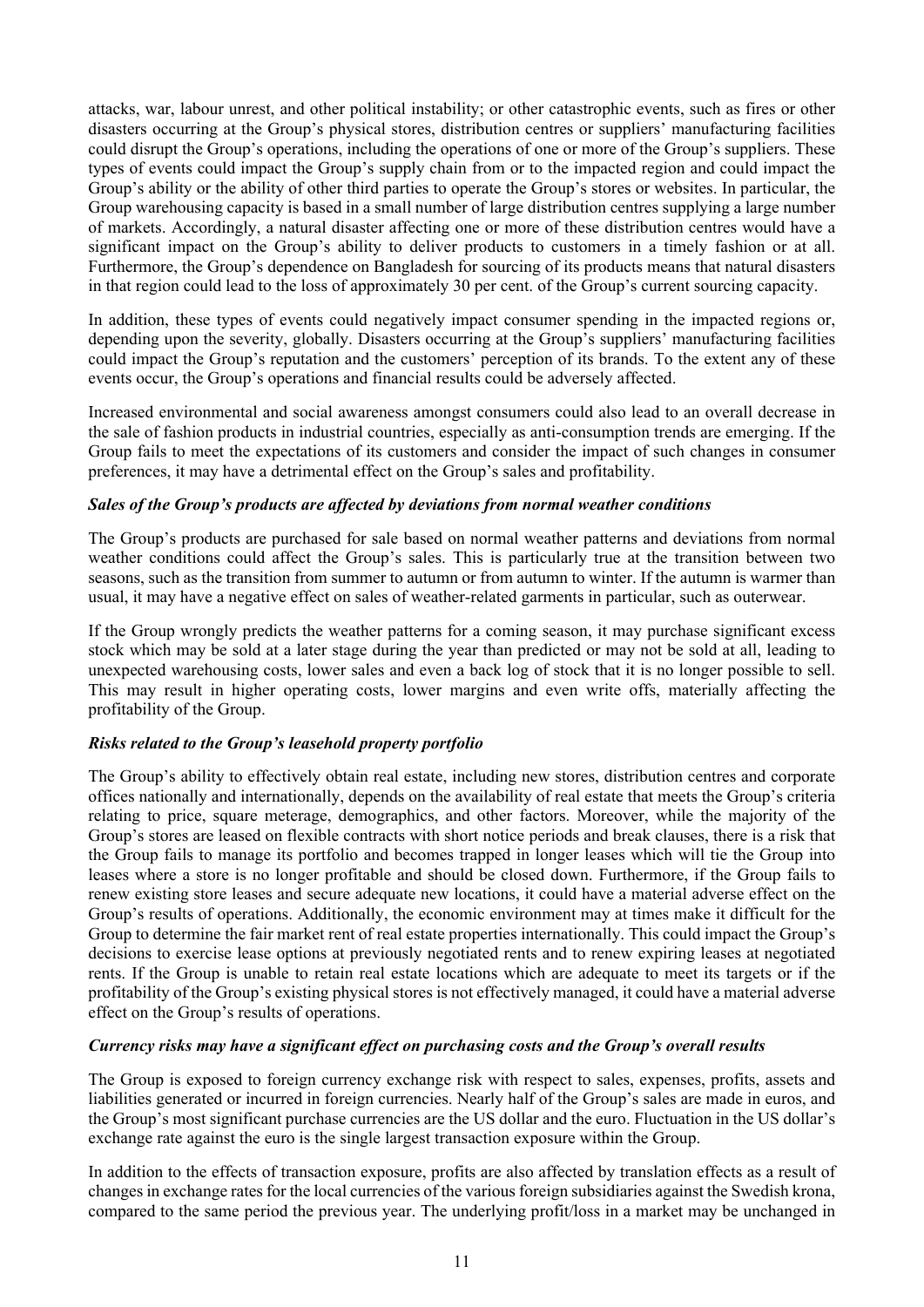the local currency, but when converted into SEK may increase if the Swedish krona has weakened or decrease if the Swedish krona has strengthened. Translation effects affect the Group's net assets on consolidation of the foreign subsidiaries' balance sheets (translation exposure in the balance sheet). Although the Group uses financial instruments to hedge certain foreign currency risks, these measures may not succeed in fully offsetting the negative impact of foreign currency rate movements and generally only delay the impact of adverse foreign currency rate movements on the Group's business and financial results.

# *Changing local conditions could affect the Group's profitability and future growth*

The Group has operations worldwide and has begun to expand its operations in many countries, including certain developing countries in Asia, South America and Africa. Therefore, the Group is subject to various factors inherent in conducting business internationally, in particular due to its reliance on suppliers located in developing countries, including the following:

- export and import restrictions;
- currency exchange rate fluctuations and currency controls;
- cash repatriation restrictions:
- application of the laws relating to corruption;
- difficulty in enforcing intellectual property and contract rights;
- disruptions of capital and trading markets;
- potential hostilities and changes in diplomatic and trade relationships;
- legal or regulatory requirements;
- withholding and other taxes on remittances and other payments by subsidiaries;
- local antitrust and other market abuse provisions;
- investment restrictions or requirements; and
- local content laws requiring that certain products contain a specified minimum percentage of domestically produced components.

If the costs of doing business in jurisdictions where the Group operates rise significantly as a result of the occurrence of, or changes in any of, the above factors, it could have an adverse effect on the Group's financial position, business and results of operations.

### *The Group must be able to protect its proprietary rights*

The Group relies on trade secret, trademark, patent and copyright laws to protect its rights to certain aspects of the Group's products and services, including product designs, product research and concepts and goodwill, all of which the Group believes are important to the success of its products and services and the Group's competitive position. However, pending trademark or patent applications may not in all instances result in the issuance of a registered trademark or patent, and trademarks or patents granted may not be effective in thwarting competition or be held valid if subsequently challenged. In addition, the actions the Group takes to protect its proprietary rights may be inadequate to prevent imitation of the Group's products and services.

The Group's proprietary information could become known to competitors, and the Group may not be able to meaningfully protect its rights to proprietary information. Furthermore, other companies may independently develop substantially equivalent or better products or services that do not infringe on the Group's intellectual property rights or could assert rights in, and ownership of, its proprietary rights. Moreover, the laws of certain countries do not protect proprietary rights to the same extent as the laws of the United States or of the Member States of the European Union.

Consistent with the Group's strategy of vigorously defending the Group's intellectual property rights, the Group devotes substantial resources to the enforcement of patents issued and trademarks granted to it, to the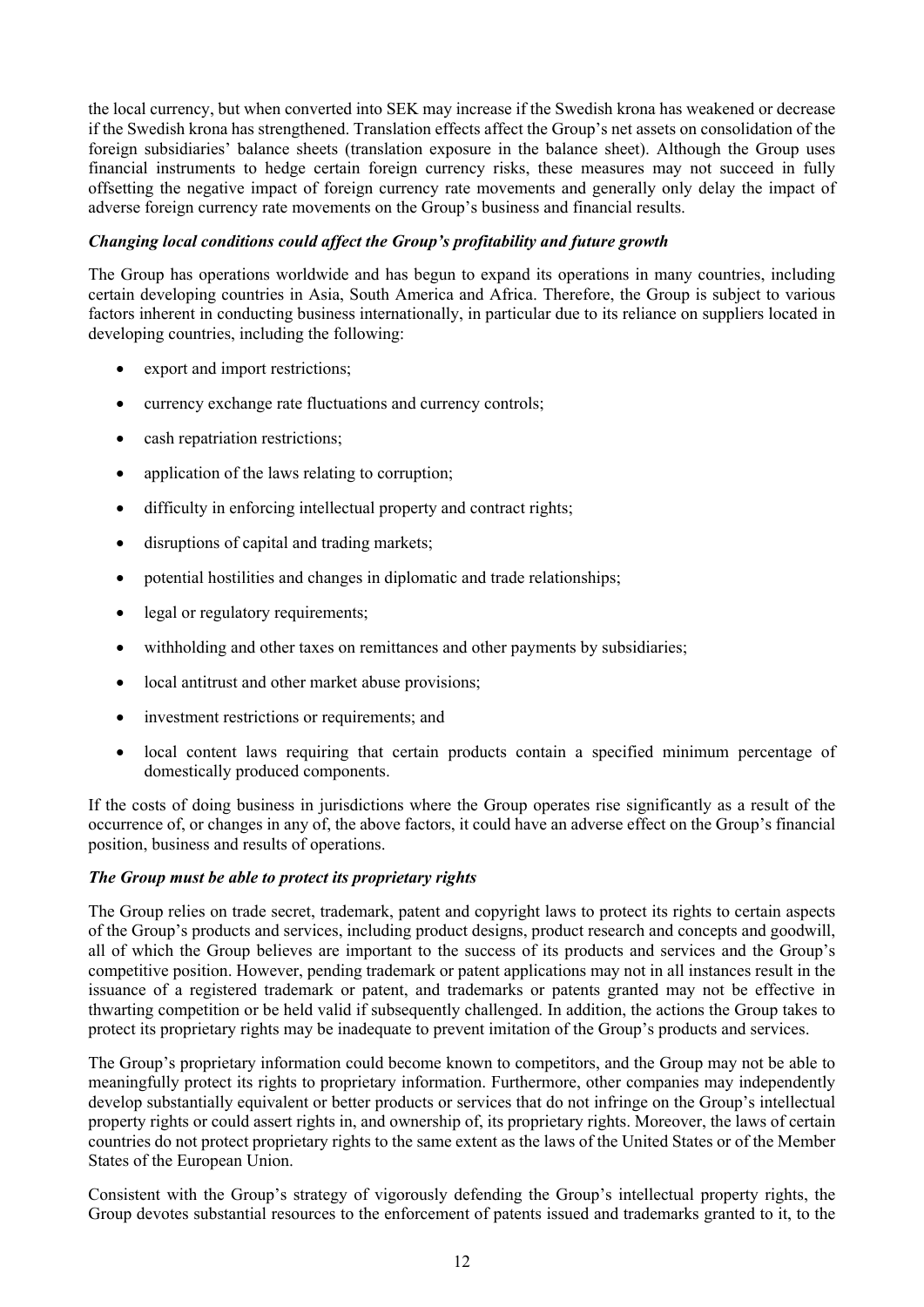protection of the Group's trade secrets or other intellectual property rights and to the determination of the scope or validity of the proprietary rights of others that might be asserted against it. However, if the level of potentially infringing activities by others were to increase substantially, the Group might have to significantly increase the resources it devotes to protecting its rights. From time to time, third parties may assert patent, copyright, trademark or similar rights against intellectual property that is important to the Group's business. The resolution or settlement of any litigation or other legal process to enforce such alleged third party rights, regardless of its merit or resolution, could be costly and divert the efforts and attention of the Group's management. The Group may not prevail in any such litigation or other legal process or it may compromise or settle such claims because of the complex technical issues and inherent uncertainties in intellectual property disputes and the significant expense in defending such claims. An adverse determination in any dispute involving the Group's proprietary rights could, among other things: (i) require the Group to co-exist in the market with competitors utilising the same or similar intellectual property; (ii) require it to grant licences to, or obtain licences from, third parties; (iii) prevent it from selling the Group's products; (iv) require it to discontinue the use of a particular patent, trademark, copyright or trade secret; or (v) subject it to substantial liability. Any of these possibilities could have a material adverse effect on the Group's business including by reducing the Group's future sales or causing it to incur significant costs to defend its rights.

# *Changes in the Group's tax rates or exposure to additional tax liabilities could affect the Group's future results*

As the Group operates in multiple jurisdictions, it must take complex tax risks into consideration, such as the risk of double taxation and tax disputes. The Group contributes to local communities via various taxes and levies such as corporate tax, customs duties, income taxes and indirectly via VAT on the products sold to consumers. The Group is subject to national and international tax legislation and follows the OECD Transfer Pricing Guidelines, which means that profits are allocated and taxed where the value is created. The Group must work continually to ensure that its tax strategy is designed to limit any distortion arising from differences in tax legislation in different parts of the world. As the OECD guidelines on transfer pricing can be interpreted in various ways, tax authorities in different countries may consequently question the outcome of the Group's transfer pricing model. Accordingly there is a risk that the Group may become involved in tax disputes should the Group and the local tax authorities interpret the guidelines differently. The Group routinely assesses the likelihood of adverse outcomes resulting from these examinations, including the impact such adverse outcomes may have on the Group's reputation, to determine the adequacy of its provision for taxes. Currently, tax proceedings are in progress in some countries relating to internal pricing. The Group has made an assessment of the likely outcome of such proceedings and as of 31 May 2020, the provisions for such potential tax expenses are not deemed to be material by the Group*.* However, there can be no assurance that the outcomes of the potential future examinations will not materially adversely affect the Group's business, results of operations, financial condition and prospects. Such adverse outcomes may also have an impact on the Group's reputation which may affect its business and results of operation.

### *The Persson Family controls 75.8 per cent. of H&M's voting power*

Erling Persson founded H&M in 1947. His son Stefan Persson took over as CEO in 1982 and as chairman of the board in 1998, and Karl Johan Persson became CEO in 2009 and chairman in 2020. As at 31 August 2021, the Stefan Persson family and related companies (the **Persson Family**) had voting rights over 75.8 per cent. of the issued share capital of the Group. As a result, the Persson Family has the ability to exert significant influence over the Group's corporate affairs and to control the outcome of virtually all matters submitted to a vote of H&M's shareholders, including the election of H&M's directors, the amendment of H&M's Articles of Association or By-laws, and the approval of mergers, consolidations and other significant corporate transactions.

The interests of the Persson Family may not always be aligned with those of the holders of the Notes. For example, the Persson Family may have an interest in pursuing acquisitions, divestitures, financings or other transactions, that, in their judgment, could enhance their equity investment, even though these transactions might involve risks to the holders of the Notes if the transactions resulted in the Group being more highly leveraged or if they significantly changed the nature of its business operations or strategy. In addition, if the Group encounters financial difficulties, or if it is unable to pay its debts as they mature, the interests of its equity holders might conflict with those of the holders of the Notes. In that situation, for example, the holders of the Notes might want the Group to raise additional equity to reduce its leverage and pay its debts, while its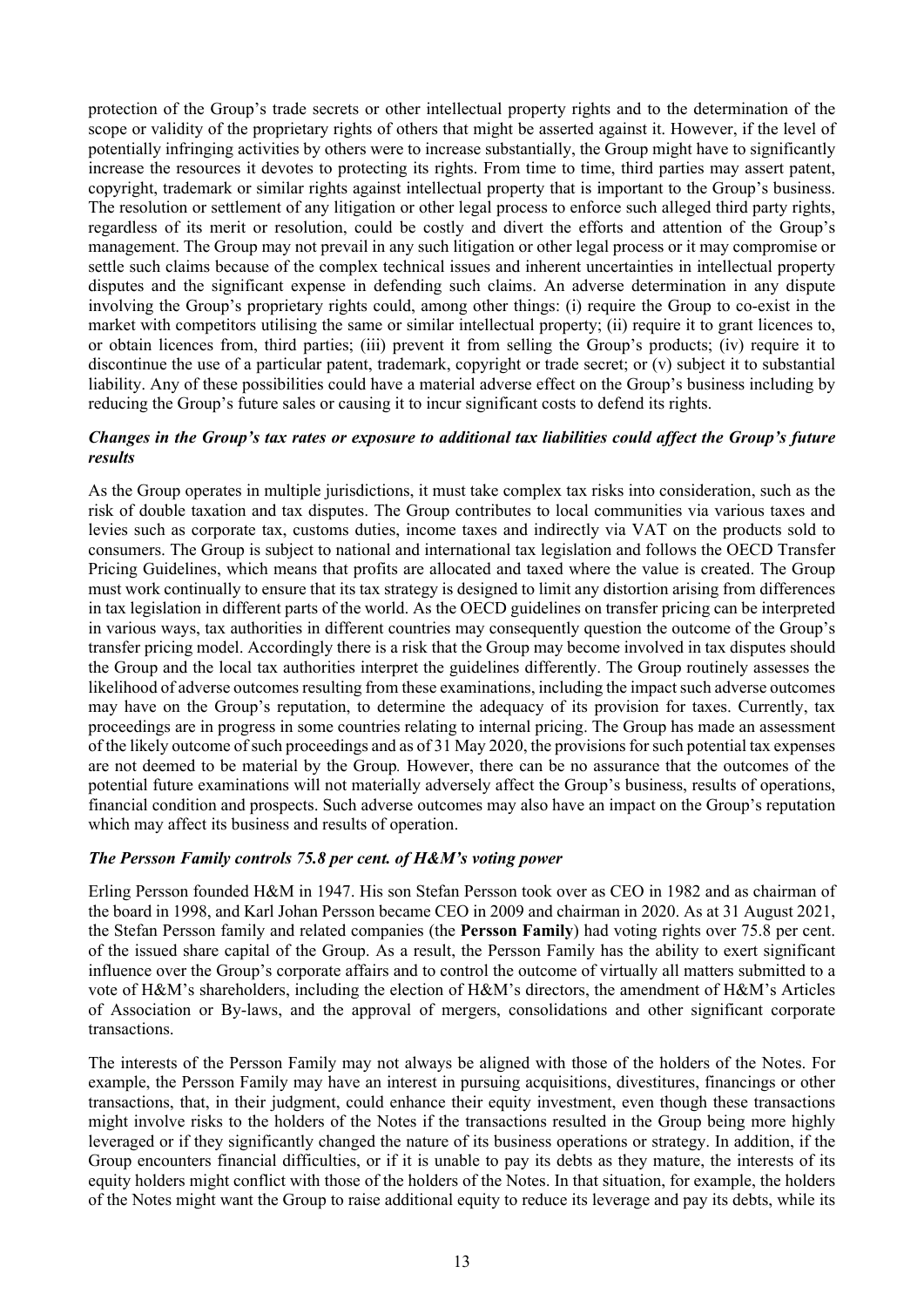equity holders might not want to increase their investment in the Group or have their ownership diluted and instead choose to take other actions, such as selling the Group's assets. Furthermore, the Persson Family has no continuing obligation to provide the Group with debt or equity financing. So long as the Persson Family continues to directly and indirectly own a significant amount of the Group's equity, it may continue to be able to strongly influence or effectively control its business decisions.

# *The Group relies on information technology in its operations and is exposed to information and security risk*

The Group relies on information technology systems both managed internally and outsourced to third parties across its operations, including for management of the Group's supply chain, point-of-sale processing in the Group's stores and various other processes and transactions. The Group's ability to effectively manage its business and coordinate the production, distribution and sale of its products depends on, among other things, the reliability and capacity of these systems. The failure of these systems to operate effectively, network disruptions, problems with transitioning to upgraded or replacement systems, or a breach in data security of these systems could cause delays in product supply and sales, reduced efficiency of the Group's operations, unintentional disclosure of customer or other confidential information of the Group leading to additional costs and possible fines or penalties, or damage to the Group's reputation, and potentially significant capital investments and other costs could be required to remedy the problem, which could have a material adverse effect on the Group's results of operations.

Additionally, the rules and regulations regarding processing of personal data are becoming increasingly rigid. In a large number of European jurisdictions, the Group is affected by changes to the regulatory environment resulting from the new General Data Protection Regulation 2016/679 (**GDPR**), which entered into force on 25 May 2018, as the Group processes different types of personal data, such as information regarding contact persons at customers and suppliers as well as information regarding employees. Non-compliance with applicable data protection legislation could, for example, result in sanctions from the relevant authorities and damages having to be paid to affected persons. The level of fines for breach of data protection rules includes fines of up to the higher of four per cent. of a group's annual turnover and EUR 20,000,000, whichever is higher. The retail industry, in particular, has been the target of many recent cyber-attacks and the Group may not have the resources to anticipate or prevent rapidly evolving types of cyber-attacks. Attacks may be targeted at the Group, its vendors or customers, or others who have entrusted the Group with information. In addition, even if the Group takes appropriate measures to safeguard its information security and privacy environment from security or regulatory breaches, the Group could still expose its customers and business to risk. Actual or anticipated attacks may disrupt or impair the Group's technology capabilities, and may cause the Group to incur increasing costs, including costs to deploy additional personnel and protection technologies, train employees, and engage third-party experts and consultants, as well as potentially incurring fines or censure from local regulators. Any such disruption or increased costs may have a material adverse effect on the Group's business, financial position and results of operations.

### *Any significant outbreak of any airborne disease could damage the Group's business*

The economies of the countries in which the Group operates may be negatively affected by an outbreak of any contagious disease with human-to-human airborne or contact propagation effects, such as COVID-19, that escalates in a regional epidemic or global pandemic. The occurrence of an epidemic or pandemic is beyond the Group's control and the Group can provide no assurance on the future spread of COVID-19 or other contagious diseases in areas in which the Group and its suppliers operate, or what the impact on the Group's business will be. The measures that may be taken by governments, regulators, communities and businesses (including the Group) to respond to the outbreak of COVID-19 have resulted and are likely to continue to result in material and prolonged disruptions to the Group's business. In particular, any such airborne diseases are likely to have greater impact on the Group given its continued reliance on sales from physical stores. Such outbreaks are likely to lead to closures of physical stores in affected jurisdictions and potentially temporary or long term changes in customer preferences away from physical stores to online shopping as a result of any such outbreaks. If current levels of economic deterioration and volatility continue or worsen, further waves of the COVID-19 outbreak materialise, or outbreaks of new airborne diseases occur in future, the Group may experience an adverse impact, which may be material, on its business, results of operations and financial condition.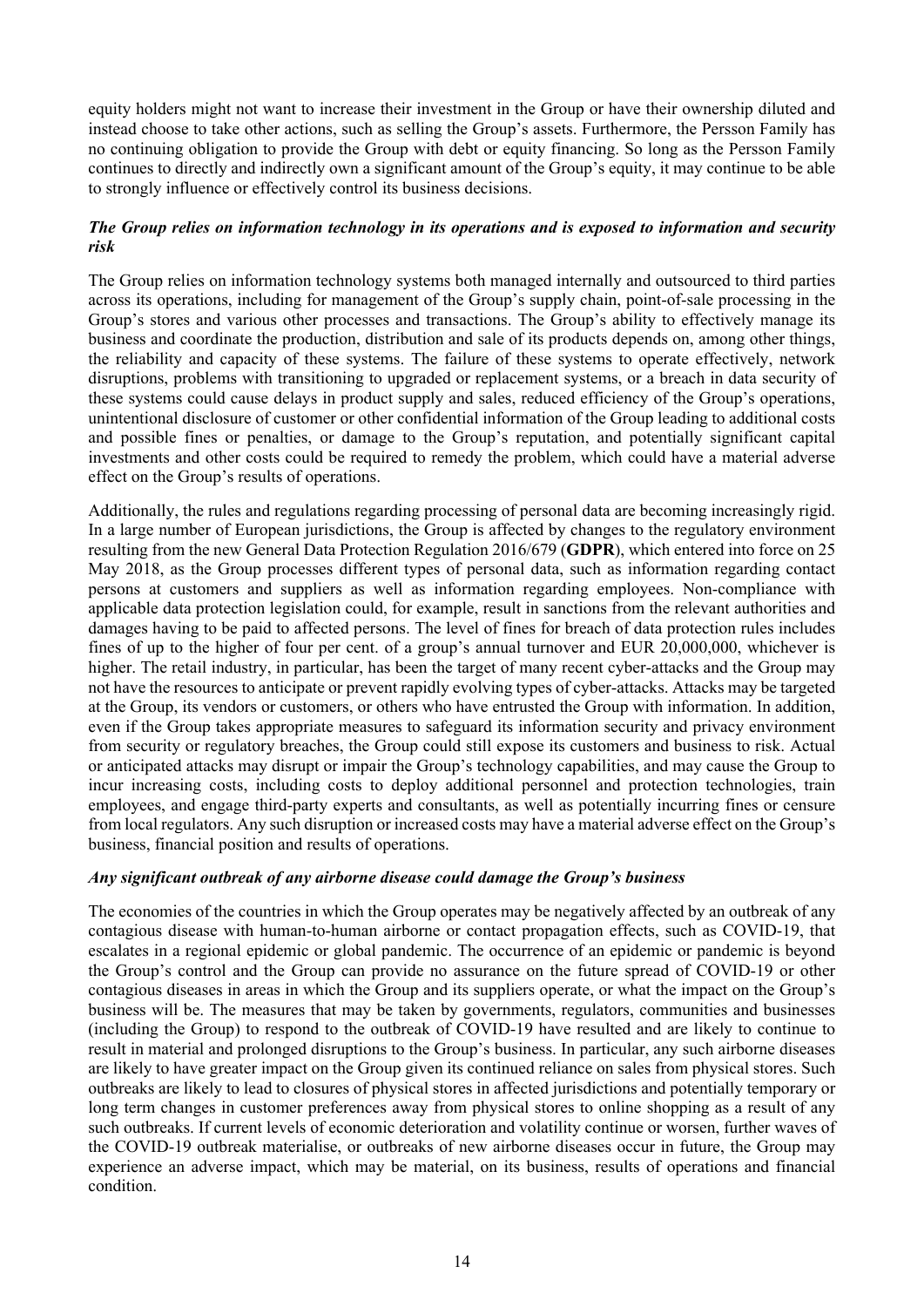### *H&M and H&M Finance are partially dependent on payments from Group companies to make payments under the Notes, or, as the case may be, under the Guarantee.*

H&M is the holding company of the Group and H&M Finance is a newly established company within the Group that is intended to provide financing to other Group companies with no other operations. As a result, the assets of both H&M and H&M Finance consist principally of their shareholdings in and loans to other companies in the Group. H&M's and H&M Finance's cash flow and their ability to service debt depend not only on their own business operations, but also on cash flow from operating Group members and receipt of funds from Group companies by way of dividends, payments or otherwise. The Group further intends to provide H&M Finance with liquidity by way of intra-group arrangements or other transfers of value in order for H&M Finance to fulfil its obligations under the Notes issued by it. In circumstances where one or more of the risks referred to herein arises and adversely affects the business, results of operations or financial condition of any member of the Group, there may, in turn, be an adverse effect on the ability of that member of the Group to make dividend and/or interest payments to H&M or H&M Finance so as to enable H&M or H&M Finance, as applicable, to satisfy its payment obligations under the Notes, or, as the case may be, under the Guarantee.

# **FACTORS WHICH ARE MATERIAL FOR THE PURPOSE OF ASSESSING THE MARKET RISKS ASSOCIATED WITH NOTES ISSUED UNDER THE PROGRAMME**

### **Risks related to the structure of a particular issue of Notes**

A range of Notes may be issued under the Programme. A number of these Notes may have features which contain particular risks for potential investors. Set out below is a description of the most common such features:

#### *Risks applicable to all Notes*

*If the relevant Issuer has the right to redeem any Notes at its option, this may limit the market value of the Notes concerned and an investor may not be able to reinvest the redemption proceeds in a manner which achieves a similar effective return.* 

An optional redemption feature is likely to limit the market value of Notes. During any period when the relevant Issuer may elect to redeem Notes, the market value of those Notes generally will not rise substantially above the price at which they can be redeemed. This also may be true prior to any redemption period. The relevant Issuer may be expected to redeem Notes when its cost of borrowing is lower than the interest rate on the Notes. At those times, an investor generally would not be able to reinvest the redemption proceeds at an effective interest rate as high as the interest rate on the Notes being redeemed and may only be able to do so at a significantly lower rate. Potential investors should consider reinvestment risk in light of other investments available at that time.

### *If the Notes include a feature to convert the interest basis from a fixed rate to a floating rate, or vice versa, this may affect the secondary market and the market value of the Notes concerned.*

Fixed/Floating Rate Notes are Notes which bear interest at a rate that converts from a fixed rate to a floating rate, or from a floating rate to a fixed rate. Such a feature to convert the interest basis, and any conversion of the interest basis, may affect the secondary market in, and the market value of, such Notes as the change of interest basis may result in a lower interest return for Noteholders. Where the Notes convert from a fixed rate to a floating rate, the spread on the Fixed/Floating Rate Notes may be less favourable than then prevailing spreads on comparable Floating Rate Notes tied to the same reference rate. In addition, the new floating rate at any time may be lower than the rates on other Notes. Where the Notes convert from a floating rate to a fixed rate, the fixed rate may be lower than then prevailing rates on those Notes and could affect the market value of an investment in the relevant Notes.

# *Notes which are issued at a substantial discount or premium may experience price volatility in response to changes in market interest rates.*

The market value of any specific Series of Notes issued at a substantial discount (such as Zero Coupon Notes) or premium to their principal amount tend to fluctuate more in relation to general changes in interest rates than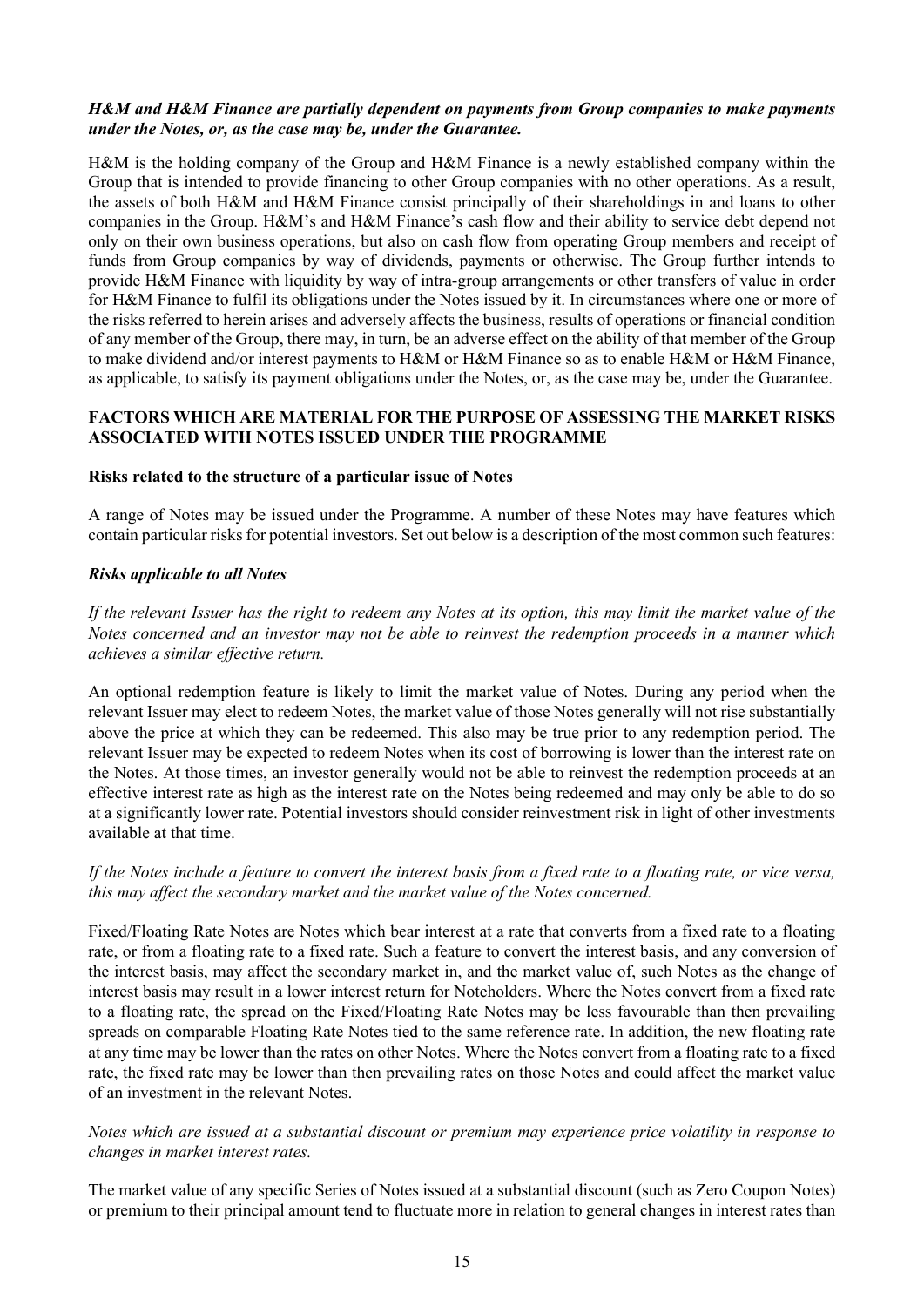do prices for more conventional interest-bearing securities. Usually, the longer the remaining term of such securities, the greater the price volatility as compared to more conventional interest-bearing securities with comparable maturities. Any such price volatility may have an adverse effect on the market value of any specific Series of Notes issued at a substantial discount or premium to their nominal amount.

# *Step Up Notes may not be a suitable investment for all investors seeking exposure to assets with sustainability characteristics*

Although the interest rate relating to the Step Up Notes is subject to upward adjustment in certain circumstances specified in the Terms and Conditions of the Notes, such Step Up Notes may not satisfy an investor's requirements or any future legal or quasi legal standards for investment in assets with sustainability characteristics and no representation is made by the relevant Issuer, the Guarantor or the relevant Dealers as to the suitability of the Step Up Notes to fulfil environmental or sustainability criteria required by prospective investors. The Step Up Notes will not be marketed as green bonds since the relevant Issuer expects to use the relevant net proceeds for general corporate purposes and therefore the relevant Issuer does not intend to allocate the net proceeds specifically to projects or business activities meeting environmental or sustainability criteria, or be subject to any other limitations associated with green bonds.

In addition, the interest rate adjustment in respect of the above mentioned Step Up Notes depends on definitions of Recycled Materials, Scope 1 and Scope 2 GHG Emissions or Scope 3 GHG Emissions (each as defined in the Terms and Conditions of the Notes), as the case may be, that may be inconsistent with investor requirements or expectations or other definitions relevant to recycled materials and/or greenhouse gas emissions. H&M includes within Recycled Materials only "materials used in its commercial goods".

Although H&M targets (i) increasing the proportion of recycled materials used in the production of its commercial goods and (ii) decreasing its direct and indirect green house gas emissions, there can be no assurance of the extent to which it will be successful in doing so or that any future investments it makes in furtherance of these targets will meet investor expectations or any binding or non binding legal standards regarding sustainability performance, whether by any present or future applicable law or regulations or by its own by laws or other governing rules or investment portfolio mandates, in particular with regard to any direct or indirect environmental, sustainability or social impact. Adverse environmental or social impacts may occur during the design, construction and operation of any investments H&M makes in furtherance of this target or such investments may become controversial or criticised by activist groups or other stakeholders. Lastly, no Event of Default shall occur under the Step Up Notes, nor will the relevant Issuer or, in the case of Step Up Notes issued by H&M Finance B.V., the Guarantor be required to repurchase or redeem such Step Up Notes, if H&M fails to satisfy any or all of (i) the Recycled Materials Condition, (ii) the Scope 1 and Scope 2 GHG Emissions Condition or (iii) the Scope 3 GHG Emissions Condition.

Given the current and past difficulty in collecting and assessing the data required to calculate an accurate figure for Scope 3 GHG Emissions, the data used to set the 2017 baseline for Scope 3 GHG Emissions was collected during the calendar year 2016, and currently the reporting of Scope 3 GHG Emissions for a given year remains based on the previous calendar year. While the Issuers believe that the speed of collection and accuracy of the Scope 3 GHG Emissions will improve in years to come, and processes are being put in place to achieve this goal, there can be no assurance that this will be the case, and accordingly the reporting date for achieving the sustainability performance targets in relation to the Step Up Notes will for the foreseeable future be reported 120 days after the end of the calendar year following the year to which the Scope 3 GHG Emissions data reported relates.

No assurance or representation is given by either of the Issuers, the Guarantor or any Dealer as to the suitability or reliability for any purpose whatsoever of any opinion (including the Second Party Opinion), report, certification or validation of any third party in connection with the offering of the Step Up Notes or the sustainability performance targets set to fulfil any green, social, sustainability, sustainability linked and/or other criteria.

The Second Party Opinion providers and providers of similar opinions, certifications and validations are not currently subject to any specific regulatory or other regime or oversight. Any such opinion or certification is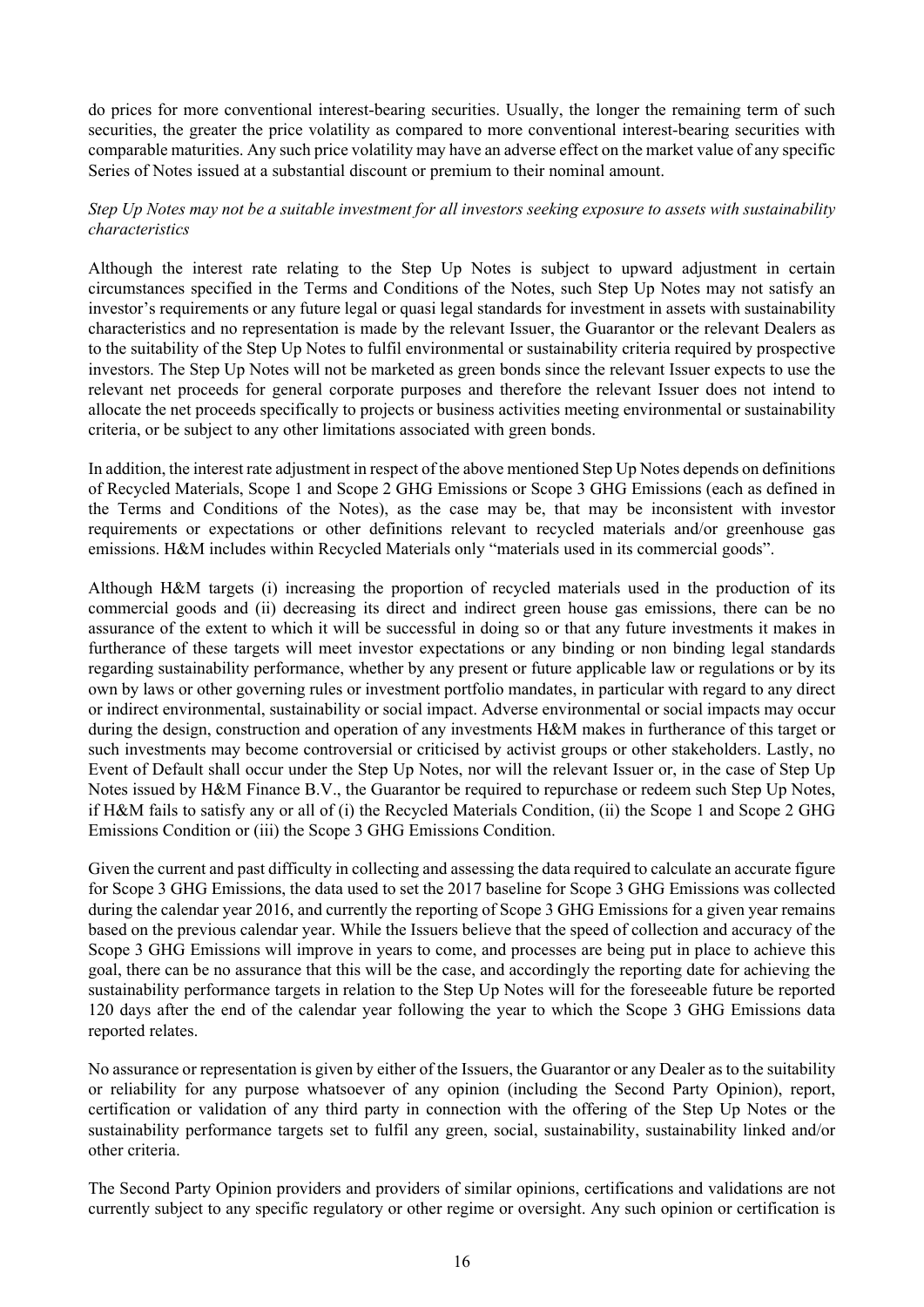not, nor should be deemed to be, a recommendation by the Issuers, the Guarantor, any member of the Group, the Dealers, any Second Party Opinion providers, the Assurance Provider or any other person to buy, sell or hold Step Up Notes. Noteholders have no recourse against the Issuers, the Guarantor, any of the Dealers or the provider of any such opinion or certification for the contents of any such opinion or certification, which is only current as at the date it was initially issued. Prospective investors must determine for themselves the relevance of any such opinion, certification or validation and/or the information contained therein and/or the provider of such opinion, certification or validation for the purpose of any investment in the Step Up Notes. Any withdrawal of any such opinion or certification or any such opinion, certification or validation attesting that the Group is not complying in whole or in part with any matters for which such opinion, certification or validation is opining on or certifying on may have a material adverse effect on the value of the Step Up Notes and/or result in adverse consequences for certain investors with portfolio mandates to invest in securities to be used for a particular purpose. Any such opinion, report or certification is not, nor shall it be deemed to be, incorporated in and/or form part of this Offering Circular.

#### *The Step Up Notes include certain triggers linked to sustainability key performance indicators*

The Step Up Notes include certain triggers linked to sustainability key performance indicators such as the proportion of recycled materials used in production and greenhouse gas emissions (see "Step Up Notes may not be a suitable investment for all investors seeking exposure to assets with sustainability characteristics") which must be complied with by H&M, in respect of Notes for which a Step Up Event applies. The failure to meet such sustainability performance targets for the relevant Observation Periods will result in increased interest amounts under such Step Up Notes, which would increase the Group's total cost of funding and may result in a significant negative impact on the reputation of the Group, either of which could have a material adverse effect on the Group, its business prospects, its financial condition or its results of operations.

Under the Terms and Conditions of the Notes, a Step Up Event may occur if, amongst other things, the Group's (i) proportion of recycled materials in its commercial goods (**Recycled Materials Percentage**, as more fully described in Condition 5.3) in respect of any Reference Year specified in the applicable Final Terms, does not increase by at least the relevant Recycled Materials Percentage Threshold specified in the applicable Final Terms, or (ii) greenhouse gas emissions (**Scope 1 and 2 GHG Emissions Percentage**, and **Scope 3 GHG Emissions Percentage**, each as more fully described in Condition 5.3) in respect of any Reference Year specified in the applicable Final Terms, do not reduce by at least the relevant Scope 1 and 2 GHG Emissions Percentage Threshold or Scope 3 GHG Emissions Percentage Threshold, as applicable, specified in the applicable Final Terms, in each case by comparison to the Scope 1 and 2 Baseline and the Scope 3 Baseline, respectively. The Terms and Conditions of the Notes permit H&M to recalculate the Scope 1 and 2 Baseline and the Scope 3 Baseline as described in H&M's Sustainability-Linked Bond Framework to reflect, amongst other things, any significant or structural changes to the Group. Accordingly, while any such recalculation must be reported to the Science Based Targets initiative and included in the annual SLB Progress Report verified by an independent, qualified reviewer, any recalculation may increase or decrease the volume of greenhouse gas emissions comprising the relevant baseline, and therefore respectively increase the total volume of greenhouse gas emissions that may be produced by the Group while still being able to satisfy the Scope 1 and Scope 2 GHG Emissions Condition and/or the Scope 3 GHG Emissions Condition and avoid the occurrence of a Step Up Event, or decrease the total volume of reduction in greenhouses gases that needs to be achieved by the Group in order to satisfy such conditions and avoid the occurrence of a Step Up Event. Capitalised terms in this paragraph have the meanings given to them in the Terms and Conditions of the Notes.

# *The regulation and reform of "benchmarks" may adversely affect the value of Notes linked to or referencing such "benchmarks"*

Interest rates and indices which are deemed to be "benchmarks", (including LIBOR, EURIBOR, STIBOR and NIBOR) are the subject of recent national and international regulatory guidance and proposals for reform. Some of these reforms are already effective whilst others are still to be implemented. These reforms may cause such benchmarks to perform differently than in the past, to disappear entirely, or have other consequences which cannot be predicted. Any such consequence could have a material adverse effect on any Notes referencing such a benchmark.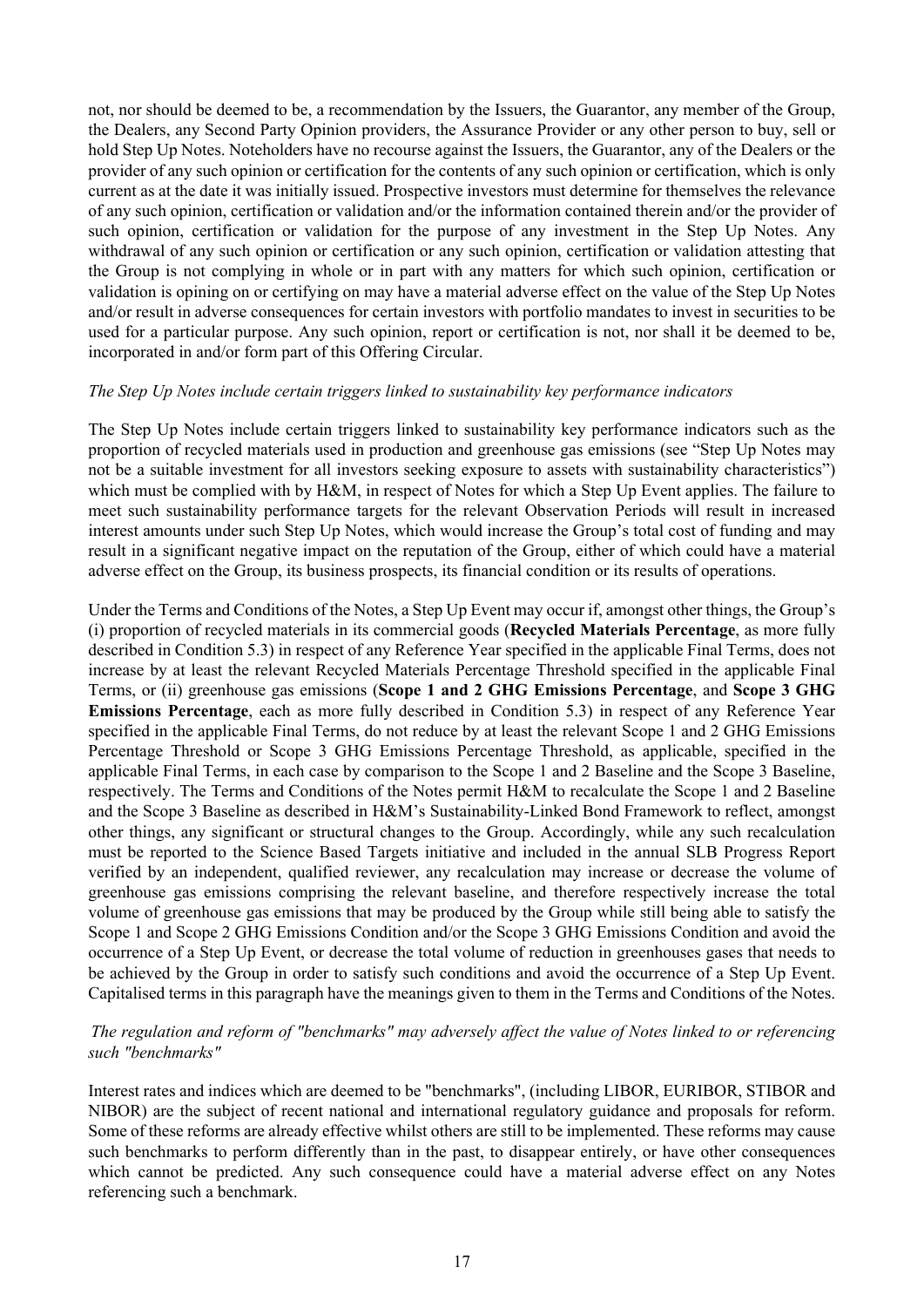The EU Benchmarks Regulation applies, subject to certain transitional provisions, to the provision of benchmarks, the contribution of input data to a benchmark and the use of a benchmark within the EU. Among other things, it (i) requires benchmark administrators to be authorised or registered (or, if non-EU-based, to be subject to an equivalent regime or otherwise recognised or endorsed) and (ii) prevents certain uses by EU supervised entities of benchmarks of administrators that are not authorised or registered (or, if non-EU based, not deemed equivalent or recognised or endorsed). Regulation (EU) 2016/1011 as it forms part of domestic law by virtue of the EUWA (the **UK Benchmarks Regulation**) among other things, applies to the provision of benchmarks and the use of a benchmark in the UK. Similarly, it prohibits the use in the UK by UK supervised entities of benchmarks of administrators that are not authorised by the UK Financial Conduct Authority (the **FCA**) or registered on the FCA register (or, if non-UK based, not deemed equivalent or recognised or endorsed).

The EU Benchmarks Regulation and/or the UK Benchmarks Regulation, as applicable, could have a material impact on any Notes linked to or referencing a benchmark in particular, if the methodology or other terms of the benchmark are changed in order to comply with the requirements of the EU Benchmarks Regulation and/or the UK Benchmarks Regulation, as applicable. Such changes could, among other things, have the effect of reducing, increasing or otherwise affecting the volatility of the published rate or level of the relevant benchmark.

More broadly, any of the international or national reforms, or the general increased regulatory scrutiny of benchmarks, could increase the costs and risks of administering or otherwise participating in the setting of a benchmark and complying with any such regulations or requirements.

Specifically, the sustainability of LIBOR has been questioned as a result of the absence of relevant active underlying markets and possible disincentives (including possibly as a result of benchmark reforms) for market participants to continue contributing to such benchmarks. The United Kingdom Financial Conduct Authority has indicated through a series of announcements that the continuation of LIBOR on the current basis cannot and will not be guaranteed after 2021. On 5 March 2021, ICE Benchmark Administration Limited (**IBA**), the administrator of LIBOR, published a statement confirming its intention to cease publication of all LIBOR settings, together with the dates on which this will occur, subject to the FCA exercising its powers to require IBA to continue publishing such LIBOR settings using a changed methodology (the **IBA announcement**). Concurrently, the FCA published a statement on the future cessation and loss of representativeness of all LIBOR currencies and tenors, following the dates on which IBA has indicated it will cease publication (the FCA announcement). Permanent cessation will occur immediately after 31 December 2021 for all Euro and Swiss Franc LIBOR tenors and certain Sterling, Japanese Yen and US Dollar LIBOR settings and immediately after 30th June 2023 for certain other USD LIBOR settings. In relation to the remaining LIBOR settings (1 month, 3-month and 6-month Sterling, US Dollar and Japanese Yen LIBOR settings), the FCA will consult on, or continue to consider the case for, using its powers to require IBA to continue their publication under a changed methodology for a further period after end-2021 (end-June 2023 in the case of US Dollar LIBOR). The FCA announcement states that consequently, these LIBOR settings will no longer be representative of the underlying market that such settings are intended to measure immediately after 31 December 2021, in the case of the Sterling and Japanese Yen LIBOR settings and immediately after 30 June 2023, in the case of the USD LIBOR settings. Any continued publication of the Japanese Yen LIBOR settings will also cease permanently at the end of 2022.

Separately, the euro risk free-rate working group for the euro area has published a set of guiding principles and high level recommendations for fallback provisions in, amongst other things, new euro denominated cash products (including bonds) referencing EURIBOR. The guiding principles indicate, amongst other things, that continuing to reference EURIBOR in relevant contracts (without robust fallback provisions) may increase the risk to the euro area financial system. On 11 May 2021, the euro risk-free rate working group published its recommendations on EURIBOR fallback trigger events and fallback rates.

Such factors may have (without limitation) the following effects on certain benchmarks: (i) discouraging market participants from continuing to administer or contribute to a benchmark; (ii) triggering changes in the rules or methodologies used in the benchmark and/or (iii) leading to the disappearance of the benchmark. Any of the above changes or any other consequential changes as a result of international or national reforms or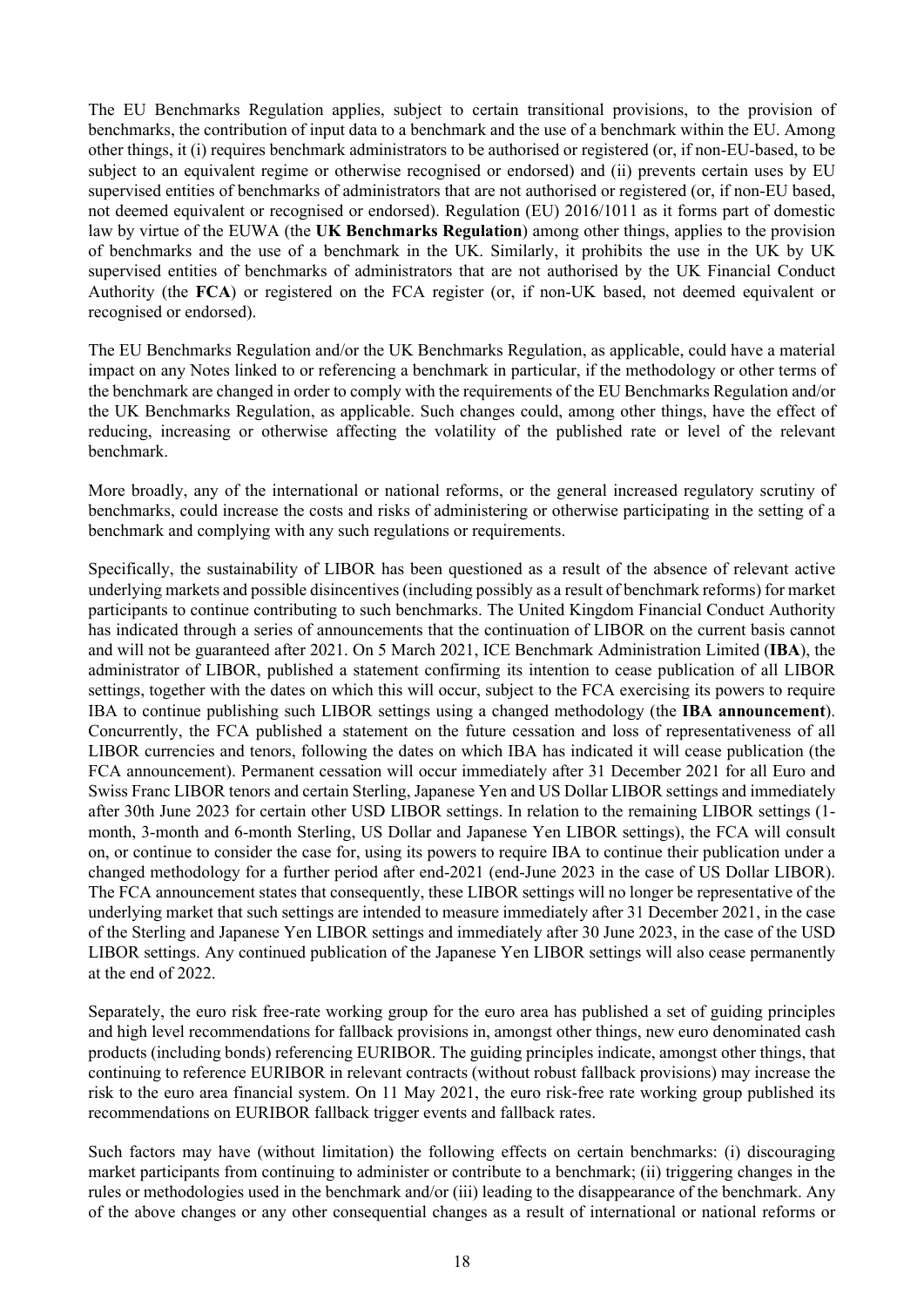other initiatives or investigations, could have a material adverse effect on the value of and return on any Notes linked to, referencing, or otherwise dependent (in whole or in part) upon, a benchmark.

The Terms and Conditions of the Notes provide for certain fallback arrangements in the event that an Original Reference Rate and/or any page on which an Original Reference Rate may be published (or any other successor service) becomes unavailable or a Benchmark Event (as defined in the Terms and Conditions of the Notes) otherwise occurs. The IBA announcement and FCA announcement referred to above each constitutes such a Benchmark Event. This will have triggered certain of the fallback arrangements although, the consequences of such fallbacks being triggered are not immediately effective under the Terms and Conditions. Such fallback arrangements include the possibility that the Rate of Interest (or any component part thereof) could be set by reference to a Successor Rate or an Alternative Rate (both as defined in the Terms and Conditions of the Notes), with or without the application of an adjustment spread and may include amendments to the Terms and Conditions of the Notes to ensure the proper operation of the successor or replacement benchmark, all as determined by an Independent Adviser (acting in good faith and in a commercially reasonable manner). An adjustment spread could be positive, negative or zero and would be applied with a view to reducing or eliminating, to the fullest extent reasonably practicable in the circumstances, any economic prejudice or benefit (as applicable) to investors arising out of the replacement of an Original Reference Rate. However, it may not be possible to determine or apply an adjustment spread and even if an adjustment spread is applied, such adjustment spread may not be effective to reduce or eliminate economic prejudice to investors. If no adjustment spread can be determined, a Successor Rate or Alternative Rate may nonetheless be used to determine the Rate of Interest. The use of a Successor Rate or Alternative Rate (including with the application of an adjustment spread) will still result in any Notes linked to or referencing an Original Reference Rate performing differently (which may include payment of a lower Rate of Interest) than they would if the Original Reference Rate were to continue to apply in its current form.

If, following the occurrence of a Benchmark Event, no Successor Rate or Alternative Rate is determined, the ultimate fallback for the purposes of calculation of the Rate of Interest for a particular Interest Period may result in the Rate of Interest for the last preceding Interest Period being used. This may result in the effective application of a fixed rate for Floating Rate Notes based on the rate which was last observed on the Relevant Screen Page. Due to the uncertainty concerning the availability of Successor Rates and Alternative Rates, the involvement of an Independent Adviser and the potential for further regulatory developments there is a risk that the relevant fallback provisions may not operate as intended at the relevant time.

Investors should consult their own independent advisers and make their own assessment about the potential risks imposed by the EU Benchmarks Regulation and/or the UK Benchmarks Regulation, as applicable, or any of the international or national reforms and the possible application of the benchmark replacement provisions of Notes in making any investment decision with respect to any Notes referencing a benchmark.

### **Risks related to Notes generally**

Set out below is a description of material risks relating to the Notes generally:

# *The Terms and Conditions of the Notes contain provisions which may permit their modification without the consent of all investors.*

The Terms and Conditions of the Notes contain provisions for calling meetings (including by way of conference call or by way of a videoconference platform) of Noteholders to consider and vote upon matters affecting their interests generally, or to pass resolutions in writing or through the use of electronic consents. These provisions permit defined majorities to bind all Noteholders including Noteholders who did not attend and vote at the relevant meeting or, as the case may be, did not sign the written resolution or give their consent electronically, and including those Noteholders who voted in a manner contrary to the majority.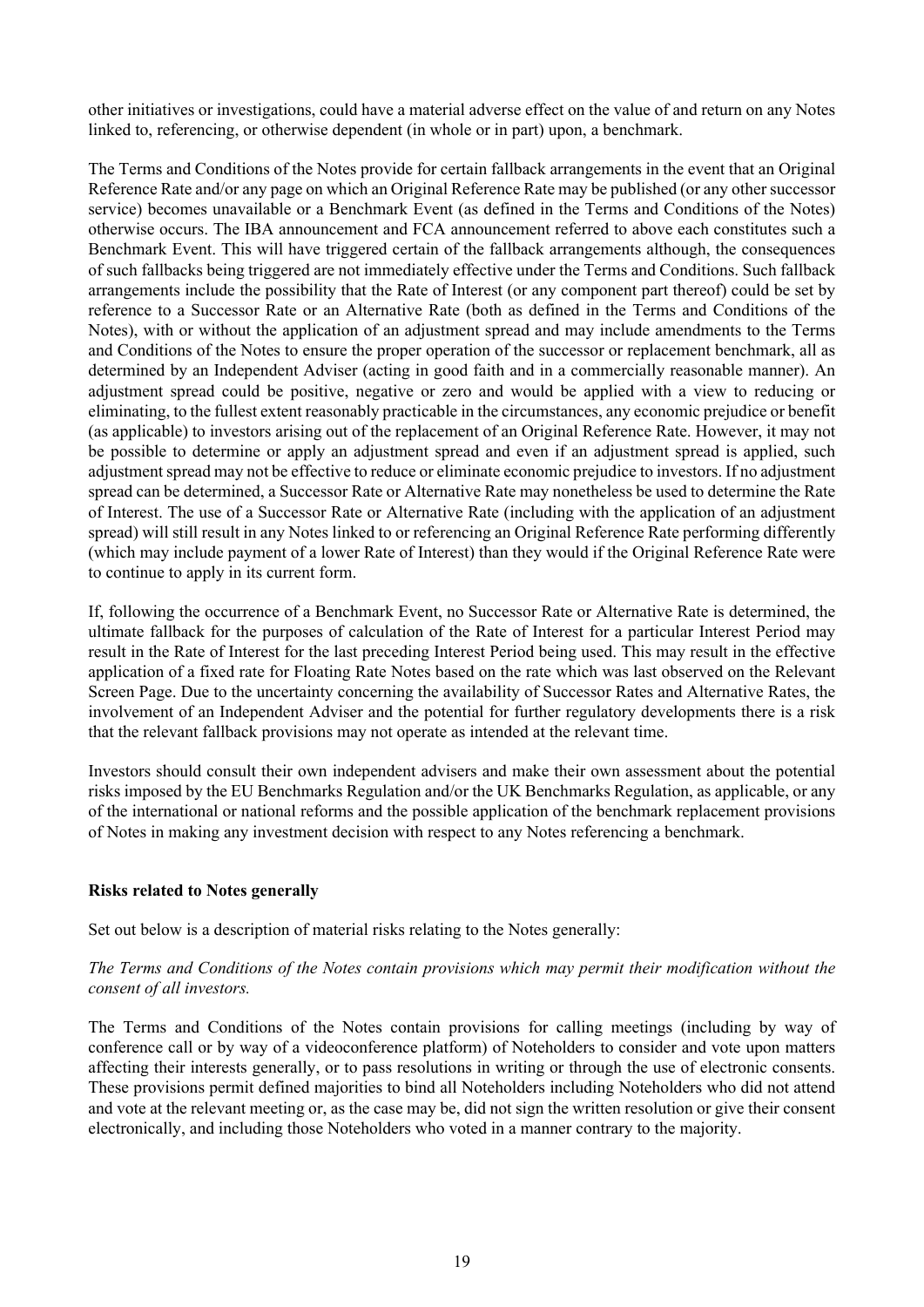# *The value of the Notes could be adversely affected by a change in English law or administrative practice.*

The Terms and Conditions of the Notes and any non-contractual obligations arising out of or in connection with them are based on English law in effect as at the date of this Offering Circular. No assurance can be given as to the impact of any possible judicial decision or change to English law or administrative practice after the date of this Offering Circular and any such change could materially adversely impact the value of any Notes affected by it.

# *Investors who hold less than the minimum Specified Denomination may be unable to sell their Notes and may be adversely affected if definitive Notes are subsequently required to be issued.*

In relation to any issue of Notes which have denominations consisting of a minimum Specified Denomination plus one or more higher integral multiples of another smaller amount, it is possible that such Notes may be traded in amounts in excess of the minimum Specified Denomination that are not integral multiples of such minimum Specified Denomination. In such a case a holder who, as a result of trading such amounts, holds an amount which is less than the minimum Specified Denomination in their account with the relevant clearing system would not be able to sell the remainder of such holding without first purchasing a principal amount of Notes at or in excess of the minimum Specified Denomination such that its holding amounts to a Specified Denomination. Further, a holder who, as a result of trading such amounts, holds an amount which is less than the minimum Specified Denomination in their account with the relevant clearing system at the relevant time may not receive a definitive Note in respect of such holding (should definitive Notes be printed or issued) and would need to purchase a principal amount of Notes at or in excess of the minimum Specified Denomination such that its holding amounts to a Specified Denomination.

If such Notes in definitive form are issued, holders should be aware that definitive Notes which have a denomination that is not an integral multiple of the minimum Specified Denomination may be illiquid and difficult to trade.

### **Risks related to the market generally**

Set out below is a description of material market risks, including liquidity risk, exchange rate risk, interest rate risk and credit risk:

# *An active secondary market in respect of the Notes may never be established or may be illiquid and this would adversely affect the value at which an investor could sell their Notes.*

Notes may have no established trading market when issued, and one may never develop. If a market for the Notes does develop, it may not be very liquid. Therefore, investors may not be able to sell their Notes easily or at prices that will provide them with a yield comparable to similar investments that have a developed secondary market. This is particularly the case for Notes that are especially sensitive to interest rate, currency or market risks, are designed for specific investment objectives or strategies or have been structured to meet the investment requirements of limited categories of investors. These types of Notes generally would have a more limited secondary market and more price volatility than conventional debt securities.

# *If an investor holds Notes which are not denominated in the investor's home currency, he will be exposed to movements in exchange rates adversely affecting the value of their holding. In addition, the imposition of exchange controls in relation to any Notes could result in an investor not receiving payments on those Notes.*

The relevant Issuer will pay principal and interest on the Notes and the Guarantor will make any payments under the Guarantee in the Specified Currency. This presents certain risks relating to currency conversions if an investor's financial activities are denominated principally in a currency or currency unit (the **Investor's Currency**) other than the Specified Currency. These include the risk that exchange rates may significantly change (including changes due to devaluation of the Specified Currency or revaluation of the Investor's Currency) and the risk that authorities with jurisdiction over the Investor's Currency may impose or modify exchange controls. An appreciation in the value of the Investor's Currency relative to the Specified Currency would decrease (1) the Investor's Currency-equivalent yield on the Notes, (2) the Investor's Currency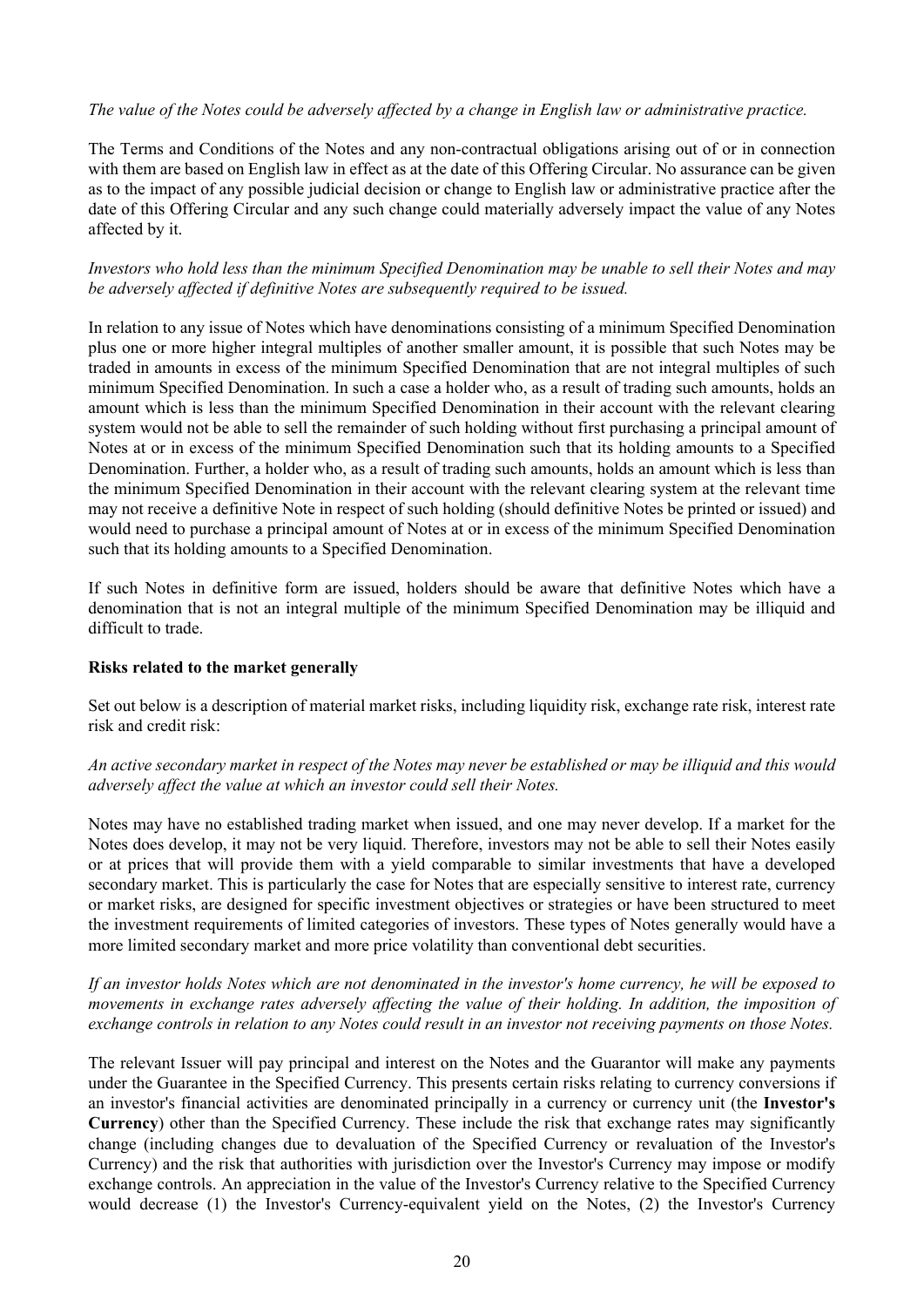equivalent value of the principal payable on the Notes and (3) the Investor's Currency equivalent market value of the Notes.

Government and monetary authorities may impose (as some have done in the past) exchange controls that could adversely affect an applicable exchange rate or the ability of the relevant Issuer or the Guarantor to make payments in respect of the Notes. As a result, investors may receive less interest or principal than expected, or no interest or principal.

## *The value of Fixed Rate Notes may be adversely affected by movements in market interest rates.*

Investment in Fixed Rate Notes involves the risk that if market interest rates subsequently increase above the rate paid on the Fixed Rate Notes, this will adversely affect the value of the Fixed Rate Notes.

*Credit ratings assigned to the relevant Issuer, the Guarantor or any Notes may not reflect all the risks associated with an investment in those Notes.*

H&M's ability to access credit and bond markets on acceptable terms is in part dependent on its credit ratings. H&M's long term debt rating is currently "BBB" (stable outlook) by S&P. This rating may not reflect the potential impact of all risks related to structure, market, additional factors discussed above, and other factors that may affect the value of the Notes. A credit rating is not a recommendation to buy, sell or hold securities and may be revised, suspended or withdrawn by the rating agency at any time.

In general, European regulated investors are restricted under the EU CRA Regulation from using credit ratings for regulatory purposes in the EEA, unless such ratings are issued by a credit rating agency established in the EEA and registered under the EU CRA Regulation (and such registration has not been withdrawn or suspended, subject to transitional provisions that apply in certain circumstances). Such general restriction will also apply in the case of credit ratings issued by third country non-EEA credit rating agencies, unless the relevant credit ratings are endorsed by an EEA-registered credit rating agency or the relevant third country rating agency is certified in accordance with the EU CRA Regulation (and such endorsement action or certification, as the case may be, has not been withdrawn or suspended, subject to transitional provisions that apply in certain circumstances). The list of registered and certified rating agencies published by ESMA on its website in accordance with the CRA Regulation is not conclusive evidence of the status of the relevant rating agency included in such list, as there may be delays between certain supervisory measures being taken against a relevant rating agency and the publication of the updated ESMA list.

Investors regulated in the UK are subject to similar restrictions under the UK CRA Regulation. As such, UK regulated investors are required to use for UK regulatory purposes ratings issued by a credit rating agency established in the UK and registered under the UK CRA Regulation. In the case of ratings issued by third country non-UK credit rating agencies, third country credit ratings can either be: (a) endorsed by a UK registered credit rating agency; or (b) issued by a third country credit rating agency that is certified in accordance with the UK CRA Regulation. Note this is subject, in each case, to (a) the relevant UK registration, certification or endorsement, as the case may be, not having been withdrawn or suspended, and (b) transitional provisions that apply in certain circumstances.

If the status of the rating agency rating the Notes changes for the purposes of the EU CRA Regulation or the UK CRA Regulation, relevant regulated investors may no longer be able to use the rating for regulatory purposes in the EEA or the UK, as applicable, and the Notes may have a different regulatory treatment, which may impact the value of the Notes and their liquidity in the secondary market.

Certain information with respect to the credit rating agencies and ratings is set out on the cover of this Offering Circular.

### *Enforceability of English law judgments in Sweden and the Netherlands*

The UK left the EU on 31 January 2020 (**Brexit**) As a result, the Recast Brussels Regulation (Regulation (EU) No. 1215/2012 of the European Parliament and of the Council of 12 December 2012) has ceased to apply to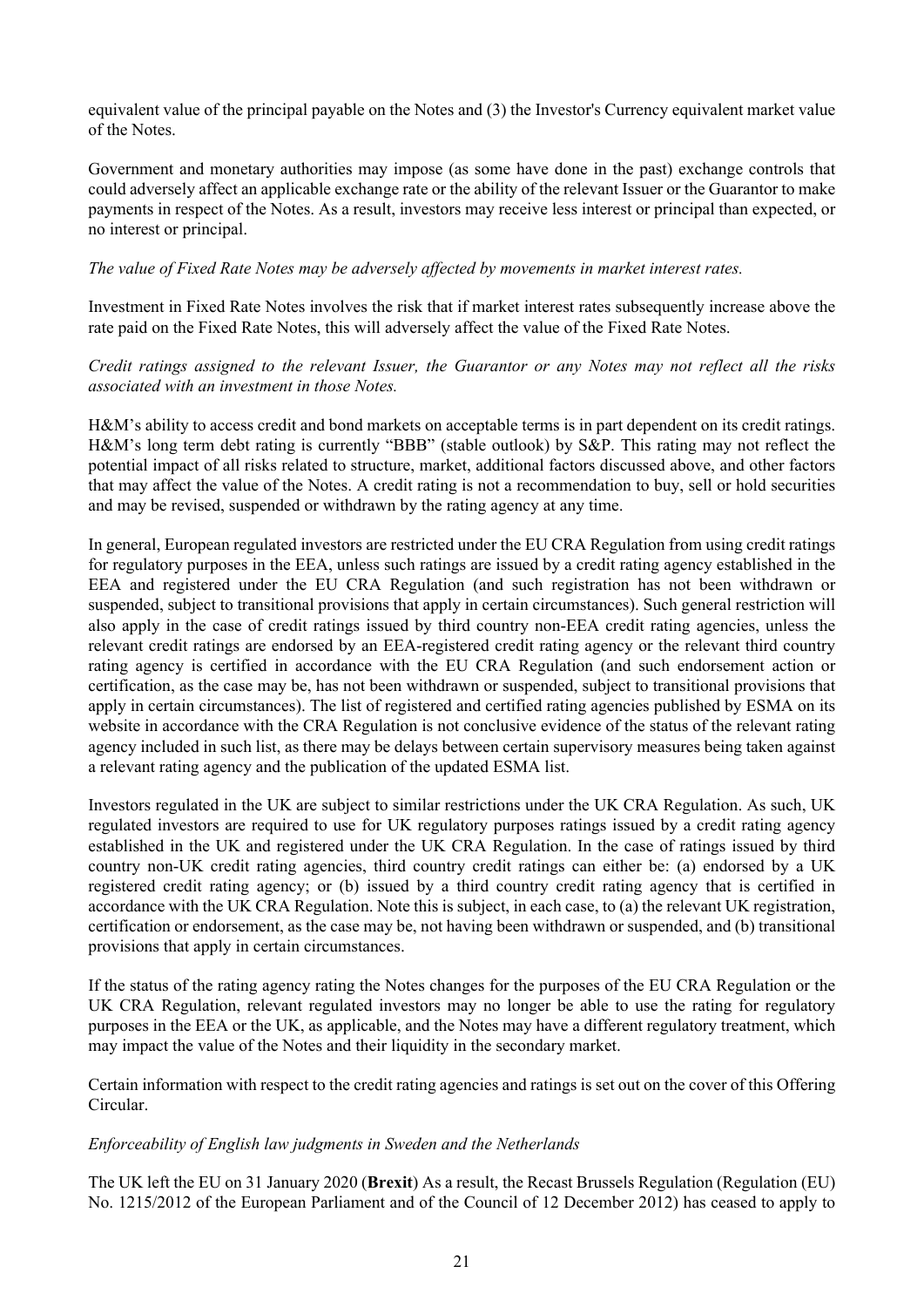the UK (and some English court judgments). The UK has applied to join the Lugano Convention (the Convention of 30 October 2007 on Jurisdiction and the Recognition and Enforcement of Judgements in Civil and Commercial Matters) in its own right though such approval has not yet been granted. There is uncertainty concerning the enforcement of English court judgments that fall outside the Hague Convention (the Convention of 30 June 2005 on Choice of Court Agreements), which would rely solely on the Recast Brussels Regulation (Regulation (EU) No. 1215/2012 of the European Parliament and of the Council of 12 December 2012) for enforcement. As a result, there may be a period of uncertainty concerning the enforcement of English court judgments in Sweden and the Netherlands, and some judgments entered against the relevant Issuer or the Guarantor in an English court may not be recognised or enforceable in Sweden or the Netherlands without a re-trial on its merits.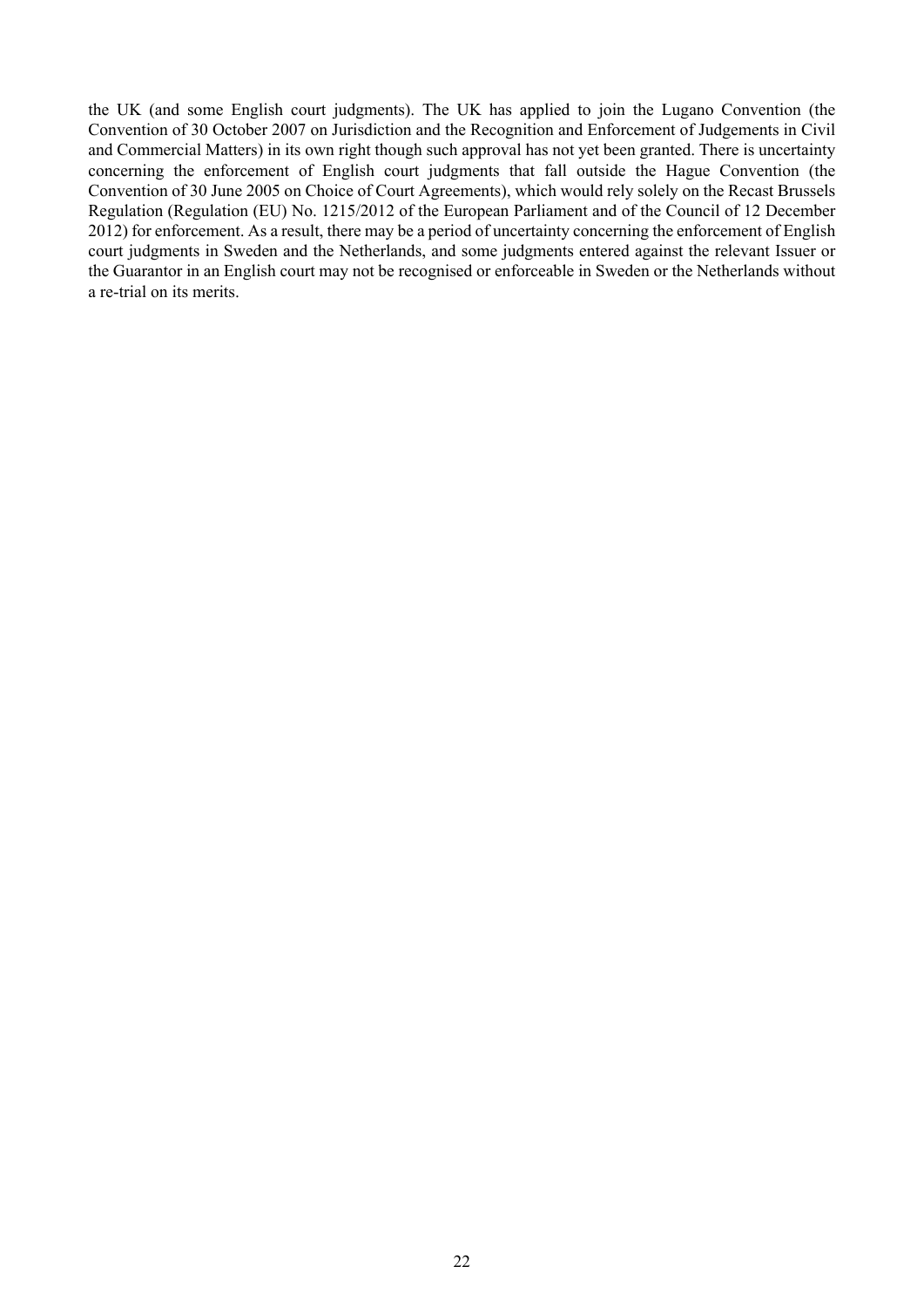### <span id="page-31-0"></span>**DOCUMENTS INCORPORATED BY REFERENCE**

The following documents which have previously been published or are published simultaneously with this Offering Circular shall be incorporated in, and form part of, this Offering Circular:

(a) the auditors' report and audited consolidated and non-consolidated annual financial statements for the financial year ended 30 November 2020 of H&M as set out on pages 54 to 84 of the 2020 annual report which can be viewed online at:

https://hmgroup.com/wp-content/uploads/2021/04/HM-Annual-Report-2020.pdf

(b) the auditors' report and audited consolidated and non-consolidated annual financial statements for the financial year ended 30 November 2019 of H&M as set out on pages 52 to 81 of the 2019 annual report which can be viewed online at:

https://hmgroup.com/content/dam/hmgroup/groupsite/documents/masterlanguage/Annual%20Report /HM\_Annual%20Report%202019.pdf

(c) the 2021 nine month report of H&M, including the interim consolidated and non-consolidated financial statements for the nine months ended 31 August 2021 of H&M, which can be viewed online at:

https://hmgroup.com/wp-content/uploads/2021/09/The-full-report-PDF.pdf

Following the publication of this Offering Circular a supplement may be prepared by the Issuers and the Guarantor and approved by the CBI in accordance with Article 23 of the Prospectus Regulation. Statements contained in any such supplement (or contained in any document incorporated by reference therein) shall, to the extent applicable (whether expressly, by implication or otherwise), be deemed to modify or supersede statements contained in this Offering Circular or in a document which is incorporated by reference in this Offering Circular. Any statement so modified or superseded shall not, except as so modified or superseded, constitute a part of this Offering Circular.

Any documents themselves incorporated by reference in the documents incorporated by reference in this Offering Circular shall not form part of this Offering Circular.

The Issuers and the Guarantor will, in the event of any significant new factor, material mistake or material inaccuracy relating to information included in this Offering Circular which may affect the assessment of any Notes, prepare a supplement to this Offering Circular or publish a new Offering Circular for use in connection with any subsequent issue of Notes.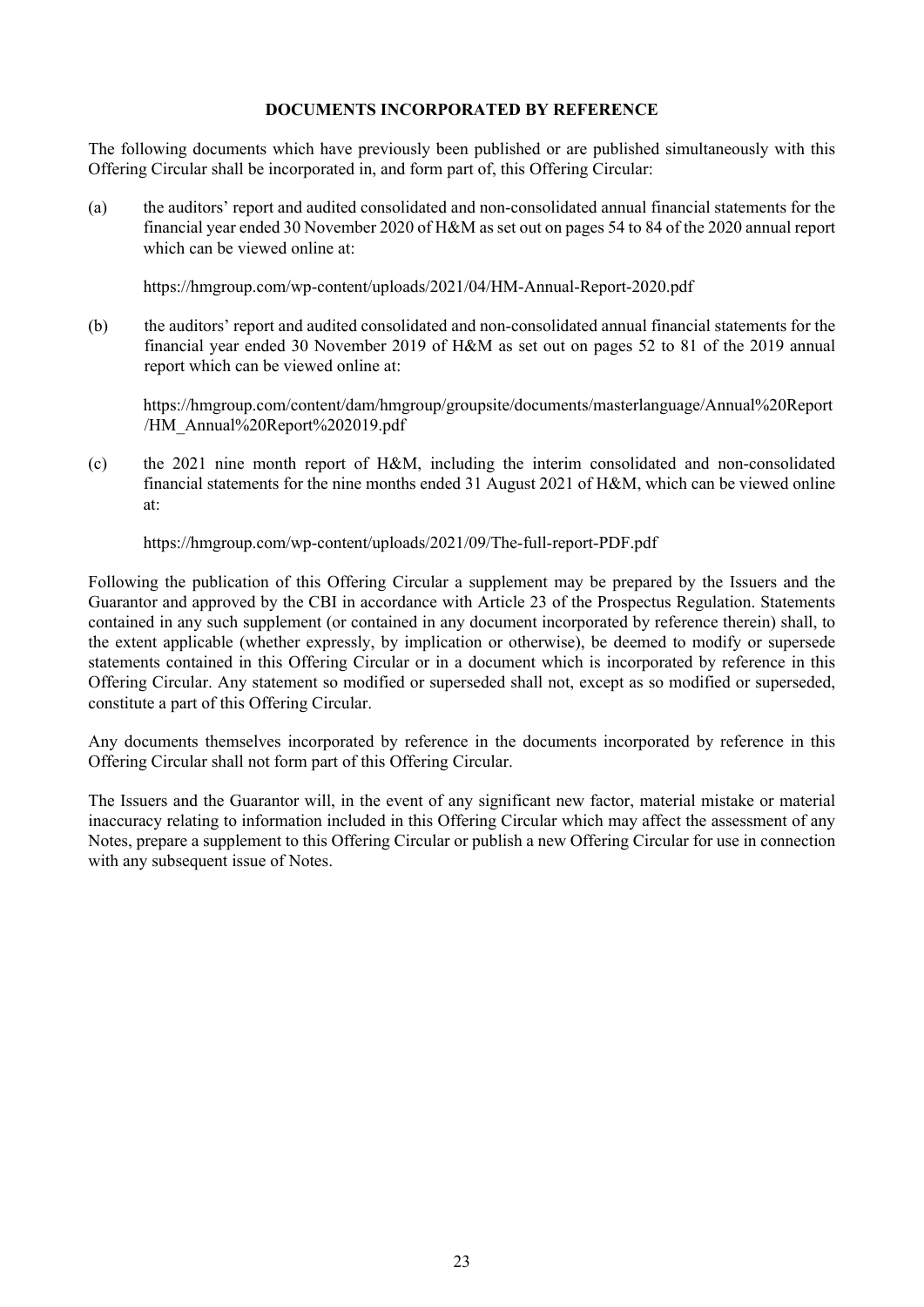#### <span id="page-32-0"></span>**FORM OF THE NOTES**

The Notes of each Series will be in either bearer form, with or without interest coupons attached, or registered form, without interest coupons attached. Bearer and Registered Notes will be issued outside the United States in reliance on Regulation S under the Securities Act (**Regulation S**).

# **Bearer Notes**

Each Tranche of Bearer Notes will be in bearer form and will initially be issued in the form of a temporary global note (a **Temporary Bearer Global Note**) or, if so specified in the applicable Final Terms, a permanent global note (a **Permanent Bearer Global Note** and, together with a Temporary Bearer Global Note, each a **Bearer Global Note**) which, in either case, will:

- (a) if the Bearer Global Notes are intended to be issued in new global note (**NGN**) form, as stated in the applicable Final Terms, be delivered on or prior to the original issue date of the Tranche to a common safekeeper (the **Common Safekeeper**) for Euroclear Bank SA/NV (**Euroclear**) and Clearstream Banking S.A. (**Clearstream, Luxembourg**); and
- (b) if the Bearer Global Notes are not intended to be issued in NGN Form, be delivered on or prior to the original issue date of the Tranche to a common depositary (the **Common Depositary**) for Euroclear and Clearstream, Luxembourg.

Where the Bearer Global Notes issued in respect of any Tranche are in NGN form, the applicable Final Terms will also indicate whether such Bearer Global Notes are intended to be held in a manner which would allow Eurosystem eligibility. Any indication that the Bearer Global Notes are to be so held does not necessarily mean that the Bearer Notes of the relevant Tranche will be recognised as eligible collateral for Eurosystem monetary policy and intra-day credit operations by the Eurosystem either upon issue or at any times during their life as such recognition depends upon satisfaction of the Eurosystem eligibility criteria. The Common Safekeeper for NGNs will either be Euroclear or Clearstream, Luxembourg or another entity approved by Euroclear and Clearstream, Luxembourg.

Whilst any Bearer Note is represented by a Temporary Bearer Global Note, payments of principal, interest (if any) and any other amount payable in respect of the Notes due prior to the Exchange Date (as defined below) will be made (against presentation of the Temporary Bearer Global Note if the Temporary Bearer Global Note is not intended to be issued in NGN form) only to the extent that certification (in a form to be provided) to the effect that the beneficial owners of interests in the Temporary Bearer Global Note are not U.S. persons or persons who have purchased for resale to any U.S. person, as required by U.S. Treasury regulations, has been received by Euroclear and/or Clearstream, Luxembourg and Euroclear and/or Clearstream, Luxembourg, as applicable, has given a like certification (based on the certifications it has received) to the Principal Paying Agent.

On and after the date (the **Exchange Date**) which is 40 days after a Temporary Bearer Global Note is issued, interests in such Temporary Bearer Global Note will be exchangeable (free of charge) upon a request as described therein either for (i) interests in a Permanent Bearer Global Note of the same Series or (ii) definitive Bearer Notes of the same Series with, where applicable, interest coupons and talons attached (as indicated in the applicable Final Terms), in each case against certification of beneficial ownership as described above unless such certification has already been given, provided that purchasers in the United States and certain U.S. persons will not be able to receive definitive Bearer Notes. The holder of a Temporary Bearer Global Note will not be entitled to collect any payment of interest, principal or other amount due on or after the Exchange Date unless, upon due certification, exchange of the Temporary Bearer Global Note for an interest in a Permanent Bearer Global Note or for definitive Bearer Notes is improperly withheld or refused.

Payments of principal, interest (if any) or any other amounts on a Permanent Bearer Global Note will be made through Euroclear and/or Clearstream, Luxembourg (against presentation or surrender (as the case may be) of the Permanent Bearer Global Note if the Permanent Bearer Global Note is not intended to be issued in NGN form) without any requirement for certification.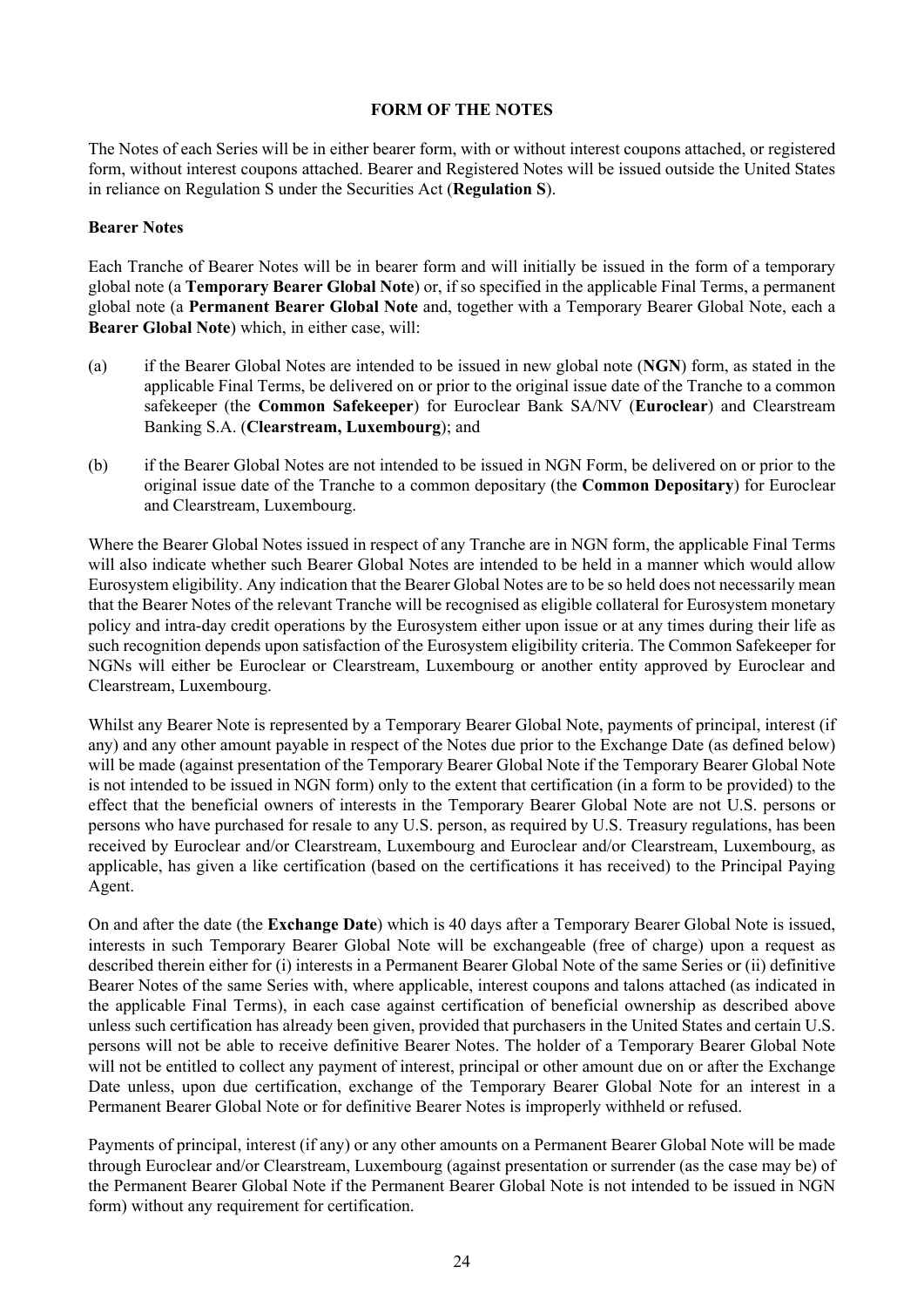The applicable Final Terms will specify that a Permanent Bearer Global Note will be exchangeable (free of charge), in whole but not in part, for definitive Bearer Notes with, where applicable, interest coupons and talons attached upon the occurrence of an Exchange Event. For these purposes, **Exchange Event** means that (i) an Event of Default (as defined in Condition [10](#page-84-0) (*Events of Default*)) has occurred and is continuing, (ii) the relevant Issuer has been notified that both Euroclear and Clearstream, Luxembourg have been closed for business for a continuous period of 14 days (other than by reason of holiday, statutory or otherwise) or have announced an intention permanently to cease business or have in fact done so and no successor clearing system is available or (iii) the relevant Issuer or the Guarantor (as applicable) has or will become subject to adverse tax consequences which would not be suffered were the Notes represented by the Permanent Bearer Global Note in definitive form. The relevant Issuer, or as appropriate, the Guarantor, will promptly give notice to Noteholders in accordance with Condition [14](#page-87-0) (*[Notices](#page-87-0)*) if an Exchange Event occurs. In the event of the occurrence of an Exchange Event, Euroclear and/or Clearstream, Luxembourg (acting on the instructions of any holder of an interest in such Permanent Bearer Global Note) may give notice to the Principal Paying Agent requesting exchange and, in the event of the occurrence of an Exchange Event as described in (iii) above, the relevant Issuer, or as appropriate, the Guarantor, may also give notice to the Principal Paying Agent requesting exchange. Any such exchange shall occur not later than 45 days after the date of receipt of the first relevant notice by the Principal Paying Agent.

The following legend will appear on all Bearer Notes (other than Temporary Bearer Global Notes) and interest coupons relating to such Notes where TEFRA D is specified in the applicable Final Terms:

"ANY UNITED STATES PERSON WHO HOLDS THIS OBLIGATION WILL BE SUBJECT TO LIMITATIONS UNDER THE UNITED STATES INCOME TAX LAWS, INCLUDING THE LIMITATIONS PROVIDED IN SECTIONS 165(j) AND 1287(a) OF THE INTERNAL REVENUE CODE."

The sections referred to provide that United States holders, with certain exceptions, will not be entitled to deduct any loss on Bearer Notes or interest coupons and will not be entitled to capital gains treatment in respect of any gain on any sale, disposition, redemption or payment of principal in respect of Bearer Notes or interest coupons.

Notes which are represented by a Bearer Global Note will only be transferable in accordance with the rules and procedures for the time being of Euroclear or Clearstream, Luxembourg, as the case may be.

### **Registered Notes**

The Registered Notes of each Tranche will initially be represented by a global note in registered form (a **Registered Global Note**).

Registered Global Notes will be deposited with a common depositary or, if the Registered Global Notes are to be held under the new safe-keeping structure (the **NSS**), a common safekeeper, as the case may be for Euroclear and Clearstream, Luxembourg, and registered in the name of the nominee for the Common Depositary of, Euroclear and Clearstream, Luxembourg or in the name of a nominee of the common safekeeper, as specified in the applicable Final Terms. Persons holding beneficial interests in Registered Global Notes will be entitled or required, as the case may be, under the circumstances described below, to receive physical delivery of definitive Notes in fully registered form.

Where the Registered Global Notes issued in respect of any Tranche is intended to be held under the NSS, the applicable Final Terms will indicate whether or not such Registered Global Notes are intended to be held in a manner which would allow Eurosystem eligibility. Any indication that the Registered Global Notes are to be so held does not necessarily mean that the Notes of the relevant Tranche will be recognised as eligible collateral for Eurosystem monetary policy and intra-day credit operations by the Eurosystem either upon issue or at any time during their life as such recognition depends upon satisfaction of the Eurosystem eligibility criteria. The common safekeeper for a Registered Global Note held under the NSS will either be Euroclear or Clearstream, Luxembourg or another entity approved by Euroclear and Clearstream, Luxembourg.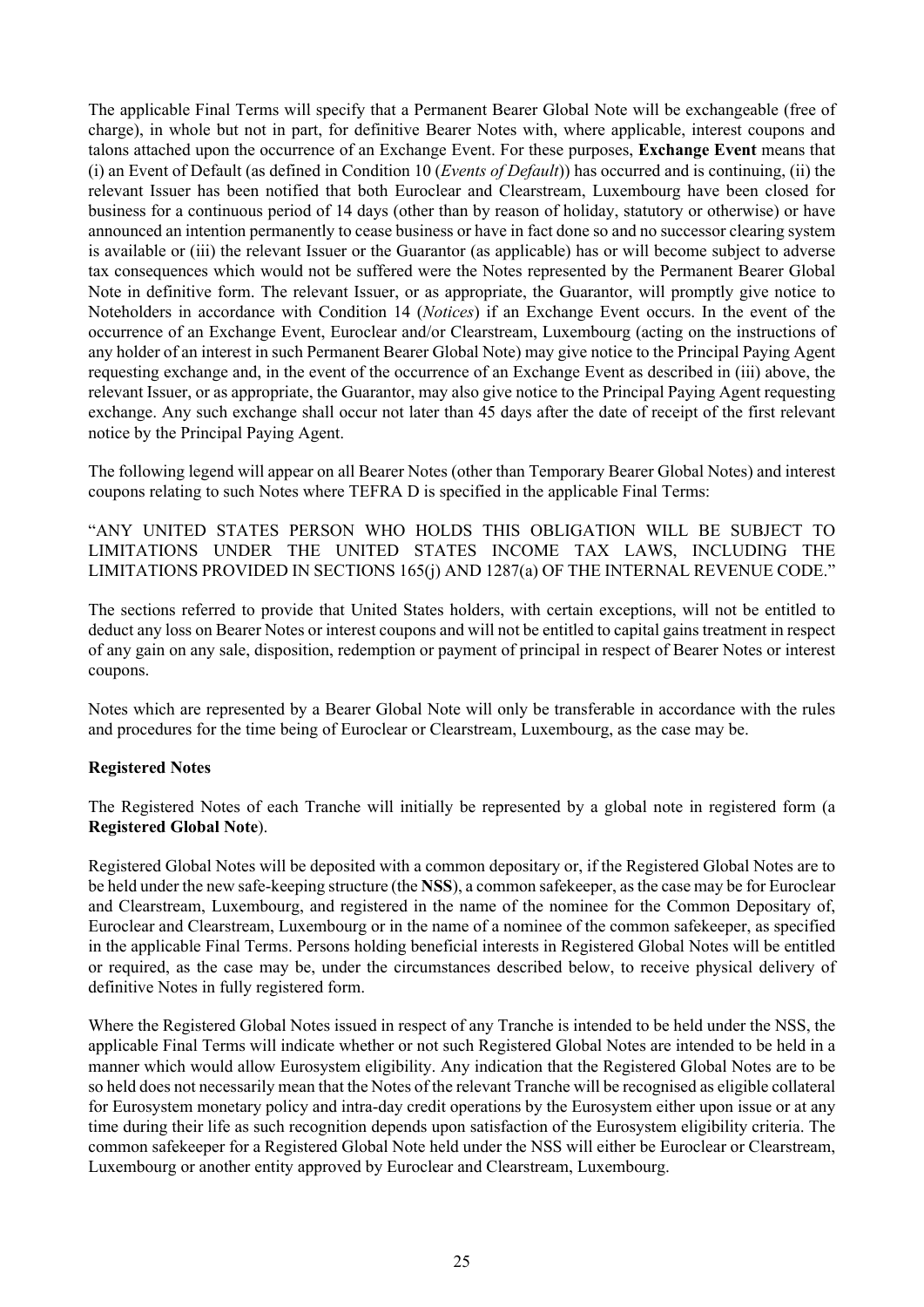Payments of principal, interest and any other amount in respect of the Registered Global Notes will, in the absence of provision to the contrary, be made to the person shown on the Register (as defined in Condition [6.4\)](#page-73-0) as the registered holder of the Registered Global Notes. None of the relevant Issuer, the Guarantor, any Paying Agent or the Registrar will have any responsibility or liability for any aspect of the records relating to or payments or deliveries made on account of beneficial ownership interests in the Registered Global Notes or for maintaining, supervising or reviewing any records relating to such beneficial ownership interests.

Payments of principal, interest or any other amount in respect of the Registered Notes in definitive form will, in the absence of provision to the contrary, be made to the persons shown on the Register on the relevant Record Date (as defined in Condition [6.4\)](#page-73-0) immediately preceding the due date for payment in the manner provided in that Condition.

Interests in a Registered Global Note will be exchangeable (free of charge), in whole but not in part, for definitive Registered Notes without interest coupons or talons attached only upon the occurrence of an Exchange Event. For these purposes, **Exchange Event** means that (i) an Event of Default has occurred and is continuing, (ii) the relevant Issuer has been notified that both Euroclear and Clearstream, Luxembourg have been closed for business for a continuous period of 14 days (other than by reason of holiday, statutory or otherwise) or have announced an intention permanently to cease business or have in fact done so and, in any such case, no successor clearing system is available or (iii) the relevant Issuer or the Guarantor (as applicable) has or will become subject to adverse tax consequences which would not be suffered were the Notes represented by the Registered Global Note in definitive form. The relevant Issuer, or as appropriate, the Guarantor, will promptly give notice to Noteholders in accordance with Condition [14](#page-87-0) (*[Notices](#page-87-0)*) if an Exchange Event occurs. In the event of the occurrence of an Exchange Event, Euroclear and/or Clearstream, Luxembourg or any person acting on their behalf (acting on the instructions of any holder of an interest in such Registered Global Note) may give notice to the Registrar requesting exchange and, in the event of the occurrence of an Exchange Event as described in (iii) above, the relevant Issuer, or as appropriate, the Guarantor, may also give notice to the Registrar requesting exchange. Any such exchange shall occur not later than 10 days after the date of receipt of the first relevant notice by the Registrar.

No beneficial owner of an interest in a Registered Global Note will be able to transfer such interest, except in accordance with the applicable procedures of Euroclear and Clearstream, Luxembourg, in each case to the extent applicable.

# **General**

Pursuant to the Agency Agreement (as defined under "*Terms and Conditions of the Notes*"), the Principal Paying Agent shall arrange that, where a further Tranche of Notes is issued which is intended to form a single Series with an existing Tranche of Notes at a point after the Issue Date of the further Tranche, the Notes of such further Tranche shall be assigned a common code and ISIN which are different from the common code and ISIN assigned to Notes of any other Tranche of the same Series until such time as the Tranches are consolidated and form a single Series, which shall not be prior to the expiry of the distribution compliance period (as defined in Regulation S under the Securities Act) applicable to the Notes of such Tranche.

Any reference herein to Euroclear and/or Clearstream, Luxembourg shall, whenever the context so permits, be deemed to include a reference to any additional or alternative clearing system specified in the applicable Final Terms.

A Note may be accelerated by the holder thereof in certain circumstances described in Condition [10](#page-84-0) (*Events of Default*). In such circumstances, where any Note is still represented by a Global Note and the Global Note (or any part thereof) has become due and repayable in accordance with the Terms and Conditions of such Notes and payment in full of the amount due has not been made in accordance with the provisions of the Global Note then from 8.00 p.m. (London time) on such day holders of interests in such Global Note credited to their accounts with Euroclear and/or Clearstream, Luxembourg, as the case may be, will become entitled to proceed directly against the relevant Issuer on the basis of statements of account provided by Euroclear and/or Clearstream, Luxembourg on and subject to the terms of a deed of covenant (the **Deed of Covenant**) dated 17 July 2020 and executed by the Issuers.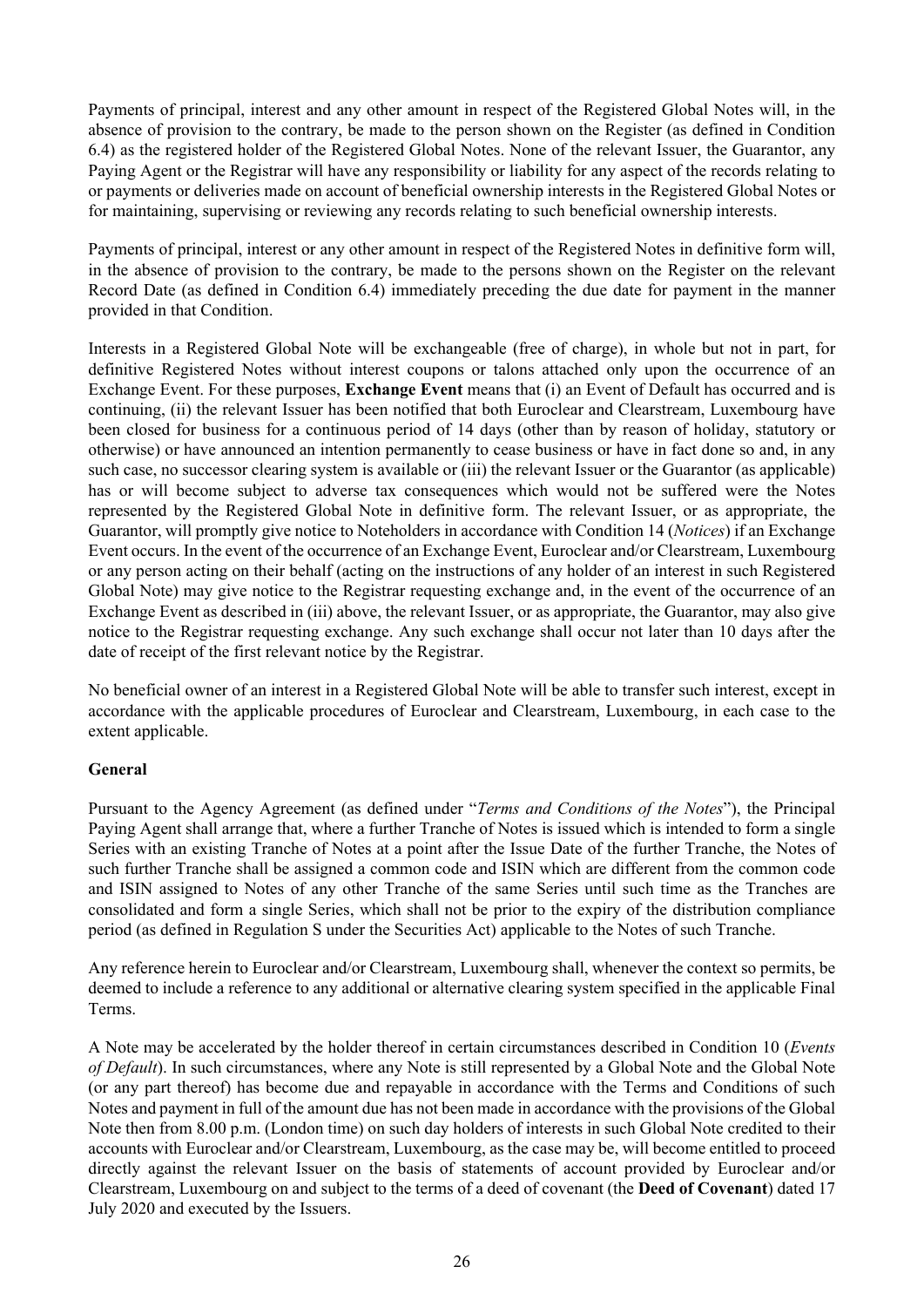The relevant Issuer and the Guarantor (as applicable) may agree with any Dealer that Notes may be issued in a form not contemplated by the Terms and Conditions of the Notes, in which event a new Offering Circular will be made available which will describe the effect of the agreement reached in relation to such Notes.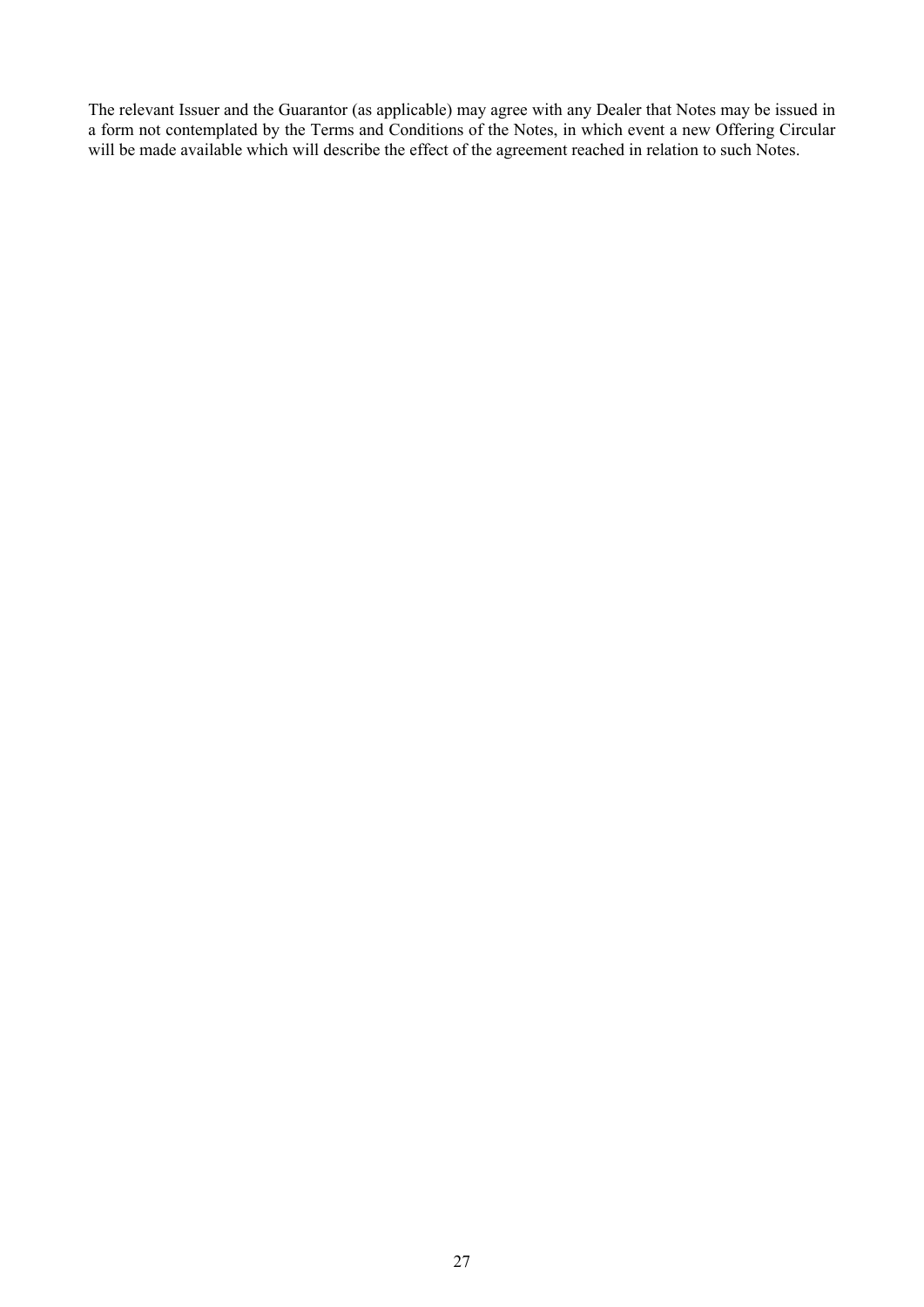### **APPLICABLE FINAL TERMS**

*Set out below is the form of Final Terms which will be completed for each Tranche of Notes issued under the Programme.*

**[PROHIBITION OF SALES TO EEA RETAIL INVESTORS** – The Notes are not intended to be offered, sold or otherwise made available to and should not be offered, sold or otherwise made available to any retail investor in the European Economic Area (**EEA**). For these purposes, a retail investor means a person who is one (or more) of: (i) a retail client as defined in point (11) of Article 4(1) of Directive 2014/65/EU (as amended, **MiFID II**); or (ii) a customer within the meaning of Directive (EU) 2016/97 (as amended, the **Insurance Distribution Directive**), where that customer would not qualify as a professional client as defined in point (10) of Article 4(1) of MiFID II; or (iii) not a qualified investor as defined in the Prospectus Regulation. Consequently no key information document required by Regulation (EU) No 1286/2014 (as amended, the **PRIIPs Regulation**) for offering or selling the Notes or otherwise making them available to retail investors in the EEA has been prepared and therefore offering or selling the Notes or otherwise making them available to any retail investor in the EEA may be unlawful under the PRIIPs Regulation.<sup>11</sup>

**[PROHIBITION OF SALES TO UK RETAIL INVESTORS** – The Notes are not intended to be offered, sold or otherwise made available to and should not be offered, sold or otherwise made available to any retail investor in the United Kingdom (**UK**). For these purposes, a retail investor means a person who is one (or more) of: (i) a retail client, as defined in point (8) of Article 2 of Regulation (EU) No 2017/565 as it forms part of domestic law by virtue of the European Union (Withdrawal) Act 2018 (**EUWA**); or (ii) a customer within the meaning of the provisions of the FSMA and any rules or regulations made under the FSMA to implement Directive (EU) 2016/97, where that customer would not qualify as a professional client, as defined in point (8) of Article 2(1) of Regulation (EU) No 600/2014 as it forms part of domestic law by virtue of the EUWA; or (iii) not a qualified investor as defined in Article 2 of Regulation (EU) 2017/1129 as it forms part of domestic law by virtue of the EUWA. Consequently no key information document required by Regulation (EU) No 1286/2014 as it forms part of domestic law by virtue of the EUWA (the **UK PRIIPs Regulation**) for offering or selling the Notes or otherwise making them available to retail investors in the UK has been prepared and therefore offering or selling the Notes or otherwise making them available to any retail investor in the UK may be unlawful under the UK PRIIPs Regulation.]<sup>2</sup>

[**MiFID II product governance / Professional investors and ECPs only target market** – Solely for the purposes of [the/each] manufacturer's product approval process, the target market assessment in respect of the Notes has led to the conclusion that: (i) the target market for the Notes is eligible counterparties and professional clients only, each as defined in [Directive 2014/65/EU (as amended, **MiFID II**)][MiFID II]; and (ii) all channels for distribution of the Notes to eligible counterparties and professional clients are appropriate. [*Consider any negative target market*]. Any person subsequently offering, selling or recommending the Notes (a **distributor**) should take into consideration the manufacturer['s/s'] target market assessment; however, a distributor subject to MiFID II is responsible for undertaking its own target market assessment in respect of the Notes (by either adopting or refining the manufacturer['s/s'] target market assessment) and determining appropriate distribution channels.]

**[UK MiFIR product governance / Professional investors and ECPs only target market – Solely for the** purposes of [the/each] manufacturer's product approval process, the target market assessment in respect of the Notes has led to the conclusion that: (i) the target market for the Notes is only eligible counterparties, as defined in the FCA Handbook Conduct of Business Sourcebook (**COBS**), and professional clients, as defined in Regulation (EU) No 600/2014 as it forms part of domestic law by virtue of the European Union (Withdrawal) Act 2018 (**UK MiFIR**); and (ii) all channels for distribution of the Notes to eligible counterparties and professional clients are appropriate. [*Consider any negative target market*]. Any person subsequently offering,

<sup>&</sup>lt;sup>1</sup> Legend to be included on front of the Final Terms if the Notes potentially constitute "packaged" products and no key information document will be prepared in the EEA or the issuer wishes to prohibit offers to EEA retail investors for any other reason, in which case the selling restriction should be specified to be "Applicable".

<sup>&</sup>lt;sup>2</sup> Legend to be included on front of the Final Terms if the Notes potentially constitute "packaged" products and no key information document will be prepared in the UK or the issuer wishes to prohibit offers to UK retail investors for any other reason, in which case the selling restriction should be specified to be "Applicable".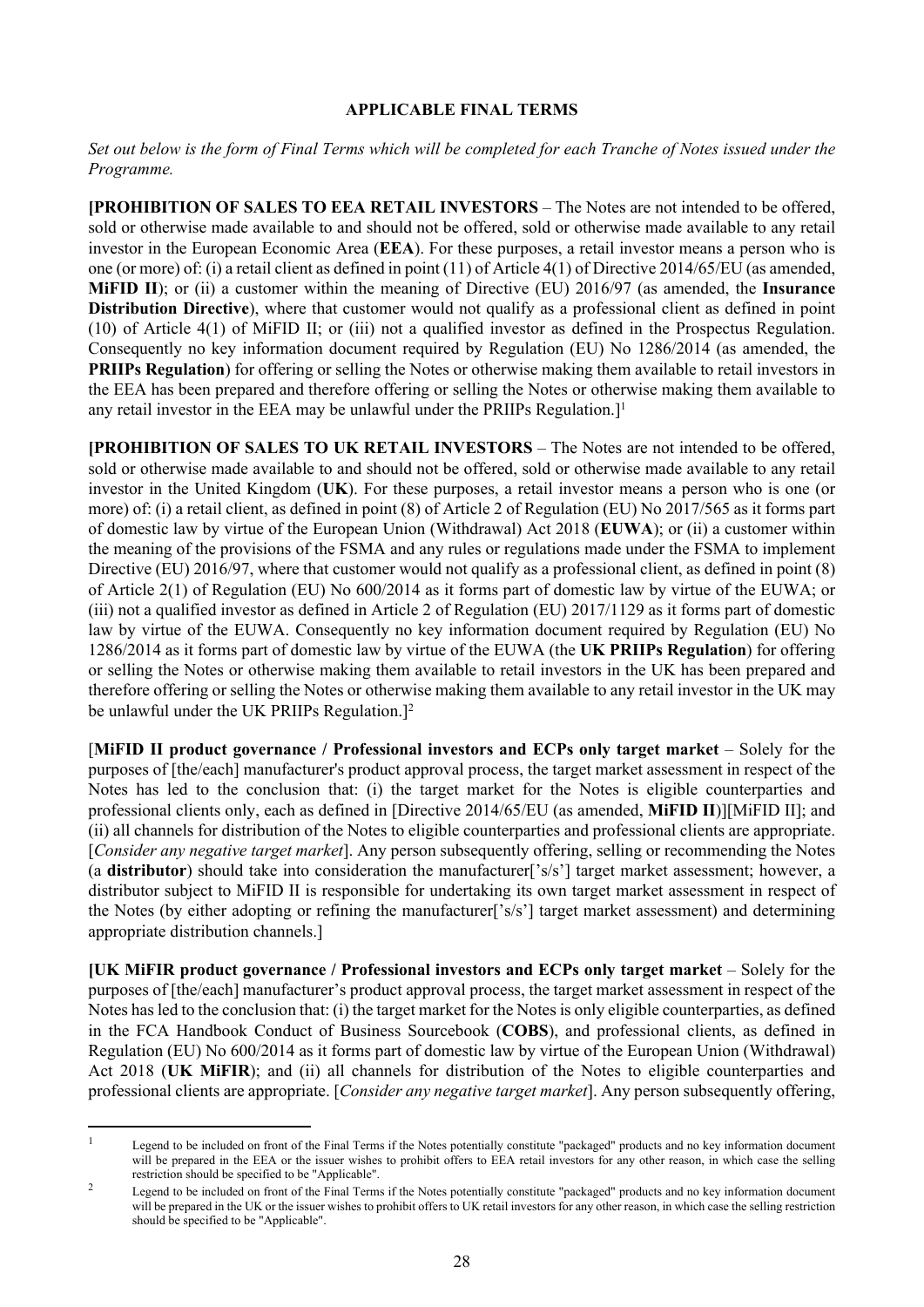selling or recommending the Notes (a **distributor**) should take into consideration the manufacturer['s/s'] target market assessment; however, a distributor subject to the FCA Handbook Product Intervention and Product Governance Sourcebook (the **UK MiFIR Product Governance Rules**) is responsible for undertaking its own target market assessment in respect of the Notes (by either adopting or refining the manufacturer['s/s'] target market assessment) and determining appropriate distribution channels.]

**[Singapore Securities and Futures Act Product Classification –** Solely for the purposes of its obligations pursuant to Sections 309B(1)(a) and 309B(1)(c) of the Securities and Futures Act (Chapter 289 of Singapore) (as modified or amended from time to time, the **SFA**), the Issuer has determined, and hereby notifies all relevant persons (as defined in Section 309A of the SFA) that the Notes are ["prescribed capital markets products"]/[capital markets products other than "prescribed capital markets products"] (as defined in the Securities and Futures (Capital Markets Products) Regulations 2018).]

[*Date*]

# **[H & M Hennes & Mauritz AB (publ) / H&M Finance B.V.]**

# **Legal entity identifier (LEI): [529900O5RR7R39FRDM42] / [25490079TX62U2IW2D78]**

# **Issue of [Aggregate Nominal Amount of Tranche] [Title of Notes] [Guaranteed by H & M Hennes & Mauritz AB (publ)] under the EUR[2,000,000,000] Euro Medium Term Note Programme**

# **PART A – CONTRACTUAL TERMS**

Terms used herein shall be deemed to be defined as such for the purposes of the Terms and Conditions of the Notes (the **Conditions**) set forth in the Offering Circular dated [ $\bullet$ ] 2021 [and the supplement[s] to it dated [*date*] [and [*date*]] which [together] constitute[s] a base prospectus for the purposes of the Prospectus Regulation (the **Offering Circular**). This document constitutes the Final Terms of the Notes described herein for the purposes of the Prospectus Regulation and must be read in conjunction with the Offering Circular in order to obtain all the relevant information. The Offering Circular has been published on www.hm.com.

The expression **Prospectus Regulation** means Regulation (EU) 2017/1129.

[*Include whichever of the following apply or specify as "Not Applicable". Note that the numbering should remain as set out below, even if "Not Applicable" is indicated for individual paragraphs or subparagraphs (in which case the sub-paragraphs of the paragraphs which are not applicable can be deleted). Italics denote directions for completing the Final Terms.*]

[*If the Notes have a maturity of less than one year from the date of their issue, the minimum denomination may need to be £100,000 or its equivalent in any other currency.*]

|    | (a)<br>(b) | lssuer:<br>Guarantor: | [H & M Hennes & Mauritz AB (publ) / H&M<br>Finance B.V.]                          |
|----|------------|-----------------------|-----------------------------------------------------------------------------------|
|    |            |                       | H & M Hennes & Mauritz AB (publ)                                                  |
|    |            |                       | (Delete in the case of Notes issued by $H \& M$ Hennes<br>$\&$ Mauritz AB (publ)) |
| 2. | (a)        | Series Number:        | $\mathbf{L}$                                                                      |
|    | (b)        | Tranche Number:       |                                                                                   |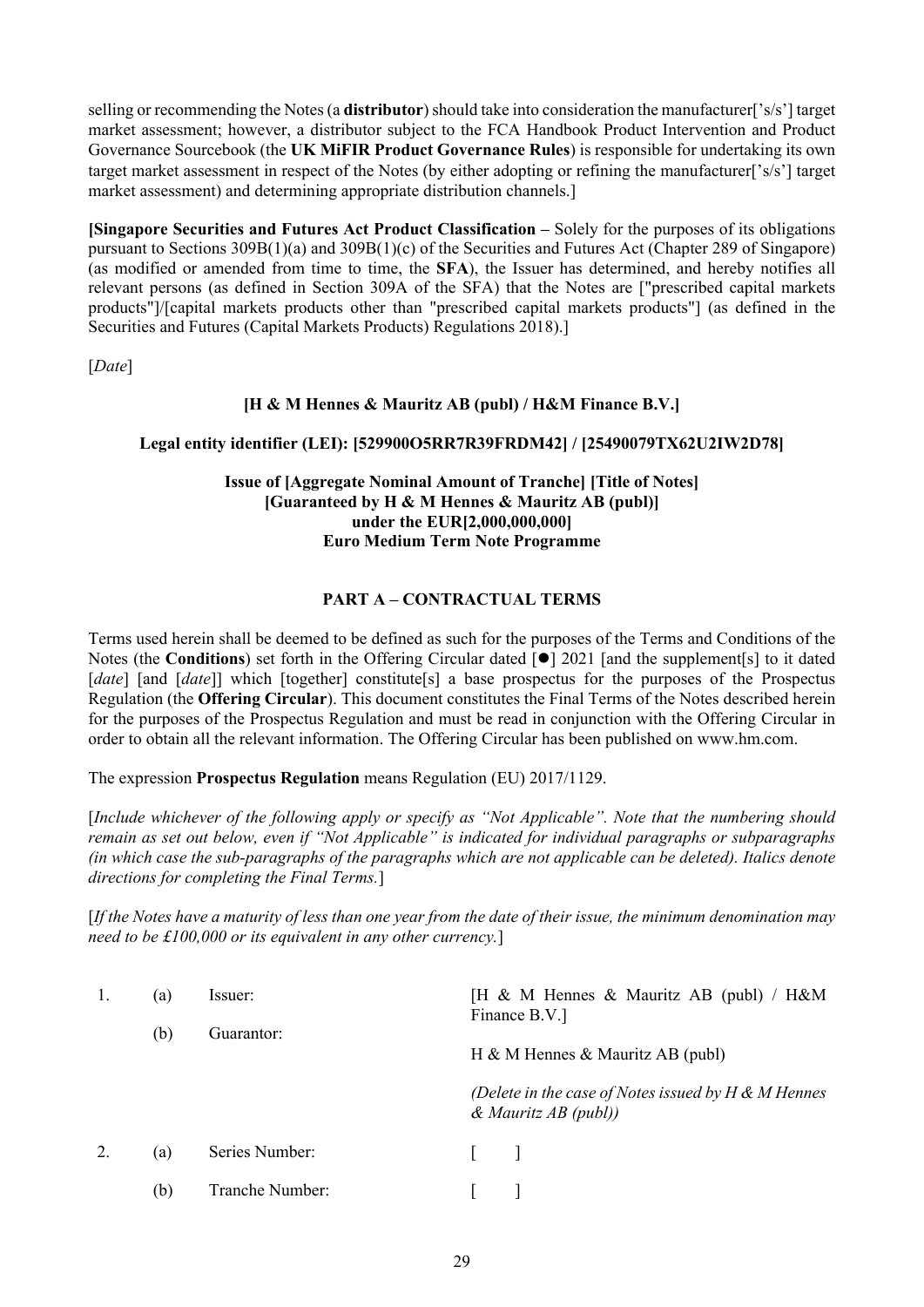<span id="page-38-0"></span>

|    | (c)                    | Date on which the Notes will be<br>consolidated and form a single<br>Series: |            | The Notes will be consolidated and form a single<br>Series with [ <i>identify earlier Tranches</i> ] on [the Issue<br>Date/the date that is 40 days after the Issue<br>Date/exchange of the Temporary Global Note for<br>interests in the Permanent Global Note, as referred<br>to in paragraph 26 below, which is expected to occur<br>on or about [date]][Not Applicable] |
|----|------------------------|------------------------------------------------------------------------------|------------|-----------------------------------------------------------------------------------------------------------------------------------------------------------------------------------------------------------------------------------------------------------------------------------------------------------------------------------------------------------------------------|
| 3. |                        | Specified Currency or Currencies:                                            | L          | $\mathbf{I}$                                                                                                                                                                                                                                                                                                                                                                |
| 4. |                        | <b>Aggregate Nominal Amount:</b>                                             |            |                                                                                                                                                                                                                                                                                                                                                                             |
|    | (a)                    | Series:                                                                      | L          | ]                                                                                                                                                                                                                                                                                                                                                                           |
|    | (b)                    | Tranche:                                                                     | L          | ]                                                                                                                                                                                                                                                                                                                                                                           |
| 5. | <b>Issue Price:</b>    |                                                                              |            | ] per cent. of the Aggregate Nominal Amount<br>[plus accrued interest from [insert date] (if<br><i>applicable</i> )]                                                                                                                                                                                                                                                        |
| 6. | (a)                    | <b>Specified Denominations:</b>                                              | L          | 1                                                                                                                                                                                                                                                                                                                                                                           |
|    |                        |                                                                              |            | $(N.B.$ Notes must have a minimum denomination of<br>$\epsilon$ 100,000 (or equivalent))                                                                                                                                                                                                                                                                                    |
|    |                        |                                                                              |            | $(Note - where Bearer multiple denominations above$<br>$\epsilon$ 100,000 or equivalent are being used the following<br>sample wording should be followed:                                                                                                                                                                                                                  |
|    |                        |                                                                              |            | "[ $\epsilon$ 100,000] and integral multiples of [ $\epsilon$ 1,000] in<br>excess thereof up to and including $f \in$ 199,000]. No<br>Notes in definitive form will be issued with a<br>denomination above $f \in [199,000]$ ."))                                                                                                                                           |
|    | (b)                    | Calculation Amount (in relation to<br>calculation of interest for Notes in   |            |                                                                                                                                                                                                                                                                                                                                                                             |
|    |                        | global form see Conditions):                                                 |            | (If only one Specified Denomination, insert the<br>Specified Denomination. If more than one Specified<br>Denomination, insert the highest common factor.<br>Note: There must be a common factor in the case of<br>two or more Specified Denominations.)                                                                                                                     |
| 7. | (a)                    | Issue Date:                                                                  | L          | $\mathbf{I}$                                                                                                                                                                                                                                                                                                                                                                |
|    | (b)                    | Interest Commencement Date:                                                  | Notes.)    | [specify/Issue Date/Not Applicable]<br>(N.B. An Interest Commencement Date will not be<br>relevant for certain Notes, for example Zero Coupon                                                                                                                                                                                                                               |
| 8. | <b>Maturity Date:</b>  |                                                                              | and year]] | Specify date or for Floating Rate Notes - Interest<br>Payment Date falling in or nearest to [specify month                                                                                                                                                                                                                                                                  |
| 9. | <b>Interest Basis:</b> |                                                                              |            | [Subject as set out in Condition 5.3 and paragraph<br>$[17]$ below,] $[$<br>] per cent. Fixed Rate]                                                                                                                                                                                                                                                                         |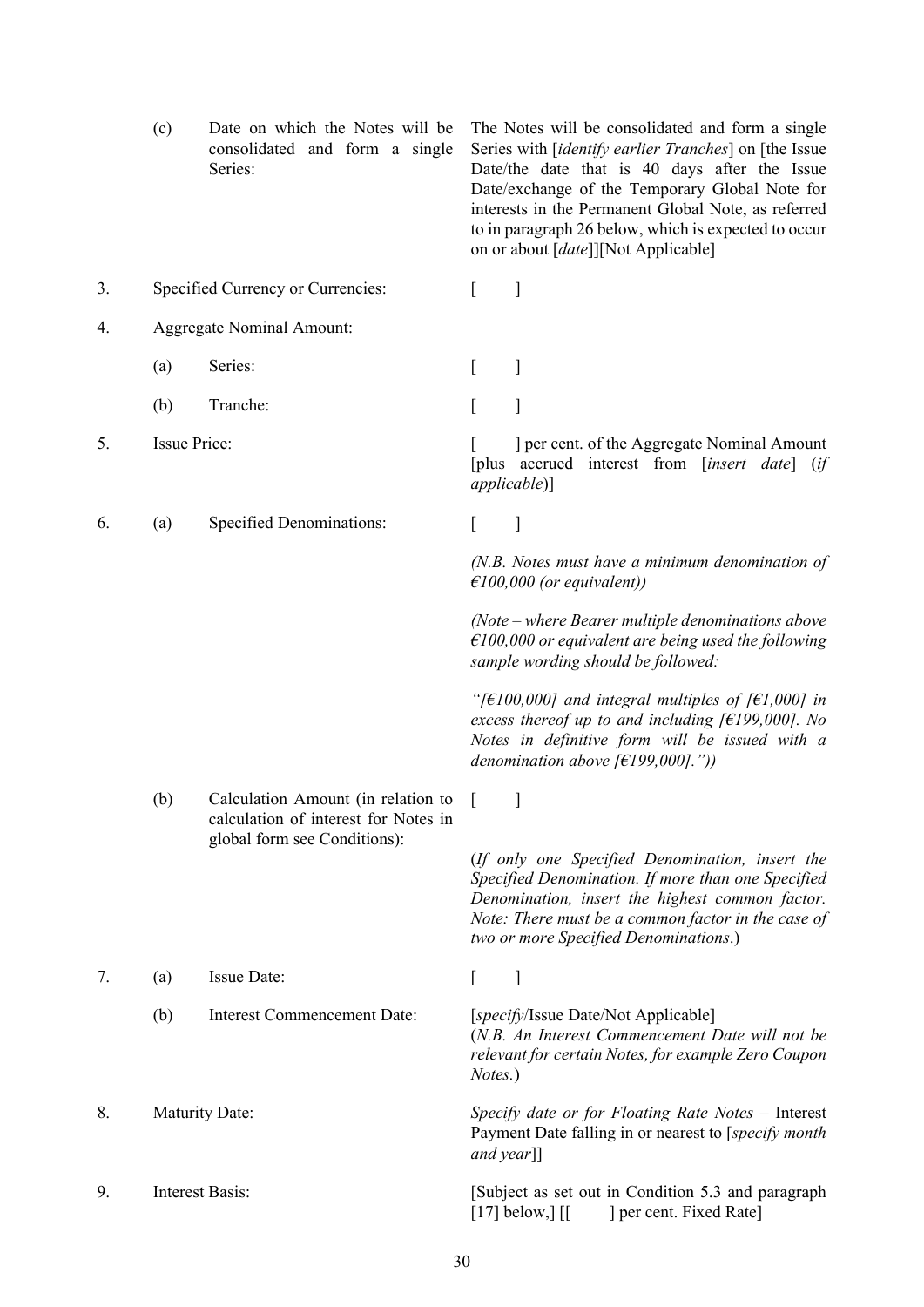|     |     |                                                                           | $\mathbb{H}$<br>month<br>[LIBOR/EURIBOR/STIBOR/NIBOR]] +/- [<br>$\perp$<br>per cent. Floating Rate]<br>[Zero coupon]<br>(see paragraph [14]/[15]/[16]/[17] below)                                                                                  |
|-----|-----|---------------------------------------------------------------------------|----------------------------------------------------------------------------------------------------------------------------------------------------------------------------------------------------------------------------------------------------|
| 10. |     | Redemption Basis:                                                         | Subject to any purchase and cancellation or early<br>redemption, the Notes will be redeemed on the<br>Maturity Date at [ ] per cent. of their nominal<br>amount                                                                                    |
| 11. |     | Change of Interest Basis:                                                 | [Specify the date when any fixed to floating rate<br>change occurs or cross refer to paragraphs 14 and<br>15 below and identify there][Not Applicable]                                                                                             |
| 12. |     | Put/Call Options:                                                         | [Investor Put]<br>[Change of Control Put]<br>[Issuer Call]<br>[Issuer Maturity Par Call]<br>[Clean-Up Call]<br>[(see paragraph [19]/[20]/[21]/[22]/[23] below)]<br>[Not Applicable]                                                                |
| 13. | (a) | Status of the Notes:                                                      | Senior                                                                                                                                                                                                                                             |
|     | (b) | [Status of the Guarantee:                                                 | Senior]                                                                                                                                                                                                                                            |
|     | (c) | [Date [Board] approval for issuance<br>of Notes [and Guarantee] obtained: | $\left[ \text{and} \left[ \right] \right]$ , respectively<br>$\begin{bmatrix} \phantom{-} \end{bmatrix}$<br>(N.B. Only relevant where Board (or similar)<br>authorisation is required for the particular tranche<br>of Notes or related Guarantee) |
|     |     | PROVISIONS RELATING TO INTEREST (IF ANY) PAYABLE                          |                                                                                                                                                                                                                                                    |
| 14. |     | <b>Fixed Rate Note Provisions</b>                                         | [Applicable/Not Applicable]<br>1.11                                                                                                                                                                                                                |

<span id="page-39-0"></span>

|     |                                                                                                                              | not applicable, delete the remaining<br>$($ f<br>subparagraphs of this paragraph)                                                                                                                                     |
|-----|------------------------------------------------------------------------------------------------------------------------------|-----------------------------------------------------------------------------------------------------------------------------------------------------------------------------------------------------------------------|
| (a) | $Rate(s)$ of Interest:                                                                                                       | per cent. per annum payable in arrear on<br>each Interest Payment Date[, subject as set out in<br>Condition 5.3 and paragraph [17] below]                                                                             |
| (b) | Interest Payment Date(s):                                                                                                    | I in each year up to and including the Maturity<br>Date<br>(Amend appropriately in the case of irregular<br>coupons)                                                                                                  |
| (c) | Fixed Coupon Amount(s) for Notes<br>in definitive form (and in relation to<br>in global form<br>Notes<br>see<br>Conditions): | [Subject to adjustment as set out in Condition 5.3]<br>and paragraph $[17]$ below, $\int$<br>per Calculation<br>Amount                                                                                                |
| (d) | Broken Amount(s) for Notes in<br>definitive form (and in relation to<br>global<br>form<br><b>Notes</b><br>in<br>see          | [Subject to adjustment as set out in Condition 5.3]<br>and paragraph [17] below, $\begin{bmatrix} \begin{bmatrix} 1 \\ 0 \end{bmatrix} \end{bmatrix}$ per Calculation<br>Amount, payable on the Interest Payment Date |

falling [in/on] [ ]][Not Applicable]

Conditions):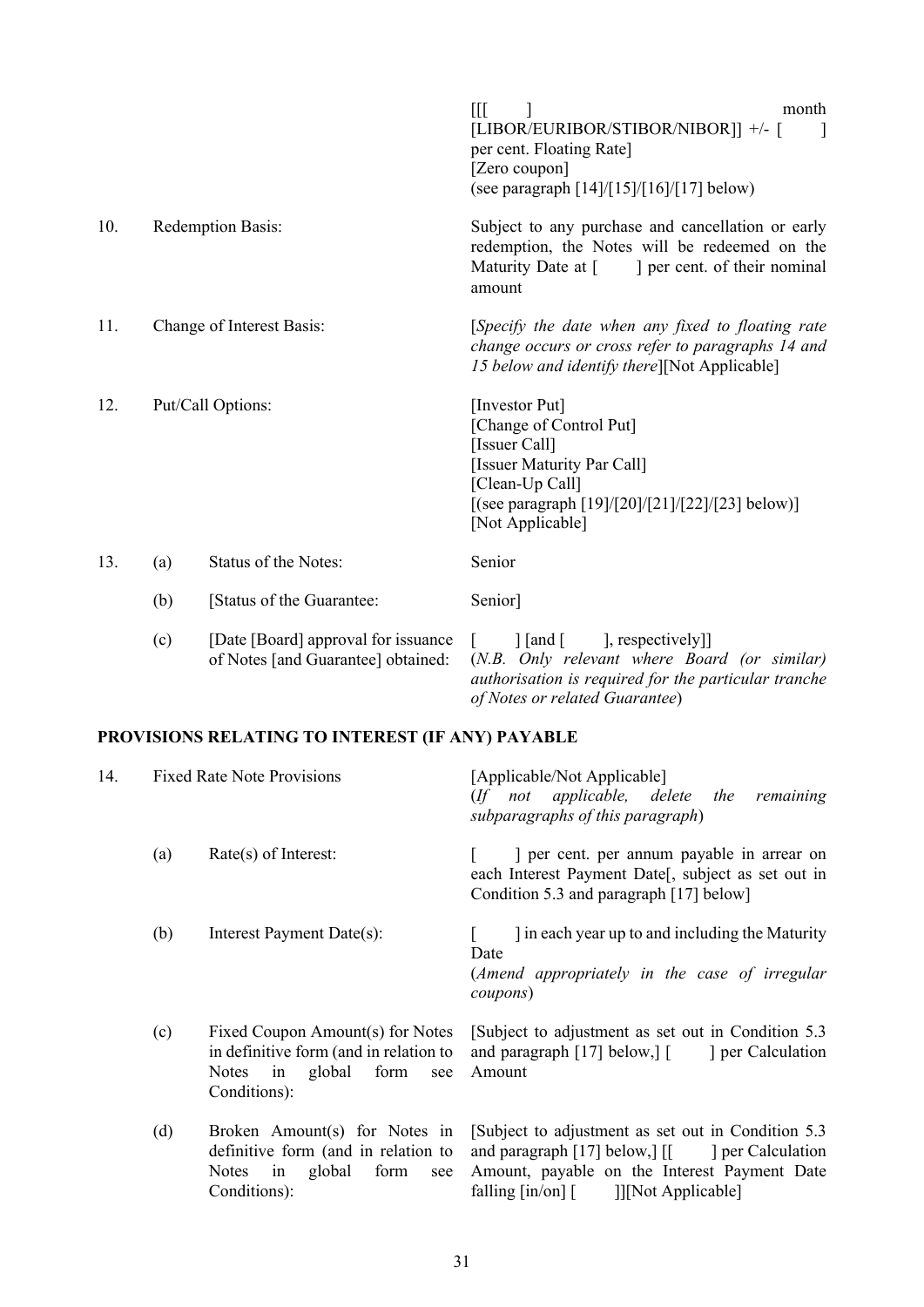<span id="page-40-2"></span><span id="page-40-1"></span><span id="page-40-0"></span>

|     | (e) | Day Count Fraction:                                                                                  | [30/360] [Actual/Actual (ICMA)]                                                                                                                                                                                                                                                                                                                                                                                                                                                                                |
|-----|-----|------------------------------------------------------------------------------------------------------|----------------------------------------------------------------------------------------------------------------------------------------------------------------------------------------------------------------------------------------------------------------------------------------------------------------------------------------------------------------------------------------------------------------------------------------------------------------------------------------------------------------|
|     | (f) | Determination Date(s):                                                                               | ] in each year][Not Applicable]<br>II.<br>(Only relevant where Day Count Fraction is<br>Actual/Actual (ICMA). In such a case, insert regular<br>interest payment dates, ignoring issue date or<br>maturity date in the case of a long or short first or<br>last coupon)                                                                                                                                                                                                                                        |
| 15. |     | <b>Floating Rate Note Provisions</b>                                                                 | [Applicable/Not Applicable]<br>applicable, delete<br>$($ f not<br>the<br>remaining<br>subparagraphs of this paragraph)                                                                                                                                                                                                                                                                                                                                                                                         |
|     | (a) | Specified<br>Period(s)/Specified<br><b>Interest Payment Dates:</b>                                   | ] [, subject to adjustment in accordance with<br>the Business Day Convention set out in (b) below/,<br>not subject to adjustment, as the Business Day<br>Convention in (b) below is specified to be Not<br>Applicable]                                                                                                                                                                                                                                                                                         |
|     | (b) | <b>Business Day Convention:</b>                                                                      | [Floating Rate Convention/Following Business Day<br>Convention/Modified Following Business<br>Day<br>Convention/<br>Preceding<br><b>Business</b><br>Day<br>Convention][Not Applicable]                                                                                                                                                                                                                                                                                                                         |
|     | (c) | Additional Business Centre(s):                                                                       | ]<br>L                                                                                                                                                                                                                                                                                                                                                                                                                                                                                                         |
|     | (d) | Manner in which the Rate of<br>Interest and Interest Amount is to be<br>determined:                  | [Screen Rate Determination/ISDA Determination]                                                                                                                                                                                                                                                                                                                                                                                                                                                                 |
|     | (e) | Party responsible for calculating the<br>Rate of Interest and Interest<br>Amount (if not the Agent): | 1 (the Calculation Agent)<br>$\sqrt{ }$                                                                                                                                                                                                                                                                                                                                                                                                                                                                        |
|     | (f) | Screen Rate Determination:                                                                           |                                                                                                                                                                                                                                                                                                                                                                                                                                                                                                                |
|     |     | Reference Rate:                                                                                      | month<br>[LIBOR/EURIBOR/STIBOR/NIBOR]                                                                                                                                                                                                                                                                                                                                                                                                                                                                          |
|     |     | Determination<br>Interest<br>$Date(s)$ :                                                             | 1<br>(Second London business day prior to the start of<br>each Interest Period if LIBOR (other than Sterling<br>or euro LIBOR), first day of each Interest Period if<br>Sterling LIBOR, the second day on which the<br>TARGET2 System is open prior to the start of each<br>Interest Period if EURIBOR or euro LIBOR, the<br>second Stockholm business day prior to the start of<br>each Interest Period if STIBOR and the second Oslo<br>business day prior to the start of each Interest<br>Period if NIBOR) |
|     |     | Relevant Screen Page:                                                                                | (In the case of EURIBOR, if not Reuters<br>EURIBOR01 ensure it is a page which shows a                                                                                                                                                                                                                                                                                                                                                                                                                         |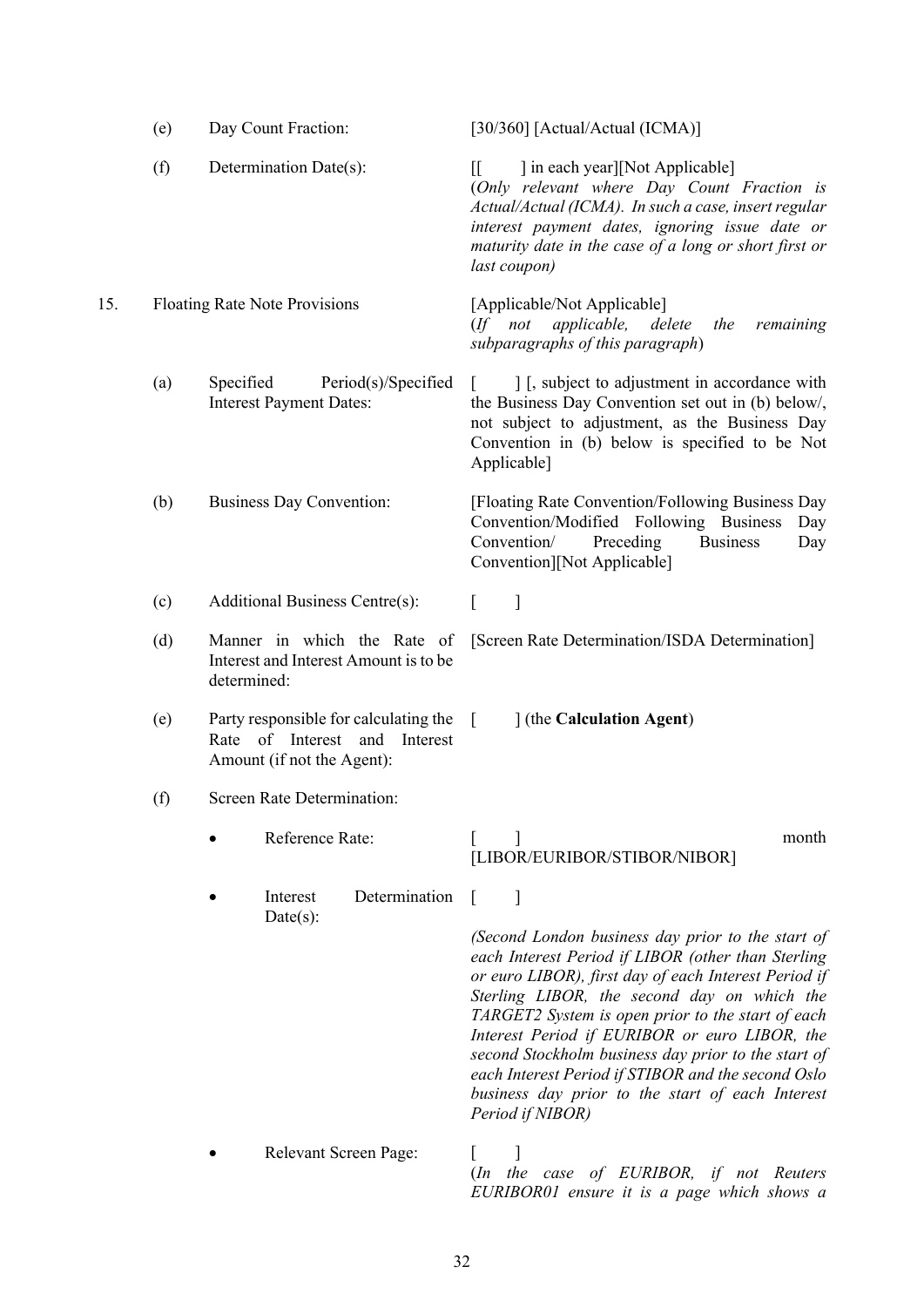<span id="page-41-0"></span>

|     |     |                             | composite rate or amend the fallback provisions<br>appropriately)                                                                                                                                                                                                                                      |
|-----|-----|-----------------------------|--------------------------------------------------------------------------------------------------------------------------------------------------------------------------------------------------------------------------------------------------------------------------------------------------------|
|     | (g) | ISDA Determination:         | [Applicable/Not Applicable]<br>(If not applicable, delete the remaining items of the<br>subparagraph)                                                                                                                                                                                                  |
|     |     | <b>ISDA</b> Definitions:    | [2006 ISDA Definitions]/[2021 ISDA Definitions]<br>(The 2021 ISDA Definitions should not be selected<br>before their effective date of 4 October 2021)                                                                                                                                                 |
|     |     | Floating Rate Option:       | (Ensure this is a Floating Rate Option included in<br>the Floating Rate Matrix (as defined in the 2021<br>ISDA Definitions))                                                                                                                                                                           |
|     |     | Designated Maturity:        | ]<br>L                                                                                                                                                                                                                                                                                                 |
|     |     | <b>Reset Date:</b>          | (In the case of a LIBOR, EURIBOR, STIBOR or<br>NIBOR based option, the first day of the Interest<br>Period)                                                                                                                                                                                            |
|     |     |                             | $(N.B.$ The fall-back provisions applicable to ISDA<br>Determination under the 2006 ISDA Definitions are<br>reliant upon the provision by reference banks of<br>offered quotations for LIBOR and/or EURIBOR<br>which, depending on market circumstances, may not<br>be available at the relevant time) |
|     | (h) | Linear Interpolation:       | [Not Applicable/Applicable - the Rate of Interest for<br>the [long/short] [first/last] Interest Period shall be<br>calculated using Linear Interpolation (specify for<br>each short or long interest period)]                                                                                          |
|     | (i) | Margin(s):                  | ] per cent. per annum[, subject as set out<br>$\lceil +/- \rceil$ $\lceil$<br>in Condition 5.3 and paragraph [17] below]                                                                                                                                                                               |
|     | (j) | Minimum Rate of Interest:   | $\Gamma$<br>] per cent. per annum                                                                                                                                                                                                                                                                      |
|     | (k) | Maximum Rate of Interest:   | L<br>] per cent. per annum                                                                                                                                                                                                                                                                             |
|     | (1) | Day Count Fraction:         | [Actual/Actual (ISDA)][Actual/Actual]<br>[Actual/365 (Fixed)]<br>[Actual/365 (Sterling)]<br>[Actual/360]<br>[30/360][360/360][Bond Basis]<br>[30E/360][Eurobond Basis]<br>[30E/360 (ISDA)]                                                                                                             |
| 16. |     | Zero Coupon Note Provisions | [Applicable/Not Applicable]<br>(If not applicable, delete<br>the<br>remaining<br>subparagraphs of this paragraph)                                                                                                                                                                                      |
|     | (a) | Accrual Yield:              | L<br>] per cent. per annum                                                                                                                                                                                                                                                                             |
|     | (b) | Reference Price:            | ſ<br>]                                                                                                                                                                                                                                                                                                 |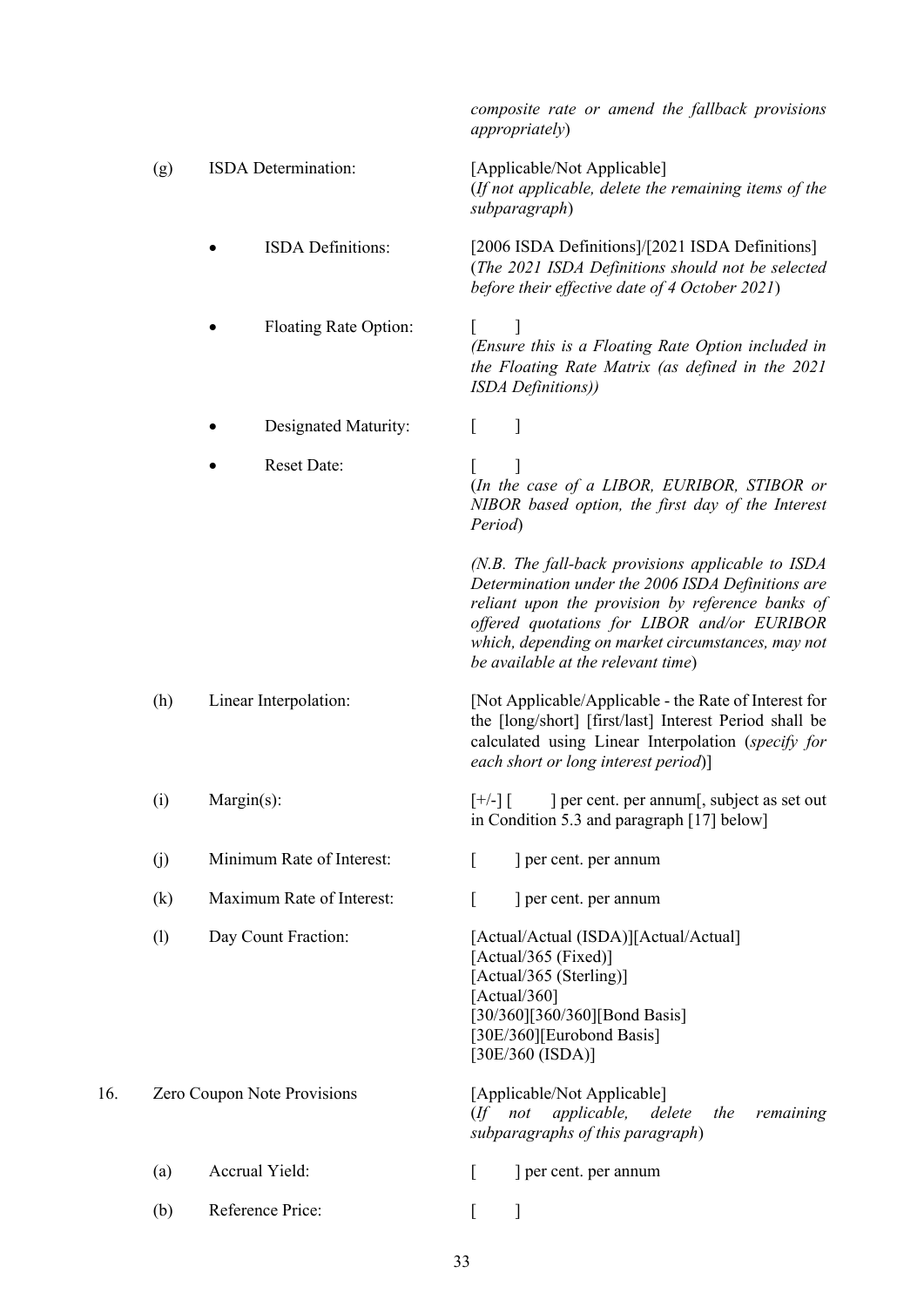|     | (c)<br>Day Count Fraction in relation to<br><b>Early Redemption Amounts:</b>                                                                                                                                                                                  |                                                        |                                                 | [30/360]<br>[Actual/360]<br>[Actual/365]                                                                                            |
|-----|---------------------------------------------------------------------------------------------------------------------------------------------------------------------------------------------------------------------------------------------------------------|--------------------------------------------------------|-------------------------------------------------|-------------------------------------------------------------------------------------------------------------------------------------|
| 17. | Step Up Option                                                                                                                                                                                                                                                |                                                        |                                                 | [Applicable/Not Applicable]<br>applicable, delete the<br>$($ f not<br>remaining<br>subparagraphs of this paragraph)                 |
|     | (a)                                                                                                                                                                                                                                                           |                                                        |                                                 | $\int$ [and [<br>$_{\rm ll}$<br>$\mathbb{R}$                                                                                        |
|     | (b)                                                                                                                                                                                                                                                           |                                                        |                                                 |                                                                                                                                     |
|     |                                                                                                                                                                                                                                                               |                                                        | Recycled Materials Event [<br>Step Up Margin:   | ] per cent. per annum ( <i>This should be 40% of</i><br>the total Step Up Margin)                                                   |
|     |                                                                                                                                                                                                                                                               |                                                        | Recycled<br>Materials<br>Percentage Threshold:  | ] per cent. [in respect of [specify relevant<br>Reference Year if more than one Reference Year is<br>included                       |
|     |                                                                                                                                                                                                                                                               |                                                        |                                                 | $\left[\begin{array}{ccc} \end{array}\right]$ per cent. in respect of $\left[\begin{array}{ccc} \end{array}\right]$<br>$\mathbf{I}$ |
|     | (c)                                                                                                                                                                                                                                                           | Event:                                                 |                                                 |                                                                                                                                     |
|     |                                                                                                                                                                                                                                                               | Scope<br>$\overline{1}$<br>Margin:                     | and 2 GHG<br>Emissions Event Step-Up            | ] per cent. per annum ( <i>This should be 20% of</i><br>the total Step Up Margin)                                                   |
|     |                                                                                                                                                                                                                                                               |                                                        | and 2 GHG<br>Scope 1<br>Emissions<br>Percentage | ] per cent. [in respect of [specify relevant<br>Reference Year if more than one Reference Year is<br>included                       |
|     |                                                                                                                                                                                                                                                               |                                                        |                                                 | $\left[ \begin{array}{c} \end{array} \right]$ per cent. in respect of $\left[ \begin{array}{c} \end{array} \right]$<br>11           |
|     | (d)                                                                                                                                                                                                                                                           |                                                        |                                                 |                                                                                                                                     |
|     |                                                                                                                                                                                                                                                               |                                                        | Scope 3 GHG Emissions<br>Event Step-Up Margin:  | ] per cent. per annum ( <i>This should be 40% of</i><br>the total Step Up Margin)                                                   |
|     |                                                                                                                                                                                                                                                               |                                                        | Scope 3 GHG Emissions<br>Percentage Threshold:  | ] per cent. [in respect of [specify relevant<br>Reference Year if more than one Reference Year is<br>included]]                     |
|     |                                                                                                                                                                                                                                                               |                                                        |                                                 | $\left[\begin{array}{ccc} \end{array}\right]$ per cent. in respect of $\left[\begin{array}{ccc} \end{array}\right]$<br>$_{\rm ll}$  |
|     |                                                                                                                                                                                                                                                               |                                                        |                                                 |                                                                                                                                     |
| 18. | Reference Year(s):<br>Recycled Materials Event:<br>Scope 1 and 2 GHG Emissions<br>Threshold:<br>Scope 3 GHG Emissions Event:<br>PROVISIONS RELATING TO REDEMPTION<br>Notice periods for Condition 7.2:<br>Issuer Call:<br>Optional Redemption Date(s):<br>(a) | Minimum period: [30] days<br>Maximum period: [60] days |                                                 |                                                                                                                                     |
| 19. |                                                                                                                                                                                                                                                               |                                                        |                                                 | [Applicable/Not Applicable]<br>applicable,<br>not<br>delete<br>the<br>remaining<br>$($ f<br>subparagraphs of this paragraph)        |
|     |                                                                                                                                                                                                                                                               |                                                        |                                                 |                                                                                                                                     |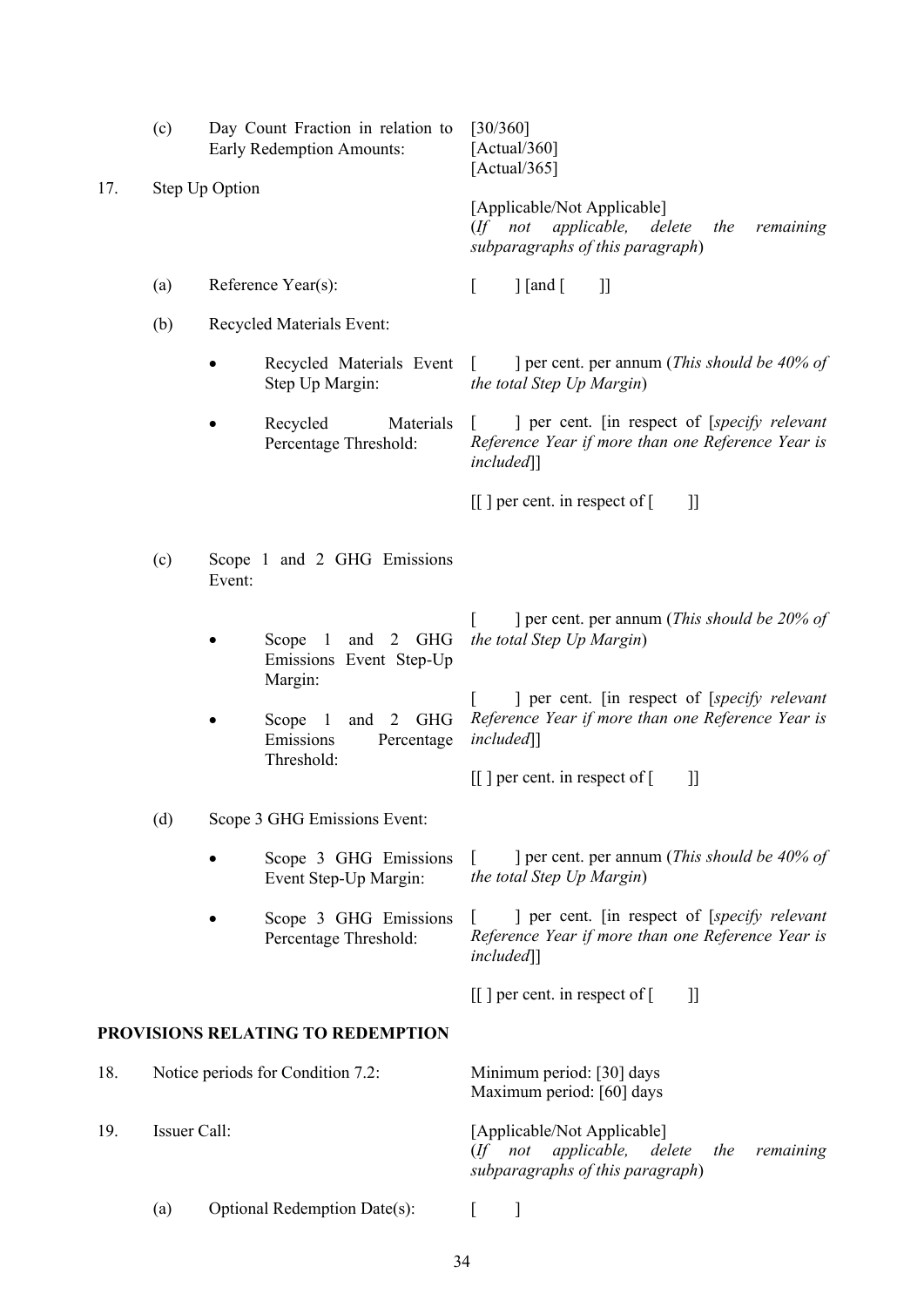|     | (b)                              |                                    | <b>Optional Redemption Amount:</b> |            | $\mathbb{I}$<br>Amount]  | ] per Calculation Amount][Make-whole                                                                                                                                                                                                                                                                                                                                                                                                                                     |
|-----|----------------------------------|------------------------------------|------------------------------------|------------|--------------------------|--------------------------------------------------------------------------------------------------------------------------------------------------------------------------------------------------------------------------------------------------------------------------------------------------------------------------------------------------------------------------------------------------------------------------------------------------------------------------|
|     |                                  | (A)                                | Reference Bond:                    |            | L                        | 1                                                                                                                                                                                                                                                                                                                                                                                                                                                                        |
|     |                                  | (B)                                | Redemption Margin:                 |            | ſ                        | ]                                                                                                                                                                                                                                                                                                                                                                                                                                                                        |
|     |                                  | (C)                                | Quotation Time:                    |            |                          | 1                                                                                                                                                                                                                                                                                                                                                                                                                                                                        |
|     | (c)                              |                                    | If redeemable in part:             |            |                          |                                                                                                                                                                                                                                                                                                                                                                                                                                                                          |
|     |                                  | (i)                                | Minimum<br>Amount:                 | Redemption | $\lceil$                 | 1                                                                                                                                                                                                                                                                                                                                                                                                                                                                        |
|     |                                  | (ii)                               | Maximum<br>Amount:                 | Redemption | $\overline{1}$           | 1                                                                                                                                                                                                                                                                                                                                                                                                                                                                        |
|     | (d)                              |                                    | Notice periods:                    |            |                          | Minimum period: [15] days<br>Maximum period: [30] days<br>(N.B. When setting notice periods, the Issuer is<br>advised to consider the practicalities of distribution<br>of information through intermediaries, for example,<br>clearing systems (which require a minimum of 5<br>clearing system business days' notice for a call) and<br>custodians, as well as any other notice requirements<br>which may apply, for example, as between the Issuer<br>and the Agent.) |
| 20. | <b>Issuer Maturity Par Call:</b> |                                    |                                    |            |                          | [Applicable/Not Applicable]                                                                                                                                                                                                                                                                                                                                                                                                                                              |
|     |                                  |                                    |                                    |            | $($ ff                   | applicable delete<br>the<br>not<br>remaining<br>subparagraphs of this paragraph)                                                                                                                                                                                                                                                                                                                                                                                         |
|     | (a)                              | Maturity Par Call Period:          |                                    |            |                          | to (but excluding) the<br>From (and including) [<br>Maturity Date.                                                                                                                                                                                                                                                                                                                                                                                                       |
|     | (b)                              |                                    | Notice periods:                    |            |                          | Minimum period: [<br>days                                                                                                                                                                                                                                                                                                                                                                                                                                                |
|     |                                  |                                    |                                    |            |                          | Maximum period: [<br>] days                                                                                                                                                                                                                                                                                                                                                                                                                                              |
| 21. | <b>Investor Put:</b>             |                                    |                                    |            | $($ f not                | [Applicable/Not Applicable]<br>applicable,<br>delete<br>the<br>remaining<br>subparagraphs of this paragraph)                                                                                                                                                                                                                                                                                                                                                             |
|     | (a)                              |                                    | Optional Redemption Date(s):       |            | $\lceil$                 | 1                                                                                                                                                                                                                                                                                                                                                                                                                                                                        |
|     | (b)                              | <b>Optional Redemption Amount:</b> |                                    | ſ          | ] per Calculation Amount |                                                                                                                                                                                                                                                                                                                                                                                                                                                                          |
|     | (c)                              |                                    | Notice periods:                    |            |                          | Minimum period: [15] days<br>Maximum period: [30] days<br>(N.B. When setting notice periods, the Issuer is<br>advised to consider the practicalities of distribution<br>of information through intermediaries, for example,<br>clearing systems (which require a minimum of 15<br>clearing system business days' notice for a put) and<br>custodians, as well as any other notice requirements                                                                           |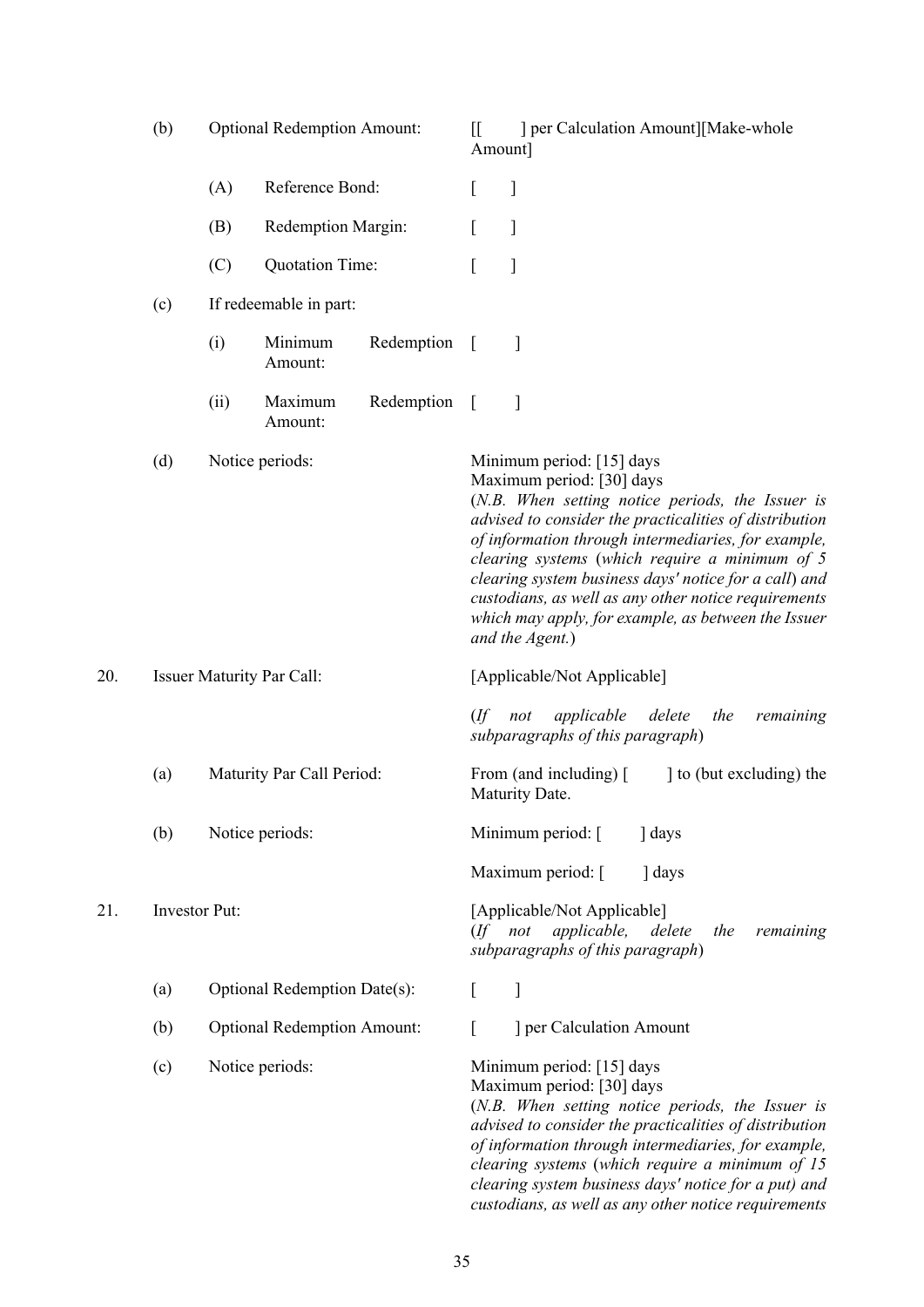|     |             |                                                                                   | which may apply, for example, as between the Issuer<br>and the Agent.)                                                                                                                                                                                                                                                                                                                                                                                                   |
|-----|-------------|-----------------------------------------------------------------------------------|--------------------------------------------------------------------------------------------------------------------------------------------------------------------------------------------------------------------------------------------------------------------------------------------------------------------------------------------------------------------------------------------------------------------------------------------------------------------------|
| 22. |             | Change of Control Put:                                                            | [Applicable/Not Applicable]<br>(If not applicable, delete<br>the<br>remaining<br>subparagraphs of this paragraph)                                                                                                                                                                                                                                                                                                                                                        |
|     | (a)         | Change of Control Redemption<br>Amount:                                           | ] per Calculation Amount<br>$\lceil$                                                                                                                                                                                                                                                                                                                                                                                                                                     |
|     | (b)         | Notice periods:                                                                   | Minimum period: [<br>days<br>Maximum period: [<br>days<br>(N.B. When setting notice periods, the Issuer is<br>advised to consider the practicalities of distribution<br>of information through intermediaries, for example,<br>clearing systems (which require a minimum of 15<br>clearing system business days' notice for a put) and<br>custodians, as well as any other notice requirements<br>which may apply, for example, as between the Issuer<br>and the Agent.) |
| 23. |             | Clean-Up Call:                                                                    | [Applicable/Not Applicable]                                                                                                                                                                                                                                                                                                                                                                                                                                              |
|     |             |                                                                                   | (If not applicable, delete<br>the<br>remaining<br>subparagraphs of this paragraph)                                                                                                                                                                                                                                                                                                                                                                                       |
|     | (a)         | Clean-Up Call Amount:                                                             | ] per Calculation Amount<br>L                                                                                                                                                                                                                                                                                                                                                                                                                                            |
|     | (b)         | Notice periods:                                                                   | Minimum period: [<br>days                                                                                                                                                                                                                                                                                                                                                                                                                                                |
|     |             |                                                                                   | Maximum period: [<br>days                                                                                                                                                                                                                                                                                                                                                                                                                                                |
|     |             |                                                                                   | (N.B. When setting notice periods, the relevant<br>Issuer is advised to consider the practicalities of<br>distribution of information through intermediaries,<br>for example, clearing systems (which require a<br>minimum of 5 clearing system business days' notice<br>for a call) and custodians, as well as any other<br>notice requirements which may apply, for example,<br>as between the relevant Issuer and the Principal<br>Paying Agent.)                     |
| 24. |             | <b>Final Redemption Amount:</b>                                                   | ] per Calculation Amount<br>L                                                                                                                                                                                                                                                                                                                                                                                                                                            |
| 25. | of default: | Early Redemption Amount payable on<br>redemption for taxation reasons or on event | ] per Calculation Amount<br>$\mathbf{L}$<br>$(N.B.$ If the Final Redemption Amount is 100 per<br>cent. of the nominal value (i.e. par), the Early<br>Redemption Amount is likely to be par (but<br>consider). If, however, the Final Redemption<br>Amount is other than 100 per cent. of the nominal<br>value, consideration should be given as to what the                                                                                                              |

# **GENERAL PROVISIONS APPLICABLE TO THE NOTES**

<span id="page-44-0"></span>26. Form of Notes:

*Early Redemption Amount should be.*)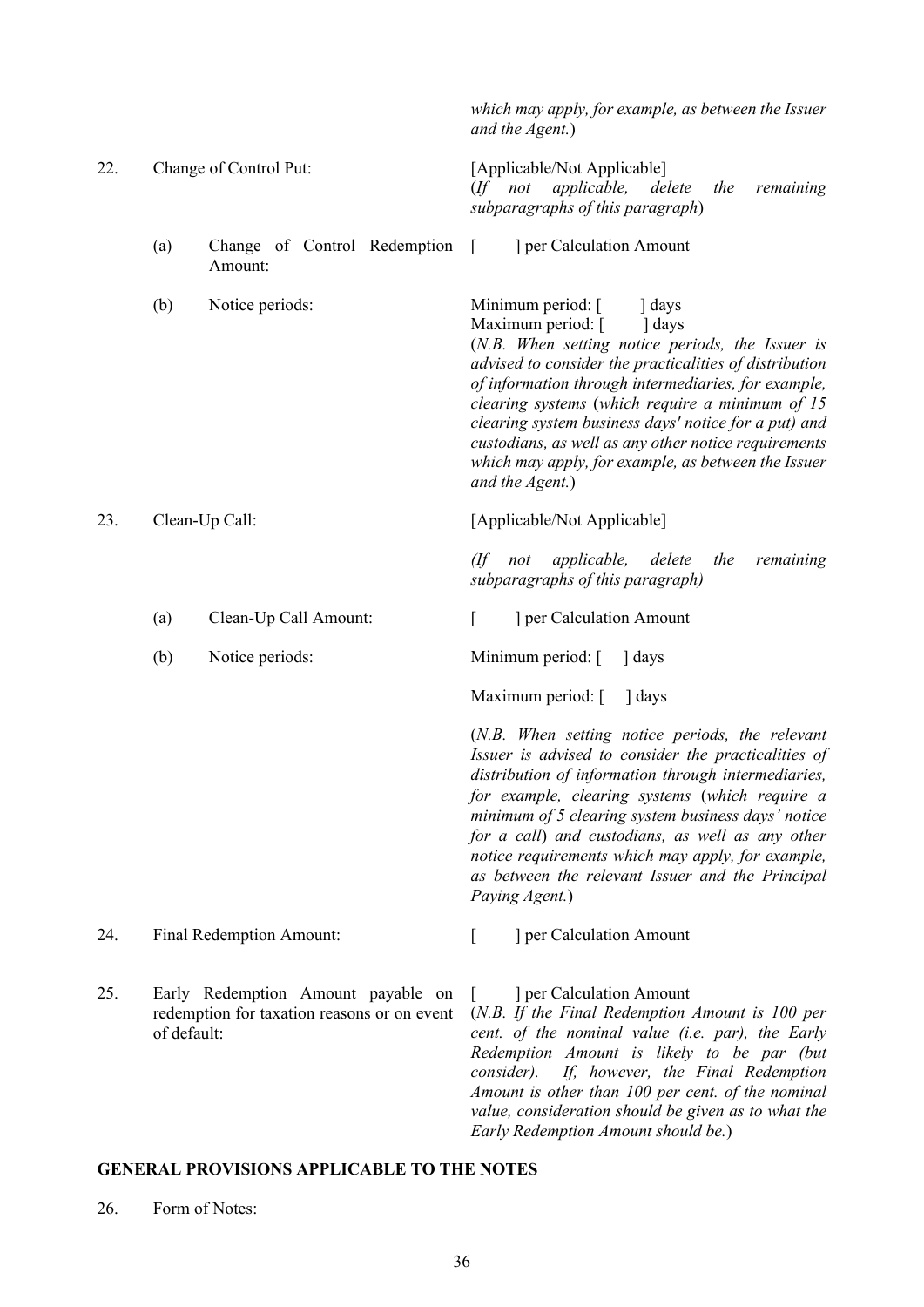|     | (a) | Form:                                                            | [Temporary Global]<br>Notes:<br>[Bearer]<br>Note<br>exchangeable for a Permanent Global Note which is<br>exchangeable for Definitive Notes upon<br>an<br>Exchange Event]                                                                                                                                                                                                                                                                       |
|-----|-----|------------------------------------------------------------------|------------------------------------------------------------------------------------------------------------------------------------------------------------------------------------------------------------------------------------------------------------------------------------------------------------------------------------------------------------------------------------------------------------------------------------------------|
|     |     |                                                                  | [Temporary Global Note exchangeable]<br>for<br>Definitive Notes on and after the Exchange Date]                                                                                                                                                                                                                                                                                                                                                |
|     |     |                                                                  | [Permanent Global Note<br>for<br>exchangeable<br>Definitive Notes upon an Exchange Event]                                                                                                                                                                                                                                                                                                                                                      |
|     |     |                                                                  | $(N.B.$ The option for an issue of Notes to be<br>represented on issue by a Temporary Global Note<br>exchangeable for Definitive Notes should not be<br>expressed to be applicable if the Specified<br>Denomination of the Notes in paragraph 6 includes<br>language substantially to the following effect:<br>"[ $\epsilon$ 100,000] and integral multiples of [ $\epsilon$ 1,000] in<br>excess thereof up to and including $[£199,000]$ .".) |
|     |     |                                                                  | [Registered Notes:                                                                                                                                                                                                                                                                                                                                                                                                                             |
|     |     |                                                                  | [Registered Global Note registered in the name of a<br>nominee for a common depositary for Euroclear and<br>Clearstream, Luxembourg/a common safekeeper for<br>Euroclear and Clearstream, Luxembourg and<br>exchangeable for definitive Registered Notes upon<br>an Exchange Event]                                                                                                                                                            |
|     | (b) | Note/New<br>New<br>Global<br>Safekeeping Structure:              | [Yes][No]]                                                                                                                                                                                                                                                                                                                                                                                                                                     |
| 27. |     | Additional Financial Centre(s):                                  | [Not Applicable/give details]<br>(Note that this paragraph relates to the date of<br>payment and not the end dates of Interest Periods for<br>the purposes of calculating the amount of interest, to<br>which sub-paragraphs $15(c)$ relates)                                                                                                                                                                                                  |
| 28. |     | Talons for future Coupons to be attached to<br>Definitive Notes: | [Yes, as the Notes have more than 27 coupon<br>payments, Talons may be required if, on exchange<br>into definitive form, more than 27 coupon payments<br>are still to be made/No]                                                                                                                                                                                                                                                              |

# **THIRD PARTY INFORMATION**

[[*Relevant third party information*] has been extracted from [*specify source*]. [Each of the] [The] Issuer [and the Guarantor] confirms that such information has been accurately reproduced and that, so far as it is aware and is able to ascertain from information published by [*specify source*], no facts have been omitted which would render the reproduced information inaccurate or misleading.]

| Signed on behalf of [H & M Hennes & Mauritz AB [Signed on behalf of [H & M Hennes & Mauritz AB<br>$(publ)$ / H&M Finance B.V.]: | $(pub])$ : |
|---------------------------------------------------------------------------------------------------------------------------------|------------|
|                                                                                                                                 |            |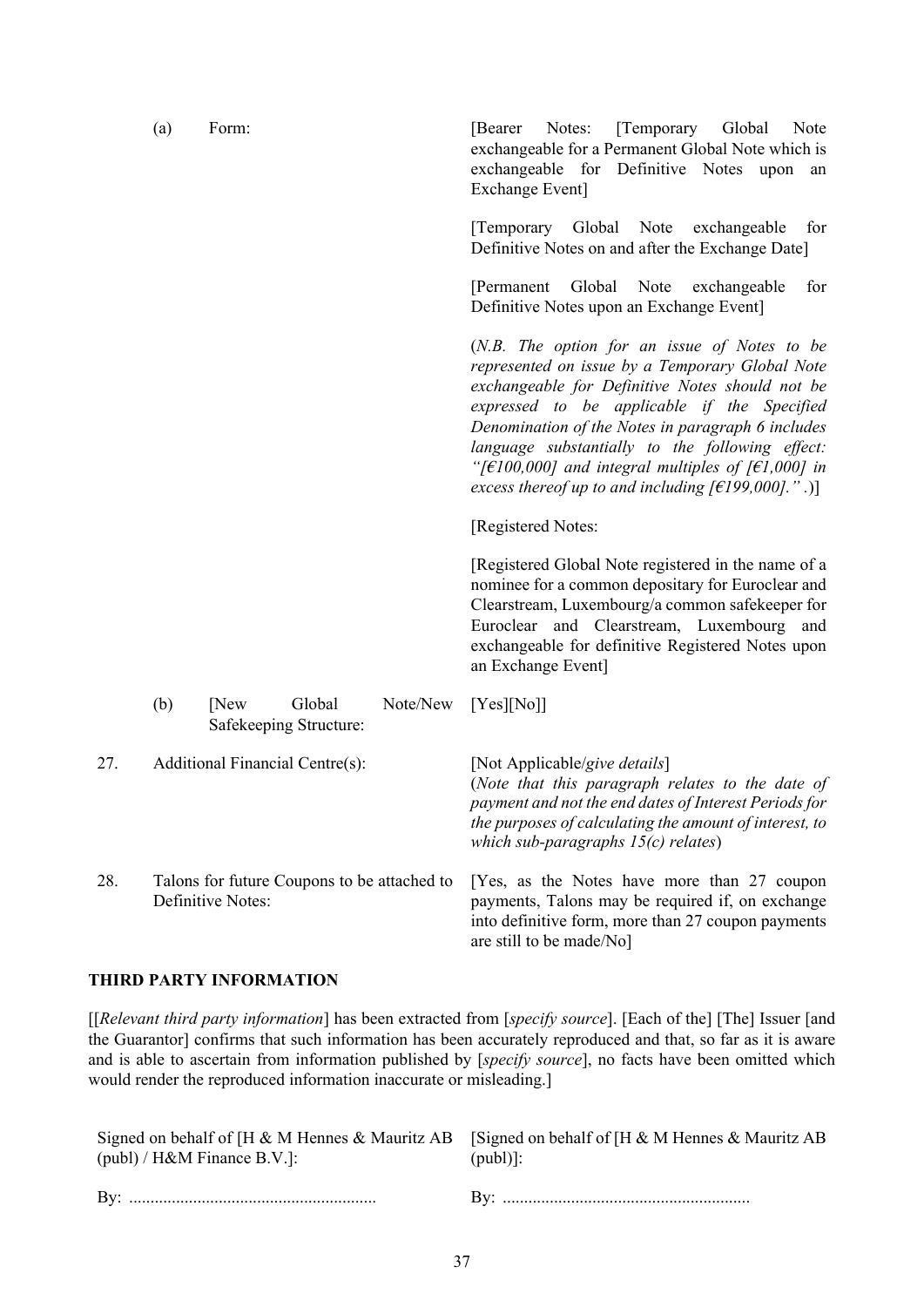*Duly authorised Duly authorised*]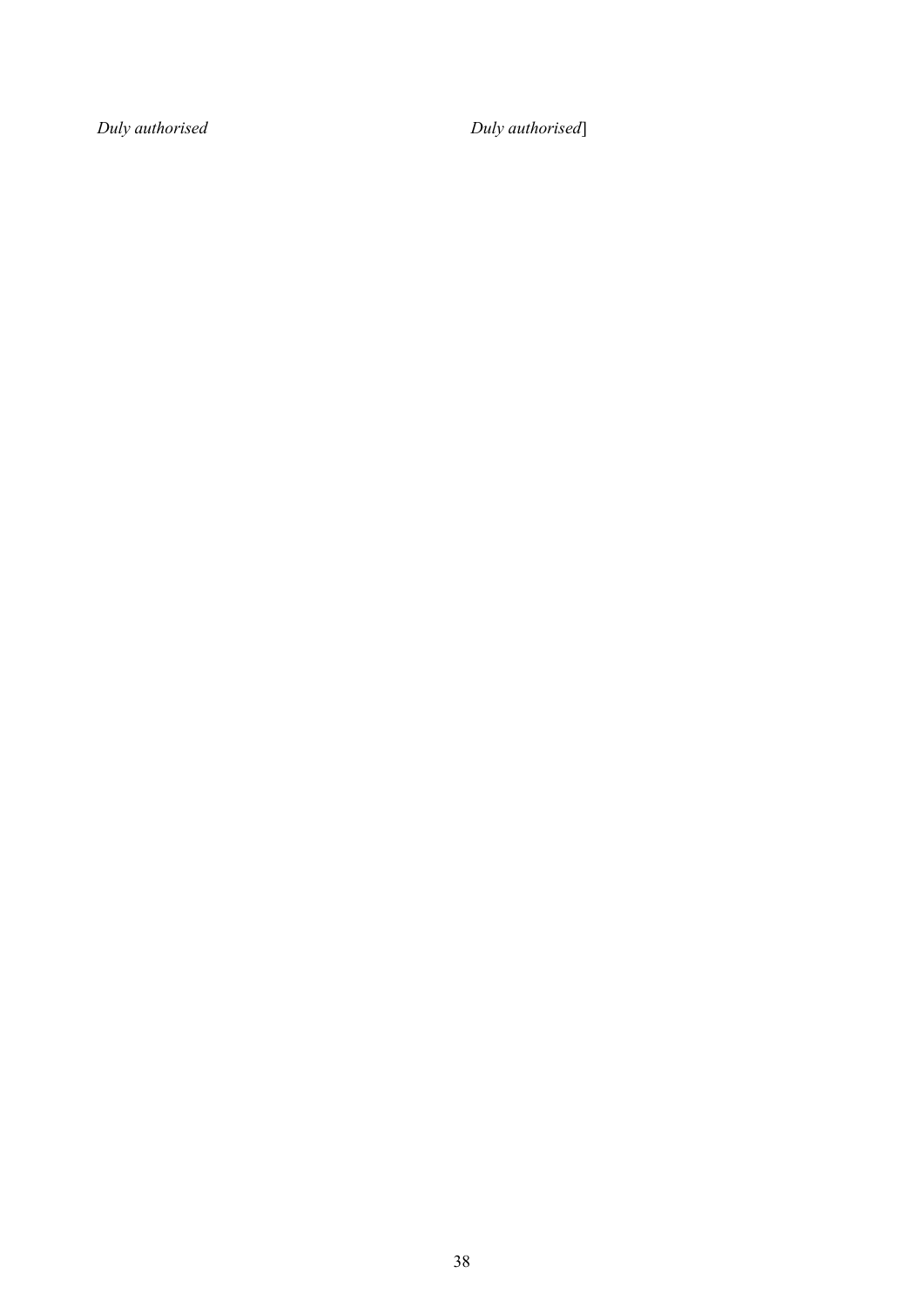### **PART B – OTHER INFORMATION**

### **1. LISTING AND ADMISSION TO TRADING**

(i) Listing and Admission to trading [Application has been made by the Issuer (or on its behalf) for the Notes to be admitted to trading on the Regulated Market of Euronext Dublin and listing on the official list of Euronext Dublin with effect from  $\lceil$  1.] [Application is expected to be made by the Issuer (or on its behalf) for the Notes to be admitted to trading on the Regulated Market of Euronext Dublin and listing on the official list of Euronext Dublin with effect from [ ].] (*Where documenting a fungible issue need to indicate that original Notes are already admitted to* 

*trading*.)

(ii) Estimate of total expenses related to [ ] admission to trading:

#### **2. RATINGS**

Ratings: The Notes to be issued [[have been]/[are expected] to be]] rated]/[The following ratings reflect ratings assigned to Notes of this type issued under the Programme generally][The Notes to be issued will be unrated]:

> [*insert details*]] by [*insert the legal name of the relevant credit rating agency entity(ies) and associated defined terms*]*.*

> [Each of [*defined terms*] is established in the European Union and is registered under Regulation (EC) No. 1060/2009 (as amended) (the **EU CRA Regulation**)]

> [Each of [*defined terms*] is established in the United Kingdom and is registered under Regulation (EC) No. 1060/2009 (as amended) as it forms part of domestic law by virtue of the European Union (Withdrawal) Act 2018 (the **UK CRA Regulation**)]

> [Each of [*defined terms*] is not established in the European Union and has not applied for registration under [Regulation (EC) No. 1060/2009 (as amended) (the **EU CRA Regulation**)][the EU CRA Regulation]. However, [ ] has endorsed the ratings of  $\lceil \cdot \rceil$  and  $\lceil \cdot \rceil$  has endorsed the ratings of  $\lceil \cdot \rceil$ , in accordance with the EU CRA Regulation. [Each of]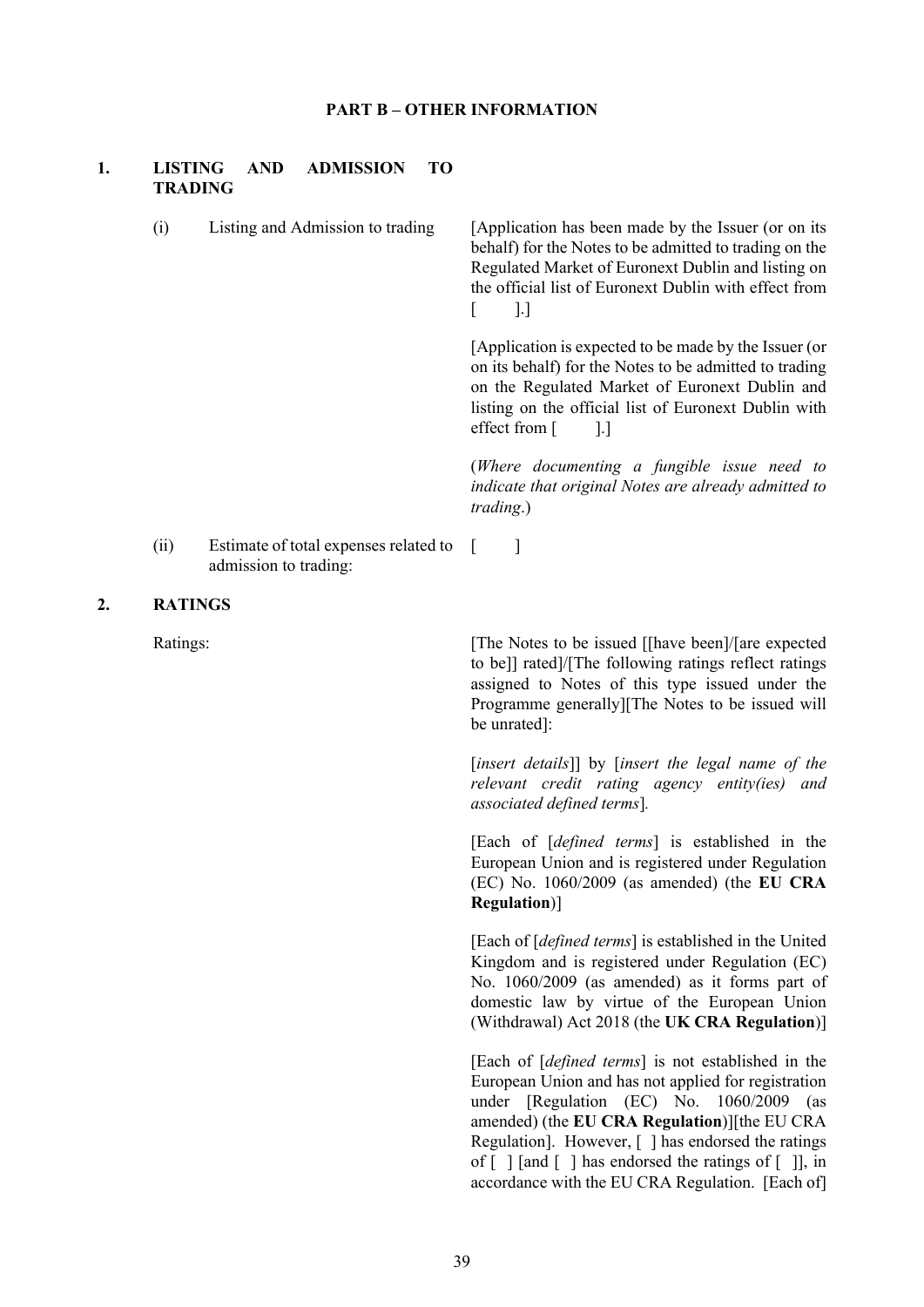[ ] [and [ ]] is established in the European Union and is registered under the EU CRA Regulation.]

[Each of [*defined terms*] is not established in the UK and has not applied for registration under [Regulation (EC) No. 1060/2009 as it forms part of UK domestic law by virtue of the [[European Union (Withdrawal) Act 2018]/[EUWA]] (the **UK CRA Regulation**)][the UK CRA Regulation]. However, [ ] has endorsed the ratings of [ ] [and [ ] has endorsed the ratings of  $\lceil \ \rceil$ , in accordance with the UK CRA Regulation. [Each of] [] [and []] is established in the UK and is registered under the UK CRA Regulation.]

[*Need to include a brief explanation of the meaning of the ratings if this has previously been published by the rating provider.*]

*(The above disclosure should reflect the rating allocated to Notes of the type being issued under the Programme generally or, where the issue has been specifically rated, that rating*.)

### **3. INTERESTS OF NATURAL AND LEGAL PERSONS INVOLVED IN THE ISSUE**

[Save for the fees payable to the [Managers/Dealers], so far as the Issuer is aware, no person involved in the issue of the Notes has an interest material to the offer. The [Managers/Dealers] and their affiliates have engaged, and may in the future engage, in investment banking and/or commercial banking transactions with, and may perform other services for, the Issuer [and the Guarantor] and [its/their] affiliates in the ordinary course of business - *Amend as appropriate if there are other interests*]

[(*When adding any other description, consideration should be given as to whether such matters described constitute "significant new factors" and consequently trigger the need for a supplement to the Offering Circular under Article 23 of the Prospectus Regulation.*)]

## **4. REASONS FOR THE OFFER AND ESTIMATED NET PROCEEDS**

|    | (i)  | Reasons for the offer:                        | [See ["Use of Proceeds"] in the Offering<br>Circular/ <i>Give details</i> ]                                                                                   |
|----|------|-----------------------------------------------|---------------------------------------------------------------------------------------------------------------------------------------------------------------|
|    |      |                                               | (See ["Use of Proceeds"] wording in Offering<br>Circular $-$ if reasons for offer different from what is<br>disclosed in the Offering Circular, give details) |
|    | (11) | Estimated net proceeds:                       |                                                                                                                                                               |
| 5. |      | <b>YIELD</b> ( <i>Fixed Rate Notes only</i> ) |                                                                                                                                                               |
|    |      | Indication of yield:                          |                                                                                                                                                               |
|    |      |                                               | The yield is calculated at the Issue Date on the basis                                                                                                        |

of the Issue Price. It is not an indication of future yield.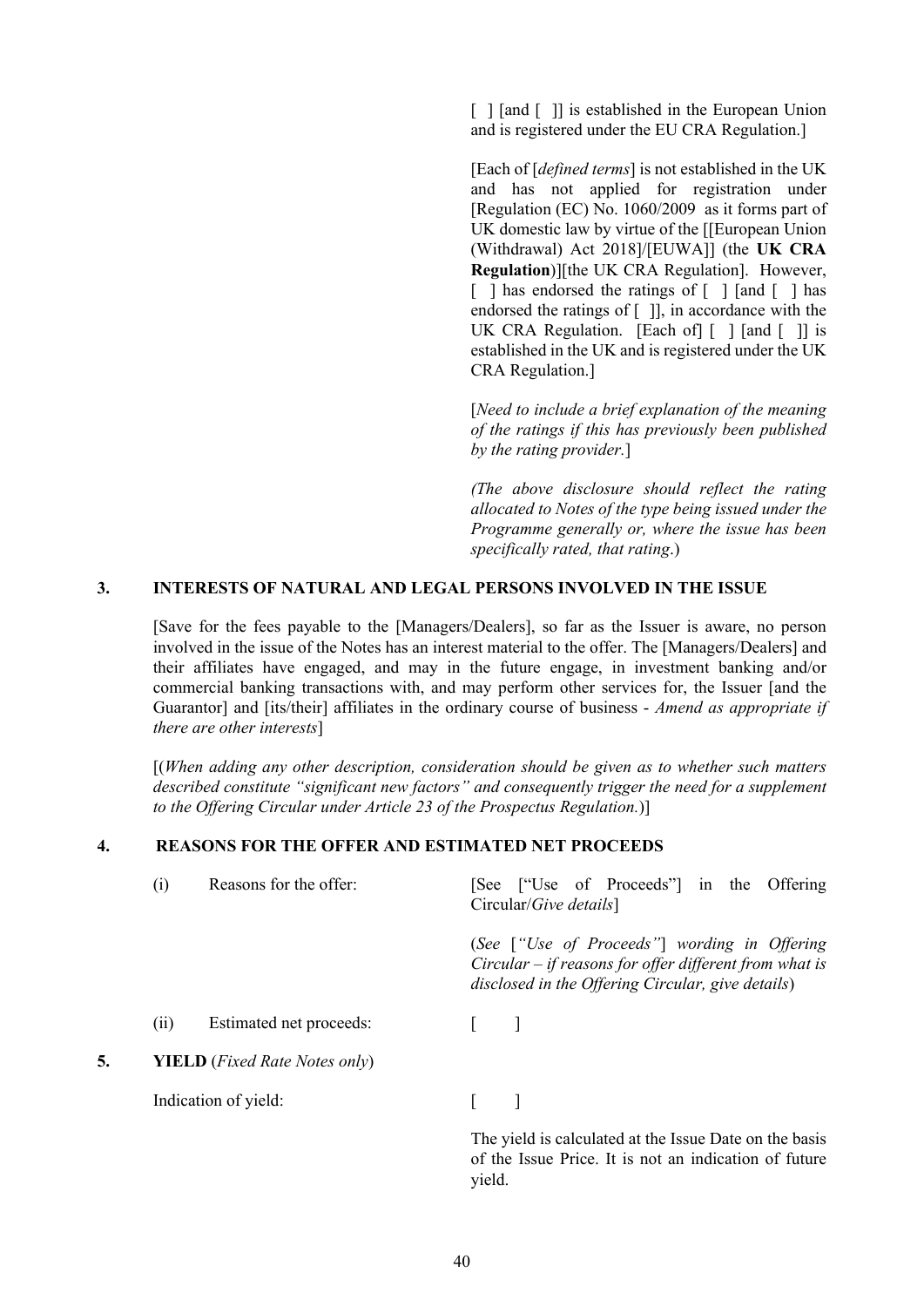# **6. OPERATIONAL INFORMATION**

| (i)   | ISIN:                                                                                                                                | L                                                                                                                                                                                                                                                                        |
|-------|--------------------------------------------------------------------------------------------------------------------------------------|--------------------------------------------------------------------------------------------------------------------------------------------------------------------------------------------------------------------------------------------------------------------------|
| (ii)  | Common Code:                                                                                                                         | ſ<br>]                                                                                                                                                                                                                                                                   |
| (iii) | CFI:                                                                                                                                 | [[See/[ <i>[include code</i> ], as updated, as set out on] the<br>website of the Association of National Numbering<br>Agencies (ANNA) or alternatively sourced from the<br>responsible National Numbering Agency that<br>assigned the ISIN/Not Applicable/Not Available] |
| (iv)  | FISN:                                                                                                                                | [[See/[ <i>[include code</i> ], as updated, as set out on] the<br>website of the Association of National Numbering<br>Agencies (ANNA) or alternatively sourced from the<br>responsible National Numbering Agency that<br>assigned the ISIN/Not Applicable/Not Available] |
| (v)   | Any clearing system(s) other than<br>Euroclear<br>and<br>Clearstream,<br>Luxembourg and<br>the relevant<br>identification number(s): | [Not Applicable/give name(s) and number(s)]                                                                                                                                                                                                                              |
| (vi)  | Delivery:                                                                                                                            | Delivery [against/free of] payment                                                                                                                                                                                                                                       |
| (vii) | Names and addresses of additional<br>Paying Agent(s) (if any):                                                                       | 1<br>$\mathbf{I}$                                                                                                                                                                                                                                                        |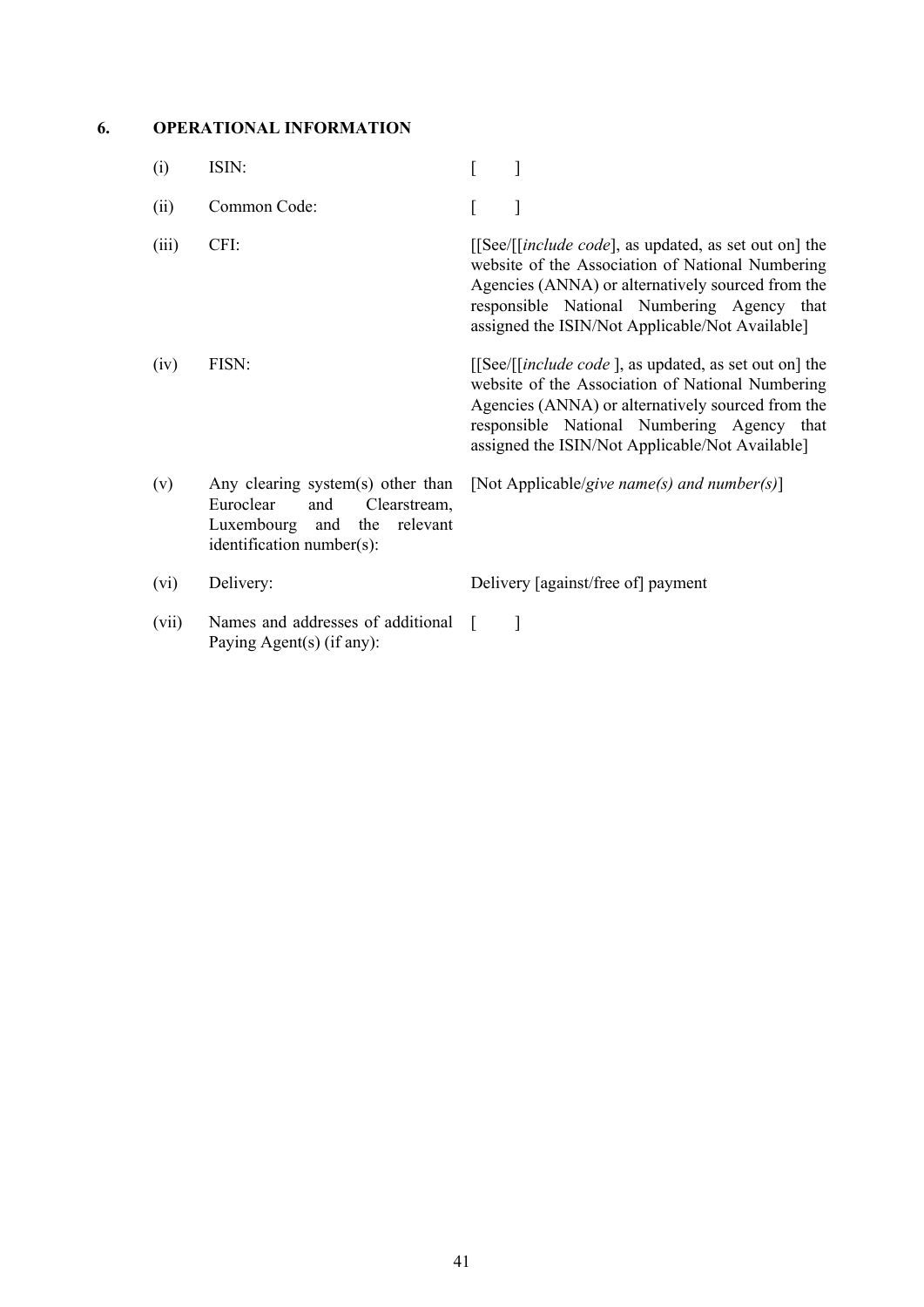(viii) Intended to be held in a manner which would allow Eurosystem eligibility:

[Yes. Note that the designation "yes" simply means that the Notes are intended upon issue to be deposited with one of the ICSDs as common safekeeper[, and registered in the name of a nominee of one of the ICSDs acting as common safekeeper] [*include this text for Registered Notes which are to be held under the NSS*] and does not necessarily mean that the Notes will be recognised as eligible collateral for Eurosystem monetary policy and intra day credit operations by the Eurosystem either upon issue or at any or all times during their life. Such recognition will depend upon the ECB being satisfied that Eurosystem eligibility criteria have been met.]/

[No. Whilst the designation is specified as "no" at the date of these Final Terms, should the Eurosystem eligibility criteria be amended in the future such that the Notes are capable of meeting them the Notes may then be deposited with one of the ICSDs as common safekeeper[, and registered in the name of a nominee of one of the ICSDs acting as common safekeeper][*include this text for Registered Notes*]. Note that this does not necessarily mean that the Notes will then be recognised as eligible collateral for Eurosystem monetary policy and intra day credit operations by the Eurosystem at any time during their life. Such recognition will depend upon the ECB being satisfied that Eurosystem eligibility criteria have been met.]

# **7. DISTRIBUTION**

| (i)   | Method of distribution:                                                   | [Syndicated/Non-syndicated]                                                                                                                                                                                                                                      |
|-------|---------------------------------------------------------------------------|------------------------------------------------------------------------------------------------------------------------------------------------------------------------------------------------------------------------------------------------------------------|
| (ii)  | If syndicated, names of Managers:                                         | [Not Applicable/give names]                                                                                                                                                                                                                                      |
| (iii) | Stabilisation Manager(s) (if any):                                        | [Not Applicable/give name]                                                                                                                                                                                                                                       |
| (iv)  | If non-syndicated, name of relevant [Not Applicable/give name]<br>Dealer: |                                                                                                                                                                                                                                                                  |
| (v)   | U.S. Selling Restrictions:                                                | [Reg. S Compliance Category 2; TEFRA D/TEFRA<br>C/TEFRA not applicable]                                                                                                                                                                                          |
| (vi)  | Prohibition of Sales to EEA Retail<br>Investors:                          | [Applicable/Not Applicable]                                                                                                                                                                                                                                      |
|       |                                                                           | (If the Notes clearly do not constitute "packaged"<br>products, or the Notes do constitute "packaged"<br>products and a key information document will be<br>prepared in the EEA, "Not Applicable" should be<br>specified. If the Notes may constitute "packaged" |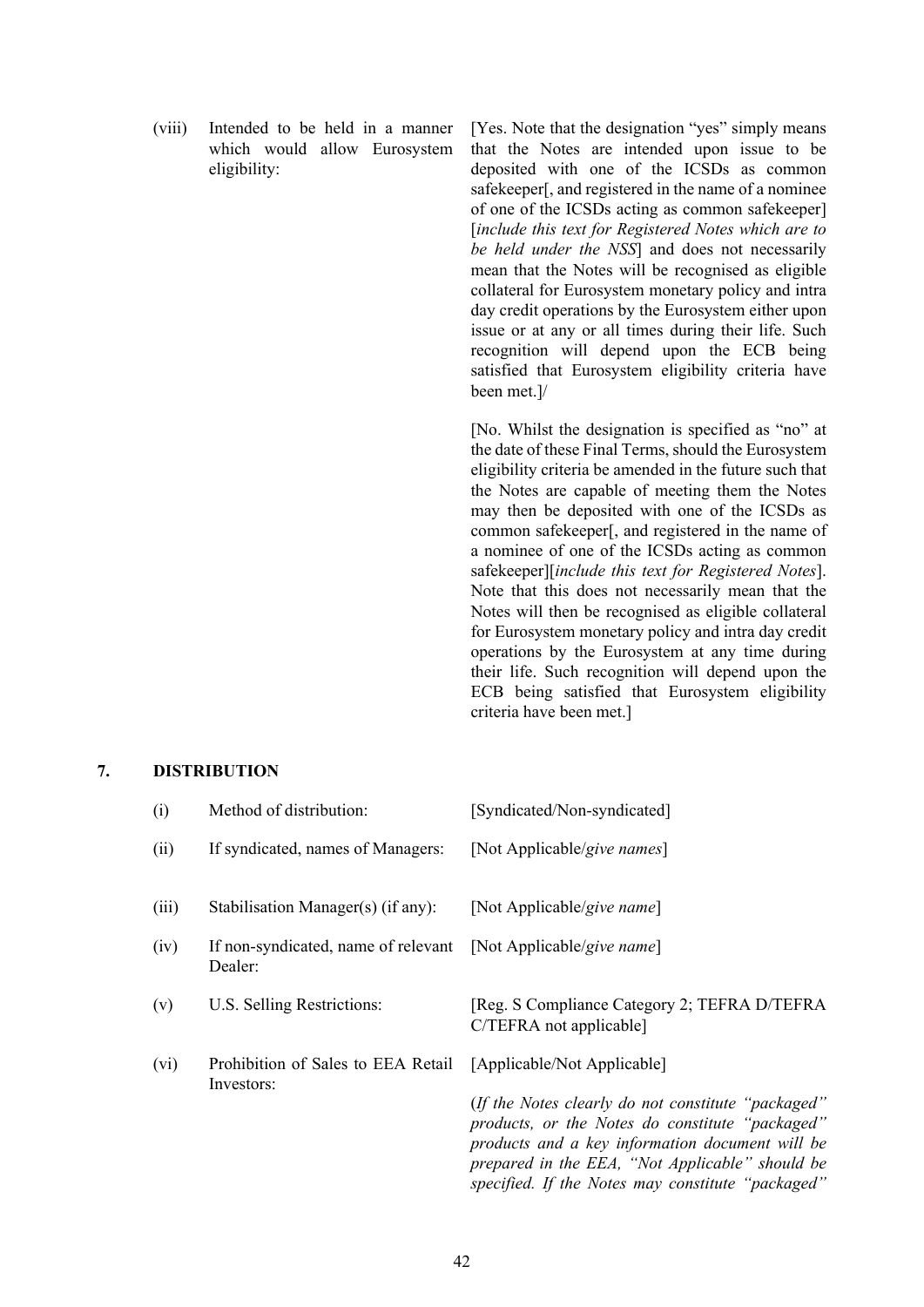*products and no key information document will be prepared, "Applicable" should be specified.*)

(vii) Prohibition of Sales to UK Retail Investors:

[Applicable/Not Applicable]

(*If the Notes clearly do not constitute "packaged" products, or the Notes do constitute "packaged" products and a key information document will be prepared in the UK, "Not Applicable" should be specified. If the Notes may constitute "packaged" products and no key information document will be prepared, "Applicable" should be specified.*)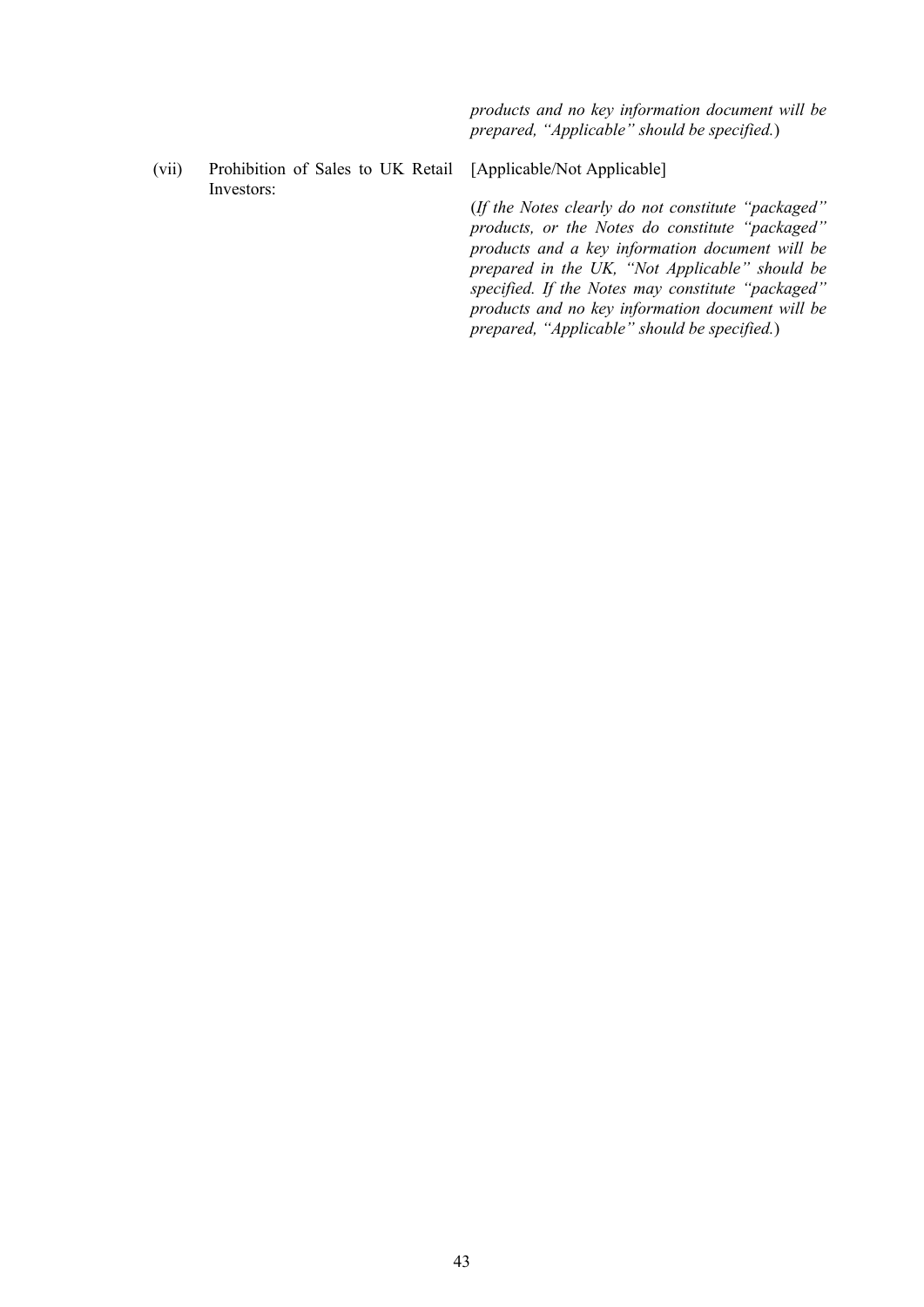### **TERMS AND CONDITIONS OF THE NOTES**

*The following are the Terms and Conditions of the Notes which will be incorporated by reference into each Global Note (as defined below) and each definitive Note, in the latter case only if permitted by the relevant stock exchange or other relevant authority (if any) and agreed by the relevant Issuer and the relevant Dealer at the time of issue but, if not so permitted and agreed, such definitive Note will have endorsed thereon or attached thereto such Terms and Conditions. The applicable Final Terms (or the relevant provisions thereof) will be endorsed upon, or attached to, each Global Note and definitive Note. Reference should be made to "Applicable Final Terms" for a description of the content of Final Terms which will specify which of such terms are to apply in relation to the relevant Notes.*

This Note is one of a Series (as defined below) of Notes issued by H & M Hennes & Mauritz AB (publ) (**H&M**) or H&M Finance B.V. (**H&M Finance** and, together with H&M, the **Issuers** and each an **Issuer**) pursuant to the Agency Agreement (as defined below).

References herein to the **relevant Issuer** shall be references to whichever of H&M or H&M Finance is specified as Issuer in the applicable Final Terms (as defined below). If the relevant Issuer of a Series of Notes is H&M, references herein to **Guarantor** and **Guarantee**, and related expressions, are not applicable and shall be disregarded in respect of such Series.

References herein to the **Notes** shall be references to the Notes of this Series and shall mean:

- (a) in relation to any Notes represented by a global Note (a **Global Note**), units of each Specified Denomination in the Specified Currency;
- (b) any Global Note;
- (c) any definitive Notes in bearer form (**Bearer Notes**) issued in exchange for a Global Note in bearer form; and
- (d) any definitive Notes in registered form (**Registered Notes**) (whether or not issued in exchange for a Global Note in registered form).

The Notes and the Coupons (as defined below) have the benefit of a Second Supplemental Agency Agreement (such Agency Agreement as amended and/or supplemented and/or restated from time to time, the **Agency Agreement**) dated 15 October 2021 and made between the Issuers, H&M in its capacity as guarantor of Notes issued by H&M Finance only (the **Guarantor**), BNP Paribas Securities Services, Luxembourg Branch as principal paying agent and agent bank (the **Principal Paying Agent**, which expression shall include any successor principal paying agent) and the other paying agents named therein (together with the Principal Paying Agent, the **Paying Agents**, which expression shall include any additional or successor paying agents), BNP Paribas Securities Services, Luxembourg Branch as registrar (the **Registrar**, which expression shall include any successor registrar) and a transfer agent and the other transfer agents named therein (together with the Registrar, the **Transfer Agents**, which expression shall include any additional or successor transfer agents). The Principal Paying Agent, the Calculation Agent (if any is specified in the applicable Final Terms), the Registrar, the Paying Agents and other Transfer Agents are together referred to as the **Agents**.

The final terms for this Note (or the relevant provisions thereof) are set out in **Part A** of the Final Terms attached to or endorsed on this Note which supplement these Terms and Conditions (the **Conditions**). References to the **applicable Final Terms** are, unless otherwise stated, to Part A of the Final Terms (or the relevant provisions thereof) attached to or endorsed on this Note. The expression **Prospectus Regulation** means Regulation (EU) 2017/1129.

Interest bearing definitive Bearer Notes have interest coupons (**Coupons**) and, in the case of Bearer Notes which, when issued in definitive form, have more than 27 interest payments remaining, talons for further Coupons (**Talons**) attached on issue. Any reference herein to Coupons or coupons shall, unless the context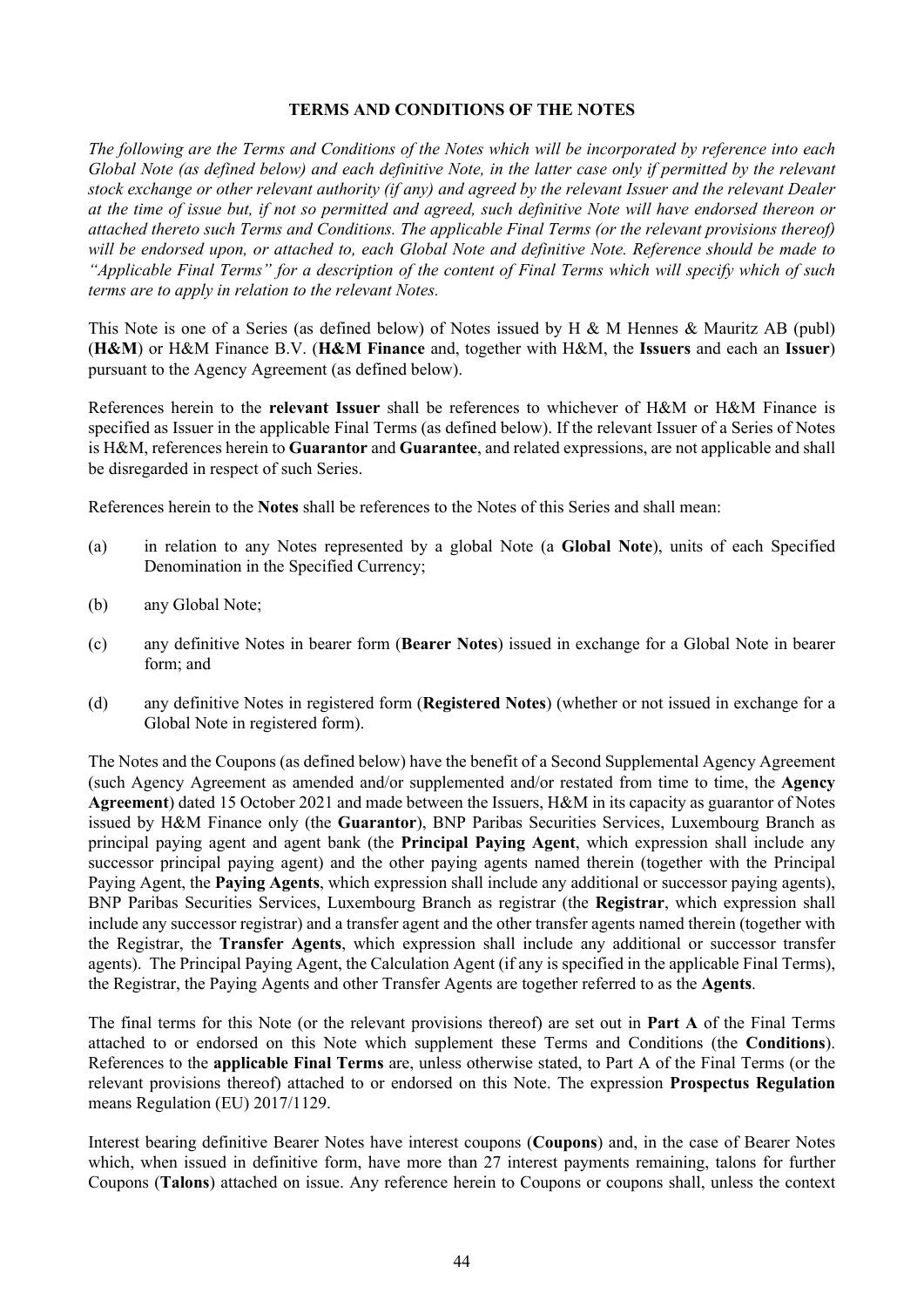otherwise requires, be deemed to include a reference to Talons or talons. Registered Notes and Global Notes do not have Coupons or Talons attached on issue.

The payment of all amounts in respect of Notes issued by H&M Finance have been unconditionally and irrevocably guaranteed by the Guarantor pursuant to a deed of guarantee (as modified and/or supplemented and/or restated from time to time, the **Guarantee**) dated 17 July 2020 and made by the Guarantor. The original of the Guarantee is held by the Principal Paying Agent on behalf of the Noteholders and the Couponholders at its specified office.

Any reference to **Noteholders** or **holders** in relation to any Notes shall mean (in the case of Bearer Notes) the holders of the Notes and (in the case of Registered Notes) the persons in whose name the Notes are registered and shall, in relation to any Notes represented by a Global Note, be construed as provided below. Any reference herein to **Couponholders** shall mean the holders of the Coupons and shall, unless the context otherwise requires, include the holders of the Talons.

As used herein, **Tranche** means Notes which are identical in all respects (including as to listing and admission to trading) and **Series** means a Tranche of Notes together with any further Tranche or Tranches of Notes which (a) are expressed to be consolidated and form a single series and (b) have the same terms and conditions or terms and conditions which are the same in all respects save for the amount and date of the first payment of interest thereon and the date from which interest starts to accrue.

The Noteholders and the Couponholders are entitled to the benefit of the Deed of Covenant (such Deed of Covenant as modified and/or supplemented and/or restated from time to time, the **Deed of Covenant**) dated 17 July 2020 and made by the Issuers. The original of the Deed of Covenant is held by the common depositary for Euroclear (as defined below) and Clearstream, Luxembourg (as defined below).

Copies of the Agency Agreement, the Guarantee and the Deed of Covenant are (i) available for inspection during normal business hours at the specified office of each of the Paying Agents or (ii) may be provided by email to a Noteholder following their prior written request to any Paying Agents or the relevant Issuer and provision of proof of holding and identity (in a form satisfactory to the relevant Paying Agent or the relevant Issuer, as the case may be. If the Notes are to be admitted to trading on the regulated market of Euronext Dublin the applicable Final Terms will be published on the website of Euronext Dublin. The Noteholders and the Couponholders are deemed to have notice of, and are entitled to the benefit of, all of the provisions of the Agency Agreement, the Guarantee, the Deed of Covenant and the applicable Final Terms, to the extent such provisions are applicable to them. The statements in the Conditions include summaries of, and are subject to, the detailed provisions of the Agency Agreement.

Words and expressions defined in the Agency Agreement or used in the applicable Final Terms shall have the same meanings where used in the Conditions unless the context otherwise requires or unless otherwise stated and provided that, in the event of inconsistency between the Agency Agreement and the applicable Final Terms, the applicable Final Terms will prevail.

In the Conditions, **euro** means the currency introduced at the start of the third stage of European economic and monetary union pursuant to the Treaty on the Functioning of the European Union, as amended.

# **1. FORM, DENOMINATION AND TITLE**

The Notes are in bearer form or in registered form as specified in the applicable Final Terms and, in the case of definitive Notes, serially numbered, in the currency (the **Specified Currency**) and the denominations (the **Specified Denomination(s)**) specified in the applicable Final Terms. Notes of one Specified Denomination may not be exchanged for Notes of another Specified Denomination and Bearer Notes may not be exchanged for Registered Notes and *vice versa*.

This Note may be a Fixed Rate Note, a Floating Rate Note or a Zero Coupon Note, or a combination of any of the foregoing, depending upon the Interest Basis shown in the applicable Final Terms.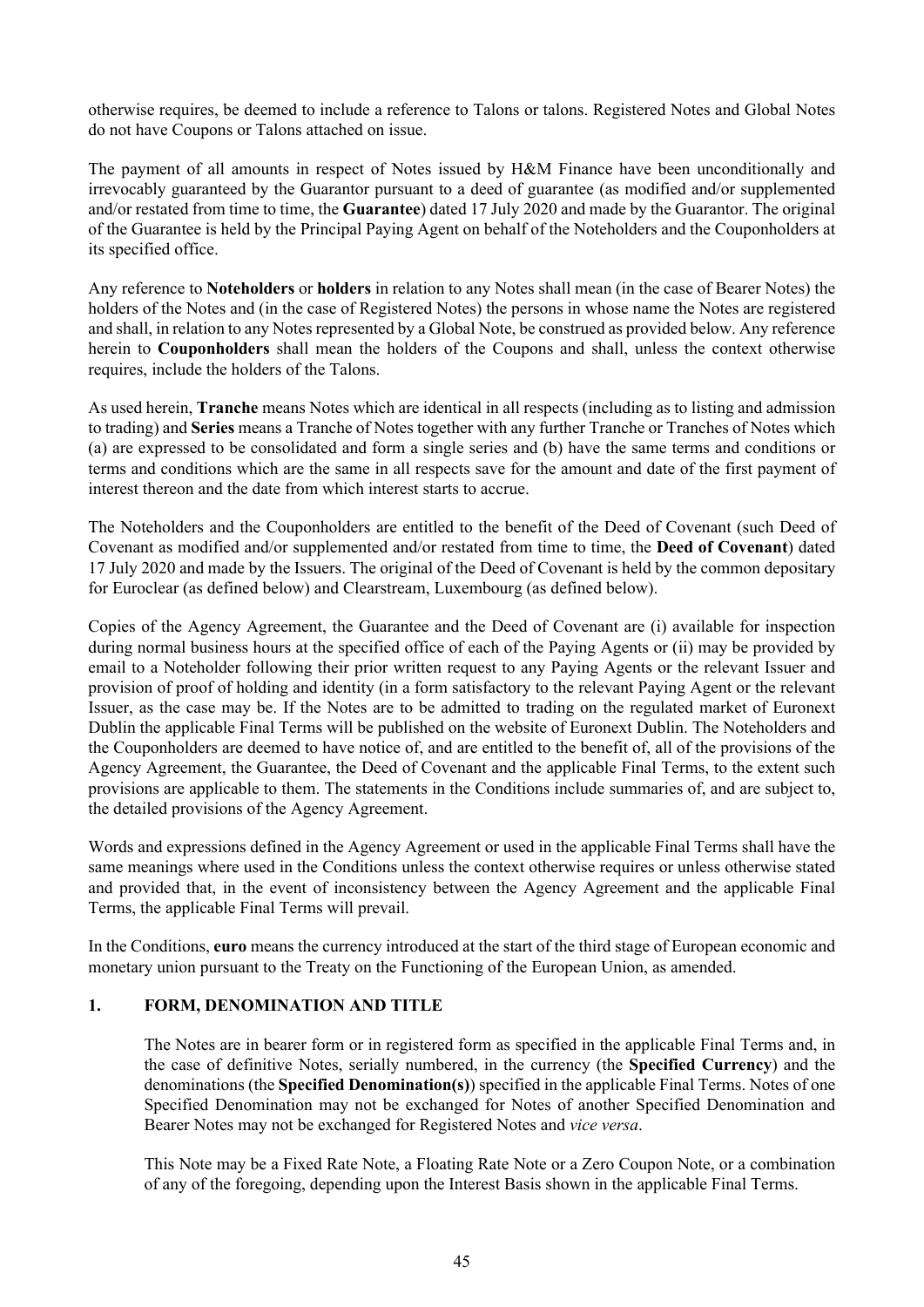Definitive Bearer Notes are issued with Coupons attached, unless they are Zero Coupon Notes in which case references to Coupons and Couponholders in the Conditions are not applicable.

Subject as set out below, title to the Bearer Notes and Coupons will pass by delivery and title to the Registered Notes will pass upon registration of transfers in accordance with the provisions of the Agency Agreement. The relevant Issuer, the Guarantor and any Agent will (except as otherwise required by law) deem and treat the bearer of any Bearer Note or Coupon and the registered holder of any Registered Note as the absolute owner thereof (whether or not overdue and notwithstanding any notice of ownership or writing thereon or notice of any previous loss or theft thereof) for all purposes but, in the case of any Global Note, without prejudice to the provisions set out in the next succeeding paragraph.

For so long as any of the Notes is represented by a Global Note held on behalf of Euroclear Bank SA/NV (**Euroclear**) and/or Clearstream Banking S.A. (**Clearstream, Luxembourg**), each person (other than Euroclear or Clearstream, Luxembourg) who is for the time being shown in the records of Euroclear or of Clearstream, Luxembourg as the holder of a particular nominal amount of such Notes (in which regard any certificate or other document issued by Euroclear or Clearstream, Luxembourg as to the nominal amount of such Notes standing to the account of any person shall be conclusive and binding for all purposes save in the case of manifest error) shall be treated by the relevant Issuer, the Guarantor and the Agents as the holder of such nominal amount of such Notes for all purposes other than with respect to the payment of principal or interest on such nominal amount of such Notes, for which purpose the bearer of the relevant Bearer Global Note or the registered holder of the relevant Registered Global Note shall be treated by the relevant Issuer, the Guarantor and any Agent as the holder of such nominal amount of such Notes in accordance with and subject to the terms of the relevant Global Note and the expressions **Noteholder** and **holder of Notes** and related expressions shall be construed accordingly.

Notes which are represented by a Global Note will be transferable only in accordance with the rules and procedures for the time being of Euroclear and Clearstream, Luxembourg, as the case may be. References to Euroclear and/or Clearstream, Luxembourg shall, whenever the context so permits, be deemed to include a reference to any additional or alternative clearing system specified in Part B of the applicable Final Terms.

### **2. TRANSFERS OF REGISTERED NOTES**

#### **2.1 Transfers of interests in Registered Global Notes**

Transfers of beneficial interests in Registered Global Notes will be effected by Euroclear or Clearstream, Luxembourg, as the case may be, and, in turn, by other participants and, if appropriate, indirect participants in such clearing systems acting on behalf of transferors and transferees of such interests. A beneficial interest in a Registered Global Note will, subject to compliance with all applicable legal and regulatory restrictions, be transferable for Notes in definitive form or for a beneficial interest in another Registered Global Note of the same series only in the authorised denominations set out in the applicable Final Terms and only in accordance with the rules and operating procedures for the time being of Euroclear or Clearstream, Luxembourg, as the case may be, and in accordance with the terms and conditions specified in the Agency Agreement.

### **2.2 Transfers of Registered Notes in definitive form**

Subject as provided in paragraph [2.3](#page-55-0) below, upon the terms and subject to the conditions set forth in the Agency Agreement, a Registered Note in definitive form may be transferred in whole or in part (in the authorised denominations set out in the applicable Final Terms). In order to effect any such transfer (a) the holder or holders must (i) surrender the Registered Note for registration of the transfer of the Registered Note (or the relevant part of the Registered Note) at the specified office of any Transfer Agent, with the form of transfer thereon duly executed by the holder or holders thereof or his or their attorney or attorneys duly authorised in writing and (ii) complete and deposit such other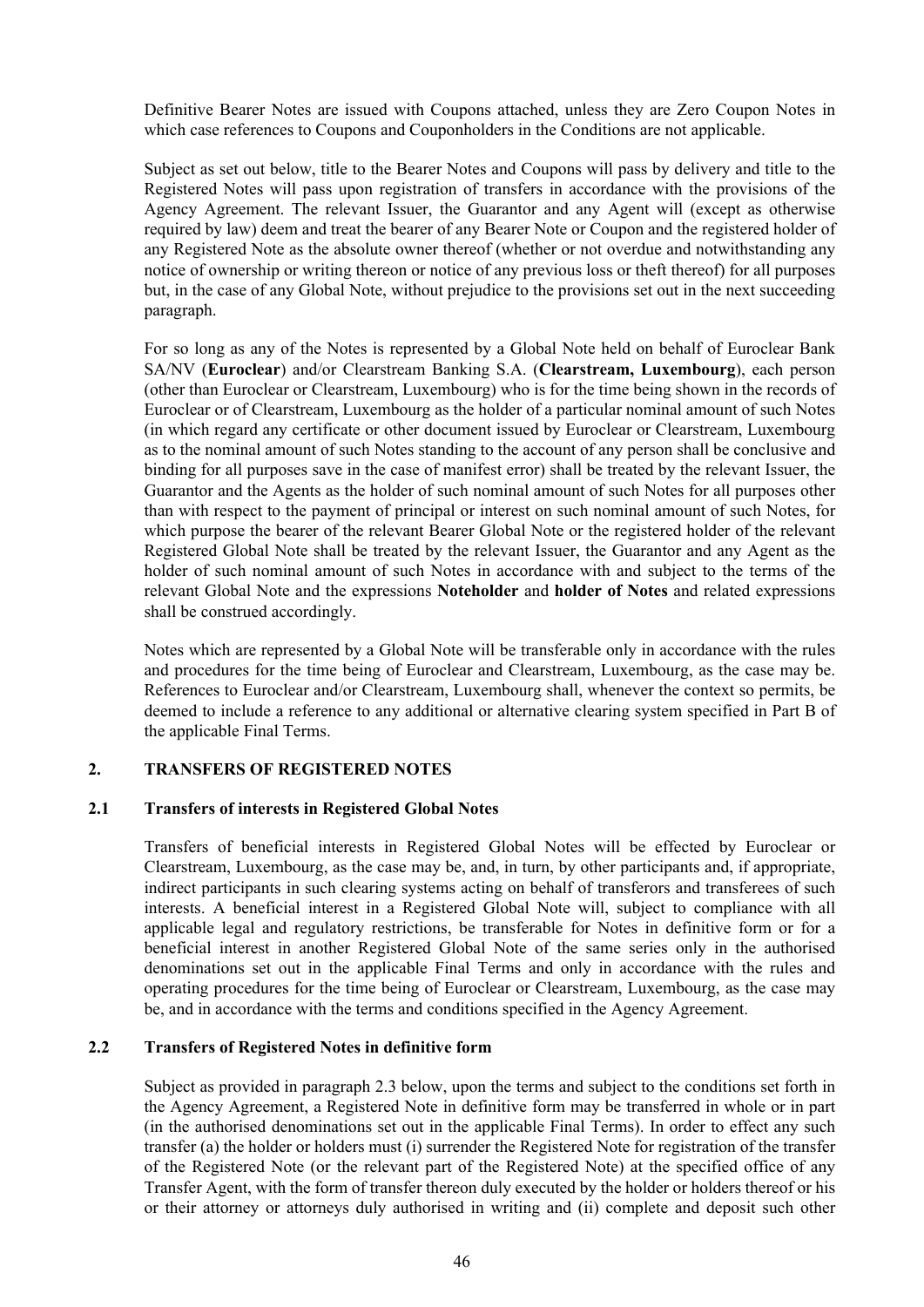certifications as may be required by the relevant Transfer Agent and (b) the relevant Transfer Agent must, after due and careful enquiry, be satisfied with the documents of title and the identity of the person making the request. Any such transfer will be subject to such reasonable regulations as the relevant Issuer and the Registrar may from time to time prescribe (the initial such regulations being set out in Schedule 6 to the Agency Agreement). Subject as provided above, the relevant Transfer Agent will, within three business days (being for this purpose a day on which banks are open for business in the city where the specified office of the relevant Transfer Agent is located) of the request (or such longer period as may be required to comply with any applicable fiscal or other laws or regulations), authenticate and deliver, or procure the authentication and delivery of, at its specified office to the transferee or (at the risk of the transferee) send by uninsured mail, to such address as the transferee may request, a new Registered Note in definitive form of a like aggregate nominal amount to the Registered Note (or the relevant part of the Registered Note) transferred. In the case of the transfer of part only of a Registered Note in definitive form, a new Registered Note in definitive form in respect of the balance of the Registered Note not transferred will be so authenticated and delivered or (at the risk of the transferor) sent to the transferor.

# <span id="page-55-0"></span>**2.3 Registration of transfer upon partial redemption**

In the event of a partial redemption of Notes under Condition [7](#page-76-1) (*[Redemption and Purchase](#page-76-1)*), the relevant Issuer shall not be required to register the transfer of any Registered Note, or part of a Registered Note, called for partial redemption.

# **2.4 Costs of registration**

Noteholders will not be required to bear the costs and expenses of effecting any registration of transfer as provided above, except for any costs or expenses of delivery other than by regular uninsured mail and except that the relevant Issuer may require the payment of a sum sufficient to cover any stamp duty, tax or other governmental charge that may be imposed in relation to the registration.

# **3. STATUS OF THE NOTES AND THE GUARANTEE**

### **3.1 Status of the Notes**

The Notes and any relative Coupons are direct, unconditional, unsubordinated and (subject to the provisions of Condition [4](#page-55-1) (*[Negative Pledge](#page-55-1)*)) unsecured obligations of the relevant Issuer and rank *pari passu* among themselves and (save for certain obligations required to be preferred by law) equally with all other unsecured obligations (other than subordinated obligations, if any) of the relevant Issuer, from time to time outstanding.

### **3.2 Status of the Guarantee**

The payment of principal and interest in respect of the Notes issued by H&M Finance has been unconditionally and irrevocably guaranteed by the Guarantor pursuant to the Guarantee. The obligations of the Guarantor under the Guarantee are direct, unconditional, unsubordinated and (subject to the provisions of Condition [4](#page-55-1) (*[Negative Pledge](#page-55-1)*)) unsecured obligations of the Guarantor and (save for certain obligations required to be preferred by law) rank equally with all other unsecured obligations (other than subordinated obligations, if any) of the Guarantor, from time to time outstanding.

### <span id="page-55-1"></span>**4. NEGATIVE PLEDGE**

So long as any Note remains outstanding, neither the relevant Issuer nor the Guarantor will, and the relevant Issuer and the Guarantor shall procure that none of H&M's Principal Subsidiaries (as defined in Condition [10.2](#page-85-0)) will, create or permit to subsist any Security Interest upon the whole or any part of its present or future business, undertaking, assets or revenues (including any uncalled capital) to secure any Relevant Indebtedness or guarantee of Relevant Indebtedness without (a) at the same time or prior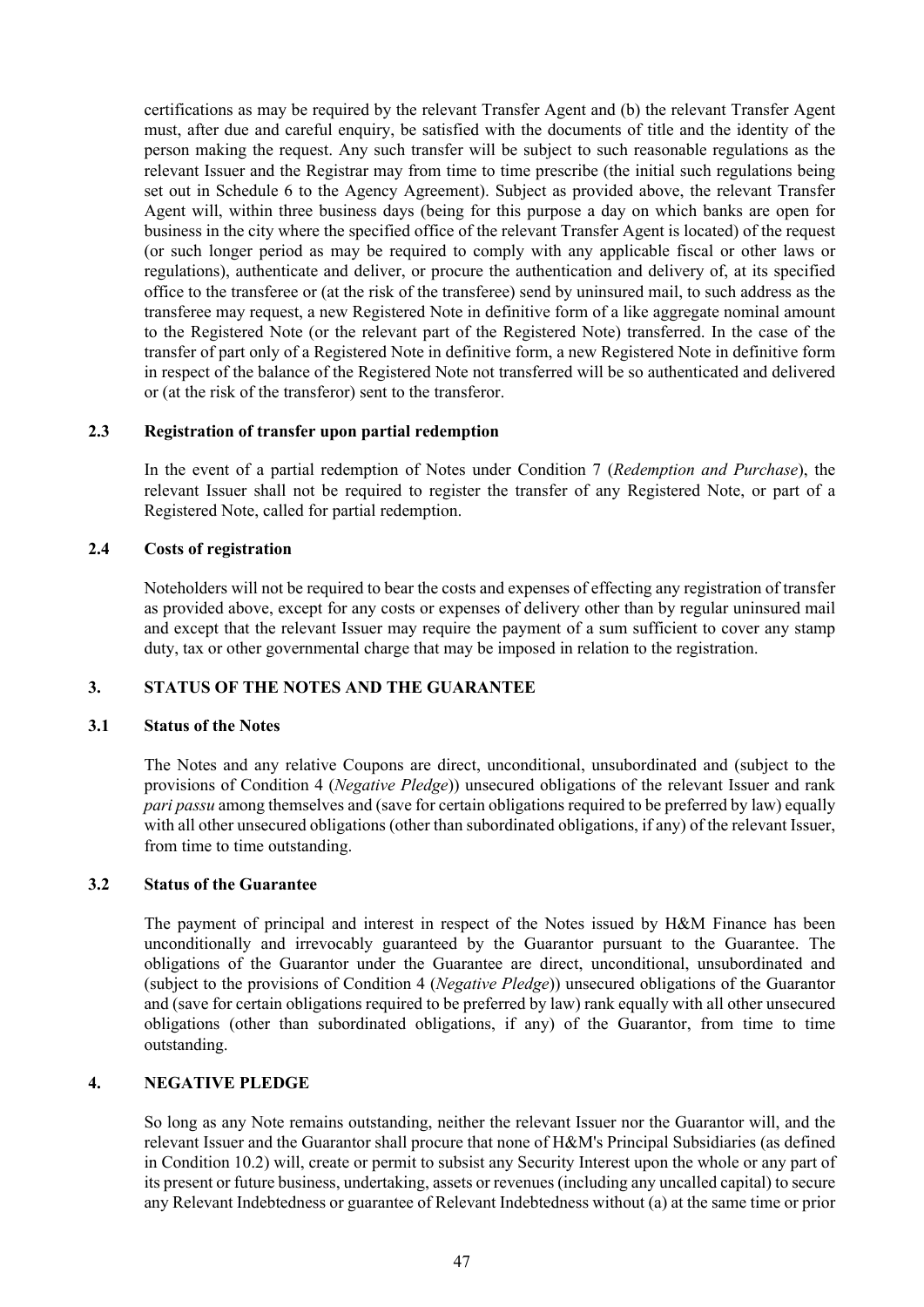thereto securing the Notes or the Guarantee (as applicable) equally and rateably therewith or (b) providing such other security for the Notes or the Guarantee as may be approved by an Extraordinary Resolution of Noteholders.

For the purposes of this Condition 4, the following expressions shall have the following meanings:

**guarantee** means, in relation to any Indebtedness (as defined in Condition 10.2) of any Person, any obligation of another Person to pay such Indebtedness including (without limitation):

- (a) any obligation to purchase such Indebtedness;
- (b) any obligation to lend money, to purchase or subscribe shares or other securities or to purchase assets or services in order to provide funds for the payment of such Indebtedness;
- (c) any indemnity against the consequences of a default in the payment of such Indebtedness; and
- (d) any other agreement to be responsible for such Indebtedness;

**Relevant Indebtedness** means any Indebtedness which is in the form of or represented by any bond, note, debenture, debenture stock, loan stock, certificate or other instrument which is, or is capable of being listed, quoted or traded on any stock exchange or in any securities market (including, without limitation, any over-the-counter market); and

**Security Interest** means any mortgage, charge, pledge, lien or other security interest including, without limitation, anything analogous to any of the foregoing under the laws of any jurisdiction.

# <span id="page-56-0"></span>**5. INTEREST**

### **5.1 Interest on Fixed Rate Notes**

Each Fixed Rate Note bears interest from (and including) the Interest Commencement Date at the rate(s) per annum equal to the Rate(s) of Interest. Interest will be payable in arrear on the Interest Payment Date(s) in each year up to (and including) the Maturity Date.

If the Notes are in definitive form, except as provided in the applicable Final Terms, the amount of interest payable on each Interest Payment Date in respect of the Fixed Interest Period ending on (but excluding) such date will amount to the Fixed Coupon Amount. Payments of interest on any Interest Payment Date will, if so specified in the applicable Final Terms, amount to the Broken Amount so specified.

As used in the Conditions, **Fixed Interest Period** means the period from (and including) an Interest Payment Date (or the Interest Commencement Date) to (but excluding) the next (or first) Interest Payment Date.

Except in the case of Notes in definitive form where an applicable Fixed Coupon Amount or Broken Amount is specified in the applicable Final Terms, interest shall be calculated in respect of any period by applying the Rate of Interest to:

- (a) in the case of Fixed Rate Notes which are (i) represented by a Global Note or (ii) Registered Notes in definitive form, the aggregate outstanding nominal amount of (A) the Fixed Rate Notes represented by such Global Note or (B) such Registered Notes; or
- (b) in the case of Fixed Rate Notes which are Bearer Notes in definitive form, the Calculation Amount;

and, in each case, multiplying such sum by the applicable Day Count Fraction.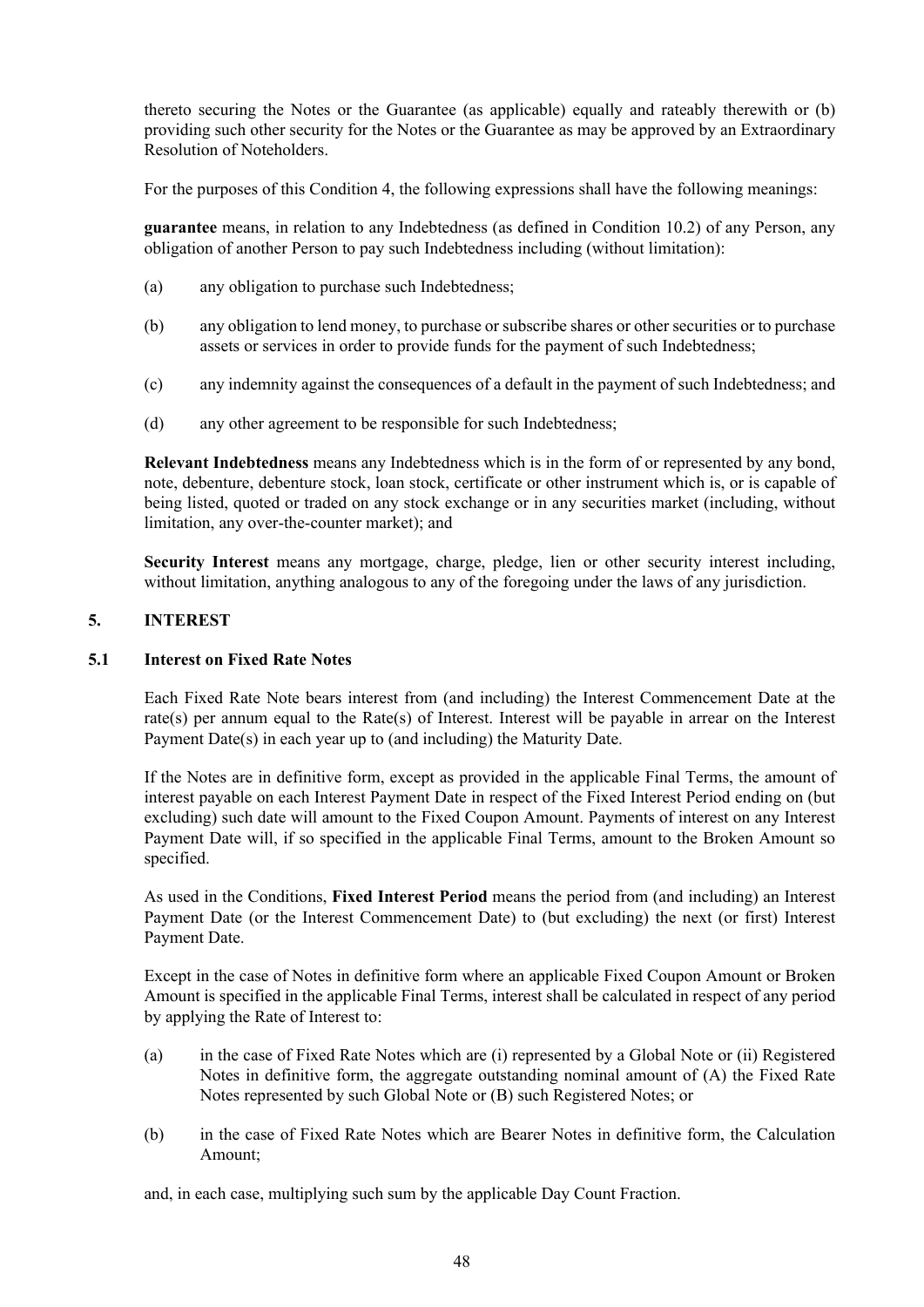The resultant figure (including after application of any Fixed Coupon Amount or Broken Amount, as applicable, to the aggregate outstanding nominal amount of Fixed Rates Notes which are Registered Notes in definitive form or the Calculation Amount in the case of Fixed Rate Notes which are Bearer Notes in definitive form) shall be rounded to the nearest sub-unit of the relevant Specified Currency, half of any such sub-unit being rounded upwards or otherwise in accordance with applicable market convention.

Where the Specified Denomination of a Fixed Rate Note which is a Bearer Note in definitive form is a multiple of the Calculation Amount, the amount of interest payable in respect of such Fixed Rate Note shall be the product of the amount (determined in the manner provided above) for the Calculation Amount and the amount by which the Calculation Amount is multiplied to reach the Specified Denomination, without any further rounding.

**Day Count Fraction** means, in respect of the calculation of an amount of interest, in accordance with this Condition [5.1](#page-56-0):

- $(i)$  if "Actual/Actual (ICMA)" is specified in the applicable Final Terms:
	- (A) in the case of Notes where the number of days in the relevant period from (and including) the most recent Interest Payment Date (or, if none, the Interest Commencement Date) to (but excluding) the relevant payment date (the **Accrual Period**) is equal to or shorter than the Determination Period during which the Accrual Period ends, the number of days in such Accrual Period divided by the product of (1) the number of days in such Determination Period and (2) the number of Determination Dates (as specified in the applicable Final Terms) that would occur in one calendar year; or
	- (B) in the case of Notes where the Accrual Period is longer than the Determination Period during which the Accrual Period ends, the sum of:
		- (1) the number of days in such Accrual Period falling in the Determination Period in which the Accrual Period begins divided by the product of  $(x)$  the number of days in such Determination Period and (y) the number of Determination Dates that would occur in one calendar year; and
		- (2) the number of days in such Accrual Period falling in the next Determination Period divided by the product of  $(x)$  the number of days in such Determination Period and (y) the number of Determination Dates that would occur in one calendar year; and
- (ii) if "30/360" is specified in the applicable Final Terms, the number of days in the period from (and including) the most recent Interest Payment Date (or, if none, the Interest Commencement Date) to (but excluding) the relevant payment date (such number of days being calculated on the basis of a year of 360 days with 12 30-day months) divided by 360.

In these Conditions:

**Determination Period** means each period from (and including) a Determination Date to (but excluding) the next Determination Date (including, where either the Interest Commencement Date or the final Interest Payment Date is not a Determination Date, the period commencing on the first Determination Date prior to, and ending on the first Determination Date falling after, such date); and

**sub-unit** means, with respect to any currency other than euro, the lowest amount of such currency that is available as legal tender in the country of such currency and, with respect to euro, one cent.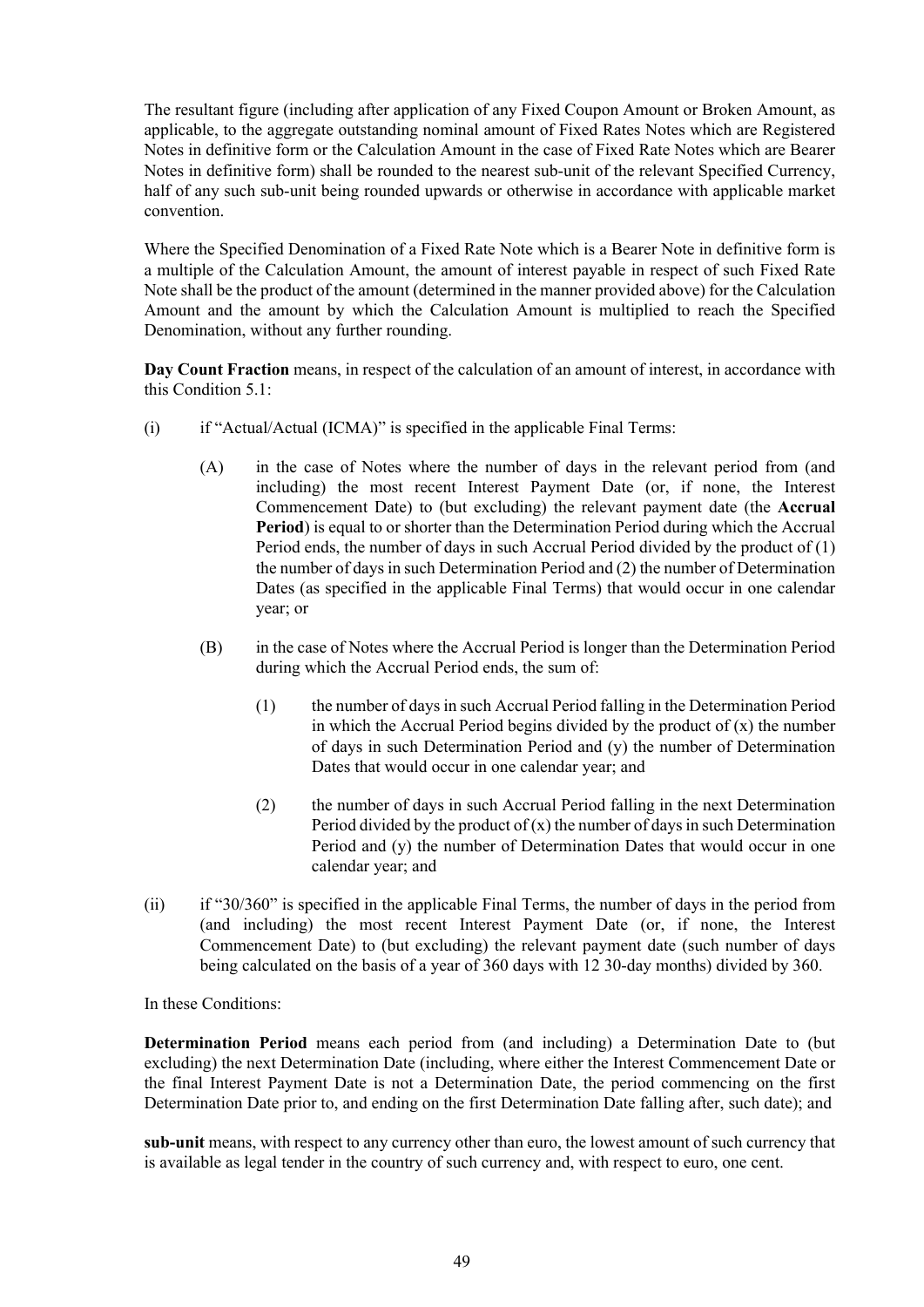### <span id="page-58-1"></span>**5.2 Interest on Floating Rate Notes**

### **(a) Interest Payment Dates**

Each Floating Rate Note bears interest from (and including) the Interest Commencement Date and such interest will be payable in arrear on either:

- (i) the Specified Interest Payment Date(s) in each year specified in the applicable Final Terms; or
- <span id="page-58-0"></span>(ii) if no Specified Interest Payment Date(s) is/are specified in the applicable Final Terms, each date (each such date, together with each Specified Interest Payment Date, an **Interest Payment Date**) which falls the number of months or other period specified as the Specified Period in the applicable Final Terms after the preceding Interest Payment Date or, in the case of the first Interest Payment Date, after the Interest Commencement Date.

Such interest will be payable in respect of each Interest Period. In these Conditions, **Interest Period** means the period from (and including) an Interest Payment Date (or the Interest Commencement Date) to (but excluding) the next (or first) Interest Payment Date or the relevant payment date if the Notes become payable on a date other than an Interest Payment Date.

If a Business Day Convention is specified in the applicable Final Terms and  $(x)$  if there is no numerically corresponding day in the calendar month in which an Interest Payment Date should occur or (y) if any Interest Payment Date would otherwise fall on a day which is not a Business Day, then, if the Business Day Convention specified is:

- (A) in any case where Specified Periods are specified in accordance with Condition  $5.2(a)(ii)$ above, the Floating Rate Convention, such Interest Payment Date (a) in the case of  $(x)$  above, shall be the last day that is a Business Day in the relevant month and the provisions of (ii) below shall apply *mutatis mutandis* or (b) in the case of (y) above, shall be postponed to the next day which is a Business Day unless it would thereby fall into the next calendar month, in which event (i) such Interest Payment Date shall be brought forward to the immediately preceding Business Day and (ii) each subsequent Interest Payment Date shall be the last Business Day in the month which falls the Specified Period after the preceding applicable Interest Payment Date occurred; or
- (B) the Following Business Day Convention, such Interest Payment Date shall be postponed to the next day which is a Business Day; or
- (C) the Modified Following Business Day Convention, such Interest Payment Date shall be postponed to the next day which is a Business Day unless it would thereby fall into the next calendar month, in which event such Interest Payment Date shall be brought forward to the immediately preceding Business Day; or
- (D) the Preceding Business Day Convention, such Interest Payment Date shall be brought forward to the immediately preceding Business Day.

In these Conditions, **Business Day** means:

(a) a day on which commercial banks and foreign exchange markets settle payments and are open for general business (including dealing in foreign exchange and foreign currency deposits) in London and each Additional Business Centre (other than TARGET2 System) specified in the applicable Final Terms;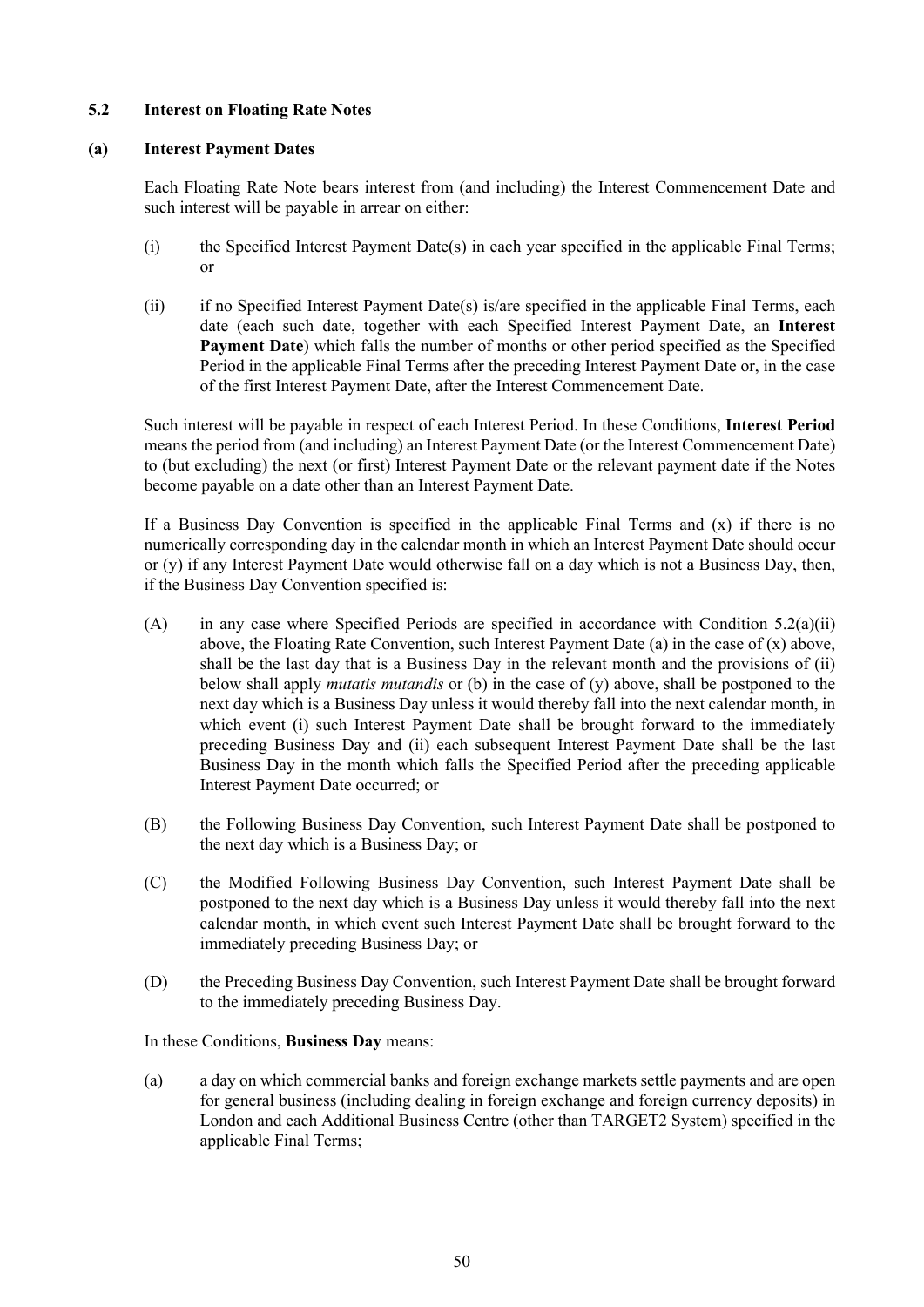- (b) if TARGET2 System is specified as an Additional Business Centre in the applicable Final Terms, a day on which the Trans-European Automated Real-Time Gross Settlement Express Transfer (TARGET2) System (the **TARGET2 System**) is open; and
- (c) either (1) in relation to any sum payable in a Specified Currency other than euro, a day on which commercial banks and foreign exchange markets settle payments and are open for general business (including dealing in foreign exchange and foreign currency deposits) in the principal financial centre of the country of the relevant Specified Currency (which if the Specified Currency is Australian dollars or New Zealand dollars shall be Sydney and Auckland, respectively) or (2) in relation to any sum payable in euro, a day on which the TARGET2 System is open.

# **(b) Rate of Interest**

The Rate of Interest payable from time to time in respect of Floating Rate Notes will be determined in the manner specified in the applicable Final Terms.

<span id="page-59-0"></span>(i) ISDA Determination for Floating Rate Notes

Where ISDA Determination is specified in the applicable Final Terms as the manner in which the Rate of Interest is to be determined, the Rate of Interest for each Interest Period will be the relevant ISDA Rate plus or minus (as indicated in the applicable Final Terms) the Margin (if any). For the purposes of this subparagraph [\(i\),](#page-59-0) **ISDA Rate** for an Interest Period means a rate equal to the Floating Rate that would be determined by the Principal Paying Agent or the Calculation Agent, as applicable, under an interest rate swap transaction if the Principal Paying Agent or the Calculation Agent, as applicable, were acting as Calculation Agent (as defined in the ISDA Definitions (as defined below)) for that swap transaction under the terms of an agreement incorporating (i) if "2006 ISDA Definitions" is specified in the applicable Final Terms, the 2006 ISDA Definitions, as published by the International Swaps and Derivatives Association, Inc. (**ISDA**) and as amended and updated as at the Issue Date of the first Tranche of the Notes; or (ii) if "2021 ISDA Definitions" is specified in the applicable Final Terms, the latest version of the 2021 ISDA Interest Rate Derivatives Definitions as published by ISDA as at the Issue Date of the first Tranche of the Notes; (together, the **ISDA Definitions**) and under which:

- (A) the Floating Rate Option is as specified in the applicable Final Terms;
- (B) the Designated Maturity is a period specified in the applicable Final Terms; and
- (C) the relevant Reset Date is the day specified in the applicable Final Terms.

For the purposes of this subparagraph [\(i\)](#page-59-0), **Floating Rate**, **Floating Rate Option**, **Designated Maturity** and **Reset Date** have the meanings given to those terms in the ISDA Definitions.

Unless otherwise stated in the applicable Final Terms the Minimum Rate of Interest shall be deemed to be zero.

<span id="page-59-3"></span>(ii) Screen Rate Determination for Floating Rate Notes

Where Screen Rate Determination is specified in the applicable Final Terms as the manner in which the Rate of Interest is to be determined, the Rate of Interest for each Interest Period will, subject as provided below, be either:

- <span id="page-59-2"></span><span id="page-59-1"></span>(A) the offered quotation; or
- (B) the arithmetic mean (rounded if necessary to the fifth decimal place, with 0.000005 being rounded upwards) of the offered quotations,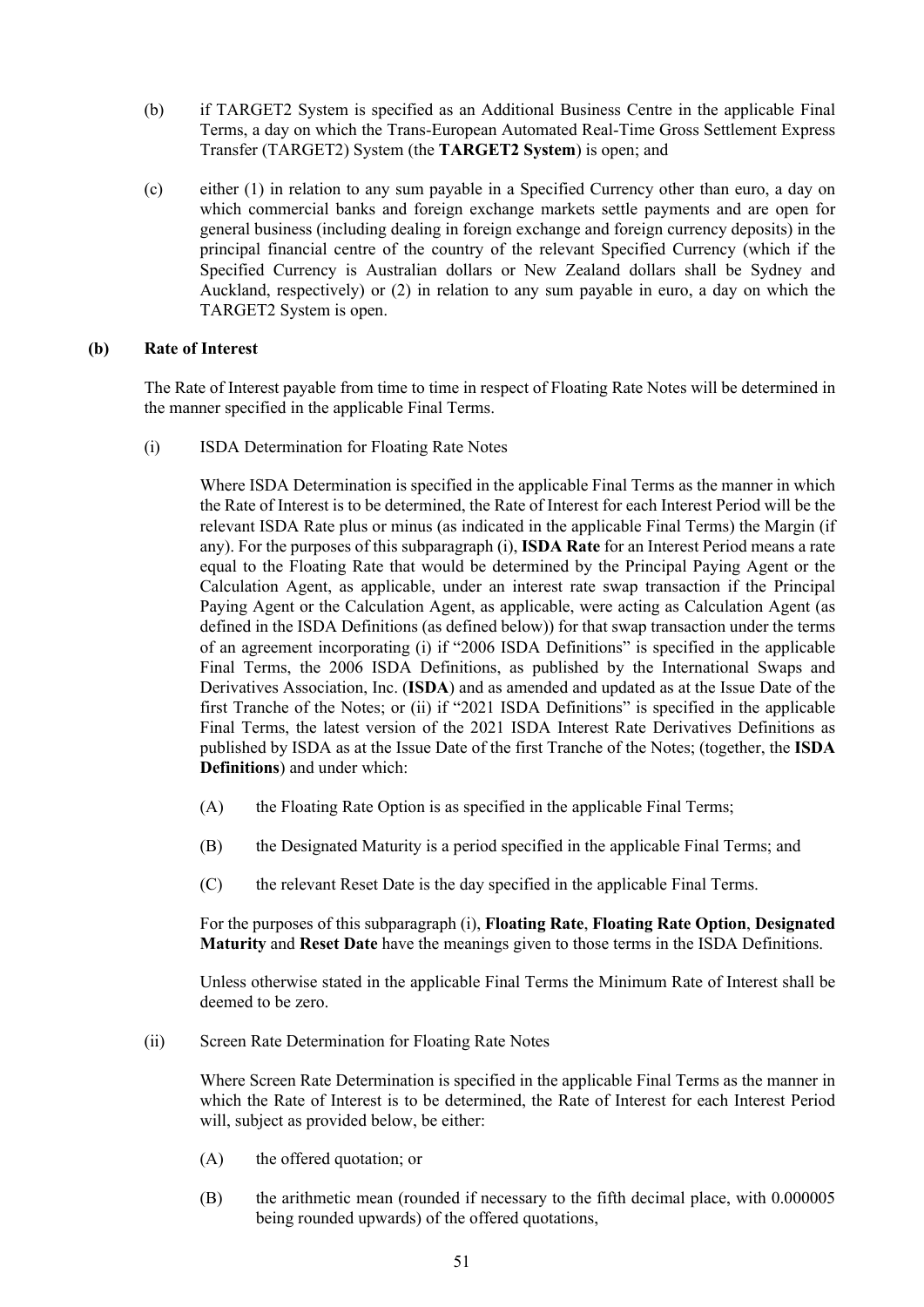(expressed as a percentage rate per annum) for the Reference Rate (being either LIBOR, EURIBOR, STIBOR or NIBOR, as specified in the applicable Final Terms) which appears or appear, as the case may be, on the Relevant Screen Page (or such replacement page on that service which displays the information) as at 11.00 a.m. London time, in the case of LIBOR, 11.00 a.m. Brussels time, in the case of EURIBOR, 11.00 a.m. Stockholm time, in the case of STIBOR or 12.00 noon Oslo time, in the case of NIBOR, on the Interest Determination Date in question plus or minus (as indicated in the applicable Final Terms) the Margin (if any), all as determined by the Principal Paying Agent or the Calculation Agent, as applicable. If five or more of such offered quotations are available on the Relevant Screen Page, the highest (or, if there is more than one such highest quotation, one only of such quotations) and the lowest (or, if there is more than one such lowest quotation, one only of such quotations) shall be disregarded by the Principal Paying Agent or the Calculation Agent, as applicable, for the purpose of determining the arithmetic mean (rounded as provided above) of such offered quotations.

The Agency Agreement contains provisions for determining the Rate of Interest in the event that the Relevant Screen Page is not available or if, in the case of [\(A\) above](#page-59-1), no such offered quotation appears or, in the case of [\(B\) above,](#page-59-2) fewer than three such offered quotations appear, in each case as at the time specified in the preceding paragraph.

Unless otherwise stated in the applicable Final Terms the Minimum Rate of Interest shall be deemed to be zero.

# **(c) Minimum Rate of Interest and/or Maximum Rate of Interest**

If the applicable Final Terms specifies a Minimum Rate of Interest for any Interest Period, then, in the event that the Rate of Interest in respect of such Interest Period determined in accordance with the provisions of paragraph (b) above is less than such Minimum Rate of Interest, the Rate of Interest for such Interest Period shall be such Minimum Rate of Interest.

If the applicable Final Terms specifies a Maximum Rate of Interest for any Interest Period, then, in the event that the Rate of Interest in respect of such Interest Period determined in accordance with the provisions of paragraph (b) above is greater than such Maximum Rate of Interest, the Rate of Interest for such Interest Period shall be such Maximum Rate of Interest.

### **(d) Determination of Rate of Interest and calculation of Interest Amounts**

The Principal Paying Agent or the Calculation Agent, as applicable, will at or as soon as practicable after each time at which the Rate of Interest is to be determined, determine the Rate of Interest for the relevant Interest Period.

The Principal Paying Agent or the Calculation Agent, as applicable, will calculate the amount of interest (the **Interest Amount**) payable on the Floating Rate Notes for the relevant Interest Period by applying the Rate of Interest to:

- (i) in the case of Floating Rate Notes which are (i) represented by a Global Note or (ii) Registered Notes in definitive form, the aggregate outstanding nominal amount of (A) the Notes represented by such Global Note or (B) such Registered Notes; or
- (ii) in the case of Floating Rate Notes which are Bearer Notes in definitive form, the Calculation Amount;

and, in each case, multiplying such sum by the applicable Day Count Fraction, and rounding the resultant figure to the nearest sub-unit of the relevant Specified Currency, half of any such sub-unit being rounded upwards or otherwise in accordance with applicable market convention. Where the Specified Denomination of a Floating Rate Note which is a Bearer Note in definitive form is a multiple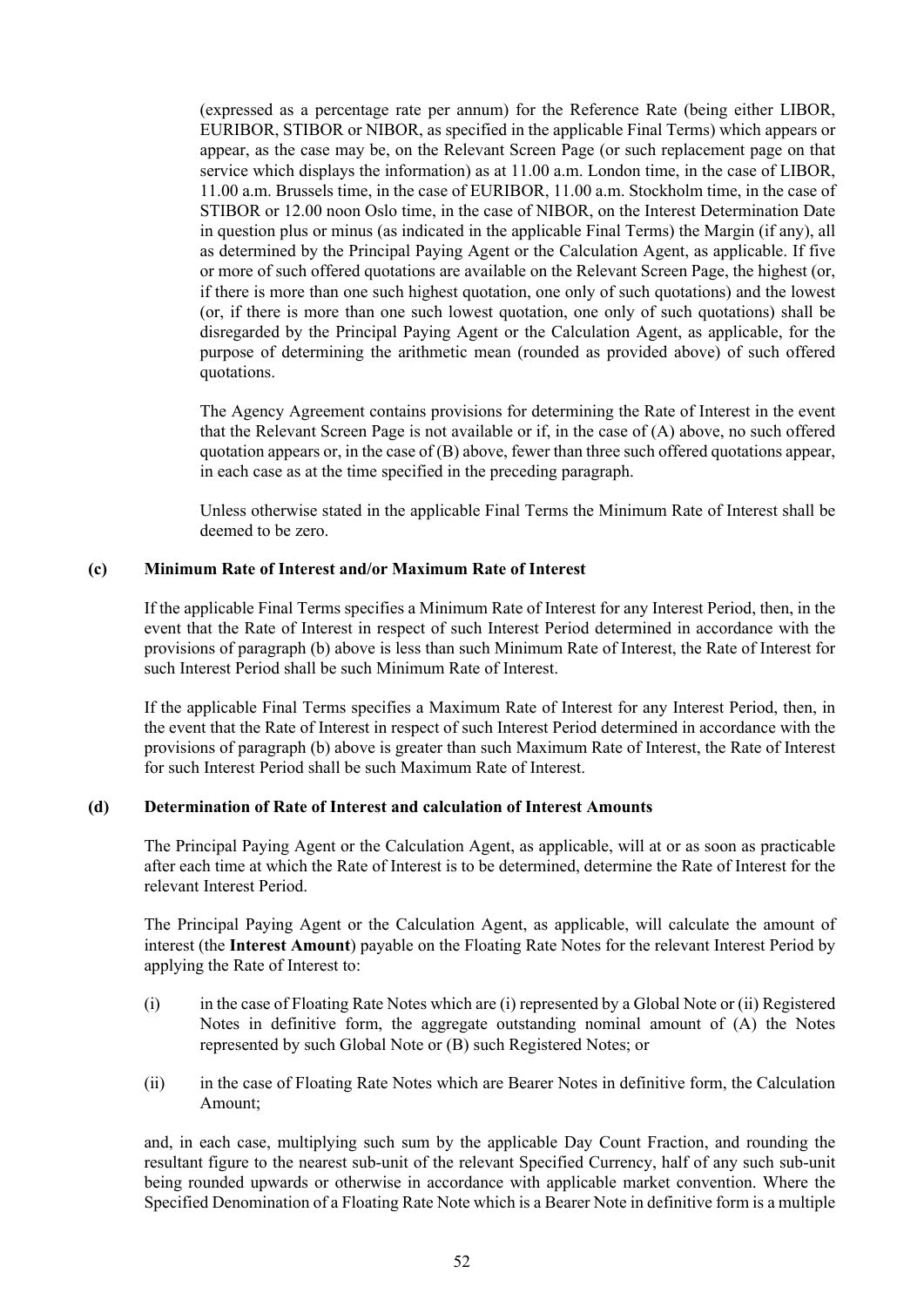of the Calculation Amount, the Interest Amount payable in respect of such Note shall be the product of the amount (determined in the manner provided above) for the Calculation Amount and the amount by which the Calculation Amount is multiplied to reach the Specified Denomination without any further rounding.

**Day Count Fraction** means, in respect of the calculation of an amount of interest in accordance with this Condition [5.2](#page-58-1):

- (i) if "Actual/Actual (ISDA)" or "Actual/Actual" is specified in the applicable Final Terms, the actual number of days in the Interest Period divided by 365 (or, if any portion of that Interest Period falls in a leap year, the sum of (I) the actual number of days in that portion of the Interest Period falling in a leap year divided by 366 and (II) the actual number of days in that portion of the Interest Period falling in a non-leap year divided by 365);
- (ii) if "Actual/365 (Fixed)" is specified in the applicable Final Terms, the actual number of days in the Interest Period divided by 365;
- (iii) if "Actual/365 (Sterling)" is specified in the applicable Final Terms, the actual number of days in the Interest Period divided by 365 or, in the case of an Interest Payment Date falling in a leap year, 366;
- (iv) if "Actual/360" is specified in the applicable Final Terms, the actual number of days in the Interest Period divided by 360;
- (v) if "30/360", "360/360" or "Bond Basis" is specified in the applicable Final Terms, the number of days in the Interest Period divided by 360, calculated on a formula basis as follows:

$$
Day Count Fraction = \frac{[360 \times (Y_2 - Y_1)] + [30 \times (M_2 - M_1)] + (D_2 - D_1)}{360}
$$

where:

**Y1** is the year, expressed as a number, in which the first day of the Interest Period falls;

**Y2** is the year, expressed as a number, in which the day immediately following the last day of the Interest Period falls;

 $M_1$  is the calendar month, expressed as a number, in which the first day of the Interest Period falls;

 $M_2$  is the calendar month, expressed as a number, in which the day immediately following the last day of the Interest Period falls;

**D1** is the first calendar day, expressed as a number, of the Interest Period, unless such number is 31, in which case D1 will be 30; and

**D2** is the calendar day, expressed as a number, immediately following the last day included in the Interest Period, unless such number would be 31 and D1 is greater than 29, in which case D<sub>2</sub> will be 30:

(vi) if "30E/360" or "Eurobond Basis" is specified in the applicable Final Terms, the number of days in the Interest Period divided by 360, calculated on a formula basis as follows:

$$
t \text{ Fraction} = \frac{\left[360 \times (Y_2 - Y_1)\right] + \left[30 \times (M_2 - M_1)\right] + (D_2 - D_1)}{360}
$$

Day Count Fraction

53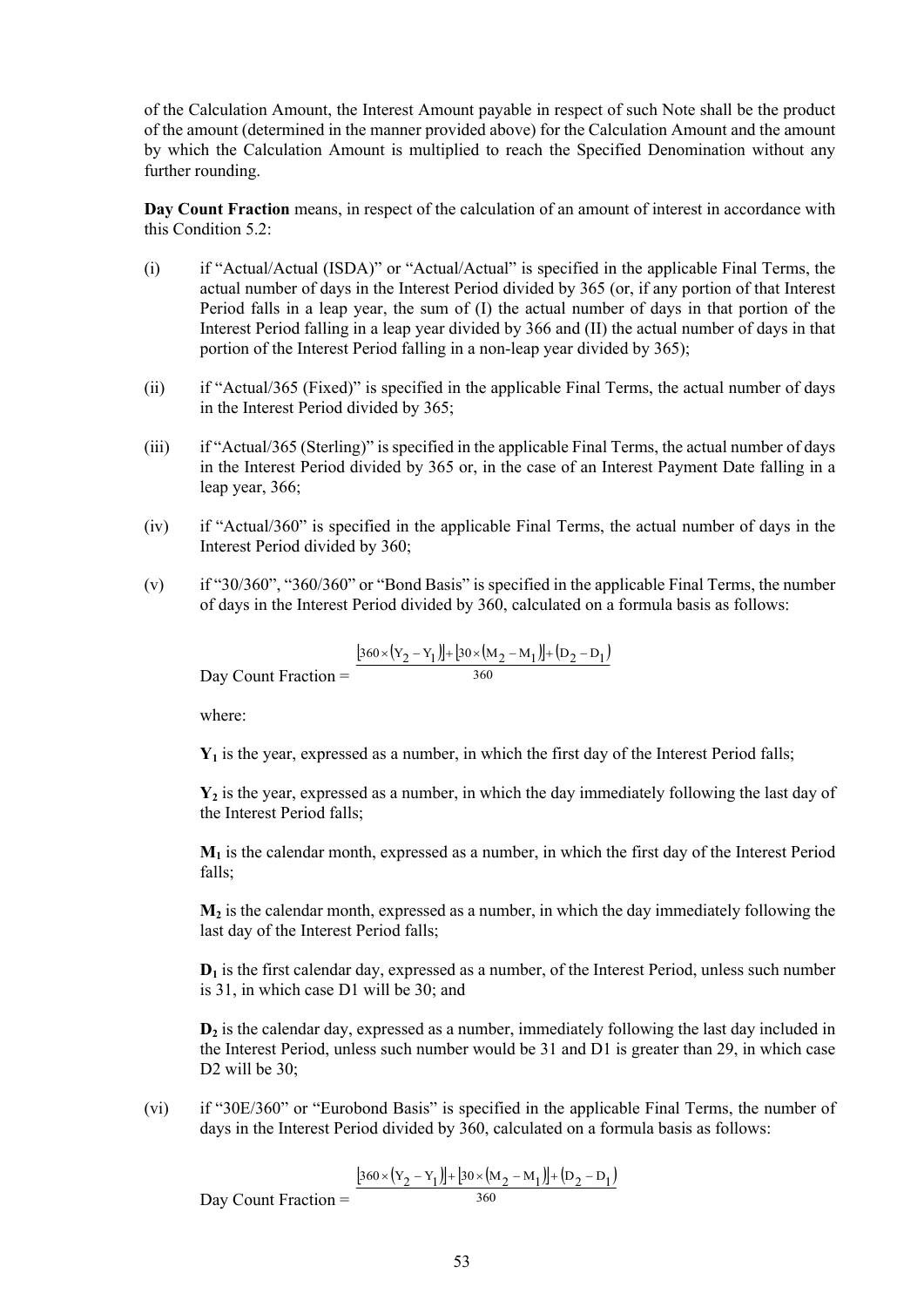where:

**Y1** is the year, expressed as a number, in which the first day of the Interest Period falls;

**Y2** is the year, expressed as a number, in which the day immediately following the last day of the Interest Period falls;

**M1** is the calendar month, expressed as a number, in which the first day of the Interest Period falls;

**M2** is the calendar month, expressed as a number, in which the day immediately following the last day of the Interest Period falls;

**D1** is the first calendar day, expressed as a number, of the Interest Period, unless such number would be 31, in which case D1 will be 30; and

**D2** is the calendar day, expressed as a number, immediately following the last day included in the Interest Period, unless such number would be 31, in which case D2 will be 30; and

(vii) if "30E/360 (ISDA)" is specified in the applicable Final Terms, the number of days in the Interest Period divided by 360, calculated on a formula basis as follows:

$$
= \frac{[360 \times (Y_2 - Y_1)] + [30 \times (M_2 - M_1)] + (D_2 - D_1)}{360}
$$

Day Count Fraction =

where:

**Y1** is the year, expressed as a number, in which the first day of the Interest Period falls;

**Y2** is the year, expressed as a number, in which the day immediately following the last day of the Interest Period falls;

**M1** is the calendar month, expressed as a number, in which the first day of the Interest Period falls;

**M2** is the calendar month, expressed as a number, in which the day immediately following the last day of the Interest Period falls;

**D1** is the first calendar day, expressed as a number, of the Interest Period, unless (i) that day is the last day of February or (ii) such number would be 31, in which case D1 will be 30; and

**D2** is the calendar day, expressed as a number, immediately following the last day included in the Interest Period, unless (i) that day is the last day of February but not the Maturity Date or (ii) such number would be 31, in which case D2 will be 30.

#### **(e) Linear Interpolation**

Where Linear Interpolation is specified as applicable in respect of an Interest Period in the applicable Final Terms, the Rate of Interest for such Interest Period shall be calculated by the Principal Paying Agent or the Calculation Agent, as applicable, by straight line linear interpolation by reference to two rates based on the relevant Reference Rate (where Screen Rate Determination is specified as applicable in the applicable Final Terms) or the relevant Floating Rate Option (where ISDA Determination is specified as applicable in the applicable Final Terms), one of which shall be determined as if the Designated Maturity were the period of time for which rates are available next shorter than the length of the relevant Interest Period and the other of which shall be determined as if the Designated Maturity were the period of time for which rates are available next longer than the length of the relevant Interest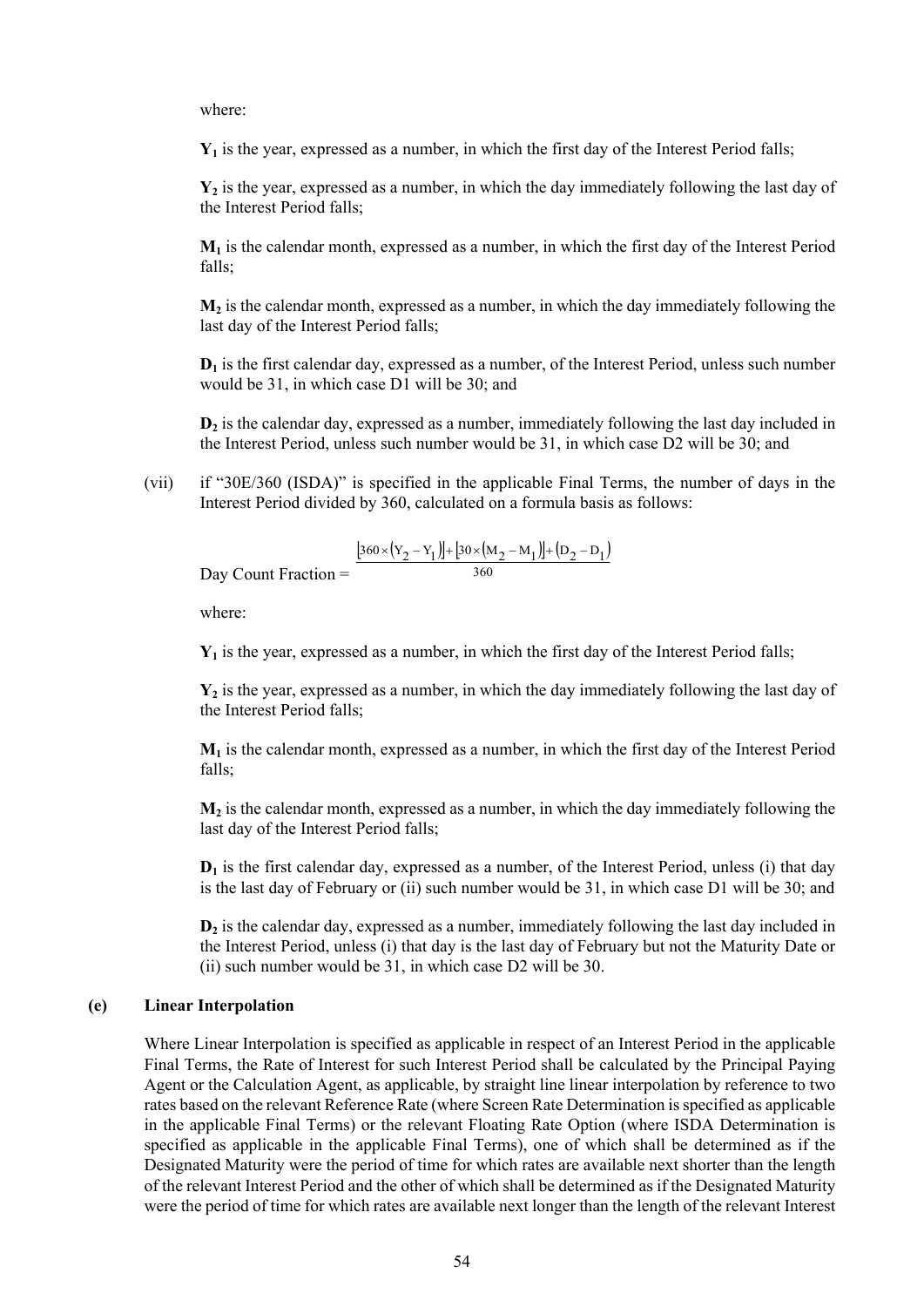Period provided however that if there is no rate available for a period of time next shorter or, as the case may be, next longer, then the Principal Paying Agent or the Calculation Agent, as applicable, shall determine such rate at such time and by reference to such sources as it determines appropriate.

**Designated Maturity** means, in relation to Screen Rate Determination, the period of time designated in the Reference Rate.

### <span id="page-63-0"></span>**(f) Benchmark Discontinuation**

Notwithstanding the provisions above in this Condition [5.2,](#page-58-1) if the relevant Issuer, in consultation with the party responsible for determining the Rate of Interest (being the Principal Paying Agent, the Calculation Agent or such other party specified in the applicable Final Terms, as applicable), determines that a Benchmark Event occurs in relation to an Original Reference Rate at any time when the Conditions provide for any Rate of Interest (or any component part thereof) to be determined by reference to such Original Reference Rate, then the following provisions shall apply.

(i) Independent Adviser

The relevant Issuer shall use reasonable endeavours to appoint an Independent Adviser, as soon as reasonably practicable, to determine (acting in good faith and in a commercially reasonable manner) a Successor Rate, failing which an Alternative Rate and, in either case, an Adjustment Spread (if any) and any Benchmark Amendments (each as defined and as further described below) no later than 5 Business Days prior to the Interest Determination Date relating to the next succeeding Interest Period (the **IA Determination Cut-off Date**) for purposes of determining the Rate of Interest applicable to the Notes for such next succeeding Interest Period and for all future Interest Periods (subject to the subsequent operation of this Condition [5.2\(f\)](#page-63-0) during any other future Interest Period(s)).

<span id="page-63-2"></span>(ii) Successor Rate or Alternative Rate

If the Independent Adviser (acting in good faith and in a commercially reasonable manner) determines that:

- (A) there is a Successor Rate, then such Successor Rate shall (subject to adjustment as provided in Condition [5.2\(f\)\(iii\)\)](#page-63-1) subsequently be used in place of the Original Reference Rate to determine the Rate of Interest (or the relevant component part thereof) for all future payments of interest on the Notes (subject to the subsequent further operation of this Condition [5.2\(f\)\)](#page-63-0); or
- (B) there is no Successor Rate but that there is an Alternative Rate, then such Alternative Rate shall (subject to adjustment as provided in Condition  $5.2(f)(iii)$ ) subsequently be used in place of the Original Reference Rate to determine the Rate of Interest (or the relevant component part thereof) for all future payments of interest on the Notes (subject to the subsequent further operation of this Condition [5.2\(f\)\)](#page-63-0).
- <span id="page-63-1"></span>(iii) Adjustment Spread

If a Successor Rate or Alternative Rate is determined in accordance with Condition [5.2\(f\)\(ii\),](#page-63-2) the Independent Adviser (acting in good faith and in a commercially reasonable manner) shall determine an Adjustment Spread (which may be expressed as a specified quantum, or a formula or methodology for determining the applicable Adjustment Spread (and, for the avoidance of doubt, an Adjustment Spread may be positive, negative or zero)), which Adjustment Spread shall be applied to the Successor Rate or the Alternative Rate (as the case may be) for each subsequent determination of a relevant Rate of Interest (or a relevant component part thereof) by reference to such Successor Rate or Alternative Rate (as applicable), subject to the subsequent further operation and adjustment as provided in this Condition [5.2\(f\)](#page-63-0).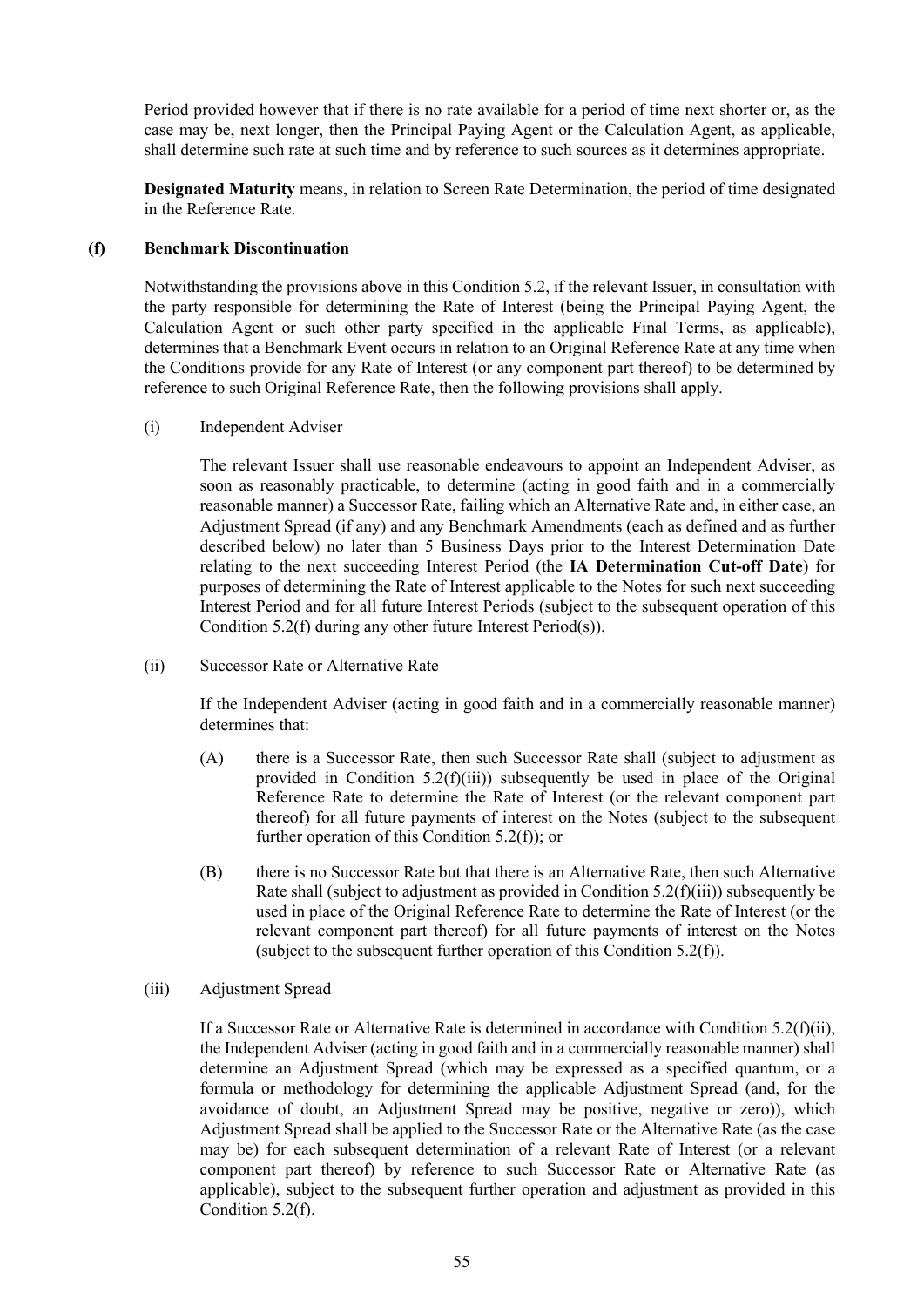### <span id="page-64-1"></span>(iv) Benchmark Amendments

If any Successor Rate, Alternative Rate or Adjustment Spread is determined in accordance with this Condition [5.2\(f\)](#page-63-0) and the Independent Adviser (acting in good faith and in a commercially reasonable manner) determines (i) that amendments to these Conditions (including, without limitation, amendments to the definitions of Additional Business Centre, Business Day, Business Day Convention, Day Count Fraction, Interest Determination Date or Relevant Screen Page) are necessary to ensure the proper operation of such Successor Rate, Alternative Rate and/or Adjustment Spread (such amendments, the "**Benchmark Amendments**") and (ii) the terms of the Benchmark Amendments (which shall not impose more onerous obligations on the party responsible for determining the Rate of Interest or expose it to any additional duties or liabilities without such party's consent), then the relevant Issuer shall, subject to giving notice thereof in accordance with Condition  $5.2(f)(v)$ , without any requirement for the consent or approval of Noteholders or Couponholders, vary these Conditions to give effect to such Benchmark Amendments with effect from the date specified in such notice.

At the request of the relevant Issuer, the Principal Paying Agent, the Paying Agents and the Calculation Agent shall (at the relevant Issuer's expense and direction), without any requirement for the consent or approval of the Noteholders or Couponholders, be obliged to concur with the relevant Issuer in effecting any Benchmark Amendments required to the Agency Agreement and these Conditions.

In connection with any such variation in accordance with this Condition  $5.2(f)(iv)$ , the relevant Issuer shall comply with the rules of any stock exchange or other relevant authority on or by which the Notes are for the time being listed or admitted to trading.

<span id="page-64-0"></span>(v) Notices, etc.

The relevant Issuer shall promptly notify the party responsible for determining the Rate of Interest (being the Principal Paying Agent, the Calculation Agent or such other party specified in the applicable Final Terms, as applicable), the Principal Paying Agent, the Paying Agents and, in accordance with Condition [14](#page-87-0) (*[Notices](#page-87-0)*), the Noteholders of any Successor Rate, Alternative Rate, Adjustment Spread and the specific terms of any Benchmark Amendments determined under Condition [5.2\(f\)\(iv\)](#page-64-1). Such notice shall be irrevocable and shall specify the effective date of the Benchmark Amendments, if any.

(vi) Survival of Original Reference Rate

Without prejudice to the obligations of the relevant Issuer under this Condition [5.2\(f\)](#page-63-0), the Original Reference Rate and the fallback provisions provided for in Condition [5.2\(b\)\(ii\)](#page-59-3) will continue to apply unless and until the party responsible for determining the Rate of Interest (being the Principal Paying Agent, the Calculation Agent or such other party specified in the applicable Final Terms, as applicable) has been notified of the Successor Rate or the Alternative Rate (as the case may be), any Adjustment Spread (if applicable) and Benchmark Amendments (if applicable), in accordance with Condition  $5.2(f)(v)$ .

(vii) Fallbacks

If, following the occurrence of a Benchmark Event and in relation to the determination of the Rate of Interest on the immediately following Interest Determination Date, the relevant Issuer is unable to appoint an Independent Adviser or no Successor Rate or Alternative Rate (as applicable) is determined pursuant to this provision and notified to the party responsible for determining the Rate of Interest prior to the IA Determination Cut-off Date, the original benchmark or screen rate (as applicable) will continue to apply for the purposes of determining such Rate of Interest on such Interest Determination Date, with the effect that the fallback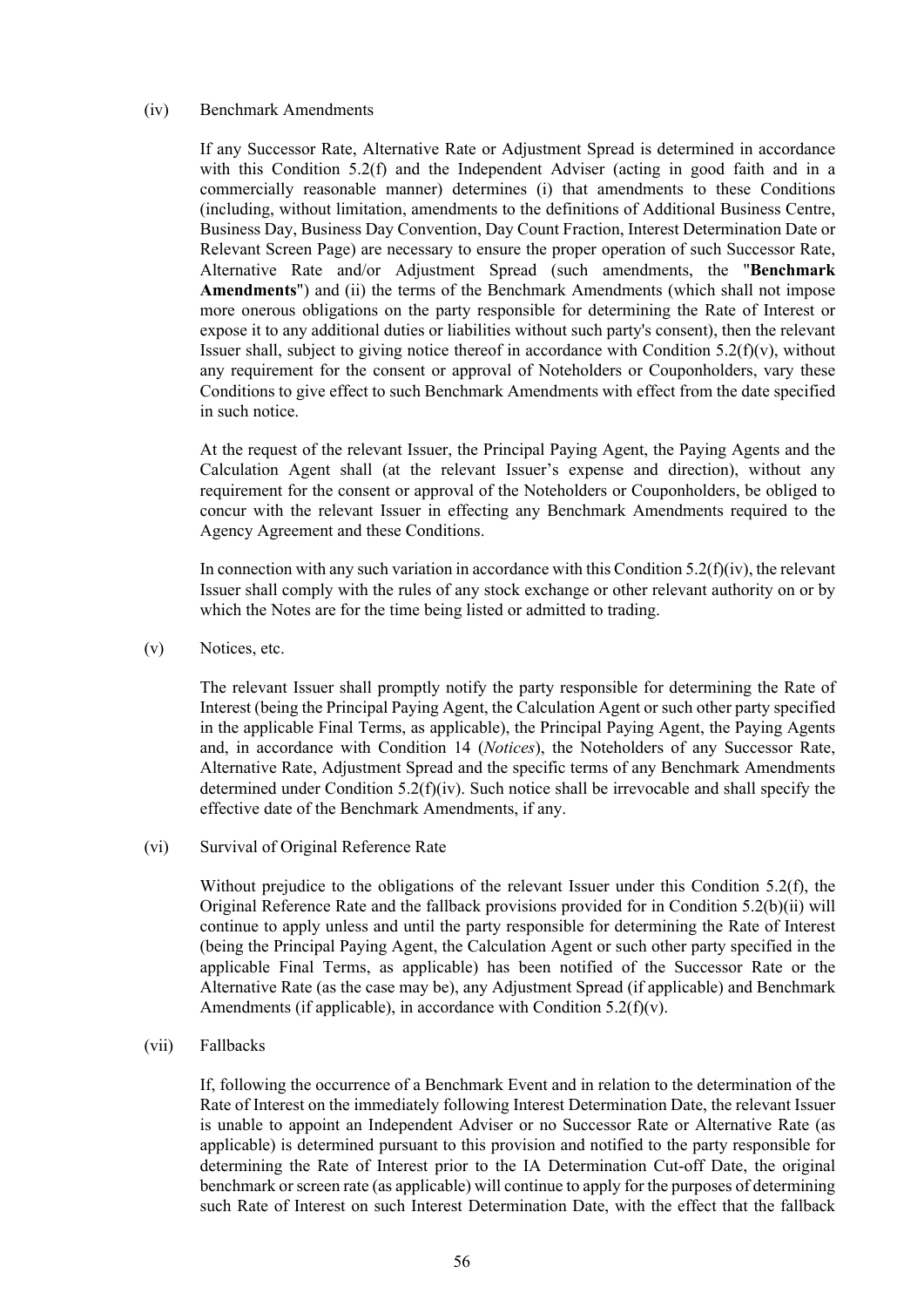provisions provided elsewhere in these Conditions will continue to apply to such determination.

Notwithstanding any other provision of this Condition [5.2\(f\)](#page-63-0), if in the Principal Paying Agent's opinion there is any uncertainty between two or more alternative courses of action in making any determination or calculation under this Condition [5.2\(f\),](#page-63-0) the Principal Paying Agent shall promptly notify the relevant Issuer and/or the Independent Advisor thereof and the relevant Issuer shall direct the Principal Paying Agent in writing as to which alternative course of action to adopt. If the Principal Paying Agent is not promptly provided with such direction, or is otherwise unable to make such calculation or determination for any reason, it shall notify the relevant Issuer and/or the Independent Advisor (as the case may be) thereof and the Principal Paying Agent shall be under no obligation to make such calculation or determination and shall not incur any liability for not doing so.

For the purposes of this Condition [5.2\(f\)](#page-63-0):

"**Adjustment Spread**" means either a spread (which may be positive, negative or zero), or the formula or methodology for calculating a spread, in either case, which the Independent Adviser (acting in good faith and in a commercially reasonable manner) determines is required to be applied to the Successor Rate or the Alternative Rate (as the case may be) to reduce or eliminate, to the fullest extent reasonably practicable in the circumstances, any economic prejudice or benefit (as the case may be) to Noteholders and Couponholders as a result of the replacement of the Original Reference Rate with the Successor Rate or the Alternative Rate (as the case may be) and is the spread, formula or methodology which:

- (a) in the case of a Successor Rate, is formally recommended, or formally provided as an option for parties to adopt, in relation to the replacement of the Original Reference Rate with the Successor Rate by any Relevant Nominating Body; or
- (b) (if no such recommendation or option has been made (or made available), or in the case of an Alternative Rate) the Independent Adviser (acting in good faith determines and in a commercially reasonable manner) is recognised or acknowledged as being in customary usage in international debt capital markets transactions which reference the Original Reference Rate, where such rate has been replaced by the Successor Rate or the Alternative Rate (as the case may be); or
- (c) (if no such customary market usage is recognised or acknowledged) the Independent Adviser (acting in good faith and in a commercially reasonable manner) determines to be appropriate;

"**Alternative Rate**" means an alternative to the Reference Rate which the Independent Adviser (acting in good faith and in a commercially reasonable manner) determines in accordance with Condition [5.2\(f\)\(ii\)](#page-63-2) has replaced the Original Reference Rate in customary market usage in the international debt capital markets for the purposes of determining rates of interest (or the relevant component part thereof) for the same interest period and in the same Specified Currency as the Notes or, if the Independent Adviser determines there is no such rate, such other rate as the Independent Adviser (acting in good faith and in a commercially reasonable manner) determines is most comparable to the relevant Reference Rate;

"**Benchmark Amendments**" has the meaning given to it in Condition [5.2\(f\)\(iv\);](#page-64-1)

### "**Benchmark Event**" means:

- (a) the Original Reference Rate ceasing to be published for a period of at least 5 Business Days or ceasing to exist;
- (b) the later of (i) the making of a public statement by the administrator of the Original Reference Rate that it will, on or before a specified date, cease publishing the Original Reference Rate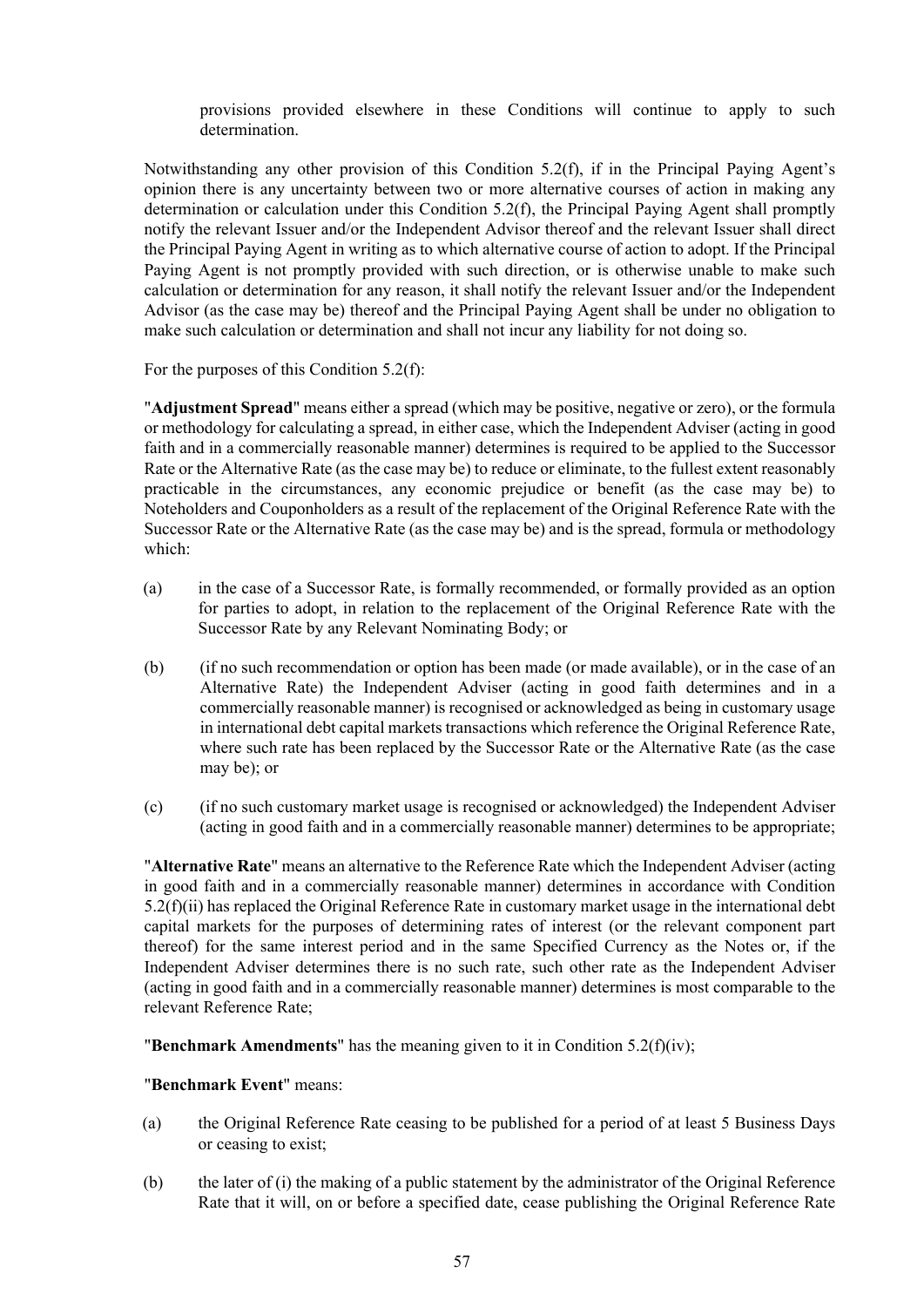permanently or indefinitely (in circumstances where no successor administrator has been appointed that will continue publication of the Original Reference Rate) and (ii) the date falling six months prior to the date specified in  $(b)(i)$  above;

- (c) the making of a public statement by the supervisor of the administrator of the Original Reference Rate that the Original Reference Rate has been permanently or indefinitely discontinued;
- (d) the later of (i) the making of a public statement by the supervisor of the administrator of the Original Reference Rate that the Original Reference Rate will, on or before a specified date, be permanently or indefinitely discontinued and (ii) the date falling six months prior to the date specified in (d)(i) above;
- (e) the later of (i) the making of a public statement by the supervisor of the administrator of the Original Reference Rate that means the Original Reference Rate will be prohibited from being used or that its use will be subject to restrictions or adverse consequences, in each case on or before a specified date and (ii) the date falling six months prior to the specified date referred to in (e)(i) above;
- (f) it has or will prior to the next Interest Determination Date become unlawful for any Paying Agent, the Principal Paying Agent, the Calculation Agent, the relevant Issuer or other party to calculate any payments due to be made to any Noteholder or Couponholder using the Original Reference Rate (including, without limitation, under the EU Benchmarks Regulation, if applicable); or
- (g) the making of a public statement by the supervisor of the administrator of the Original Reference Rate announcing that such Original Reference Rate is no longer representative or may no longer be used;

"**Independent Adviser**" means an independent financial institution of international repute or other independent financial adviser experienced in the international capital markets, in each case appointed by the relevant Issuer at its own expense. For the avoidance of doubt, an Independent Adviser appointed pursuant to this Condition [5.2\(f\)](#page-63-0) shall act in good faith and in a commercially reasonable manner and (in the absence of bad faith or fraud) shall have no liability whatsoever to the relevant Issuer, the Guarantor, the Paying Agents, the Noteholders or the Couponholders for any determination made by it pursuant to this Condition [5.2\(f\)](#page-63-0);

"**Original Reference Rate**" means the originally-specified Reference Rate used to determine the Rate of Interest (or any component part thereof) on the Notes;

"**Relevant Nominating Body**" means, in respect of a Reference Rate:

- (a) the central bank, reserve bank, monetary authority or any similar institution for the currency to which the Reference Rate relates, or any central bank or other supervisory authority which is responsible for supervising the administrator of the Reference Rate; or
- (b) any working group or committee sponsored by, chaired or co-chaired by or constituted at the request of (a) the central bank, reserve bank, monetary authority or any similar institution for the currency to which the Reference Rate relates, (b) any central bank or other supervisory authority which is responsible for supervising the administrator of the Reference Rate, (c) a group of the aforementioned central banks or other supervisory authorities or (d) the Financial Stability Board or any part thereof; and

"**Successor Rate**" means a successor to or replacement of the Original Reference Rate which is formally recommended, or formally provided as an option for parties to adopt, by any Relevant Nominating Body.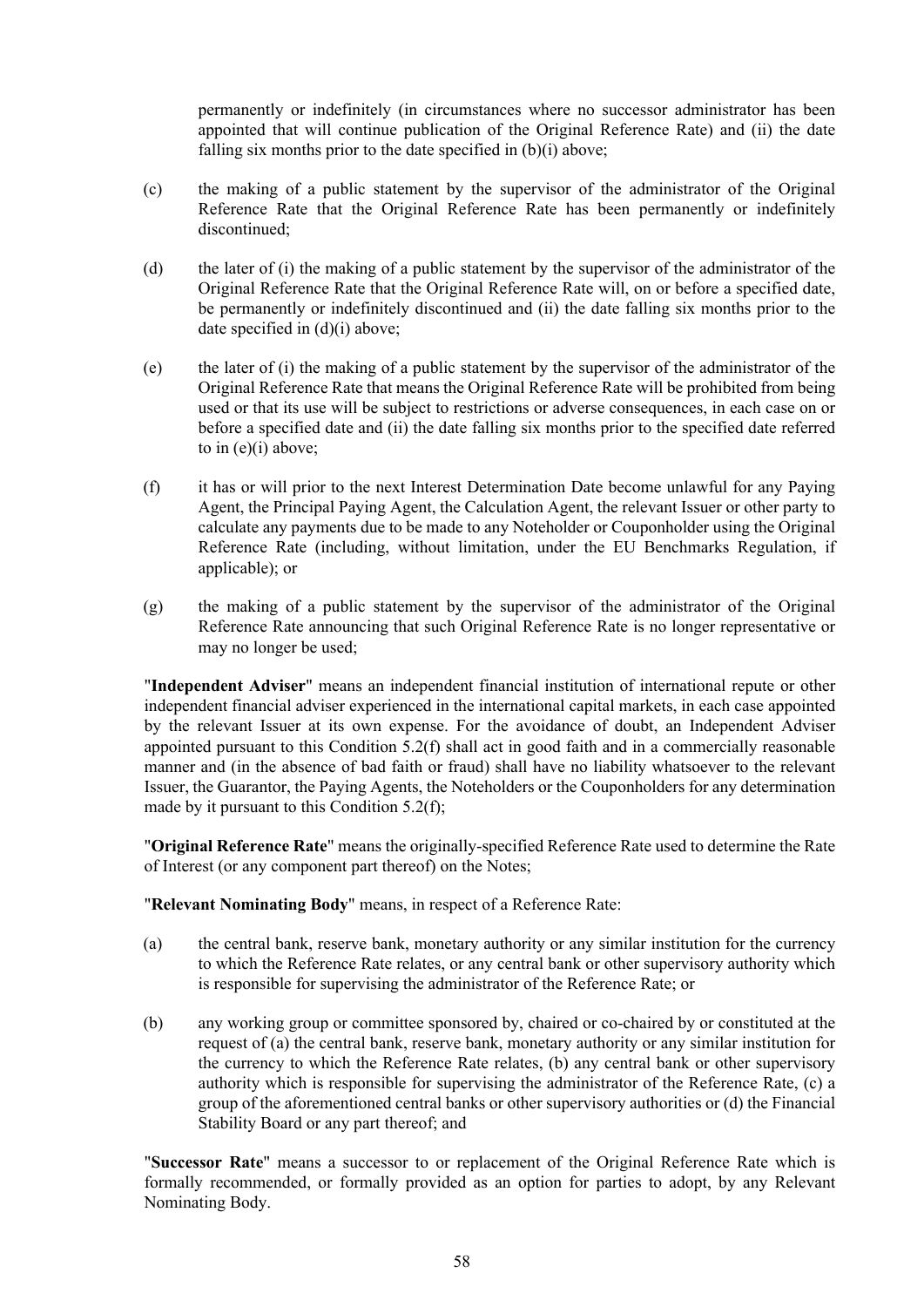## **(g) Notification of Rate of Interest and Interest Amounts**

The Principal Paying Agent or the Calculation Agent, as applicable, will cause the Rate of Interest and each Interest Amount for each Interest Period and the relevant Interest Payment Date to be notified to the relevant Issuer and any stock exchange on which the relevant Floating Rate Notes are for the time being listed and notice thereof to be published in accordance with Condition [14](#page-87-0) (*[Notices](#page-87-0)*) as soon as possible after their determination but in no event later than the fourth London Business Day thereafter. Each Interest Amount and Interest Payment Date so notified may subsequently be amended (or appropriate alternative arrangements made by way of adjustment) without prior notice in the event of an extension or shortening of the Interest Period. Any such amendment will promptly be notified to each stock exchange on which the relevant Floating Rate Notes are for the time being listed and to the Noteholders in accordance with Condition [14](#page-87-0) (*[Notices](#page-87-0)*). For the purposes of this paragraph, the expression **London Business Day** means a day (other than a Saturday or a Sunday) on which banks and foreign exchange markets are open for general business in London.

# **(h) Certificates to be final**

All certificates, communications, opinions, determinations, calculations, quotations and decisions given, expressed, made or obtained for the purposes of the provisions of this Condition [5.2](#page-58-1) by the Principal Paying Agent or the Calculation Agent, as applicable, shall (in the absence of wilful default, bad faith or manifest error) be binding on the relevant Issuer, the Guarantor, the Principal Paying Agent, the other Agents and all Noteholders and Couponholders and (in the absence of wilful default or bad faith) no liability to the relevant Issuer, the Guarantor, the Noteholders or the Couponholders shall attach to the Principal Paying Agent or the Calculation Agent, as applicable, in connection with the exercise or non exercise by it of its powers, duties and discretions pursuant to such provisions.

# **5.3 Step Up Option**

This Condition 5.3 applies to Notes in respect of which the applicable Final Terms indicates that the Step Up Option is applicable (**Step Up Notes**).

The Rate of Interest for Step Up Notes will be the Rate of Interest specified in, or determined in the manner specified in, the applicable Final Terms, provided that if a Step Up Event has occurred, then for any Interest Period commencing on or after the Interest Payment Date immediately following the first Notification Deadline after the Reference Year, the Initial Rate of Interest (in the case of Fixed Rate Notes) or the Initial Margin (in the case of Floating Rate Notes) shall be increased by the Step Up Margin (such increase, a **Step Up**).

For the avoidance of doubt, a Step Up may only occur once during the term of the Step Up Notes. The Rate of Interest (in the case of Fixed Rate Notes) or Margin (in the case of Floating Rate Notes) will not decrease to the Initial Rate of Interest or the Initial Margin, as applicable, regardless of any of the Recycled Materials Percentage, the Scope 1 and 2 GHG Emissions Percentage, the Scope 3 GHG Emissions Percentage for any other specified Reference Year following the occurrence of a Step Up.

The Issuer will cause the occurrence of a Step Up Event and the related increase in the Rate of Interest (in the case of Fixed Rate Notes) or Margin (in the case of Floating Rate Notes) to be notified to the Principal Paying Agent, and, in accordance with Condition 14, the Noteholders as soon as reasonably practicable after such occurrence and in no event later than the relevant Notification Deadline.

### In this Condition:

**Assurance Provider** means (i) in respect of the Recycled Materials Condition and the Scope 1 and 2 GHG Emissions Condition, Deloitte AB; or (ii) in respect of the Scope 3 GHG Emissions Condition, an independent, qualified assurance provider with relevant expertise, as outlined in the Guidelines for Green, Social and Sustainability Bonds External Reviews Principles June 2020 (as amended from time to time, the **Voluntary Guidelines**), to be appointed by H&M, or, in the event that either of such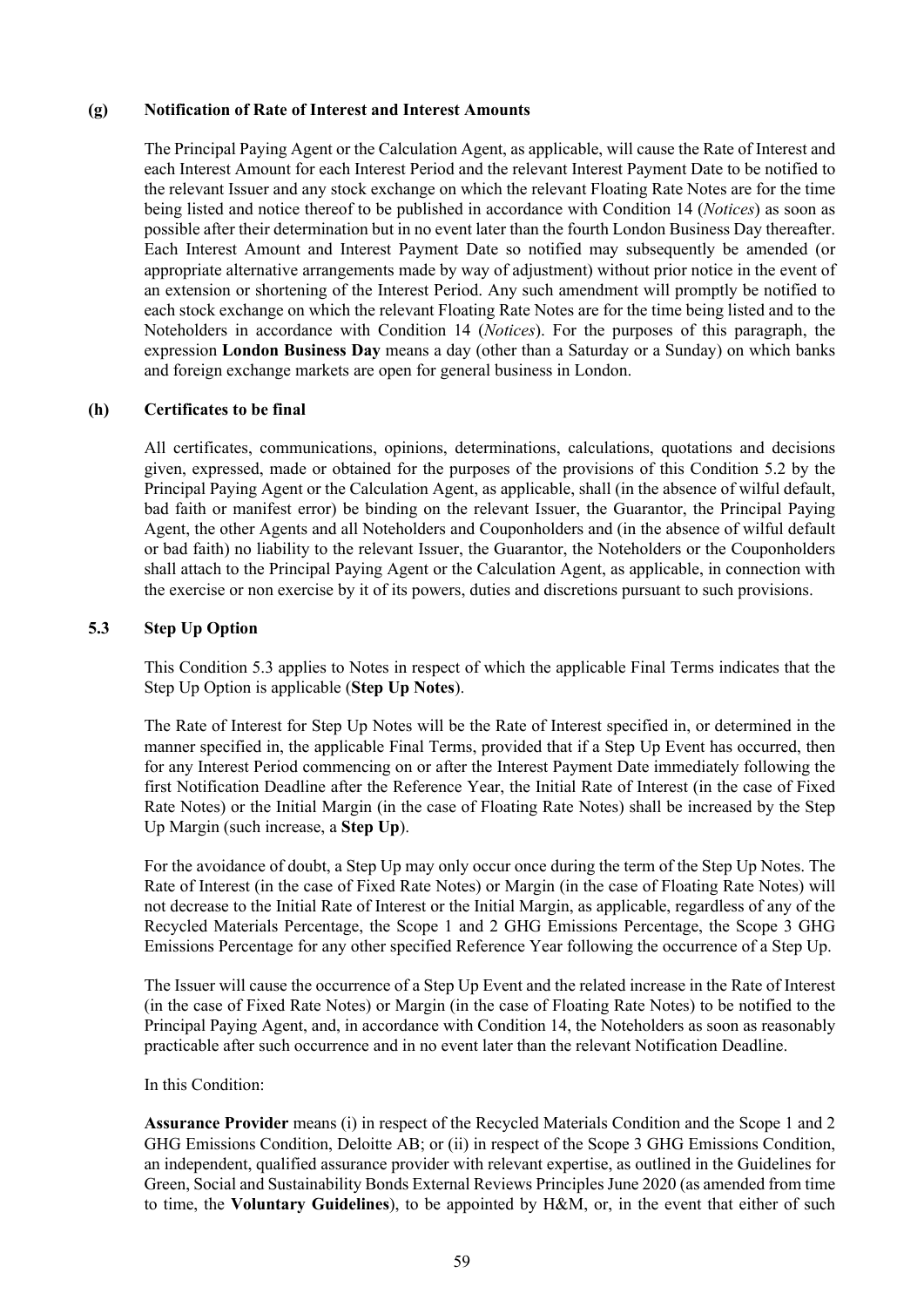assurance providers resigns or is otherwise replaced, such other independent, qualified provider(s) with relevant expertise, as outlined in the Voluntary Guidelines, appointed by H&M;

**Assurance Report** has the meaning given to it in the definition of Reporting Requirements below;

**GHG Protocol Standard** means the document titled "The Greenhouse Gas Protocol, A Corporate Accounting and Reporting Standard (Revised Edition)" published by the World Business Council for Sustainable Development and the World Resources Institute (as amended and updated as at the Issue Date of the first Tranche of the relevant Step Up Notes);

**Group** means H&M and its subsidiaries;

**Initial Rate of Interest** means, in respect of Fixed Rate Notes, the initial Rate of Interest specified in the applicable Final Terms;

**Initial Margin** means, in respect of Floating Rate Notes, the initial Margin specified in the applicable Final Terms;

**Notification Deadline** means, in relation to any Reporting Year, the date falling 120 days after 31 December in such Reporting Year;

**Observation Period** means the Recycled Materials Observation Period, Scope 1 and 2 GHG Emissions Observation Period and/or Scope 3 GHG Emissions Observation Period, applicable;

**Recycled Materials** means materials used in the Group's commercial goods that have been reprocessed from reclaimed materials by means of a manufacturing process and made into new materials;

**Recycled Materials Condition** means the condition that:

- (i) the SLB Progress Report and the Assurance Report relating to the Recycled Materials Observation Period for each Reporting Year have been published by H&M in accordance with the applicable Reporting Requirements by no later than the relevant Notification Deadline; and
- (ii) the Recycled Materials Percentage in respect of the Recycled Materials Observation Period for any Reference Year, as shown in the relevant SLB Progress Report referred to in paragraph (i) above, was equal to or greater than the Recycled Materials Percentage Threshold in respect of such Reference Year,

and if the requirements of paragraph(s) (i) and/or (ii) are not met, H&M shall be deemed to have failed to satisfy the Recycled Materials Condition in respect of the relevant Reporting Year or Reference Year, as applicable;

**Recycled Materials Event** occurs if H&M fails to satisfy the Recycled Materials Condition in respect of any Reporting Year or Reference Year, as applicable;

**Recycled Materials Event Step-Up Margin** means the margin specified in the applicable Final Terms as being the Recycled Materials Event Step-Up Margin;

**Recycled Materials Observation Period** means for any Reporting Year (including, for the avoidance of doubt, any Reference Year, the period commencing on the Saturday on or nearest to 1 December in the previous calendar year, and ending on the Friday on or nearest to 30 November in such calendar year;

**Recycled Materials Percentage** means, in respect of any Recycled Materials Observation Period, the proportion that Recycled Materials represents of Total Materials for such Recycled Materials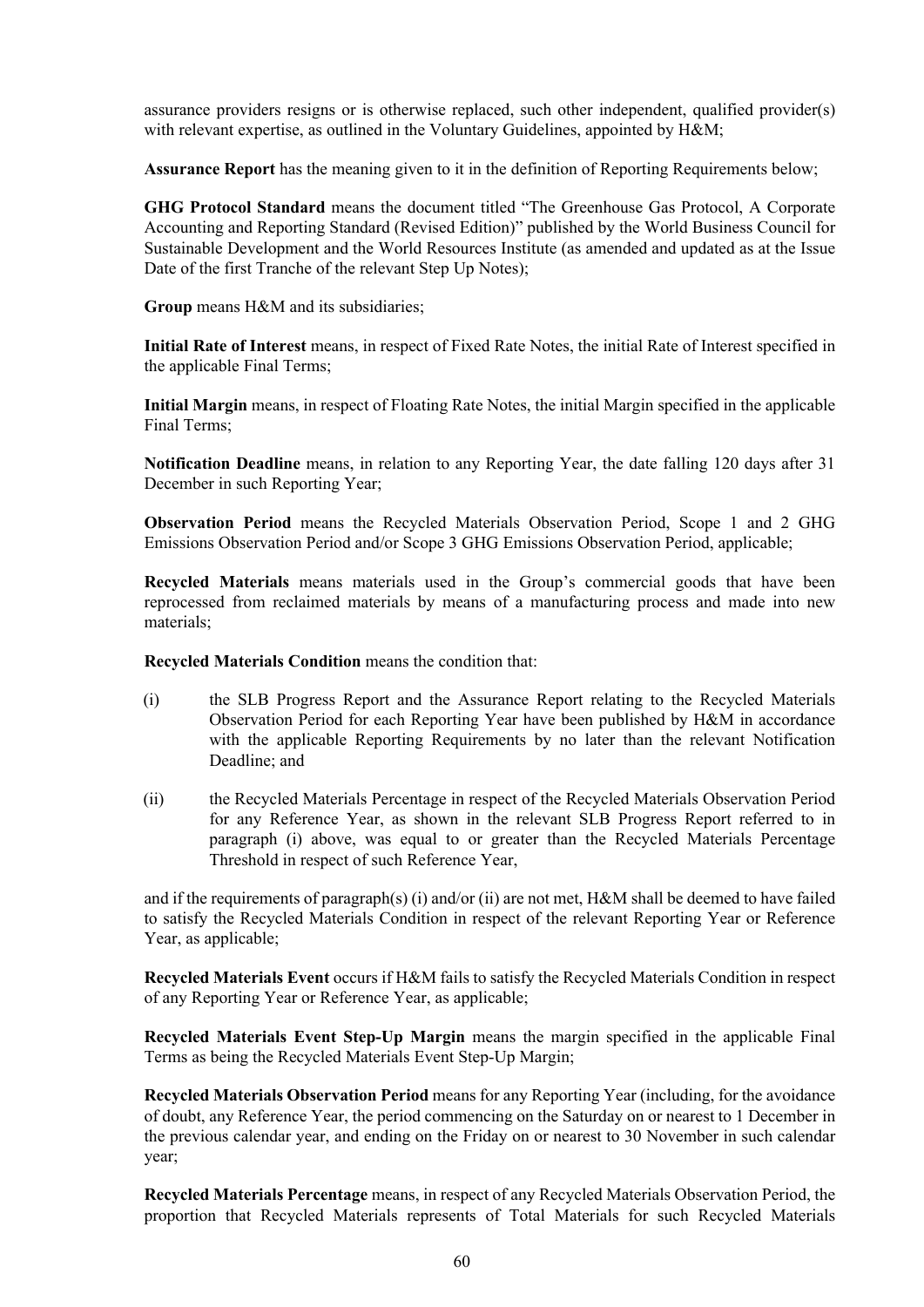Observation Period (expressed as a percentage and rounded to the nearest whole number, with 0.5 rounded upwards), as calculated in good faith by H&M, confirmed by the Assurance Provider and reported by H&M in the relevant SLB Progress Report;

**Recycled Materials Percentage Threshold** means the threshold (expressed as a percentage) specified in the applicable Final Terms as being the Recycled Materials Percentage Threshold in respect of the relevant Reference Year(s);

**Reference Year** means the calendar year(s) specified in the applicable Final Terms as being the Reference Year(s);

**Reporting Requirements** means in respect of each Observation Period for any Reporting Year, the requirement that H&M publish on its website, and in accordance with applicable laws, (i) (A) the Recycled Materials Percentage for the relevant Recycled Materials Observation Period; (B) the then current Scope 1 and 2 Baseline, the Scope 1 and 2 GHG Emissions and the Scope 1 and 2 GHG Emissions Percentage for the relevant Scope 1 and 2 GHG Emissions Observation Period; (C) the then current Scope 3 Baseline, the Scope 3 GHG Emissions and the Scope 3 GHG Emissions Percentage for the relevant Scope 3 GHG Emissions Observation Period, as well as in each case, the relevant calculation methodology, all as indicated in its sustainability-linked bond progress report, (the **SLB Progress Report**) (ii) an assurance report issued by the Assurance Provider (the **Assurance Report**) in respect of its Recycled Materials Percentage, Scope 1 and 2 GHG Emissions, Scope 1 and 2 GHG Emissions Percentage, Scope 3 GHG Emissions and Scope 3 GHG Emissions Percentage provided in the SLB Progress Report; and (iii) in the event of any recalculation of the Scope 1 and 2 Baseline or the Scope 3 Baseline, an assurance report issued by the Assurance Provider confirming H&M's recalculation of (A) the Scope 1 and 2 Baseline (the **Scope 1 and 2 Baseline Assurance Report**) and/or (B) the Scope 3 Baseline (the **Scope 3 Baseline Assurance Report**) and in either case, confirming that there has been a significant change in H&M Group's structure during the relevant Observation Period (that is, a change driving an increase or decrease in Scope 1 and 2 GHG Emissions or Scope 3 GHG Emissions, as the case may be, of 5 per cent. or more), which warrants recalculation of the relevant baseline. The SLB Progress Report, the Assurance Report and (if applicable) the Scope 1 and 2 Baseline Assurance Report and the Scope 3 Baseline Assurance Report relating to any Observation Period will be published no later than the date falling 120 days after (i) in the case of a Recycled Materials Observation Period or a Scope 1 and 2 GHG Emissions Observation Period, 31 December in the calendar year in which such Observation Period ends; or (ii) in the case of a Scope 3 GHG Emissions Observation Period, 31 December in the calendar year immediately following the calendar year in which such Scope 3 GHG Emissions Observation Period ends;

**Reporting Year** means, for any Series of Step Up Notes, each calendar year, commencing with the calendar year in which such Notes are issued, up to and including the latest Reference Year for such Notes;

**Scope 1 and 2 Baseline** means, in thousands of metric tons of carbon dioxide equivalent (**kt CO2e**), the sum of Scope 1 Emissions and Scope 2 Emissions (calculated using the market-based method) for the period 1 September 2016 to 31 August 2017, as initially reported in H&M's Annual Report and Financial Statements 2017 and, if applicable, recalculated in good faith by H&M to reflect any significant or structural changes to the Group in the relevant Scope 1 and 2 GHG Emissions Observation Period, confirmed by the Assurance Provider in a Scope 1 and 2 Baseline Assurance Report and published by H&M in the latest SLB Progress Report in accordance with the applicable Reporting Requirements;

**Scope 1 and 2 Baseline Assurance Report** has the meaning given to it in the definition of Reporting Requirements above;

**Scope 1 and 2 GHG Emissions** means in kt CO2e, the sum of: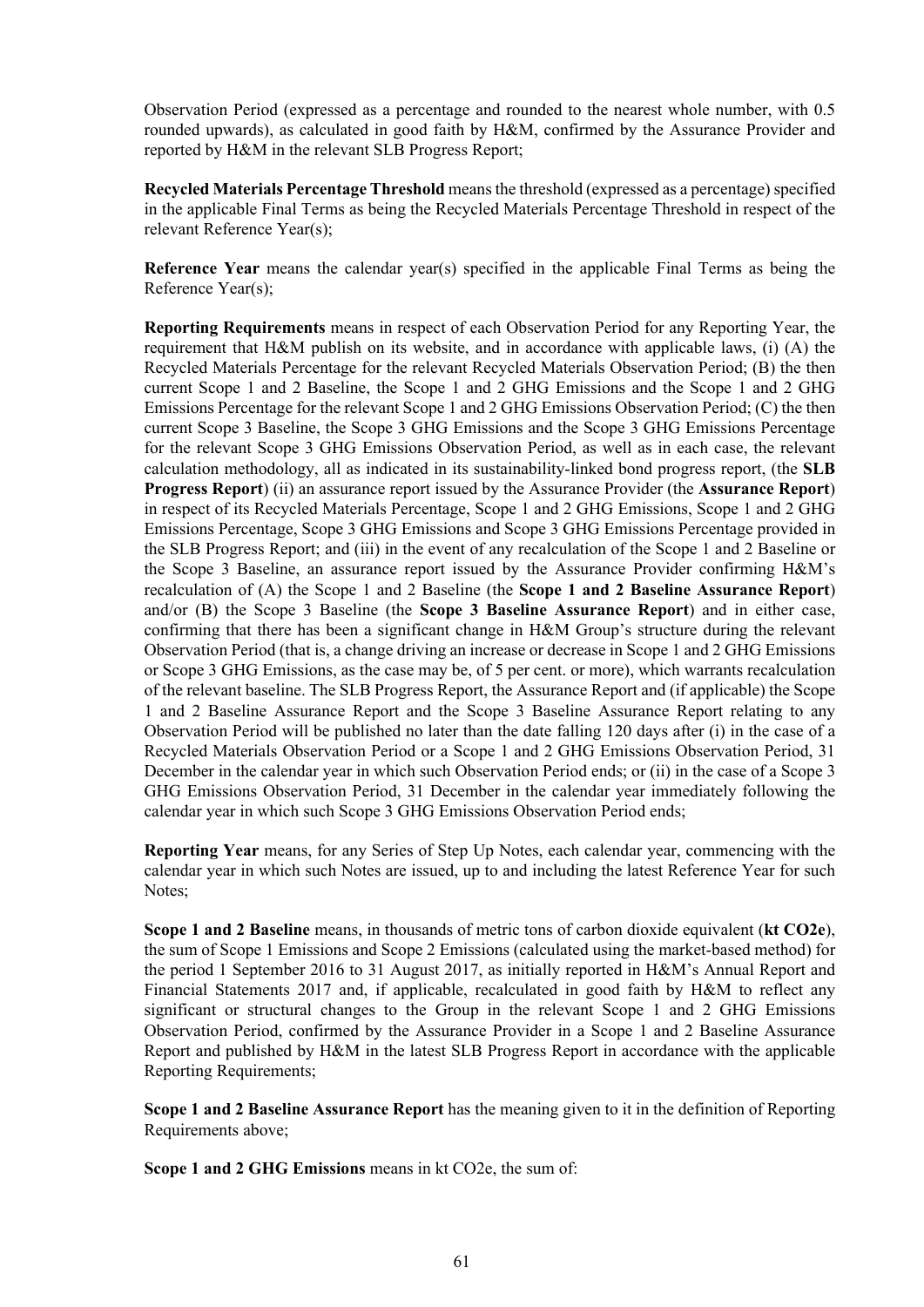- (i) direct greenhouse gas emissions from sources owned or controlled by the Group as defined by the GHG Protocol Standard (the **Scope 1 Emissions**); and
- (ii) indirect greenhouse gas emissions from electricity and heat purchased or acquired by the Group and used in its operations, as defined by the GHG Protocol Standard (the **Scope 2 Emissions**),

in each case as calculated in good faith by H&M in respect of a Scope 1 and 2 GHG Emissions Observation Period, confirmed by the Assurance Provider and reported by H&M in the relevant SLB Progress Report;

**Scope 1 and 2 GHG Emissions Condition** means the condition that:

- (i) the SLB Progress Report and the Assurance Report relating to the Scope 1 and 2 GHG Emissions Observation Period for each Reporting Year and (if applicable) the related Scope 1 and 2 Baseline Assurance Report have been published by H&M in accordance with the applicable Reporting Requirements by no later than the relevant Notification Deadline; and
- (ii) the Scope 1 and 2 GHG Emissions Percentage in respect of the Scope 1 and 2 GHG Emissions Observation Period for any Reference Year, as shown in the relevant SLB Progress Report referred to in paragraph (i) above, was equal to or greater than the Scope 1 and 2 GHG Emissions Percentage Threshold in respect of such Reference Year,

and if the requirements of paragraph(s) (i) and/or (ii) are not met, H&M shall be deemed to have failed to satisfy the Scope 1 and 2 GHG Emissions Condition in respect of the relevant Reporting Year or Reference Year, as applicable;

**Scope 1 and 2 GHG Emissions Event** occurs if H&M fails to satisfy the Scope 1 and 2 GHG Emissions Condition in respect of any Reporting Year or Reference Year, as applicable;

**Scope 1 and 2 GHG Emissions Event Step-Up Margin** means the margin specified in the applicable Final Terms as being the Scope 1 and 2 GHG Emissions Event Step-Up Margin;

**Scope 1 and 2 GHG Emissions Observation Period** means for any Reporting Year (including, for the avoidance of doubt, any Reference Year), the period commencing on 1 September in the previous calendar year and ending on 31 August in such calendar year;

**Scope 1 and 2 GHG Emissions Percentage** means, in respect of any Scope 1 and 2 GHG Emissions Observation Period, the percentage (rounded to the nearest whole number, with 0.5 rounded upwards) by which Scope 1 and 2 GHG Emissions for such Scope 1 and 2 GHG Emissions Observation Period are reduced in comparison to the Scope 1 and 2 Baseline, as calculated in good faith by H&M, confirmed by the Assurance Provider and reported by H&M in the relevant SLB Progress Report;

**Scope 1 and 2 GHG Emissions Percentage Threshold** means the threshold (expressed as a percentage) specified in the applicable Final Terms as being the Scope 1 and 2 GHG Emissions Percentage Threshold in respect of the relevant Reference Year(s).

For the avoidance of doubt, any significant or structural change to the Group will not result in any adjustment to the Scope 1 and 2 GHG Emissions Percentage Threshold(s), but may result in the recalculation of the Scope 1 and 2 Baseline;

**Scope 3 Baseline** means, in kt CO2e, the Scope 3 GHG Emissions (calculated using an external consultant) for the period 1 January 2016 to 31 December 2016, as initially reported in H&M's Sustainability Report 2017 and, if applicable, recalculated in good faith by H&M to reflect any significant or structural changes to the Group in the relevant Scope 3 GHG Emissions Observation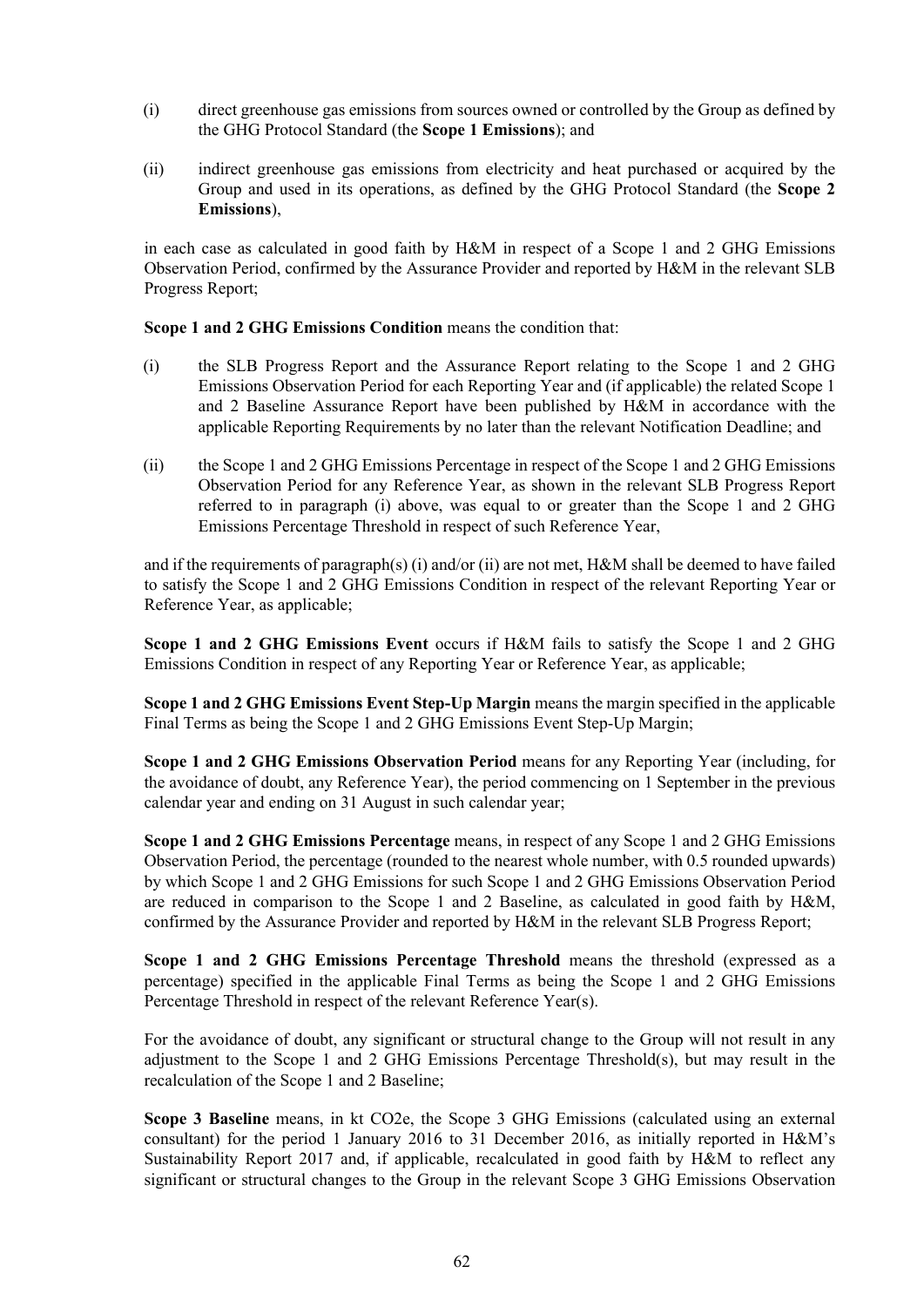Period, confirmed by the Assurance Provider in a Scope 3 Baseline Assurance Report and published by H&M in the latest SLB Progress Report in accordance with the applicable Reporting Requirements;

**Scope 3 Baseline Assurance Report** has the meaning given to it in the definition of Reporting Requirements above;

**Scope 3 GHG Emissions** means in kt CO2e, indirect greenhouse gas emissions related to fabric production, garment manufacturing, raw materials and upstream transport of the Group, as defined by the GHG Protocol Standard, as calculated in good faith by H&M in respect of a Scope 3 GHG Emissions Observation Period, confirmed by the Assurance Provider and reported by H&M in the relevant SLB Progress Report;

**Scope 3 GHG Emissions Condition** means the condition that:

- (i) the SLB Progress Report and the Assurance Report relating to the Scope 3 GHG Emissions Observation Period for each Reporting Year and (if applicable) the related Scope 3 Baseline Assurance Report have been published by H&M in accordance with the applicable Reporting Requirements by no later than the relevant Notification Deadline; and
- (ii) the Scope 3 GHG Emissions Percentage in respect of the Scope 3 GHG Emissions Observation Period for any Reference Year, as shown in the relevant SLB Progress Report referred to in paragraph (i) above, was equal to or greater than the Scope 3 GHG Emissions Percentage Threshold in respect of such Reference Year,

and if the requirements of paragraph(s) (i) and/or (ii) are not met, H&M shall be deemed to have failed to satisfy the Scope 3 GHG Emissions Condition in respect of the relevant Reporting Year or Reference Year, as applicable;

**Scope 3 GHG Emissions Event** occurs if H&M fails to satisfy the Scope 3 GHG Emissions Condition in respect of any Reporting Year or Reference Year, as applicable;

**Scope 3 GHG Emissions Event Step-Up Margin** means the margin specified in the applicable Final Terms as being the Scope 3 GHG Emissions Event Step-Up Margin;

**Scope 3 GHG Emissions Observation Period** means for any Reporting Year (including, for the avoidance of doubt, any Reference Year), the period commencing on 1 January in the previous calendar year and ending on 31 December in the previous calendar year;

**Scope 3 GHG Emissions Percentage** means, in respect of any Scope 3 GHG Emissions Observation Period, the percentage (rounded to the nearest whole number, with 0.5 rounded upwards) by which Scope 3 GHG Emissions for such Scope 3 GHG Emissions Observation Period are reduced in comparison to the Scope 3 Baseline, as calculated in good faith by H&M, confirmed by the Assurance Provider and reported by H&M in the relevant SLB Progress Report;

**Scope 3 GHG Emissions Percentage Threshold** means the threshold (expressed as a percentage) specified in the applicable Final Terms as being the Scope 3 GHG Emissions Percentage Threshold in respect of the relevant Reference Year(s).

For the avoidance of doubt, any significant or structural change to the Group will not result in any adjustment to the Scope 3 GHG Emissions Percentage Threshold(s), but may result in the recalculation of the Scope 3 Baseline;

**SLB Progress Report** has the meaning given to it in the definition of Reporting Requirements above;

**Step Up Event** occurs if one or more of a Recycled Materials Event, a Scope 1 and 2 GHG Emissions Event or a Scope 3 GHG Emissions Event occurs;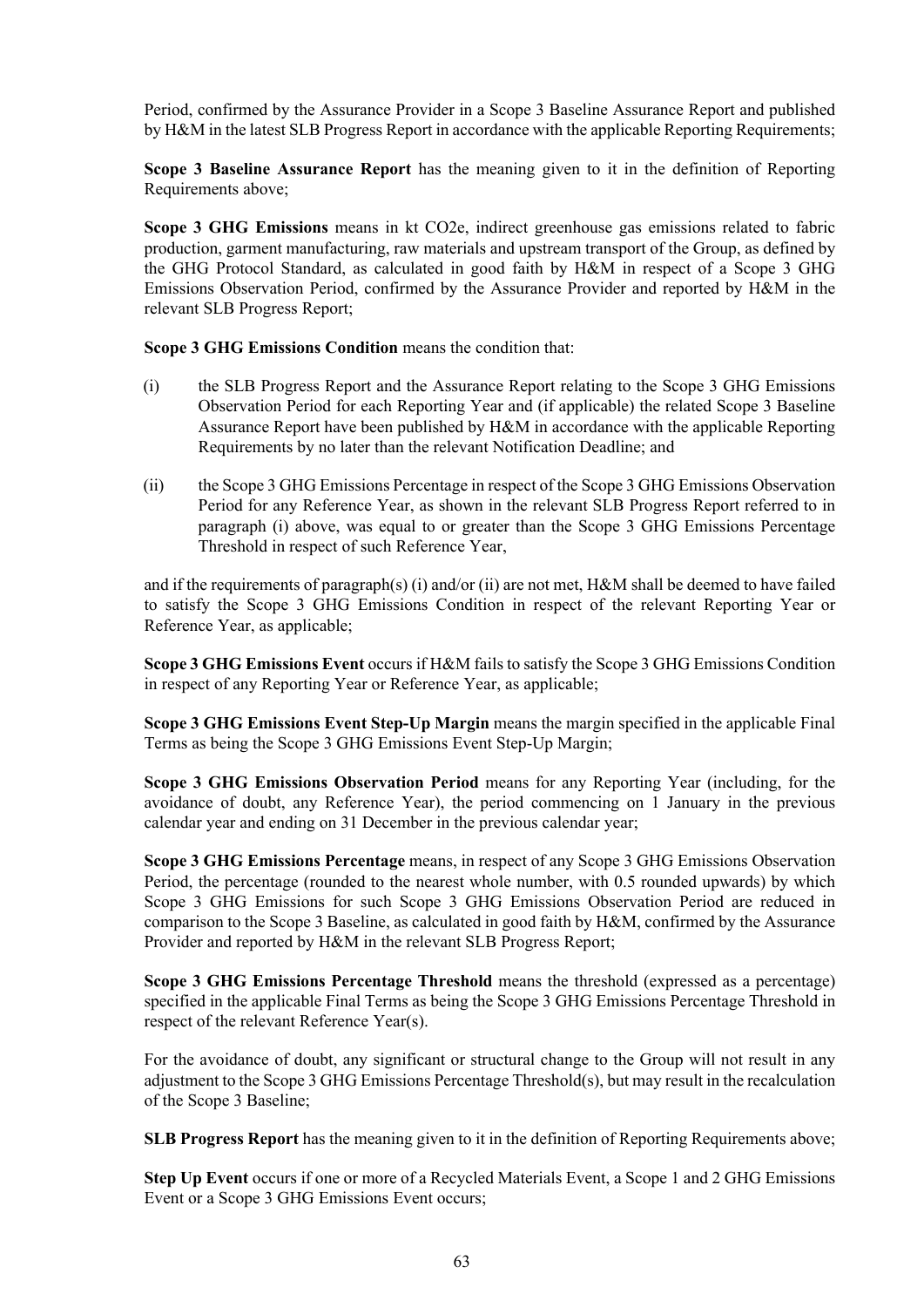**Step Up Margin** means the aggregate of:

- (i) where a Recycled Materials Event has occurred, the Recycled Materials Event Step-Up Margin;
- (ii) where a Scope 1 and 2 GHG Emissions Event has occurred, the Scope 1 and 2 GHG Emissions Event Step-Up Margin; and
- (iii) where a Scope 3 GHG Emissions Event has occurred, the Scope 3 GHG Emissions Event Step-Up Margin; and

Total Materials means all of the materials used in the Group's commercial goods.

## **5.4 Accrual of interest**

Each Note (or in the case of the redemption of part only of a Note, that part only of such Note) will cease to bear interest (if any) from the date for its redemption unless payment of principal is improperly withheld or refused. In such event, interest will continue to accrue until whichever is the earlier of:

- (a) the date on which all amounts due in respect of such Note have been paid; and
- (b) five days after the date on which the full amount of the moneys payable in respect of such Note has been received by the Principal Paying Agent or the Registrar, as the case may be, and notice to that effect has been given to the Noteholders in accordance with Condition [14](#page-87-0) (*[Notices](#page-87-0)*).

## <span id="page-72-0"></span>**6. PAYMENTS**

### **6.1 Method of payment**

Subject as provided below:

- (a) payments in a Specified Currency other than euro will be made by credit or transfer to an account in the relevant Specified Currency maintained by the payee with a bank in the principal financial centre of the country of such Specified Currency (which, if the Specified Currency is Australian dollars or New Zealand dollars, shall be Sydney and Auckland, respectively); and
- (b) payments will be made in euro by credit or transfer to a euro account (or any other account to which euro may be credited or transferred) specified by the payee.

Payments will be subject in all cases to (i) any fiscal or other laws and regulations applicable thereto in the place of payment, but without prejudice to the provisions of Condition [8](#page-83-0) (*[Taxation](#page-83-0)*) and (ii) any withholding or deduction required pursuant to an agreement described in Section 1471(b) of the U.S. Internal Revenue Code of 1986 (the **Code**) or otherwise imposed pursuant to Sections 1471 through 1474 of the Code, any regulations or agreements thereunder, any official interpretations thereof, or (without prejudice to the provisions of Condition [8](#page-83-0) (*[Taxation](#page-83-0)*) any law implementing an intergovernmental approach thereto.

#### <span id="page-72-1"></span>**6.2 Presentation of definitive Bearer Notes and Coupons**

Payments of principal in respect of definitive Bearer Notes will (subject as provided below) be made in the manner provided in Condition [6.1 above](#page-72-0) only against presentation and surrender (or, in the case of part payment of any sum due, endorsement) of definitive Bearer Notes, and payments of interest in respect of definitive Bearer Notes will (subject as provided below) be made as aforesaid only against presentation and surrender (or, in the case of part payment of any sum due, endorsement) of Coupons, in each case at the specified office of any Paying Agent outside the United States (which expression,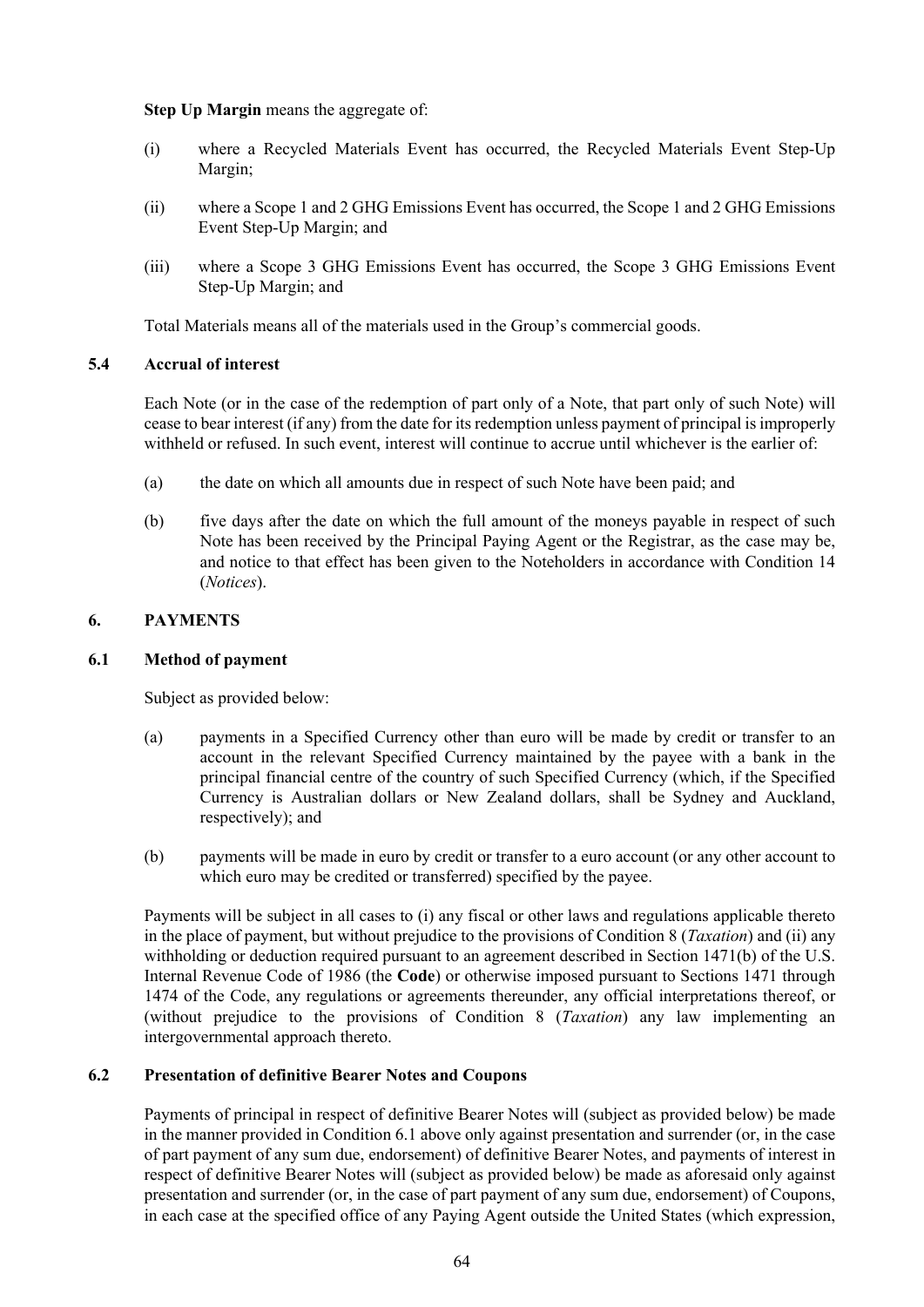as used herein, means the United States of America (including the States and the District of Columbia and its possessions)).

Fixed Rate Notes in definitive bearer form (other than Long Maturity Notes (as defined below)) should be presented for payment together with all unmatured Coupons appertaining thereto (which expression shall for this purpose include Coupons falling to be issued on exchange of matured Talons), failing which the amount of any missing unmatured Coupon (or, in the case of payment not being made in full, the same proportion of the amount of such missing unmatured Coupon as the sum so paid bears to the sum due) will be deducted from the sum due for payment. Each amount of principal so deducted will be paid in the manner mentioned above against surrender of the relative missing Coupon at any time before the expiry of 10 years after the Relevant Date (as defined in Condition [8](#page-83-0) (*[Taxation](#page-83-0)*) in respect of such principal (whether or not such Coupon would otherwise have become void under Condition [9](#page-84-0) (*[Prescription](#page-84-0)*)) or, if later, five years from the date on which such Coupon would otherwise have become due, but in no event thereafter.

Upon any Fixed Rate Note in definitive bearer form becoming due and repayable prior to its Maturity Date, all unmatured Talons (if any) appertaining thereto will become void and no further Coupons will be issued in respect thereof.

Upon the date on which any Floating Rate Note or Long Maturity Note in definitive bearer form becomes due and repayable, unmatured Coupons and Talons (if any) relating thereto (whether or not attached) shall become void and no payment or, as the case may be, exchange for further Coupons shall be made in respect thereof. A **Long Maturity Note** is a Fixed Rate Note (other than a Fixed Rate Note which on issue had a Talon attached) whose nominal amount on issue is less than the aggregate interest payable thereon provided that such Note shall cease to be a Long Maturity Note on the Interest Payment Date on which the aggregate amount of interest remaining to be paid after that date is less than the nominal amount of such Note.

If the due date for redemption of any definitive Bearer Note is not an Interest Payment Date, interest (if any) accrued in respect of such Note from (and including) the preceding Interest Payment Date or, as the case may be, the Interest Commencement Date shall be payable only against surrender of the relevant definitive Bearer Note.

#### **6.3 Payments in respect of Bearer Global Notes**

Payments of principal and interest (if any) in respect of Notes represented by any Global Note in bearer form will (subject as provided below) be made in the manner specified above in relation to definitive Bearer Notes or otherwise in the manner specified in the relevant Global Note, where applicable against presentation or surrender, as the case may be, of such Global Note at the specified office of any Paying Agent outside the United States. A record of each payment made, distinguishing between any payment of principal and any payment of interest, will be made either on such Global Note by the Paying Agent to which it was presented or in the records of Euroclear and Clearstream, Luxembourg, as applicable.

#### **6.4 Payments in respect of Registered Notes**

Payments of principal (other than instalments of principal prior to the final instalment) in respect of each Registered Note (whether or not in global form) will be made against presentation and surrender (or, in the case of part payment of any sum due, endorsement) of the Registered Note at the specified office of the Registrar or any of the Paying Agents. Such payments will be made by transfer to the Designated Account (as defined below) of the holder (or the first named of joint holders) of the Registered Note appearing in the register of holders of the Registered Notes maintained by the Registrar (the **Register**) (i) where in global form, at the close of the business day (being for this purpose a day on which Euroclear and Clearstream, Luxembourg are open for business) before the relevant due date, and (ii) where in definitive form, at the close of business on the third business day (being for this purpose a day on which banks are open for business in the city where the specified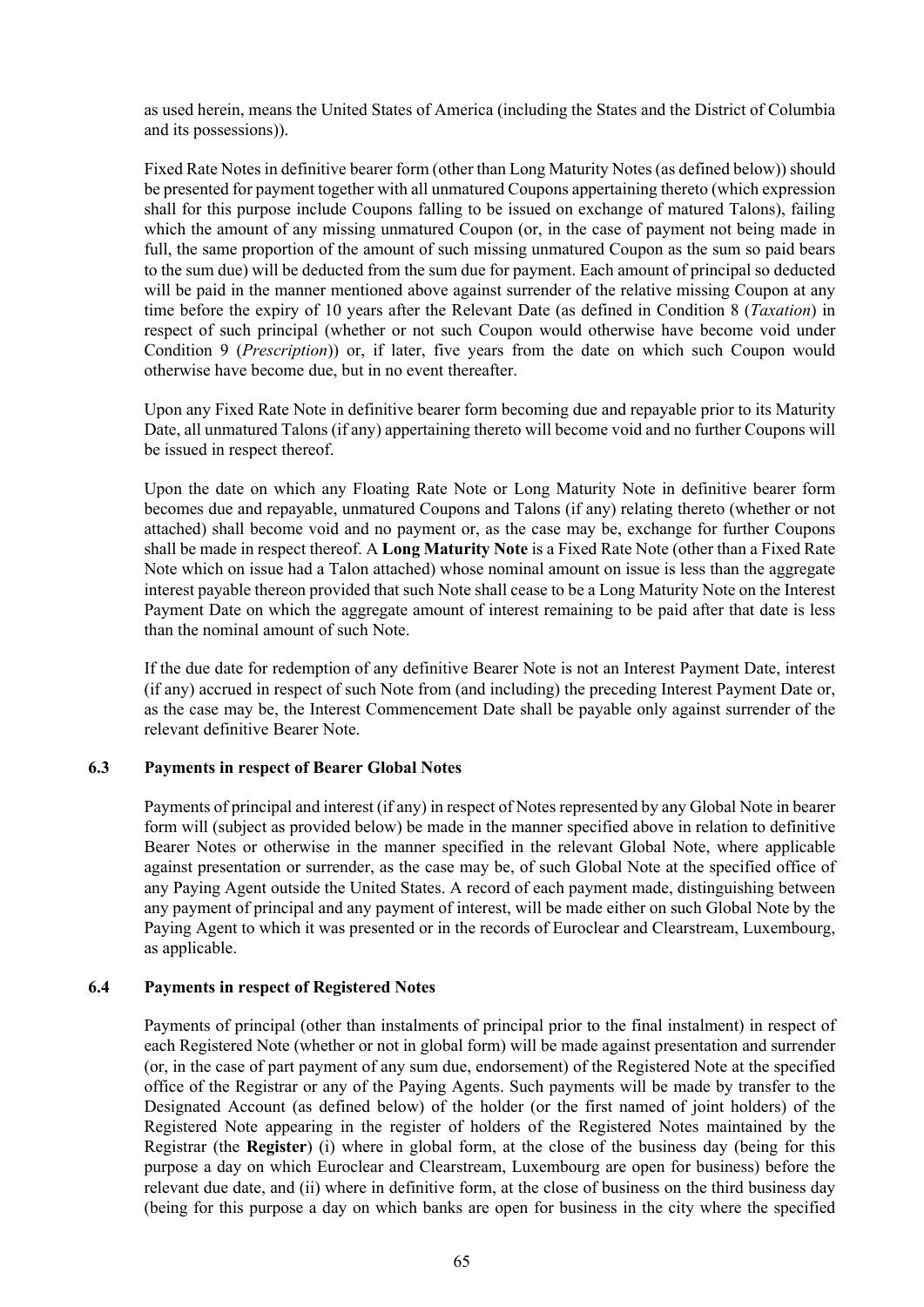office of the Registrar is located) before the relevant due date. For these purposes, **Designated Account** means the account (which, in the case of a payment in Japanese yen to a non resident of Japan, shall be a non resident account) maintained by a holder with a Designated Bank and identified as such in the Register and **Designated Bank** means (in the case of payment in a Specified Currency other than euro) a bank in the principal financial centre of the country of such Specified Currency (which, if the Specified Currency is Australian dollars or New Zealand dollars, shall be Sydney and Auckland, respectively) and (in the case of a payment in euro) any bank which processes payments in euro.

Payments of interest and payments of instalments of principal (other than the final instalment) in respect of each Registered Note (whether or not in global form) will be made by transfer on the due date to the Designated Account of the holder (or the first named of joint holders) of the Registered Note appearing in the Register (i) where in global form, at the close of the business day (being for this purpose a day on which Euroclear and Clearstream, Luxembourg are open for business) before the relevant due date, and (ii) where in definitive form, at the close of business on the fifteenth day (whether or not such fifteenth day is a business day) before the relevant due date (the **Record Date**). Payment of the interest due in respect of each Registered Note on redemption and the final instalment of principal will be made in the same manner as payment of the principal amount of such Registered Note.

No commissions or expenses shall be charged to the holders by the Registrar in respect of any payments of principal or interest in respect of Registered Notes.

None of the relevant Issuer, the Guarantor or the Agents will have any responsibility or liability for any aspect of the records relating to, or payments made on account of, beneficial ownership interests in the Registered Global Notes or for maintaining, supervising or reviewing any records relating to such beneficial ownership interests.

#### <span id="page-74-0"></span>**6.5 General provisions applicable to payments**

The holder of a Global Note shall be the only person entitled to receive payments in respect of Notes represented by such Global Note and the relevant Issuer or, as the case may be, the Guarantor will be discharged by payment to, or to the order of, the holder of such Global Note in respect of each amount so paid. Each of the persons shown in the records of Euroclear or Clearstream, Luxembourg as the beneficial holder of a particular nominal amount of Notes represented by such Global Note must look solely to Euroclear or Clearstream, Luxembourg, as the case may be, for their share of each payment so made by the relevant Issuer or, as the case may be, the Guarantor to, or to the order of, the holder of such Global Note.

Notwithstanding the foregoing provisions of this Condition, if any amount of principal and/or interest in respect of Bearer Notes is payable in U.S. dollars, such U.S. dollar payments of principal and/or interest in respect of such Notes will be made at the specified office of a Paying Agent in the United States if:

- (a) the relevant Issuer has appointed Paying Agents with specified offices outside the United States with the reasonable expectation that such Paying Agents would be able to make payment in U.S. dollars at such specified offices outside the United States of the full amount of principal and interest on the Bearer Notes in the manner provided above when due;
- (b) payment of the full amount of such principal and interest at all such specified offices outside the United States is illegal or effectively precluded by exchange controls or other similar restrictions on the full payment or receipt of principal and interest in U.S. dollars; and
- (c) such payment is then permitted under United States law without involving, in the opinion of the relevant Issuer and the Guarantor, adverse tax consequences to the relevant Issuer or the Guarantor.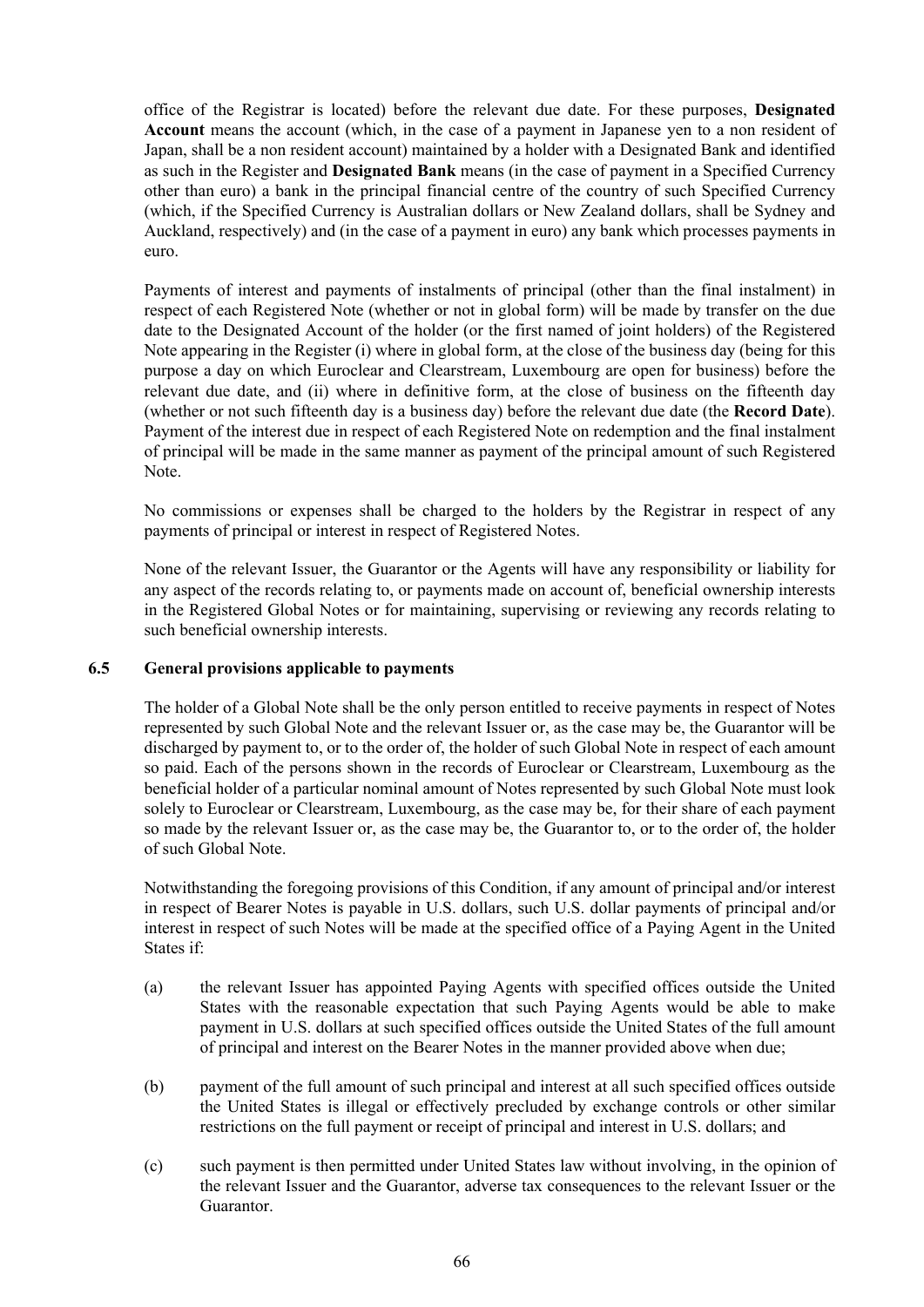## <span id="page-75-0"></span>**6.6 Payment Day**

If the date for payment of any amount in respect of any Note or Coupon is not a Payment Day, the holder thereof shall not be entitled to payment until the next following Payment Day in the relevant place and shall not be entitled to further interest or other payment in respect of such delay. For these purposes, **Payment Day** means any day which (subject to Condition [9](#page-84-0) (*[Prescription](#page-84-0)*)) is:

- (a) a day on which commercial banks and foreign exchange markets settle payments and are open for general business (including dealing in foreign exchange and foreign currency deposits):
	- (i) in the case of Notes in definitive form only, in the relevant place of presentation; and
	- (ii) in each Additional Financial Centre (other than TARGET2 System) specified in the applicable Final Terms;
- (b) if TARGET2 System is specified as an Additional Financial Centre in the applicable Final Terms, a day on which the TARGET2 System is open; and
- (c) either (1) in relation to any sum payable in a Specified Currency other than euro, a day on which commercial banks and foreign exchange markets settle payments and are open for general business (including dealing in foreign exchange and foreign currency deposits) in the principal financial centre of the country of the relevant Specified Currency (which if the Specified Currency is Australian dollars or New Zealand dollars shall be Sydney and Auckland, respectively) or (2) in relation to any sum payable in euro, a day on which the TARGET2 System is open.

#### **6.7 Interpretation of principal and interest**

Any reference in the Conditions to principal in respect of the Notes shall be deemed to include, as applicable:

- (a) any additional amounts which may be payable with respect to principal under Condition [8](#page-83-0) (*[Taxation](#page-83-0)*);
- (b) the Final Redemption Amount of the Notes;
- (c) the Early Redemption Amount of the Notes;
- (d) the Optional Redemption Amount(s) (if any) of the Notes;
- (e) the Change of Control Redemption Amount;
- (f) the Clean-Up Call Amount;
- (g) any premium and any other amounts (other than interest) which may be payable by the relevant Issuer under or in respect of the Notes.

Any reference in the Conditions to interest in respect of the Notes shall be deemed to include, as applicable, any additional amounts which may be payable with respect to interest under Condition [8](#page-83-0) (*[Taxation](#page-83-0)*).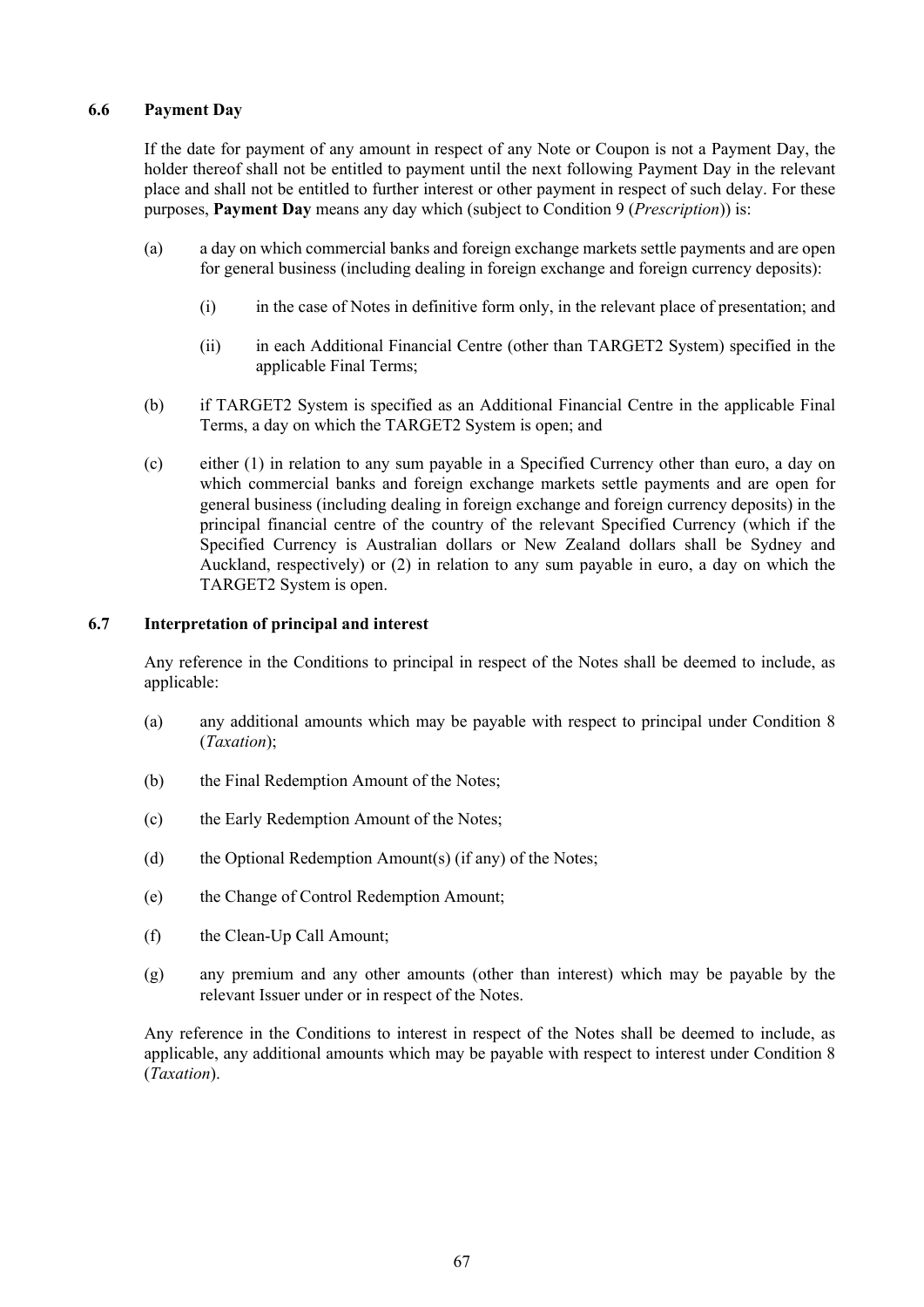### <span id="page-76-2"></span>**7. REDEMPTION AND PURCHASE**

### **7.1 Redemption at maturity**

Unless previously redeemed or purchased and cancelled as specified below, each Note will be redeemed by the relevant Issuer at its Final Redemption Amount specified in the applicable Final Terms in the relevant Specified Currency on the Maturity Date specified in the applicable Final Terms.

## <span id="page-76-0"></span>**7.2 Redemption for tax reasons**

Subject to Condition [7.8,](#page-82-0) the Notes may be redeemed at the option of the relevant Issuer in whole, but not in part, at any time (if this Note is not a Floating Rate Note) or on any Interest Payment Date (if this Note is a Floating Rate Note), on giving not less than the minimum period nor more than the maximum period of notice specified in the applicable Final Terms to the Principal Paying Agent and, in accordance with Condition [14](#page-87-0) (*[Notices](#page-87-0)*), the Noteholders (which notice shall be irrevocable), if:

- (a) on the occasion of the next payment due under the Notes, the relevant Issuer has or will become obliged to pay additional amounts as provided or referred to in Condition [8](#page-83-0) (*[Taxation](#page-83-0)*) or the Guarantor would for reasons outside its control be required to pay such additional amounts, in each case, as a result of any change in, or amendment to, the laws or regulations of a Tax Jurisdiction (as defined in Condition [8](#page-83-0) (*[Taxation](#page-83-0)*)), or any change in the application or official interpretation of such laws or regulations, which change or amendment becomes effective on or after the date on which agreement is reached to issue the first Tranche of the Notes; and
- (b) such obligation cannot be avoided by the relevant Issuer or, as the case may be, the Guarantor taking reasonable measures available to it,

provided that no such notice of redemption shall be given earlier than 90 days prior to the earliest date on which the relevant Issuer or, as the case may be, the Guarantor would be obliged to pay such additional amounts were a payment in respect of the Notes then due.

Prior to the publication of any notice of redemption pursuant to this Condition, the relevant Issuer shall deliver to the Principal Paying Agent to make available at its specified office to the Noteholders (i) a certificate signed by two Directors of the relevant Issuer or, as the case may be, two Directors of the Guarantor stating that the relevant Issuer is entitled to effect such redemption and setting forth a statement of facts showing that the conditions precedent to the right of the relevant Issuer so to redeem have occurred and (ii) an opinion of independent legal advisers of recognised standing to the effect that the relevant Issuer or, as the case may be, the Guarantor has or will become obliged to pay such additional amounts as a result of such change or amendment.

Notes redeemed pursuant to this Condition [7.2](#page-76-0) will be redeemed at their Early Redemption Amount referred to in Condition [7.8](#page-82-0) below together (if appropriate) with interest accrued to (but excluding) the date of redemption.

# <span id="page-76-1"></span>**7.3 Redemption at the option of the Issuer (Issuer Call)**

If Issuer Call is specified as being applicable in the applicable Final Terms, the relevant Issuer may, having given not less than the minimum period nor more than the maximum period of notice specified in applicable Final Terms to the Noteholders in accordance with Condition [14](#page-87-0) (*[Notices](#page-87-0)*) (which notice shall be irrevocable and shall specify the date fixed for redemption), redeem all or some only of the Notes then outstanding on any Optional Redemption Date and at the Optional Redemption Amount(s) specified in the applicable Final Terms together, if appropriate, with interest accrued to (but excluding) the relevant Optional Redemption Date. Where the Optional Redemption Amount specified in the applicable Final Terms is Make-whole Amount, any such notice of redemption may, at the relevant Issuer's discretion, be subject to one or more conditions precedent, in which case such notice shall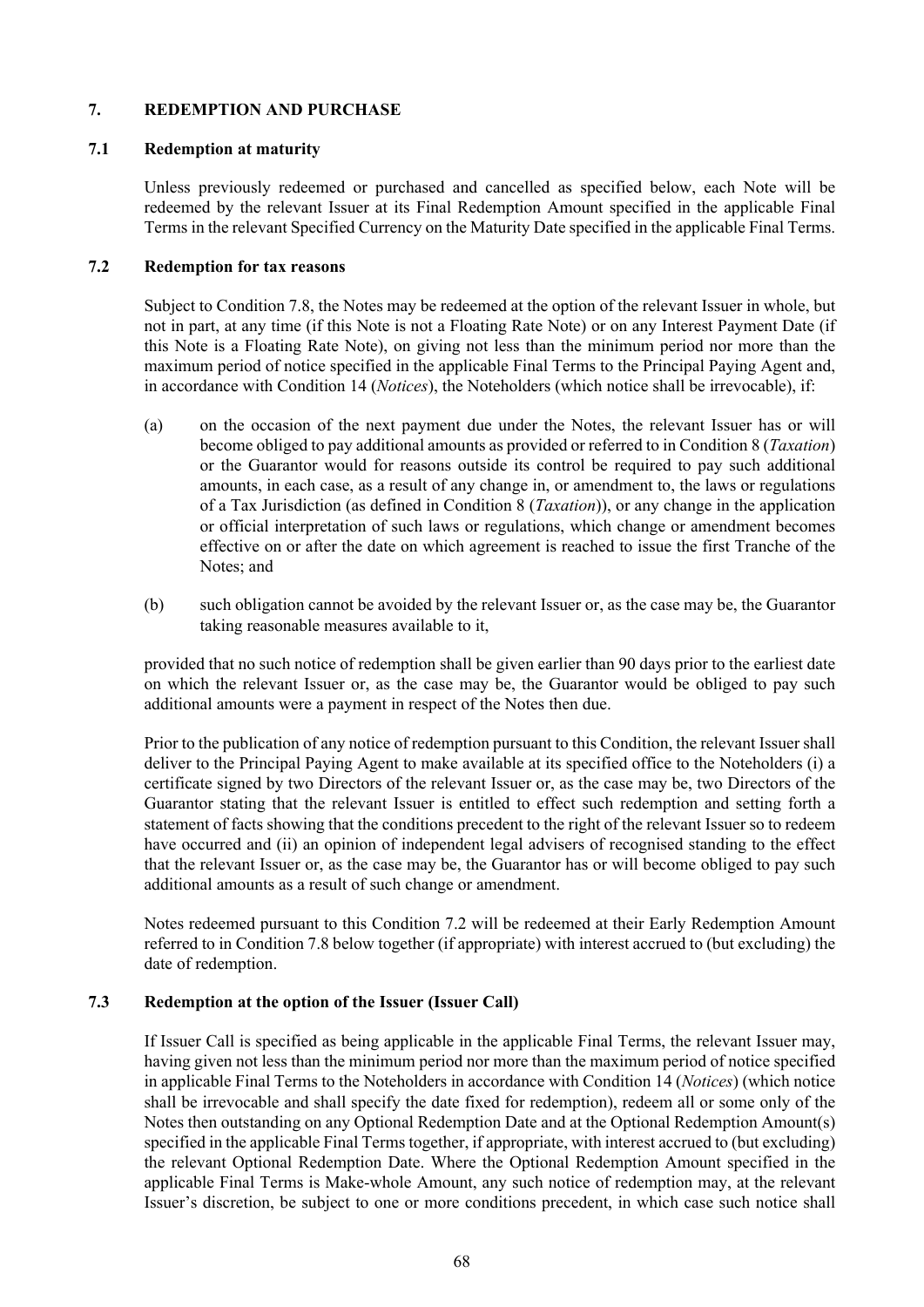state that, in the relevant Issuer's discretion, the Optional Redemption Date may be delayed until such time as any or all such conditions shall be satisfied (or waived by the relevant Issuer in its sole discretion), or such redemption may not occur and such notice may be rescinded in the event that any or all such conditions shall not have been satisfied (or waived by the relevant Issuer in its sole discretion) by the Optional Redemption Date, or by the Optional Redemption Date so delayed. Any such redemption must be of a nominal amount not less than the Minimum Redemption Amount and not more than the Maximum Redemption Amount, in each case as may be specified in the applicable Final Terms. The Optional Redemption Amount will either be the specified percentage of the nominal amount of the Notes stated in the applicable Final Terms or, if Make-whole Amount is specified in the applicable Final Terms, will be the higher of (i) 100 per cent. of the nominal amount outstanding of the Notes to be redeemed and (ii) the sum of the present values of the nominal amount outstanding of the Notes to be redeemed and the Remaining Term Interest on such Notes (exclusive of interest accrued to the date of redemption) and such present values shall be calculated by discounting such amounts to the date of redemption on an annual basis (based on the Day Count Fraction specified in the applicable Final Terms) at the Reference Bond Rate, plus the Redemption Margin, all as determined by the Determination Agent.

In this Condition:

**DA Selected Bond** means a government security or securities (which if the Specified Currency is euro, will be a German Bundesobligationen) selected by the Determination Agent as having an actual or interpolated maturity comparable with the remaining term of the Notes, that would be utilised, at the time of selection and in accordance with customary financial practice, in pricing new issues of corporate debt securities denominated in the Specified Currency and of a comparable maturity to the remaining term of the Notes;

**Determination Agent** means an investment bank or financial institution of international standing selected by the relevant Issuer;

**Quotation Time** shall be as set out in the applicable Final Terms;

**Redemption Margin** shall be as set out in the applicable Final Terms;

**Reference Bond** shall be as set out in the applicable Final Terms or the DA Selected Bond;

**Reference Bond Price** means, with respect to any date of redemption, (a) the arithmetic average of the Reference Government Bond Dealer Quotations for such date of redemption, after excluding the highest and lowest such Reference Government Bond Dealer Quotations, or (b) if the Determination Agent obtains fewer than four such Reference Government Bond Dealer Quotations, the arithmetic average of all such quotations;

**Reference Bond Rate** means, with respect to any date of redemption, the rate per annum equal to the annual or semi-annual yield (as the case may be) to maturity or interpolated yield to maturity (on the relevant day count basis) of the Reference Bond, assuming a price for the Reference Bond (expressed as a percentage of its nominal amount) equal to the Reference Bond Price for such date of redemption;

**Reference Date** will be set out in the relevant notice of redemption;

**Reference Government Bond Dealer** means each of four banks selected by the relevant Issuer, or their affiliates, which are (A) primary government securities dealers, and their respective successors, or (B) market makers in pricing corporate bond issues;

**Reference Government Bond Dealer Quotations** means, with respect to each Reference Government Bond Dealer and any date of redemption, the arithmetic average, as determined by the Determination Agent, of the bid and offered prices for the Reference Bond (expressed in each case as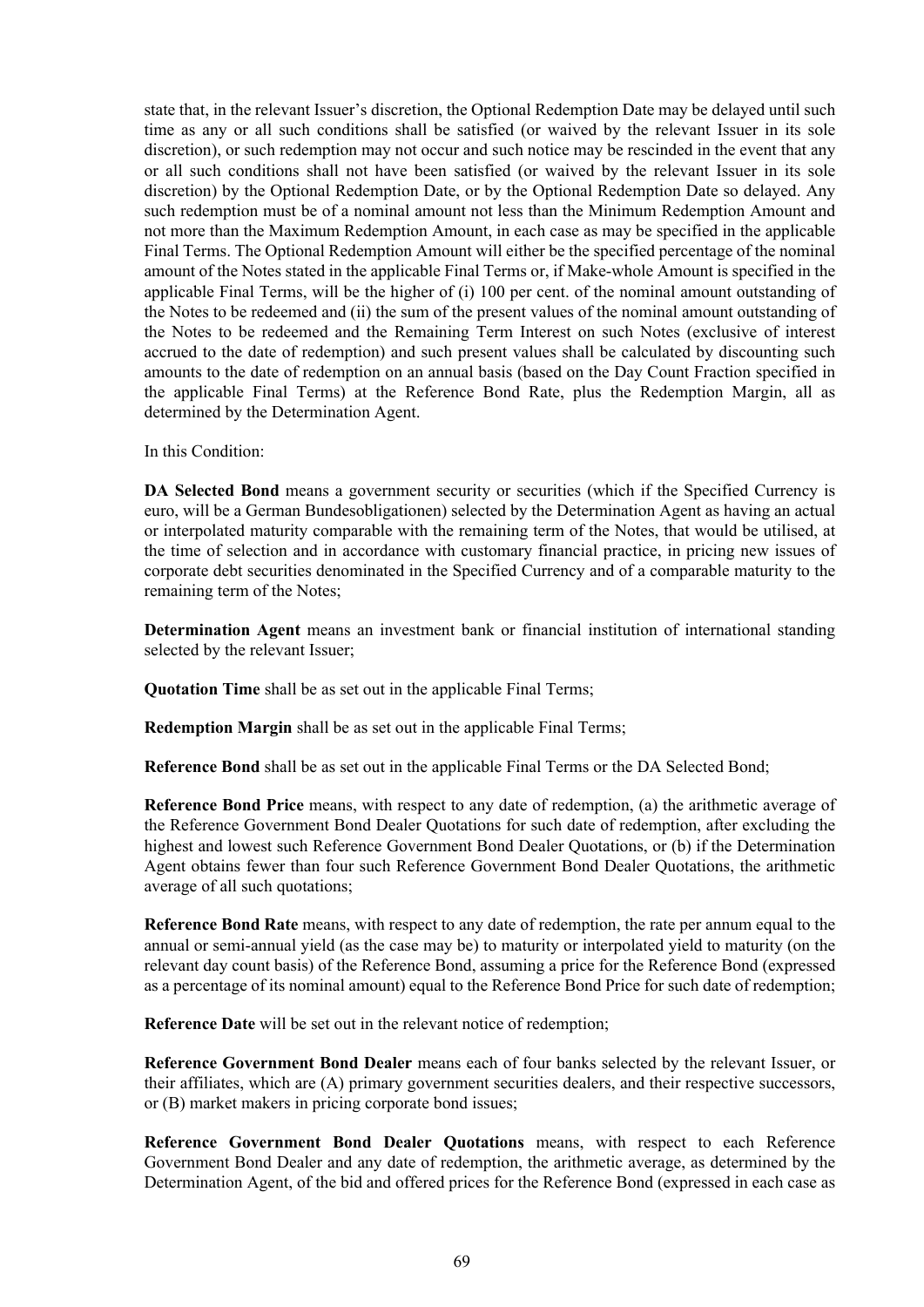a percentage of its nominal amount) at the Quotation Time on the Reference Date quoted in writing to the Determination Agent by such Reference Government Bond Dealer; and

**Remaining Term Interest** means, with respect to any Note, the aggregate amount of scheduled payment(s) of interest on such Note for the remaining term of such Note (or, if Issuer Maturity Par Call is specified as being applicable in the applicable Final Terms, the remaining term up to (but excluding) the first day of the Maturity Par Call Period as specified in the applicable Final Terms) determined on the basis of the rate of interest applicable to such Note from and including the date on which such Note is to be redeemed by the relevant Issuer pursuant to this Condition [7.3.](#page-76-1)

In the case of a partial redemption of Notes, the Notes to be redeemed (**Redeemed Notes**) will (i) in the case of Redeemed Notes represented by definitive Notes, be selected individually by lot, not more than 30 days prior to the date fixed for redemption and (ii) in the case of Redeemed Notes represented by a Global Note, be selected in accordance with the rules of Euroclear and/or Clearstream, Luxembourg, (to be reflected in the records of Euroclear and Clearstream, Luxembourg as either a pool factor or a reduction in nominal amount, at their discretion). In the case of Redeemed Notes represented by definitive Notes, a list of the serial numbers of such Redeemed Notes will be published in accordance with Condition [14](#page-87-0) (*[Notices](#page-87-0)*) not less than 15 days prior to the date fixed for redemption.

#### <span id="page-78-1"></span>**7.4 Redemption at the option of the Issuer (Issuer Maturity Par Call)**

If Issuer Maturity Par Call is specified as being applicable in the applicable Final Terms, the relevant Issuer may, having given not less than the minimum period nor more than the maximum period of notice specified in applicable Final Terms to the Noteholders in accordance with Condition [14](#page-87-0) (*[Notices](#page-87-0)*) (which notice shall be irrevocable and specify the date fixed for redemption), redeem the Notes then outstanding in whole, but not in part, at any time during the Maturity Par Call Period specified as being applicable in the applicable Final Terms, at the Final Redemption Amount specified in the applicable Final Terms, together (if appropriate) with interest accrued but unpaid to (but excluding) the date fixed for redemption.

#### <span id="page-78-0"></span>**7.5 Redemption at the option of the Noteholders (Investor Put)**

If Investor Put is specified as being applicable in the applicable Final Terms, upon the holder of any Note giving to the relevant Issuer in accordance with Condition [14](#page-87-0) (*[Notices](#page-87-0)*) not less than the minimum period nor more than the maximum period of notice specified in the applicable Final Terms, the relevant Issuer will, upon the expiry of such notice, redeem such Note on the Optional Redemption Date and at the Optional Redemption Amount together, if appropriate, with interest accrued to (but excluding) the Optional Redemption Date.

To exercise the right to require redemption of this Note the holder of this Note must, if this Note is in definitive form and held outside Euroclear and Clearstream, Luxembourg, deliver, at the specified office of any Paying Agent (in the case of Bearer Notes) or the Registrar (in the case of Registered Notes) at any time during normal business hours of such Paying Agent or, as the case may be, the Registrar falling within the notice period, a duly completed and signed notice of exercise in the form (for the time being current) obtainable from any specified office of any Paying Agent or, as the case may be, the Registrar (a **Put Notice**) and in which the holder must specify a bank account to which payment is to be made under this Condition and, in the case of Registered Notes, the nominal amount thereof to be redeemed and, if less than the full nominal amount of the Registered Notes so surrendered is to be redeemed, an address to which a new Registered Note in respect of the balance of such Registered Notes is to be sent subject to and in accordance with the provisions of Condition [2.2.](#page-54-0) If this Note is in definitive bearer form, the Put Notice must be accompanied by this Note or evidence satisfactory to the Paying Agent concerned that this Note will, following delivery of the Put Notice, be held to its order or under its control.

If this Note is represented by a Global Note or is in definitive form and held through Euroclear or Clearstream, Luxembourg, to exercise the right to require redemption of this Note the holder of this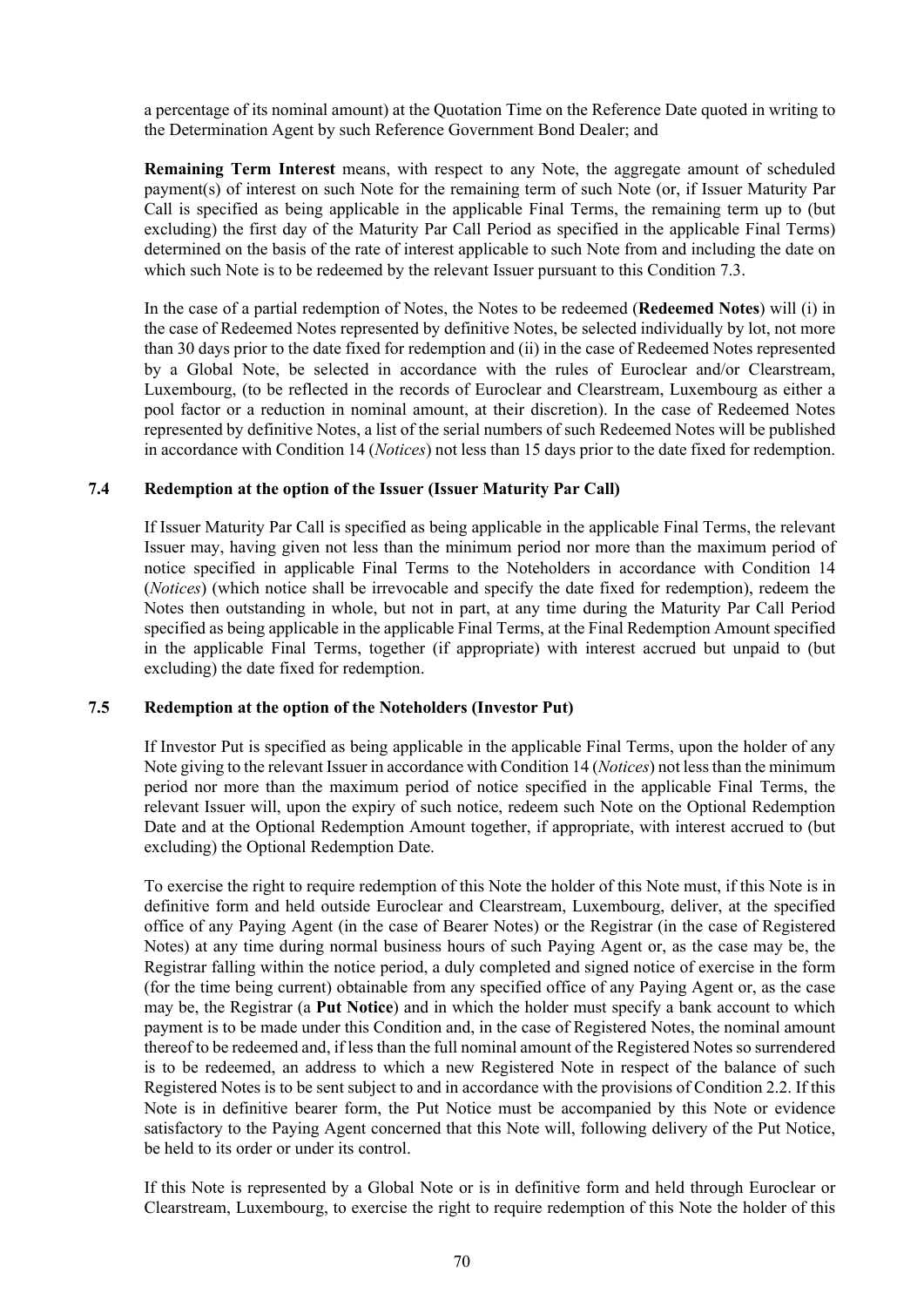Note must, within the notice period, give notice to the Principal Paying Agent of such exercise in accordance with the standard procedures of Euroclear and Clearstream, Luxembourg (which may include notice being given on his instruction by Euroclear, Clearstream, Luxembourg or any common depositary or common safekeeper, as the case may be for them to the Principal Paying Agent by electronic means) in a form acceptable to Euroclear and Clearstream, Luxembourg from time to time.

Any Put Notice or other notice given in accordance with the standard procedures of Euroclear and Clearstream, Luxembourg by a holder of any Note pursuant to this Condition [7.5](#page-78-0) shall be irrevocable except where, prior to the due date of redemption, an Event of Default has occurred and is continuing, in which event such holder, at its option, may elect by notice to the relevant Issuer to withdraw the notice given pursuant to this Condition [7.5](#page-78-0) and instead to declare such Note forthwith due and payable pursuant to Condition [10](#page-84-1) (*Events of Default*).

## <span id="page-79-0"></span>**7.6 Redemption at the option of the Noteholders upon a change of control (Change of Control Put)**

If Change of Control Put is specified as being applicable in the applicable Final Terms, then this Condition [7.6](#page-79-0) shall apply.

A **Change of Control Put Event** will be deemed to occur if:

- (a) any person or any persons acting in concert (other than the Existing Majority Owners) shall acquire a controlling interest in (A) more than 50 per cent., of the issued or allotted ordinary share capital of H&M or (B) shares in the issued or allotted ordinary share capital of H&M carrying more than 50 per cent. of the voting rights normally exercisable at a general meeting of H&M (each such event being, a **Change of Control**); and
- <span id="page-79-1"></span>(b) on the date (the **Relevant Announcement Date**) that is the earlier of (x) the date of the earliest Potential Change of Control Announcement (if any) and (y) the date of the first public announcement of the relevant Change of Control, the Notes carry:
	- (i) an investment grade credit rating (*Baa3/BBB-/BBB- or equivalent or better*) from any Rating Agency (provided by such Rating Agency at the invitation or with the consent of H&M) and such rating from any Rating Agency is within the Change of Control Period either downgraded to a non-investment grade credit rating (*Ba1/BB+/BB+ or equivalent or worse*) or withdrawn and is not within the Change of Control Period subsequently (in the case of a downgrade) upgraded or (in the case of a withdrawal) reinstated to an investment grade credit rating by such Rating Agency; or
	- (ii) a non-investment grade credit rating (*Ba1/BB+/BB+ or equivalent or worse*) from any Rating Agency (provided by such Rating Agency at the invitation or with the consent of H&M) and such rating from any Rating Agency is within the Change of Control Period downgraded by one or more notches (*for illustration, Ba1/BB+/BB+ to Ba2/BB/BB being one notch*) or withdrawn and is not within the Change of Control Period subsequently (in the case of a downgrade) upgraded or (in the case of a withdrawal) reinstated to its earlier credit rating or better by such Rating Agency; or
	- (iii) no credit rating from any Rating Agency and a Negative Rating Event also occurs within the Change of Control Period,

and

(c) in making the relevant decision(s) referred to above, the relevant Rating Agency announces publicly or confirms in writing to H&M that such downgrading and/or withdrawal resulted, directly or indirectly, from the Change of Control or the Potential Change of Control Announcement (whether or not the Change of Control shall have occurred at the time such rating is downgraded and/or withdrawn). Upon receipt by H&M or the relevant Issuer of any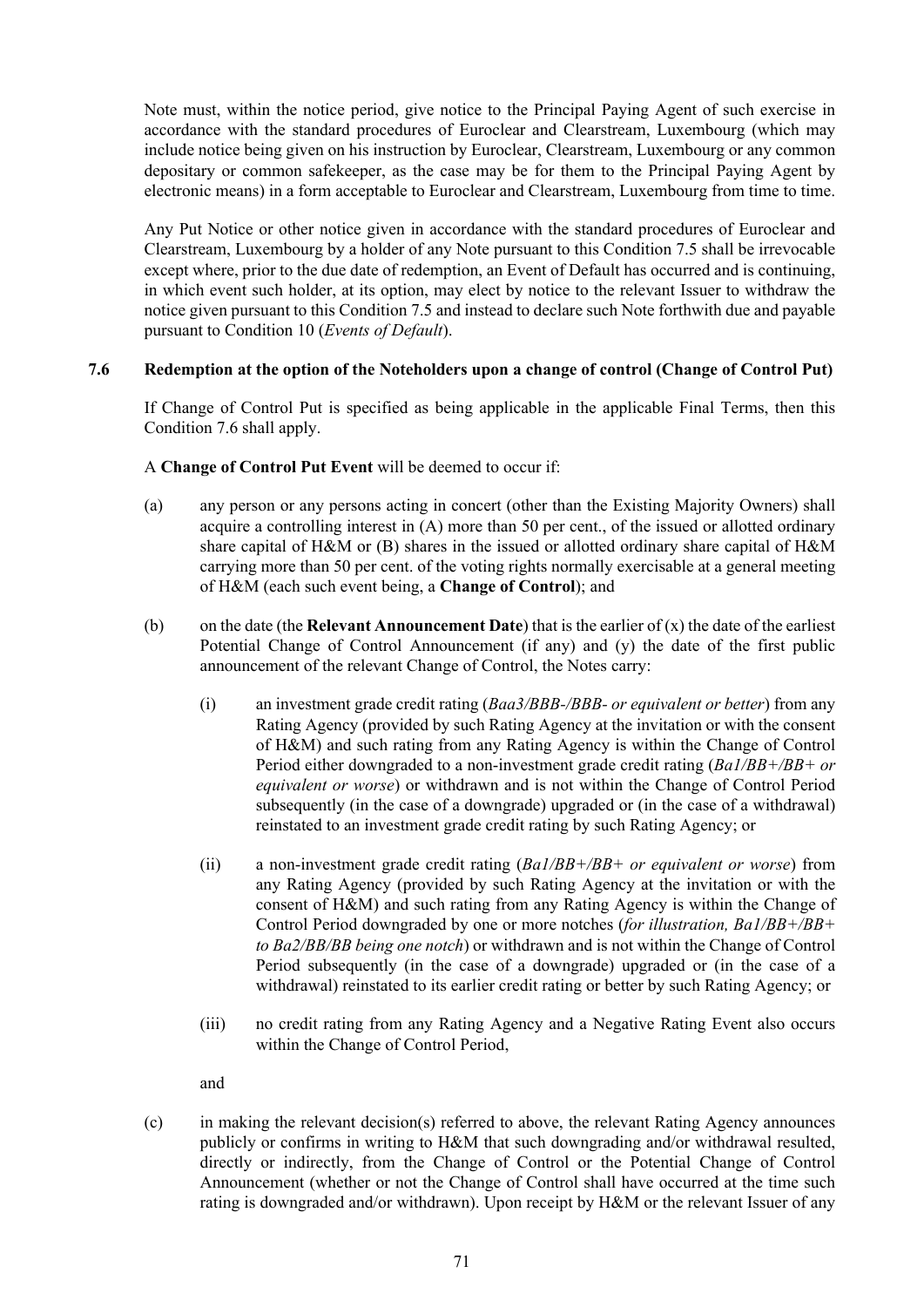such written confirmation, H&M or the relevant Issuer shall forthwith give notice of such written confirmation to the Noteholders in accordance with Condition [14](#page-87-0) (*[Notices](#page-87-0)*).

If the rating designations employed by Moody's, S&P or Fitch are changed from those which are described in paragraph [\(b\)](#page-79-1) of the definition of "Change of Control Put Event" above, or if a rating is procured from a Substitute Rating Agency, the relevant Issuer shall determine the rating designations of Moody's, S&P or Fitch or such Substitute Rating Agency (as appropriate) as are most equivalent to the prior rating designations of Moody's, S&P or Fitch and this Condition [7.6](#page-79-0) shall be construed accordingly.

If a Change of Control Put Event occurs, the holder of any Note will have the option to require the relevant Issuer to redeem or, at the relevant Issuer's option, purchase (or procure the purchase of) such Note on the Change of Control Put Date (as defined below) at the Change of Control Redemption Amount together (if appropriate) with interest accrued to (but excluding) the date of redemption or purchase.

Promptly upon the relevant Issuer becoming aware that a Change of Control Put Event has occurred and, in any event, within 5 days of the occurrence of the relevant Change of Control Put Event, the relevant Issuer shall give notice (a **Change of Control Put Event Notice**) to the Noteholders in accordance with Condition [14](#page-87-0) (*[Notices](#page-87-0)*) specifying the nature of the Change of Control Put Event and the circumstances giving rise to it and the procedure for exercising the option set out in this Condition [7.6.](#page-79-0)

If this Note is in definitive form and held outside Euroclear and Clearstream, Luxembourg, to exercise the option to require redemption or purchase of this Note under this Condition [7.6,](#page-79-0) the holder of this Note must deliver, at the specified office of any Paying Agent (in the case of Bearer Notes) or the Registrar or any Transfer Agent (in the case of Registered Notes) at any time during normal business hours of such Paying Agent or the Registrar or such Transfer Agent falling within the Change of Control Put Period, a duly completed and signed notice of exercise in the form (for the time being current) obtainable from the specified office of any Paying Agent (in the case of Bearer Notes) or the Registrar (in the case of Registered Notes) (a **Change of Control Put Option Notice**) and in which the holder must specify a bank account (or, if payment is required to be made by cheque, an address) to which payment is to be made under this Condition accompanied by this Note and, in the case of Registered Notes, the nominal amount thereof to be redeemed and, if less than the full nominal amount of the Registered Notes so surrendered is to be redeemed, an address to which a new Registered Note in respect of the balance of such Registered Notes is to be sent subject to and in accordance with Condition [2.2](#page-54-0).

If this Note is represented by a Global Note or is in definitive form and held through Euroclear or Clearstream, Luxembourg, to exercise the right to require redemption or, as the case may be, purchase of this Note under this Condition [7.6](#page-79-0) the holder of this Note must, within the Change of Control Put Period, give notice to the Principal Paying Agent (in the case of Bearer Notes) or the Registrar (in the case of Registered Notes) of such exercise in accordance with the standard procedures of Euroclear and/or Clearstream, Luxembourg (which may include notice being given on that holder's instruction by Euroclear and/or Clearstream, Luxembourg or any common depositary or common safekeeper, as the case may be, for them to the Principal Paying Agent (in the case of Bearer Notes) or the Registrar (in the case of Registered Notes) by electronic means) in a form acceptable to Euroclear and/or Clearstream, Luxembourg from time to time.

Any Change of Control Put Option Notice or other notice given in accordance with the standard procedures of Euroclear and Clearstream, Luxembourg given by a holder of any Note pursuant to this Condition [7.6](#page-79-0) shall be irrevocable.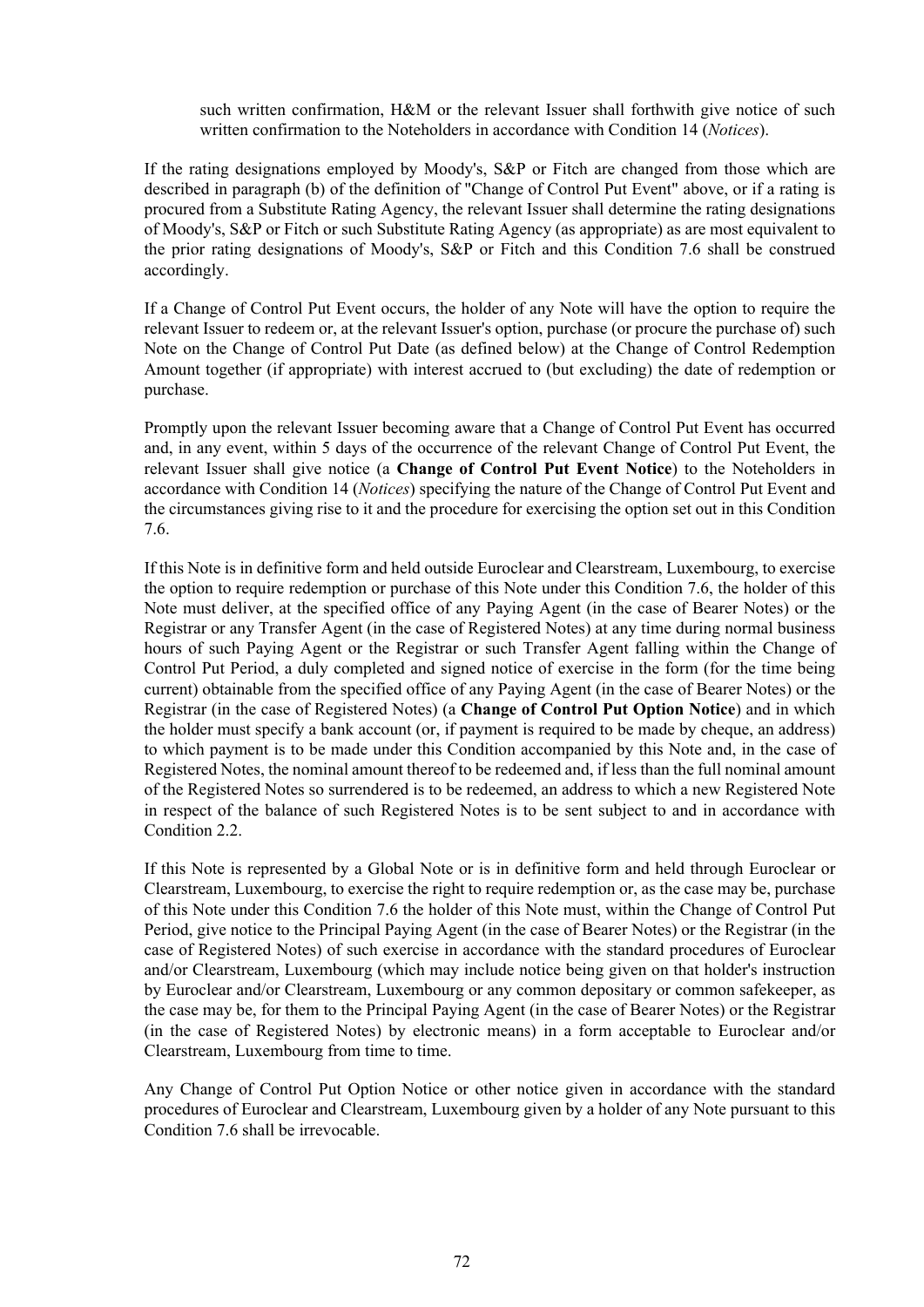In these Conditions:

**Change of Control Period** means the period commencing on the Relevant Announcement Date and ending 120 days after the occurrence of the Change of Control or, where a Rating Agency has publicly announced that the Notes are under consideration for rating review or, as the case may be, rating (such public announcement being within the period ending 120 days after the Change of Control), the later of (i) such 120th day after the Change of Control and (ii) the date falling 60 days after such public announcement;

**Change of Control Put Date** is the seventh Business Day following the last day of the Change of Control Put Period;

**Change of Control Put Period** means the period from, and including, the date of a Change of Control Put Event Notice to, but excluding, the 45th day following the date of the Change of Control Put Event Notice or, if earlier, the eighth day immediately preceding the Maturity Date;

**Existing Majority Owners** means Mr. Stefan Persson and/or any person directly or indirectly controlled by Mr. Stefan Persson or any spouse, child, parent, brother or sister of Mr. Stefan Persson;

**Fitch** means Fitch Ratings Limited;

**Moody's** means Moody's Investors Service Ltd;

**Negative Rating Event** shall be deemed to have occurred, if at any time there is no rating assigned to the Notes by any Rating Agency (at the invitation or with the consent of the relevant Issuer), either (i) the relevant Issuer does not, prior to or not later than 21 days after the occurrence of the relevant Change of Control, seek, and thereafter throughout the Change of Control Period use all reasonable endeavours to obtain, a rating of the Notes or (ii) if the relevant Issuer does so seek and use all such reasonable endeavours, it is unable to obtain such rating of at least investment grade (*Baa3/BBB-/BBBor equivalent or better*) by the end of the Change of Control Period and the relevant Rating Agency announces publicly or confirms in writing to the relevant Issuer that the failure to issue a rating of at least investment grade (*Baa3/BBB-/BBB- or equivalent or better*) was as a result, directly or indirectly, from the Change of Control or the Potential Change of Control Announcement (whether or not the Change of Control had occurred at such time);

a reference to a **person** includes any individual, company, corporation, unincorporated association or body (including a partnership, trust, fund, joint venture or consortium), government, state, agency, organisation or other entity whether or not having separate legal personality;

**Potential Change of Control Announcement** means any public announcement or statement by or on behalf of the relevant Issuer, H&M, any actual or potential bidder or any adviser acting on behalf of any actual or potential bidder relating to any potential Change of Control where within 120 days following the date of such announcement or statement, a Change of Control occurs;

**Rating Agency** means Moody's, S&P or Fitch or any of their respective successors or any other rating agency (each a **Substitute Rating Agency**) of equivalent international standing specified by the relevant Issuer from time to time; and

**S&P** and **Standard & Poor's** means S&P Global Ratings Europe Limited.

### <span id="page-81-0"></span>**7.7 Clean-Up Call**

If Clean-Up Call is specified as being applicable in the applicable Final Terms, in the event that 80 per cent. or more in principal amount of the Notes then outstanding have been redeemed pursuant to Conditions [7.5](#page-78-0) and/or [7.6](#page-79-0) or purchased and cancelled pursuant to Condition [7.9](#page-82-1), the relevant Issuer may, having given not less than the minimum period nor more than the maximum period of notice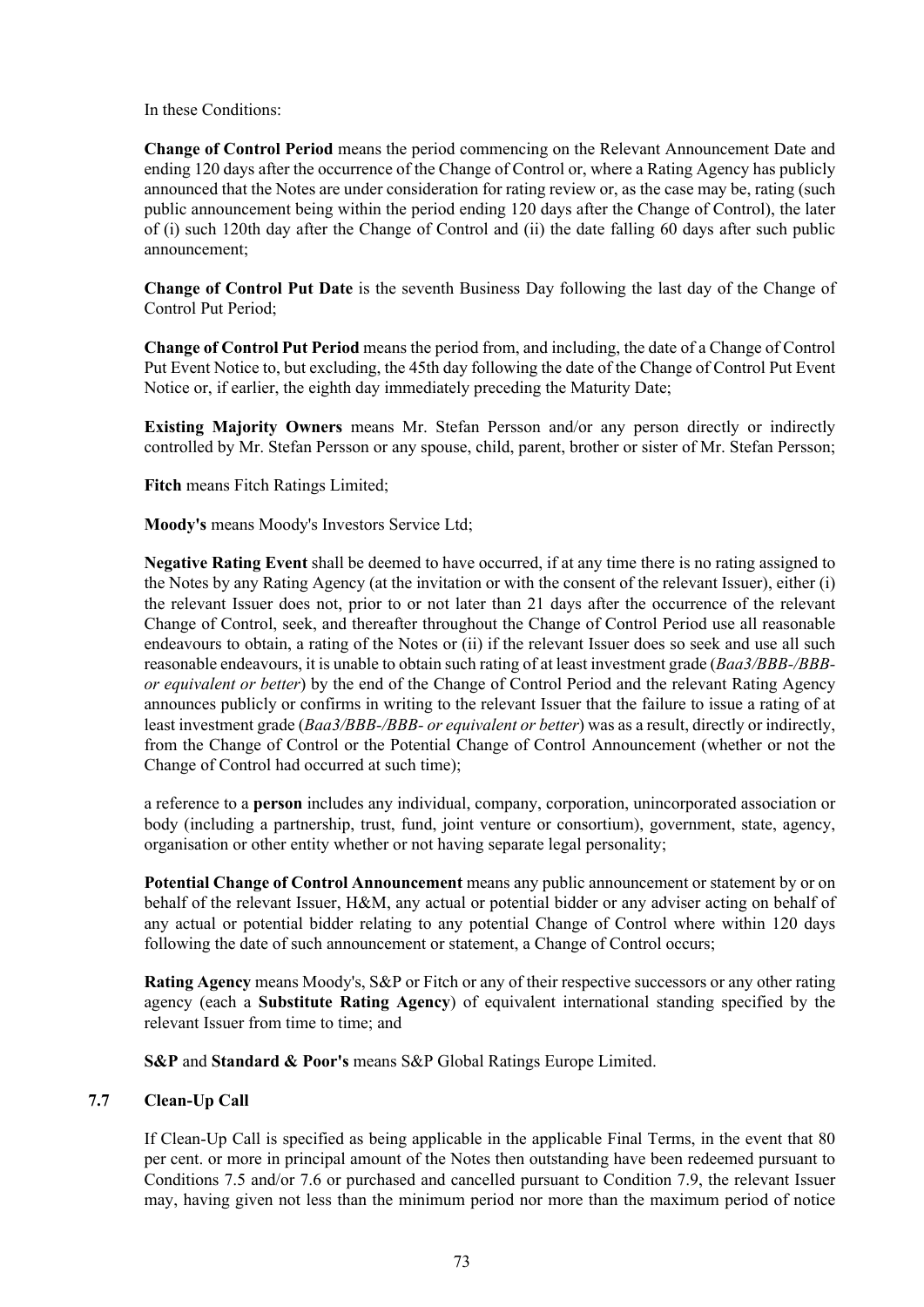specified in applicable Final Terms to the Principal Paying Agent and the Noteholders in accordance with Condition [14](#page-87-0) (*Notices*), redeem or, at the relevant Issuer's option, purchase (or procure the purchase of) all but not some only of, the Notes then outstanding at the Clean-Up Call Amount specified in the applicable Final Terms together with interest accrued to but excluding the date of such redemption. The notice referred to in the preceding sentence shall be irrevocable and shall specify the date fixed for redemption.

### <span id="page-82-0"></span>**7.8 Early Redemption Amounts**

For the purpose of Condition [7.2 above](#page-76-0) and Condition [10](#page-84-1) (*Events of Default*):

- (a) each Note (other than a Zero Coupon Note) will be redeemed at its Early Redemption Amount; and
- <span id="page-82-2"></span>(b) each Zero Coupon Note will be redeemed at its Early Redemption Amount calculated in accordance with the following formula:

Early Redemption Amount =  $RP x (1 + AY)y$ 

where:

- **RP** means the Reference Price;
- **AY** means the Accrual Yield expressed as a decimal; and
- **y** is the Day Count Fraction specified in the applicable Final Terms which will be either (i) 30/360 (in which case the numerator will be equal to the number of days (calculated on the basis of a 360-day year consisting of 12 months of 30 days each) from (and including) the Issue Date of the first Tranche of the Notes to (but excluding) the date fixed for redemption or (as the case may be) the date upon which such Note becomes due and repayable and the denominator will be 360) or (ii) Actual/360 (in which case the numerator will be equal to the -actual number of days from (and including) the Issue Date of the first Tranche of the Notes to (but excluding) the date fixed for redemption or (as the case may be) the date upon which such Note becomes due and repayable and the denominator will be 360) or (iii) Actual/365 (in which case the numerator will be equal to the actual number of days from (and including) the Issue Date of the first Tranche of the Notes to (but excluding) the date fixed for redemption or (as the case may be) the date upon which such Note becomes due and repayable and the denominator will be 365).

#### <span id="page-82-1"></span>**7.9 Purchases**

The relevant Issuer, the Guarantor or any Subsidiary of the Guarantor may at any time purchase Notes (provided that, in the case of definitive Bearer Notes, all unmatured Coupons and Talons appertaining thereto are purchased therewith) at any price in the open market or otherwise. Such Notes may be held, reissued, resold or, at the option of the relevant Issuer or the Guarantor, surrendered to any Paying Agent and/or the Registrar for cancellation.

#### **7.10 Cancellation**

All Notes which are redeemed will forthwith be cancelled (together with all unmatured Coupons and Talons attached thereto or surrendered therewith at the time of redemption). All Notes so cancelled and any Notes purchased and cancelled pursuant to Condition [7.9 above](#page-82-1) (together with all unmatured Coupons and Talons cancelled therewith) shall be forwarded to the Principal Paying Agent and cannot be reissued or resold.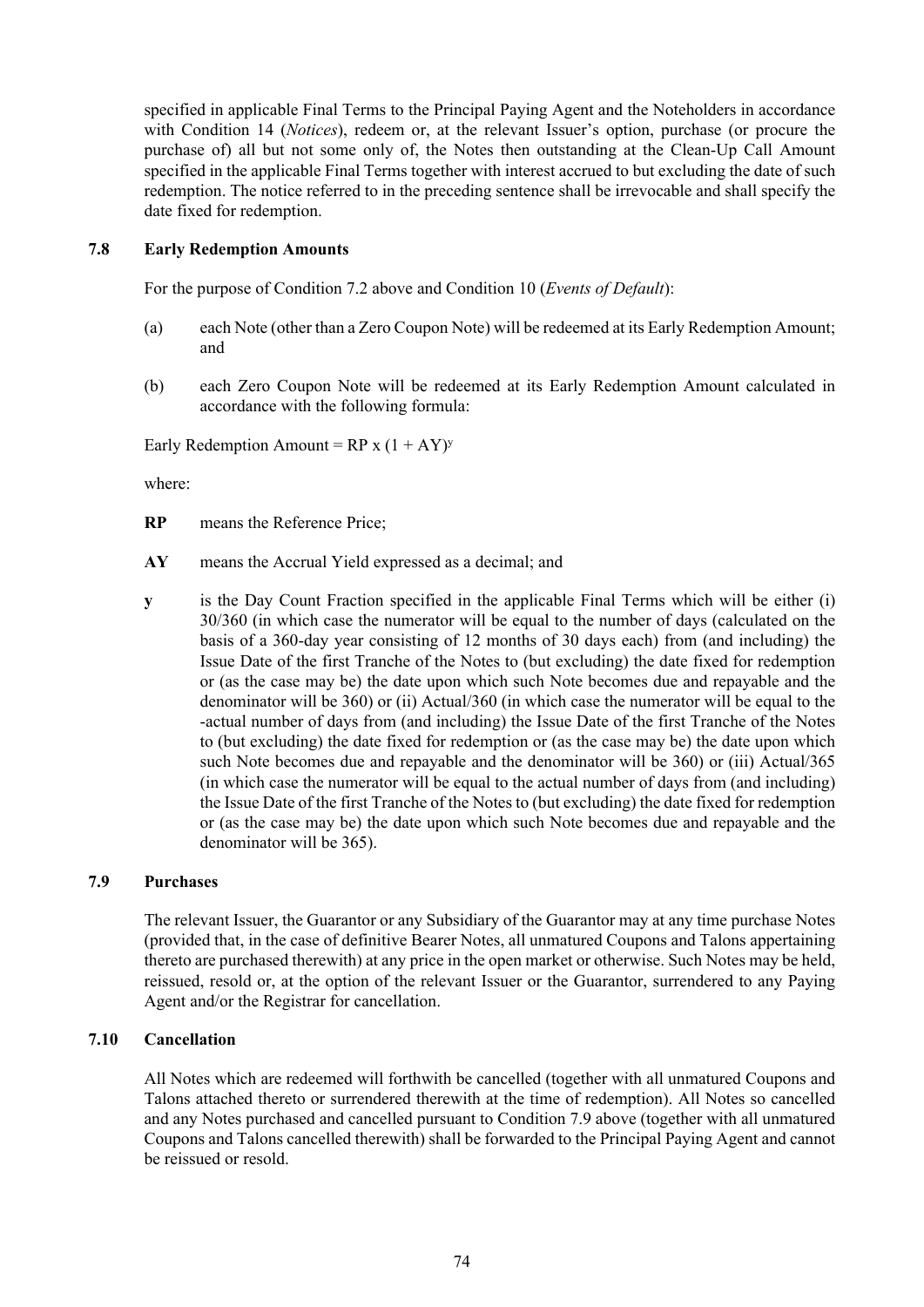## **7.11 Late payment on Zero Coupon Notes**

If the amount payable in respect of any Zero Coupon Note upon redemption of such Zero Coupon Note pursuant to Condition [7.1](#page-76-2), [7.2,](#page-76-0) [7.3](#page-76-1), [7.4,](#page-78-1) [7.5](#page-78-0), [7.6](#page-79-0) or [7.7](#page-81-0) [above](#page-79-0) or upon its becoming due and repayable as provided in Condition [10](#page-84-1) (*Events of Default*) is improperly withheld or refused, the amount due and repayable in respect of such Zero Coupon Note shall be the amount calculated as provided in Condition [7.8\(b\) above](#page-82-2) as though the references therein to the date fixed for the redemption or the date upon which such Zero Coupon Note becomes due and payable were replaced by references to the date which is the earlier of:

- (a) the date on which all amounts due in respect of such Zero Coupon Note have been paid; and
- (b) five days after the date on which the full amount of the moneys payable in respect of such Zero Coupon Notes has been received by the Principal Paying Agent or the Registrar and notice to that effect has been given to the Noteholders in accordance with Condition [14](#page-87-0) (*[Notices](#page-87-0)*).

## <span id="page-83-0"></span>**8. TAXATION**

All payments of principal and interest in respect of the Notes and Coupons by or on behalf of the relevant Issuer or the Guarantor will be made without withholding or deduction for or on account of any present or future taxes or duties of whatever nature imposed or levied by or on behalf of any Tax Jurisdiction unless such withholding or deduction is required by law. In such event, the relevant Issuer or, as the case may be, the Guarantor will pay such additional amounts as shall be necessary in order that the net amounts received by the holders of the Notes or Coupons after such withholding or deduction shall equal the respective amounts of principal and interest which would otherwise have been receivable in respect of the Notes or Coupons, as the case may be, in the absence of such withholding or deduction; except that no such additional amounts shall be payable with respect to any Note or Coupon:

- (a) presented for payment in the Kingdom of Sweden or, where the relevant Issuer is H&M Finance, the Netherlands; or
- (b) the holder of which is liable for such taxes or duties in respect of such Note or Coupon by reason of the holder having some connection with a Tax Jurisdiction other than the mere holding of such Note or Coupon; or
- (c) where such withholding or deduction is imposed pursuant to the Dutch Withholding Tax Act 2021 (*Wet bronbelasting 2021*), as amended, on payments due to a holder of a Note or a holder of a Coupon affiliated to the Issuer (within the meaning of the Dutch Withholding Tax Act 2021 as published in the Official Gazette (*Staatsblad*) Stb. 2019, 513 of 27 December 2019); or
- (d) presented for payment more than 30 days after the Relevant Date (as defined below) except to the extent that the holder thereof would have been entitled to an additional amount on presenting the same for payment on such thirtieth day assuming that day to have been a Payment Day (as defined in Condition [6.6](#page-75-0)).

#### As used herein:

(i) **Tax Jurisdiction** means the Kingdom of Sweden or the Netherlands or any political subdivision or any authority thereof or therein having power to tax or any other jurisdiction or any political subdivision or any authority thereof or therein having power to tax to which payments made by the relevant Issuer or the Guarantor, as the case may be, of principal and interest on the Notes become generally subject; and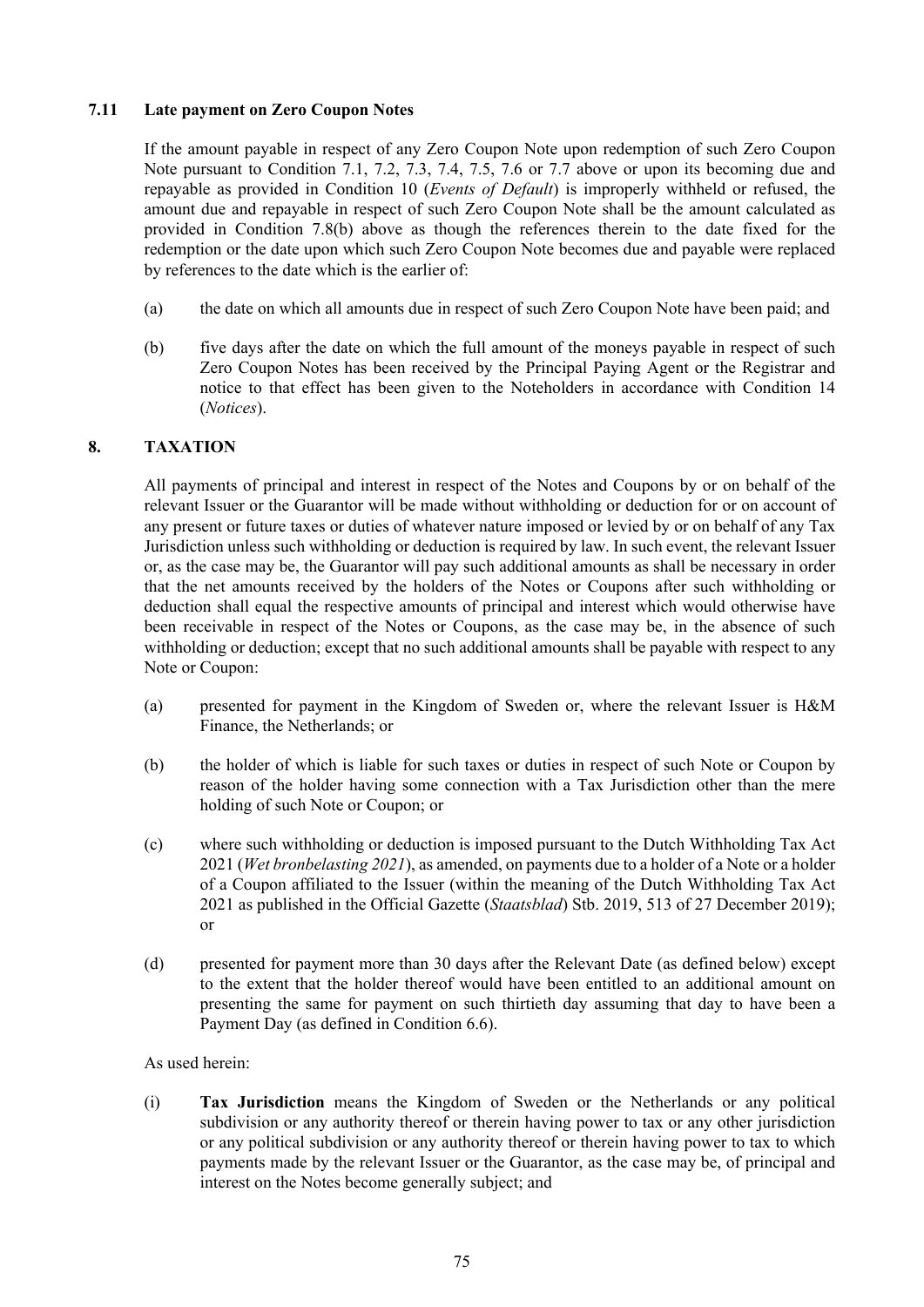(ii) the **Relevant Date** means the date on which such payment first becomes due, except that, if the full amount of the moneys payable has not been duly received by the Principal Paying Agent or the Registrar, as the case may be, on or prior to such due date, it means the date on which, the full amount of such moneys having been so received, notice to that effect is duly given to the Noteholders in accordance with Condition [14](#page-87-0) (*[Notices](#page-87-0)*).

## <span id="page-84-0"></span>**9. PRESCRIPTION**

The Notes (whether in bearer or registered form) and Coupons will become void unless claims in respect of principal and/or interest are made within a period of 10 years (in the case of principal) and five years (in the case of interest) after the Relevant Date (as defined in Condition [8](#page-83-0) (*[Taxation](#page-83-0)*)) therefor.

There shall not be included in any Coupon sheet issued on exchange of a Talon any Coupon the claim for payment in respect of which would be void pursuant to this Condition or Condition [6.2](#page-72-1) or any Talon which would be void pursuant to Condition [6.2](#page-72-1).

## <span id="page-84-1"></span>**10. EVENTS OF DEFAULT**

## **10.1 Events of Default**

If any one or more of the following events (each an **Event of Default**) shall occur and be continuing:

- (a) if default is made in the payment in the Specified Currency of any principal or interest due in respect of the Notes or any of them and the default continues for a period of seven days in the case of principal and 14 days in the case of interest; or
- (b) if the relevant Issuer or the Guarantor fails to perform or observe any of its other obligations under these Conditions or the Guarantee and (except in any case where the failure is incapable of remedy when no such continuation or notice as is hereinafter mentioned will be required) the failure continues for the period of 30 days next following the service by a Noteholder on the relevant Issuer or the Guarantor (as the case may be) of written notice requiring the same to be remedied; or

#### (c)

- (i) any Indebtedness of the relevant Issuer or the Guarantor or any of H&M's Principal Subsidiaries is not paid when due or (as the case may be) within any originally applicable grace period;
- (ii) any Indebtedness of the relevant Issuer, the Guarantor or any of H&M's Principal Subsidiaries becomes due and payable prior to its stated maturity by reason of an event of default, howsoever described; or
- (iii) the relevant Issuer, the Guarantor or any of H&M's Principal Subsidiaries fails to pay when due any amount payable by it under any guarantee (as defined in Condition 4) of any Indebtedness,

provided that the amount of Indebtedness referred to in sub-paragraph (i) and/or subparagraph (ii) above and/or the amount payable under any guarantee referred to in subparagraph (iii) above individually or in the aggregate exceeds EUR 50,000,000 (or its equivalent in any other currency or currencies);

<span id="page-84-2"></span>(d) if any order is made by any competent court or resolution passed for the winding up or dissolution of the relevant Issuer, the Guarantor or any of H&M's Principal Subsidiaries, save for the purposes of reorganisation on terms previously approved by an Extraordinary Resolution; or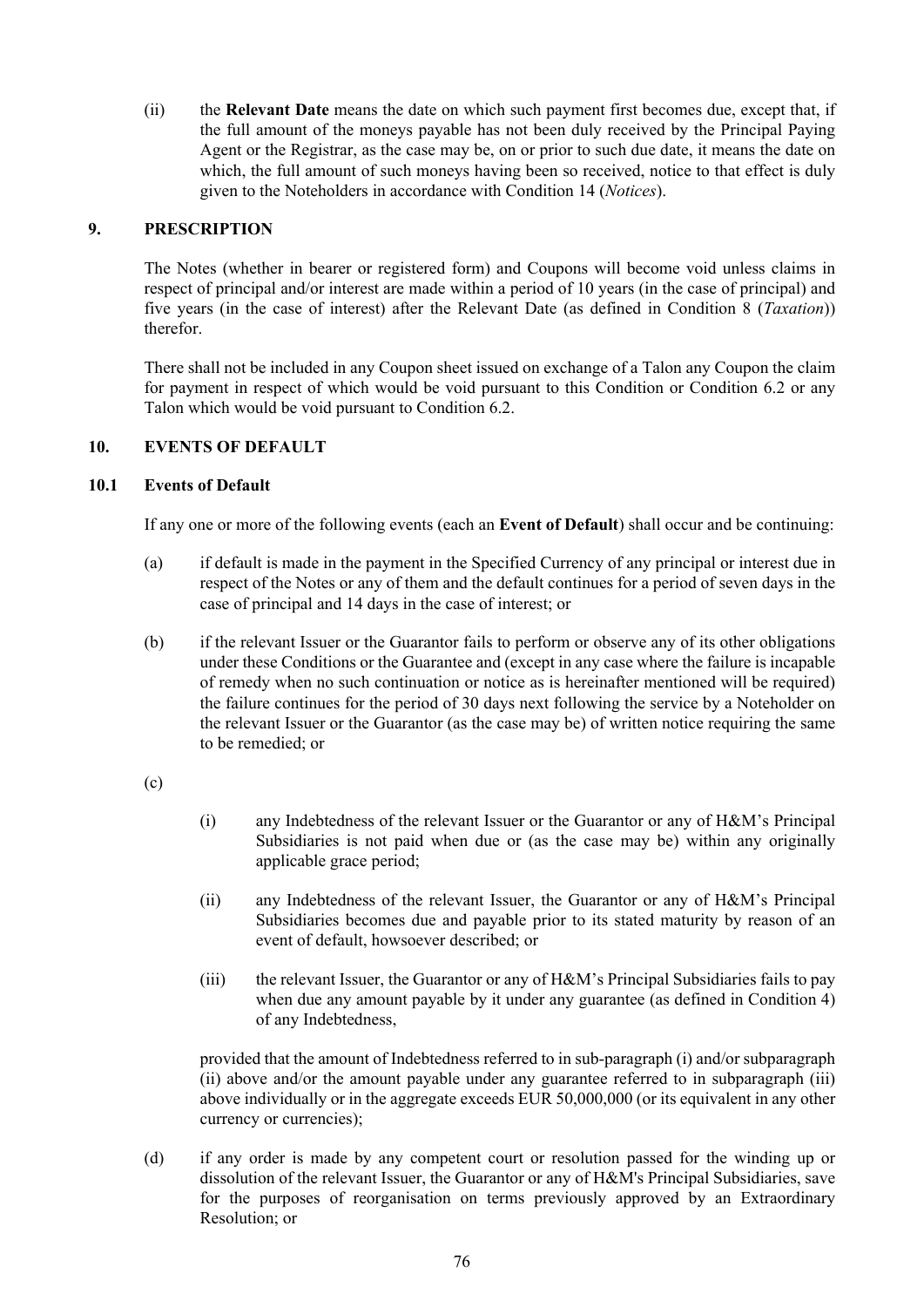- (e) if the relevant Issuer, the Guarantor or any of H&M's Principal Subsidiaries ceases or threatens to cease to carry on the whole or a substantial part of its business, save for the purposes of reorganisation on terms previously approved by an Extraordinary Resolution, or the relevant Issuer, the Guarantor or any of H&M's Principal Subsidiaries stops or threatens to stop payment of, or is unable to, or admits inability to, pay, its debts (or any class of its debts) as they fall due, or is deemed unable to pay its debts pursuant to or for the purposes of any applicable law, or is adjudicated or found bankrupt or insolvent; or
- (f) if (i) proceedings are initiated against the relevant Issuer, the Guarantor or any of H&M's Principal Subsidiaries under any applicable liquidation, insolvency, composition, reorganisation or other similar laws, or an application is made (or documents filed with a court) for the appointment of an administrative or other receiver, manager, administrator or other similar official, or an administrative or other receiver, manager, administrator or other similar official is appointed, in relation to the relevant Issuer, the Guarantor or any of H&M's Principal Subsidiaries or, as the case may be, in relation to the whole or a substantial part of the undertaking or assets of any of them, or an encumbrancer takes possession of the whole or a substantial part of the undertaking or assets of any of them, or (ii) a distress, execution, attachment, sequestration or other process is levied, enforced upon, sued out or put in force against the undertaking or assets of any of them (such undertaking or assets having an aggregate value of at least EUR 50,000,000 (or its equivalent in any other currency)) and (iii) in any case (other than the appointment of an administrator) is not discharged within 30 days; or
- (g) if the relevant Issuer, the Guarantor or any of H&M's Principal Subsidiaries initiates or consents to judicial proceedings relating to itself under any applicable liquidation, insolvency, composition, reorganisation or other similar laws (including the obtaining of a moratorium) or makes a conveyance or assignment for the benefit of, or enters into any composition or other arrangement with, its creditors generally (or any class of its creditors) or any meeting is convened to consider a proposal for an arrangement or composition with its creditors generally (or any class of its creditors); or
- (h) if, in the case of Notes issued by H&M Finance, the relevant Issuer ceases to be a subsidiary wholly owned and controlled, directly or indirectly, by H&M; or
- <span id="page-85-0"></span>(i) if, in the case of Notes issued by H&M Finance, the Guarantee ceases to be, or is claimed by the relevant Issuer or the Guarantor not to be, in full force and effect; or
- (j) if any event occurs which, under the laws of the Kingdom of Sweden or the Netherlands or the law to which such Principal Subsidiary is subject, has or may have an analogous effect to any of the events referred to in paragraphs [\(d\)](#page-84-2) to [\(i\)](#page-85-0) above,

then any holder of a Note may, by written notice to the relevant Issuer at the specified office of the Principal Paying Agent, effective upon the date of receipt thereof by the Principal Paying Agent, declare any Note held by it to be forthwith due and payable whereupon the same shall become forthwith due and payable at its Early Redemption Amount, together with accrued interest (if any) to the date of repayment, without presentment, demand, protest or other notice of any kind.

# **10.2 Definitions**

For the purposes of the Conditions:

**Indebtedness** means any indebtedness of any Person for money borrowed or raised including (without limitation) any indebtedness for or in respect of:

(a) amounts raised by acceptance under any acceptance credit facility;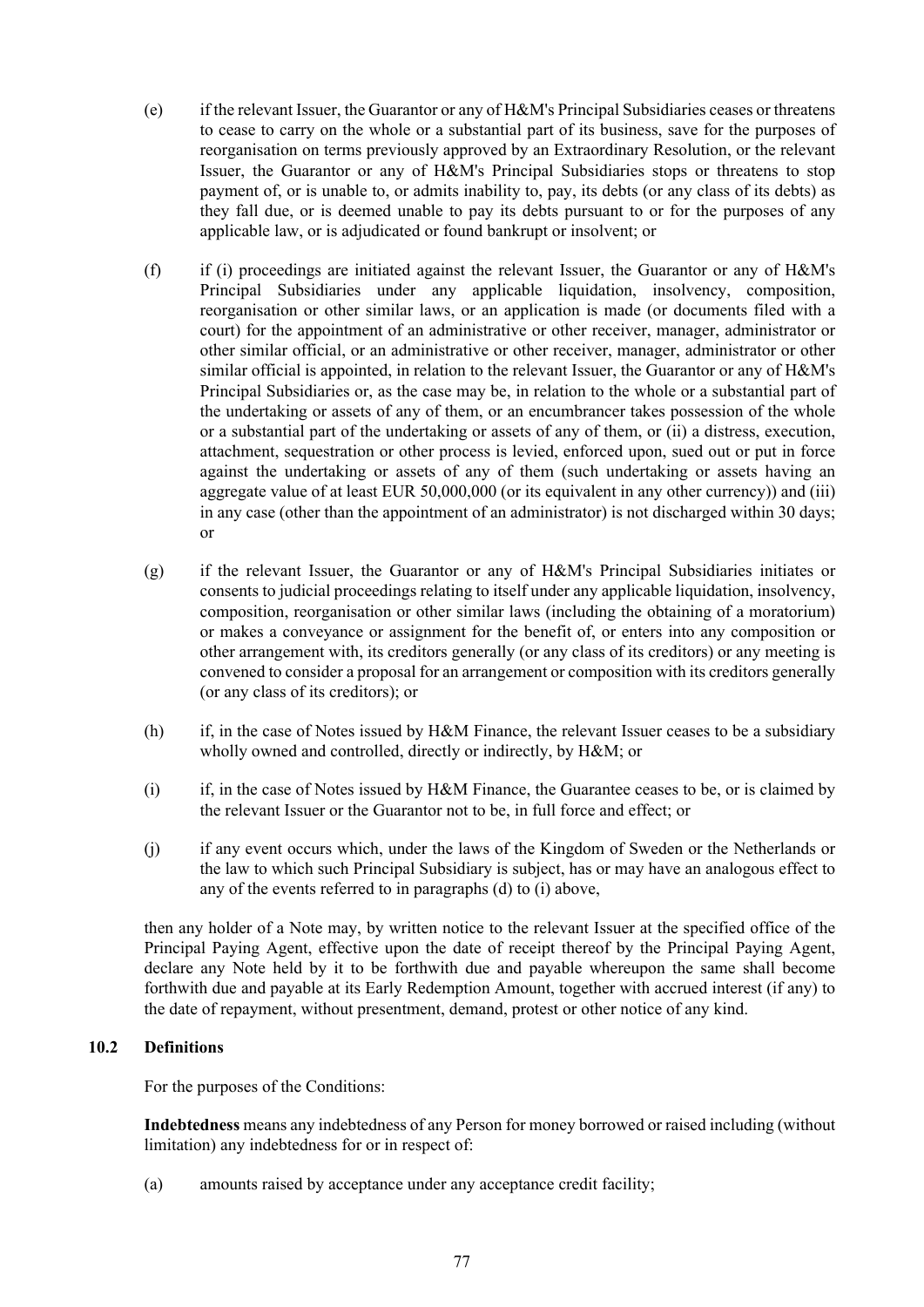- (b) amounts raised under any note purchase facility;
- (c) the amount of any liability in respect of leases or hire purchase contracts which would, in accordance with applicable law and generally accepted accounting principles, be treated as finance or capital leases;
- (d) the amount of any liability in respect of any purchase price for assets or services the payment of which is deferred for a period in excess of 90 days; and
- (e) amounts raised under any other similar transaction (including, without limitation, any forward sale or purchase agreement) having the commercial effect of a borrowing;

**Person** includes any individual, firm, company, corporation, government, state or agency of a state or any association, trust, joint venture, consortium, partnership or other entity (whether or not having separate legal personality); and

<span id="page-86-1"></span>**Principal Subsidiary** means at any time a Subsidiary of H&M:

- (a) whose net sales (consolidated in the case of a Subsidiary which itself has Subsidiaries) or whose total assets (on an unconsolidated basis) represent in each case (or, in the case of a Subsidiary acquired after the end of the financial period to which the then latest audited consolidated accounts of H&M and its Subsidiaries relate, are equal to) not less than 10 per cent. of the aggregate net sales or, as the case may be, total consolidated assets, of H&M and its Subsidiaries taken as a whole, all as calculated respectively by reference to the then latest audited accounts (consolidated or, as the case may be, unconsolidated) of such Subsidiary and the then latest audited consolidated accounts of H&M and its Subsidiaries, provided that in the case of a Subsidiary of H&M acquired after the end of the financial period to which the then latest audited consolidated accounts of H&M and its Subsidiaries relate, the reference to the then latest audited consolidated accounts of H&M and its Subsidiaries for the purposes of the calculation above shall, until consolidated accounts for the financial period in which the acquisition is made have been prepared and audited (if applicable) as aforesaid, be deemed to be a reference to such first-mentioned accounts as if such Subsidiary had been shown in such accounts by reference to its then latest relevant audited accounts, adjusted as deemed appropriate by H&M;
- <span id="page-86-0"></span>(b) to which is transferred (whether by one transaction or a series of transactions, related or not) the whole or substantially the whole of the assets of a Subsidiary of H&M which immediately prior to such transfer or transfers was a Principal Subsidiary, provided that the transferor Subsidiary shall upon such transfer forthwith cease to be a Principal Subsidiary and the transferee Subsidiary shall cease to be a Principal Subsidiary pursuant to this subparagraph [\(b\)](#page-86-0) on the date on which the consolidated accounts of H&M and its Subsidiaries for the financial period current at the date of such transfer have been prepared and audited as aforesaid but so that such transferor Subsidiary or such transferee Subsidiary may be a Principal Subsidiary on or at any time after the date on which such consolidated accounts have been prepared and audited as aforesaid by virtue of the provisions of subparagraph [\(a\) above](#page-86-1) or, prior to or after such date, by virtue of any other applicable provision of this definition,

all as more particularly defined in the Agency Agreement.

A report by two Directors of H&M that in their opinion a Subsidiary of H&M is or is not or was or was not at any particular time or throughout any specified period a Principal Subsidiary, shall, in the absence of manifest error, be conclusive and binding on all parties.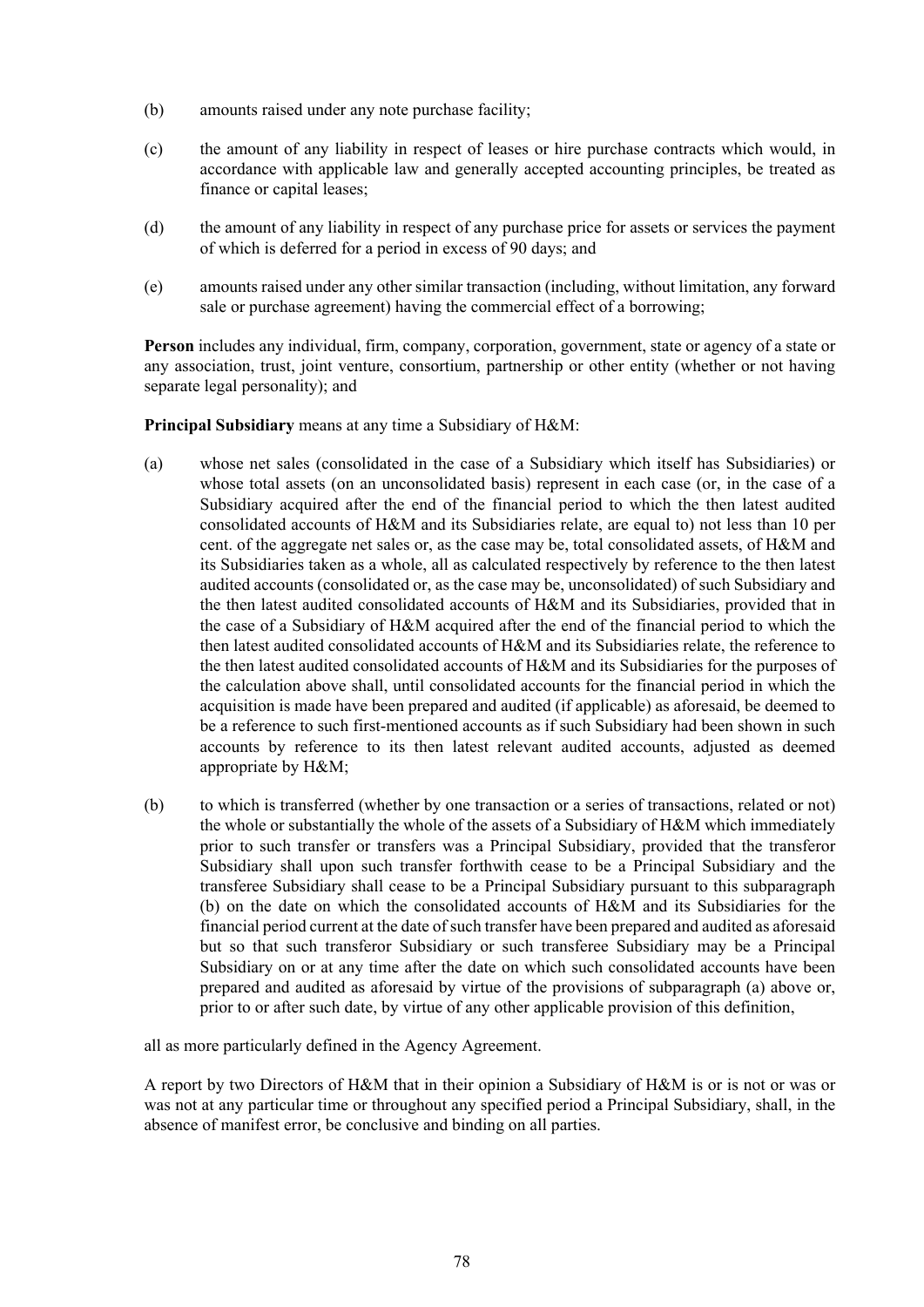### **11. REPLACEMENT OF NOTES, COUPONS AND TALONS**

Should any Note, Coupon or Talon be lost, stolen, mutilated, defaced or destroyed, it may be replaced at the specified office of the Principal Paying Agent (in the case of Bearer Notes or Coupons) or the Registrar (in the case of Registered Notes) upon payment by the claimant of such costs and expenses as may be incurred in connection therewith and on such terms as to evidence and indemnity as the relevant Issuer may reasonably require. Mutilated or defaced Notes, Coupons or Talons must be surrendered before replacements will be issued.

## **12. AGENTS**

The initial Agents are set out above. If any additional Paying Agents are appointed in connection with any Series, the names of such Paying Agents will be specified in Part B of the applicable Final Terms.

The relevant Issuer is entitled to vary or terminate the appointment of any Agent and/or appoint additional or other Agents and/or approve any change in the specified office through which any Agent acts, provided that:

- (a) there will at all times be a Principal Paying Agent and a Registrar;
- (b) so long as the Notes are listed on any stock exchange or admitted to listing by any other relevant authority, there will at all times be a Paying Agent (in the case of Bearer Notes) and a Transfer Agent (in the case of Registered Notes) with a specified office in such place as may be required by the rules and regulations of the relevant stock exchange or other relevant authority; and
- (c) there will at all times be a Paying Agent in a jurisdiction within Europe, other than the Kingdom of Sweden or, where the relevant Issuer is H&M Finance, the Netherlands.

In addition, the relevant Issuer shall forthwith appoint a Paying Agent having a specified office in New York City in the circumstances described in Condition [6.5](#page-74-0). Notice of any variation, termination, appointment or change in Paying Agents will be given to the Noteholders promptly by the relevant Issuer in accordance with Condition [14](#page-87-0) (*[Notices](#page-87-0)*).

In acting under the Agency Agreement, the Agents act solely as agents of the relevant Issuer and the Guarantor and do not assume any obligation to, or relationship of agency or trust with, any Noteholder or Couponholder. The Agency Agreement contains provisions permitting any entity into which any Agent is merged or converted or with which it is consolidated or to which it transfers all or substantially all of its assets to become the successor agent.

# **13. EXCHANGE OF TALONS**

On and after the Interest Payment Date on which the final Coupon comprised in any Coupon sheet matures, the Talon (if any) forming part of such Coupon sheet may be surrendered at the specified office of any Paying Agent in exchange for a further Coupon sheet including (if such further Coupon sheet does not include Coupons to (and including) the final date for the payment of interest due in respect of the Note to which it appertains) a further Talon, subject to the provisions of Condition [9](#page-84-0) (*[Prescription](#page-84-0)*).

# <span id="page-87-0"></span>**14. NOTICES**

All notices regarding the Bearer Notes will be deemed to be validly given if published in a leading English language daily newspaper of general circulation in London. It is expected that any such publication in a newspaper will be made in the *Financial Times* in London. The relevant Issuer shall also ensure that notices are duly published in a manner which complies with the rules of any stock exchange or other relevant authority on which the Bearer Notes are for the time being listed or by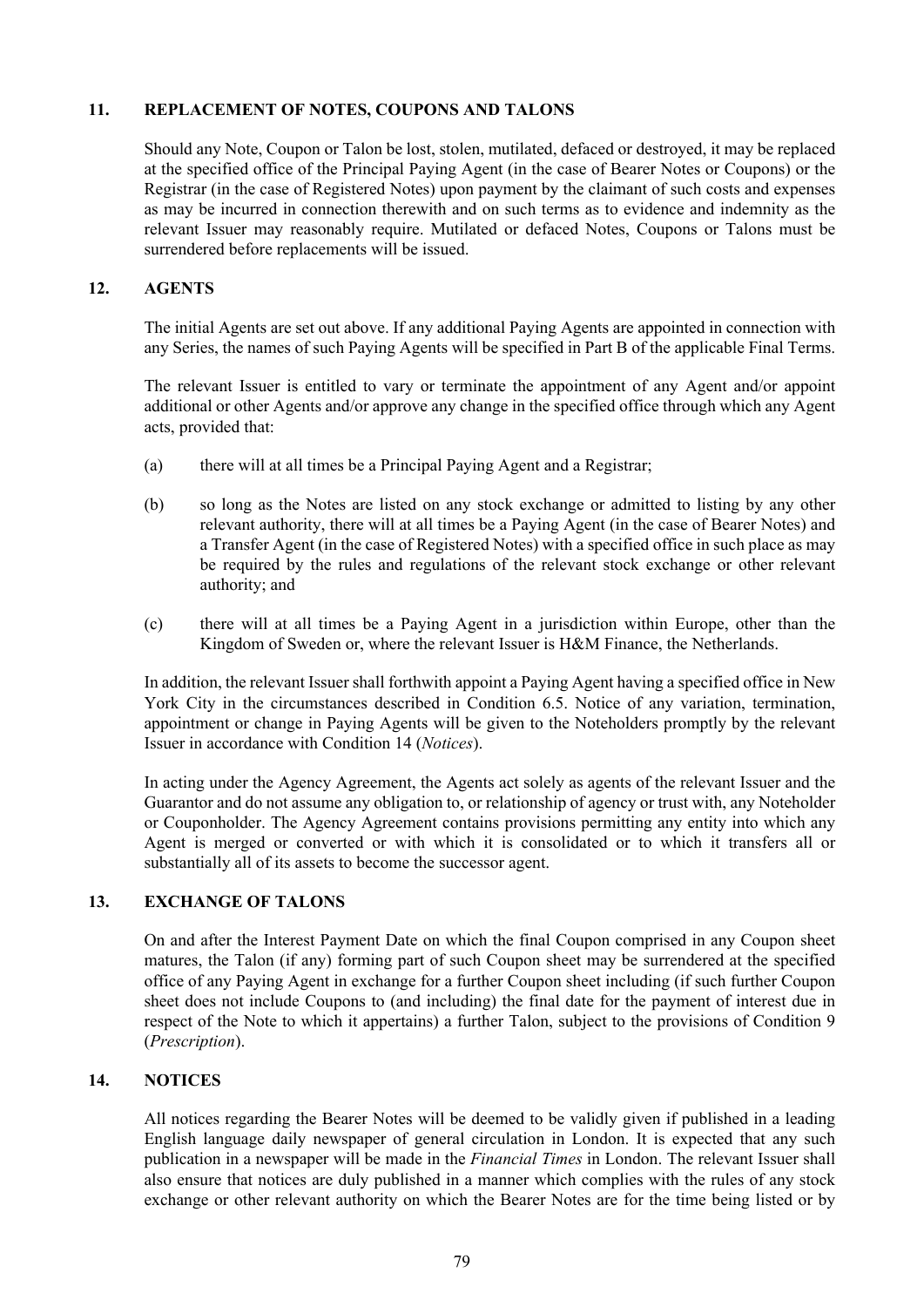which they have been admitted to trading including publication on the website of the relevant stock exchange or relevant authority if required by those rules. Any such notice will be deemed to have been given on the date of the first publication or, where required to be published in more than one newspaper, on the date of the first publication in all required newspapers. Couponholders shall be deemed for all purposes to have notice of the contents of any notice given to the holders of Bearer Notes.

All notices regarding the Registered Notes will be deemed to be validly given if sent by first class mail or (if posted to an address overseas) by airmail to the holders (or the first named of joint holders) at their respective addresses recorded in the Register and will be deemed to have been given on the fourth day after mailing and, in addition, for so long as any Registered Notes are listed on a stock exchange or are admitted to trading by another relevant authority and the rules of that stock exchange or relevant authority so require, such notice will be published on the website of the relevant stock exchange or relevant authority and/or in a daily newspaper of general circulation in the place or places required by those rules.

Until such time as any definitive Notes are issued, there may, so long as any Global Notes representing the Notes are held in their entirety on behalf of Euroclear and/or Clearstream, Luxembourg, be substituted for such publication in such newspaper(s) or such websites or such mailing the delivery of the relevant notice to Euroclear and/or Clearstream, Luxembourg for communication by them to the holders of the Notes and, in addition, for so long as any Notes are listed on a stock exchange or are admitted to trading by another relevant authority and the rules of that stock exchange or relevant authority so require, such notice will be published on the website of the relevant stock exchange or relevant authority and/or in a daily newspaper of general circulation in the place or places required by those rules. Any such notice shall be deemed to have been given to the holders of the Notes (i) on the day on which the said notice was given to Euroclear and/or Clearstream, Luxembourg, where such notice is given to Euroclear and/or Clearstream, Luxembourg before 4.00 p.m. (Central European time); or (ii) on the day after the day on which the said notice was given to Euroclear and/or Clearstream, Luxembourg where it is given to Euroclear and/or Clearstream, Luxembourg after 4.00 p.m. (Central European time).

Notices to be given by any Noteholder shall be in writing and given by lodging the same, together (in the case of any Note in definitive form) with the relative Note or Notes, with the Principal Paying Agent (in the case of Bearer Notes) or the Registrar (in the case of Registered Notes). Whilst any of the Notes are represented by a Global Note, such notice may be given by any holder of a Note to the Principal Paying Agent or the Registrar through Euroclear and/or Clearstream, Luxembourg, as the case may be, in such manner as the Principal Paying Agent, the Registrar and Euroclear and/or Clearstream, Luxembourg, as the case may be, may approve for this purpose.

# **15. MEETINGS OF NOTEHOLDERS AND MODIFICATION**

The Agency Agreement contains provisions for convening meetings (including by way of conference call or by use of videoconference platform) of the Noteholders to consider any matter affecting their interests, including the sanctioning by Extraordinary Resolution of a modification of the Notes, the Coupons, the Guarantee or any of the provisions of the Agency Agreement or the Guarantee. Such a meeting may be convened by the relevant Issuer or the Guarantor and shall be convened by the relevant Issuer if required in writing by Noteholders holding not less than five per cent. in nominal amount of the Notes for the time being remaining outstanding. The quorum at any such meeting for passing an Extraordinary Resolution is one or more persons holding or representing not less than 50 per cent. in nominal amount of the Notes for the time being outstanding, or at any adjourned meeting one or more persons being or representing Noteholders whatever the nominal amount of the Notes so held or represented, except that at any meeting the business of which includes the modification of certain provisions of the Notes or the Coupons or the Guarantee (including modifying the date of maturity of the Notes or any date for payment of interest thereon, reducing or cancelling the amount of principal or the rate of interest payable in respect of the Notes, altering the currency of payment of the Notes or the Coupons or amending the Deed of Covenant in certain respects), the quorum shall be one or more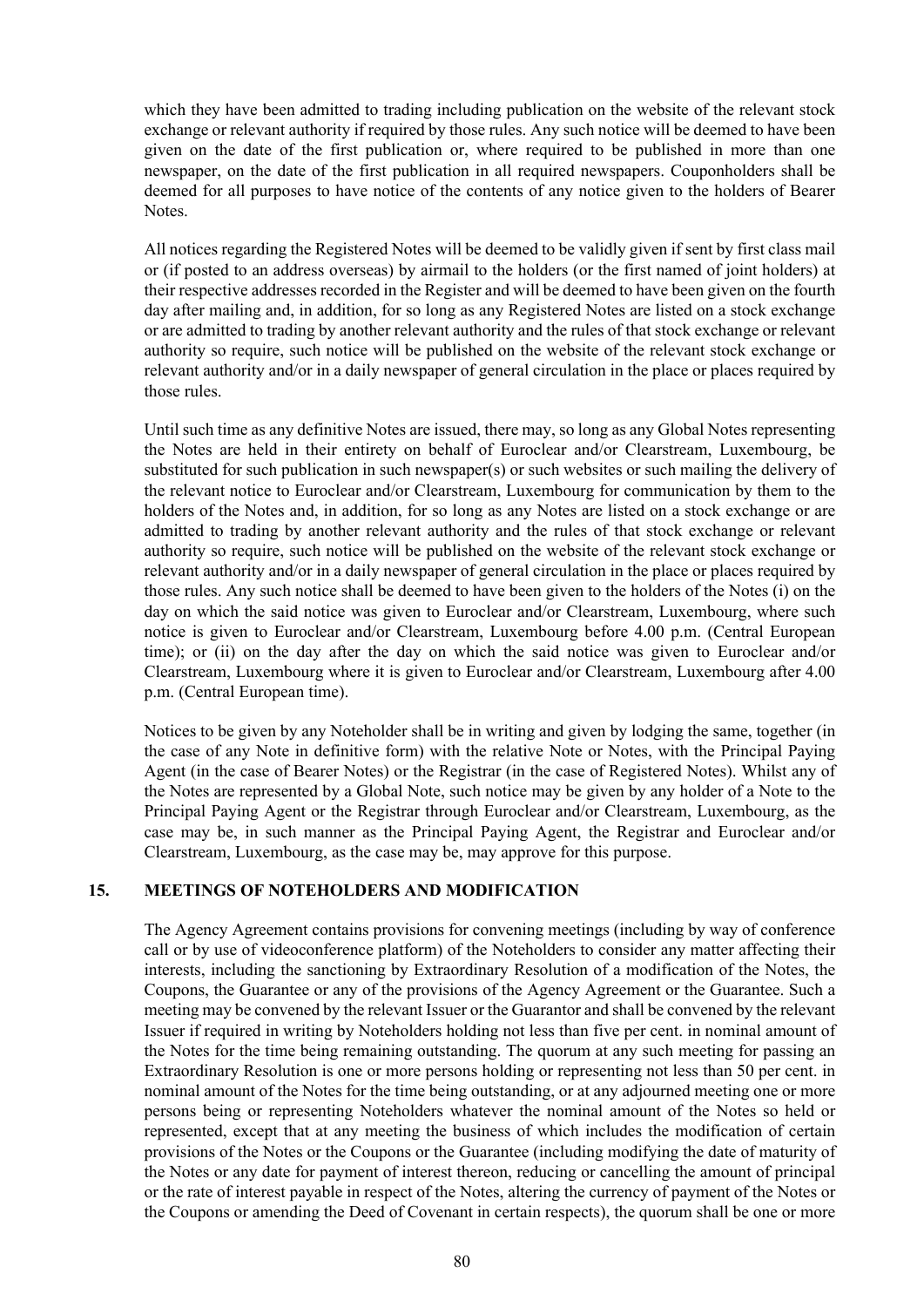persons holding or representing not less than two-thirds in nominal amount of the Notes for the time being outstanding, or at any adjourned such meeting one or more persons holding or representing not less than one-third in nominal amount of the Notes for the time being outstanding. The Agency Agreement provides that (i) a resolution passed at a meeting duly convened and held in accordance with the Agency Agreement by a majority consisting of not less than three-fourths of the votes cast on such resolution, (ii) a resolution in writing signed by or on behalf of the holders of not less than threefourths in nominal amount of the Notes for the time being outstanding or (iii) consent given by way of electronic consents through the relevant clearing system(s) (in a form satisfactory to the Principal Paying Agent) by or on behalf of the holders of not less than three-fourths in nominal amount of the Notes for the time being outstanding, shall, in each case, be effective as an Extraordinary Resolution of the Noteholders. An Extraordinary Resolution passed by the Noteholders will be binding on all the Noteholders, whether or not they are present at any meeting, and whether or not they voted on the resolution, and on all Couponholders.

The Principal Paying Agent and the relevant Issuer may agree, without the consent of the Noteholders or Couponholders, to:

- (a) any modification (except such modifications in respect of which an increased quorum is required as mentioned above) of the Notes, the Coupons, the Guarantee, the Deed of Covenant or the Agency Agreement which is not prejudicial to the interests of the Noteholders; or
- (b) any modification as a result of the operation of Condition [5.2\(f\)](#page-63-0); or
- (c) any modification of the Notes, the Coupons, the Guarantee, the Deed of Covenant or the Agency Agreement which is of a formal, minor or technical nature or is made to correct a manifest error or to comply with mandatory provisions of the law.

Any such modification shall be binding on the Noteholders and the Couponholders and any such modification shall be notified to the Noteholders in accordance with Condition [14](#page-87-0) (*[Notices](#page-87-0)*) as soon as practicable thereafter.

#### **16. FURTHER ISSUES**

The relevant Issuer shall be at liberty from time to time without the consent of the Noteholders or the Couponholders to create and issue further notes having terms and conditions the same as the Notes or the same in all respects save for the amount and date of the first payment of interest thereon and the date from which interest starts to accrue and so that the same shall be consolidated and form a single Series with the outstanding Notes.

#### **17. CONTRACTS (RIGHTS OF THIRD PARTIES) ACT 1999**

No person shall have any right to enforce any term or condition of this Note under the Contracts (Rights of Third Parties) Act 1999, but this does not affect any right or remedy of any person which exists or is available apart from that Act.

#### **18. GOVERNING LAW AND SUBMISSION TO JURISDICTION**

#### **18.1 Governing law**

The Agency Agreement, the Guarantee, the Deed of Covenant, the Notes and the Coupons and any non-contractual obligations arising out of or in connection with the Agency Agreement, the Guarantee, the Deed of Covenant, the Notes and the Coupons are governed by, and construed in accordance with, English law.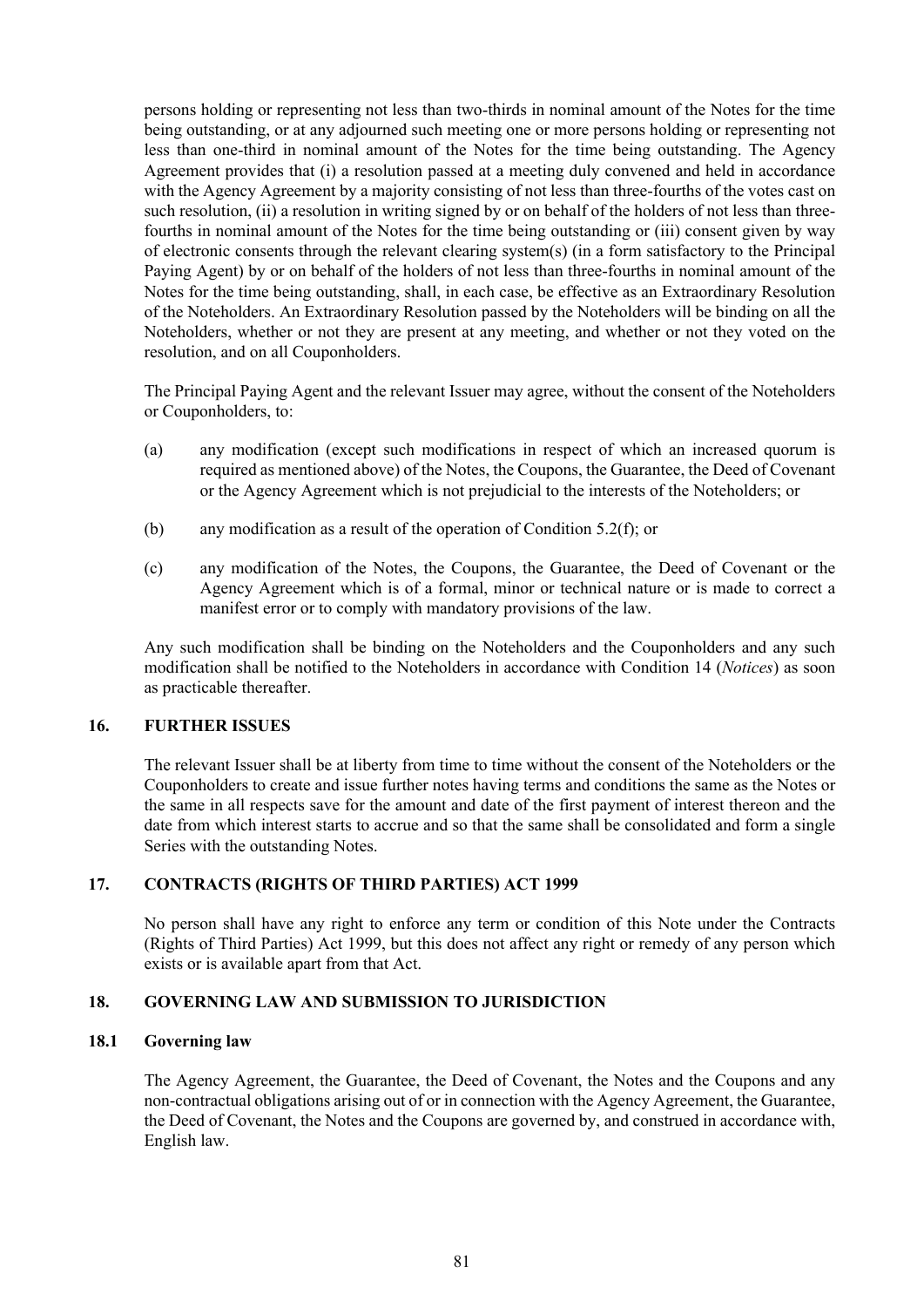### <span id="page-90-1"></span>**18.2 Submission to jurisdiction**

- (a) Subject to Condition [18.2\(c\) below,](#page-90-0) the English courts have exclusive jurisdiction to settle any dispute arising out of or in connection with the Notes and/or the Coupons, including any dispute as to their existence, validity, interpretation, performance, breach or termination or the consequences of their nullity and any dispute relating to any non-contractual obligations arising out of or in connection with the Notes and/or the Coupons (a **Dispute**) and accordingly each of the relevant Issuer and any Noteholders or Couponholders in relation to any Dispute submits to the exclusive jurisdiction of the English courts.
- (b) For the purposes of this Condition [18.2](#page-90-1), the relevant Issuer waives any objection to the English courts on the grounds that they are an inconvenient or inappropriate forum to settle any Dispute.
- <span id="page-90-0"></span>(c) To the extent allowed by law, the Noteholders and the Couponholders may, in respect of any Dispute or Disputes, take (i) proceedings in any other court with jurisdiction; and (ii) concurrent proceedings in any number of jurisdictions.

## **18.3 Appointment of Process Agent**

The Issuers and the Guarantor irrevocably appoint  $H \& M$  Hennes  $\&$  Mauritz UK Ltd at its registered office at 1st Floor, UK House, 164-182 Oxford Street, London, W1D 1NN, United Kingdom as their agent for service of process in any proceedings before the English courts in relation to any Dispute and agree that, in the event of H & M Hennes & Mauritz UK Ltd being unable or unwilling for any reason so to act, it will immediately appoint another person as its agent for service of process in England in respect of any Dispute. The Issuers and the Guarantor agree that failure by a process agent to notify it of any process will not invalidate service. Nothing herein shall affect the right to serve process in any other manner permitted by law.

#### **18.4 Other documents and the Guarantor**

The relevant Issuer and, where applicable, the Guarantor have in the Agency Agreement, the Guarantee and the Deed of Covenant submitted to the jurisdiction of the English courts and appointed an agent for service of process in terms substantially similar to those set out above.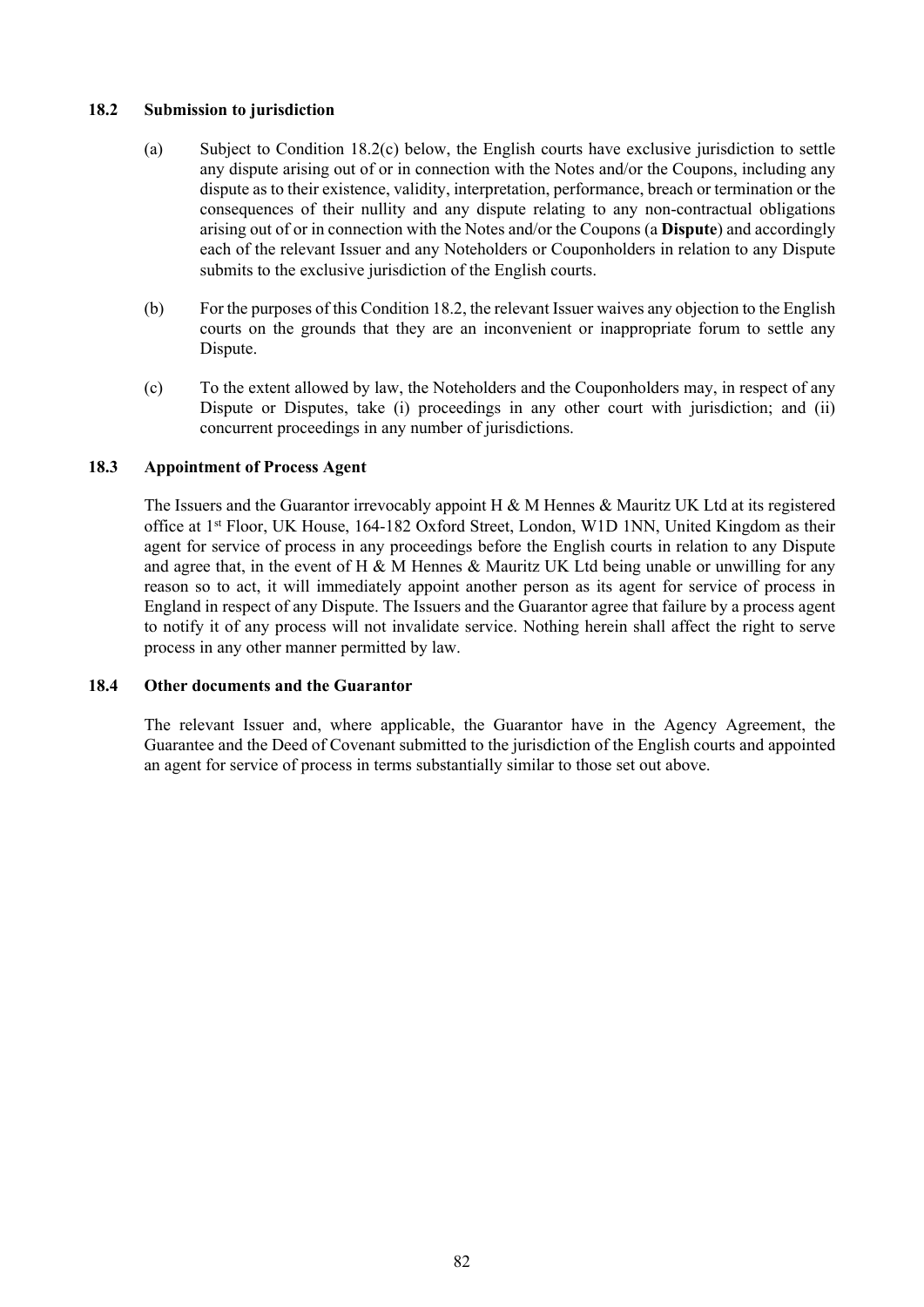#### **USE OF PROCEEDS**

The net proceeds from each issue of Notes will be applied by the relevant Issuer for its general corporate purposes, which include making a profit. If, in respect of an issue, there is a particular identified use of proceeds, this will be stated in the applicable Final Terms.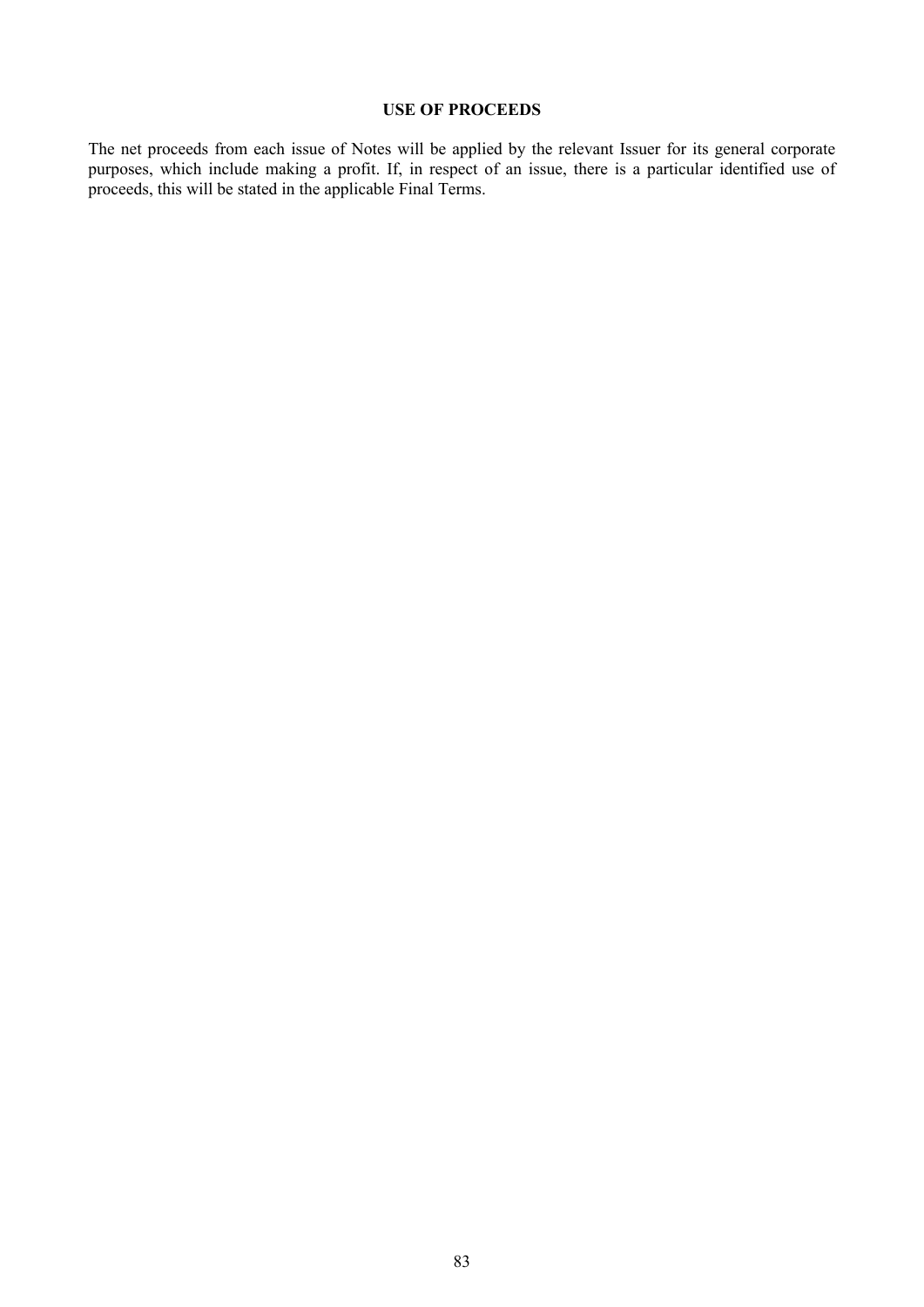## **DESCRIPTION OF H&M FINANCE**

H&M Finance is a designated activity company (limited by shares) (*besloten vennootschap*) incorporated under the laws of the Netherlands, having its statutory seat in Amsterdam and registered in the Dutch Chamber of Commerce register under the corporate registration number 78444586 and is subject to, *inter alia*, provisions on private limited companies (*besloten vennootschappen*) and general company law as included in the Dutch Civil Code (*Burgerlijk Wetboek).* Its registered office is Keizersgracht 271, 1016 ED Amsterdam, the Netherlands (telephone number: +31 20 55 67 777). H&M Finance was incorporated on 30 June 2020. H&M is the direct owner of 100 per cent. of H&M Finance's shares and the ultimate parent company of H&M Finance.

H&M Finance's principal trading activity is to be a financing provider to other companies within the Group. As at the date of this Offering Circular, H&M Finance has 0 employees. H&M Finance has not yet prepared any financial statements for any period since its incorporation.

## **1.1 Organisation and Operations**

H&M Finance is an internal finance provider established purely for the purpose of issuing bonds under the Programme and onlending to entities within the Group.

## **1.2 The Board of Directors**

H&M Finance's board of directors consists of one managing director.

As at the date of this Offering Circular, the managing director of H&M Finance is:

| Name                      | Position          | <b>Principal activities</b>                                        |
|---------------------------|-------------------|--------------------------------------------------------------------|
| H & M Hennes & Mauritz AB | Managing director | Parent company of the Group. The Group is a global retail company. |

The business address of the managing director of H&M Finance is Mäster Samuelsgatan 46 A, SE-106 38 Stockholm, Sweden.

There are no potential conflicts of interest between any duties of the managing director of H&M Finance to H&M Finance and its private interests and/or other duties.

#### **1.3 Shareholders**

H&M Finance is a direct wholly owned subsidiary of H&M. The issued share capital of H&M Finance is EUR 50,000.00, consisting of 50,000 ordinary shares. The rights of H&M as a shareholder in H&M Finance are contained in the articles of association of H&M Finance. H&M Finance is managed in accordance with those articles and with the provisions of Dutch law.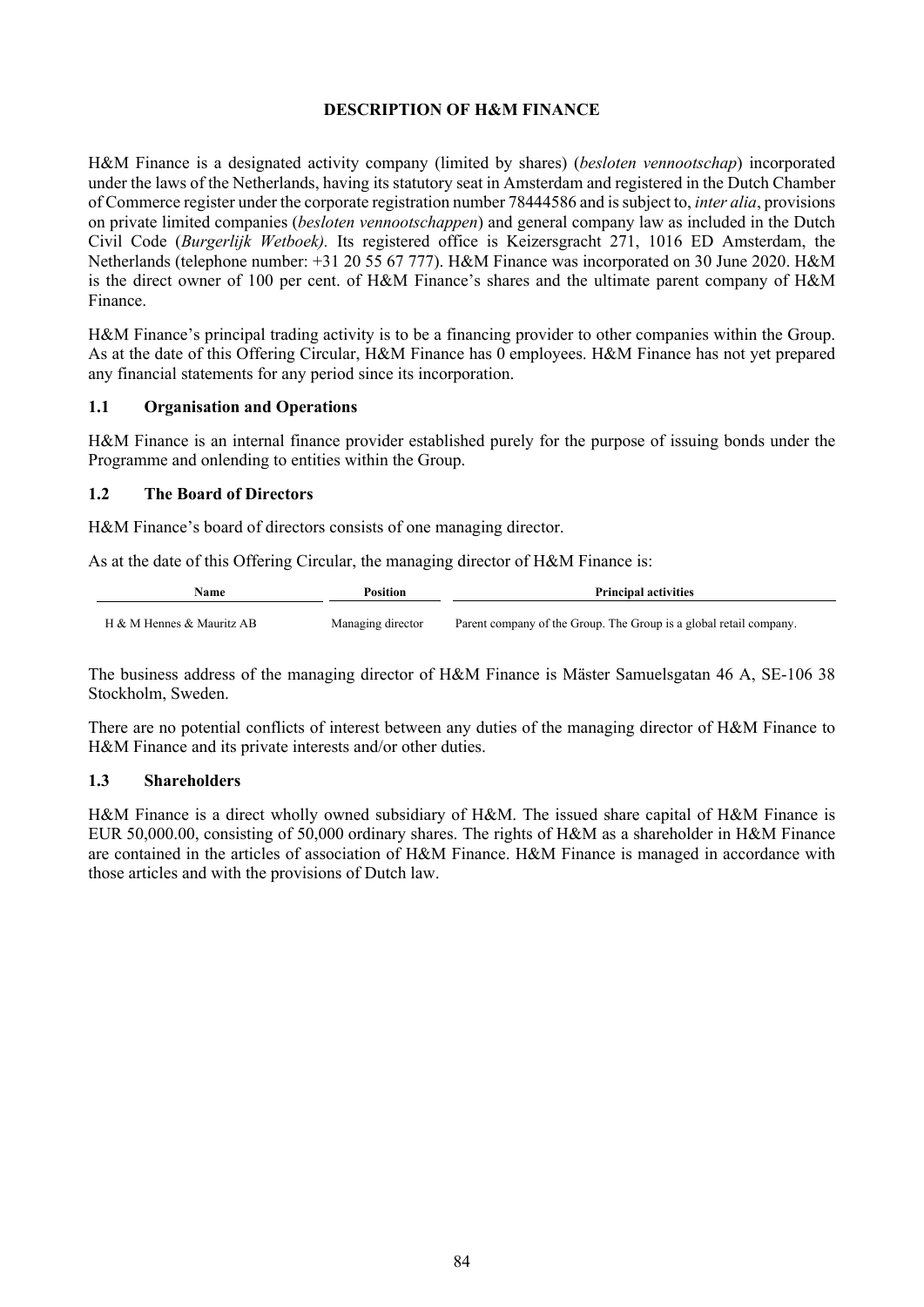### **DESCRIPTION OF H&M**

#### **OVERVIEW**

H & M Hennes & Mauritz AB (publ) (**H&M**) is a public limited liability company incorporated under the laws of the Kingdom of Sweden and is regulated by the Swedish Companies Act (Sw. *aktiebolagslagen (2005:551)*), with corporate identity number 556042-7220. Its registered office is Mäster Samuelsgatan 46A, SE-106 38 Stockholm, Sweden (telephone number: +46 (0)8 796 55 00). H&M is the parent company of a number of subsidiaries which are incorporated in Sweden as well as outside of Sweden. References in this business description to the "**Group**" are to H&M and its subsidiaries, unless the context provides otherwise.

The Group is a global retail company, which offers fashion and design for women, men, teenagers, children and babies, sportswear, underwear, cosmetics, accessories and shoes as well as home decoration and furnishing. The Group operates under the following main brands: "H&M", "COS", "Monki", "Weekday", "& Other Stories", "H&M HOME", "ARKET" and "Afound". These brands have been created to complement each other and each of them has their own unique identity. Some stores, mainly at ARKET, also include a café. Each brand has its own design and buying department. Afound departs from this model since it's a marketplace for discounted products from other brands. As at the date of this Offering Circular, the Group, including franchise operations, reaches customers around the world through its network of around 4,900 physical stores in 74 countries with online stores in 53 of those markets. This omni-channel strategy is aimed at providing the Group's customers with the option to move freely between the various channels and to choose whether they want to shop and experience the offering in store, online or, for example, through social media. Most of the Group's brands are available on external e-commerce platforms. Furthermore, the Group's brands COS, Monki, Weekday, & Other Stories and ARKET have a global delivery and return service enabling shipping to customers in around 70 countries outside the coverage of its physical stores. In addition, the Group is the majority owner of "Sellpy", an e-commerce platform for second-hand items. The Group has also launched a business-to-business initiative, "Treadler", through which the Group will offer access to its global supply chain as a service to external companies.

For the financial year ended 30 November 2020, the Group generated net sales (excluding VAT) of SEK 187,031 million, compared to SEK 232,755 million for the financial year ended 30 November 2019, and an operating profit of SEK 3,099 million (SEK 17,346 million in 2019), with a corresponding operating margin of 1.7 per cent. in 2020 compared to 7.5 per cent. in 2019. The Group's net sales (excluding VAT) amounted to SEK 142,154 million for the first nine months of 2021, compared to SEK 134,482 million for the first nine months of 2020 (an increase of 6 per cent.), and the operating profit amounted to SEK 8,996 million for the first nine month of 2021 compared to an operating loss of SEK 798 million for the same period in 2020, with a corresponding operating margin of 6.3 per cent. in the first nine months of 2021 compared to - 0.6 per cent. in 2020. The Group is one of the largest own-branded fashion retailers in the world by turnover and global presence and had approximately 153,000 employees as at 31 August 2021 compared to 153,000 as at 30 November 2020 and 179,000 as at 30 November 2019.

# **HISTORY**

#### **Incorporation**

The Group was incorporated in Västerås, Sweden on 4 October 1947 under the name Hennes, for the purpose of selling women's clothing. The Group's name was changed to Hennes & Mauritz following the acquisition of Mauritz Widforss in 1968, resulting in the expansion of its offering to men and children. In connection with its listing on the Swedish stock exchange in 1974, the Group's name was shortened to "H&M".

#### **Expansion and Growth**

Over the years, the Group has developed a business model that has resulted in increased growth, and the Group has adhered to a philosophy of centralised control from its headquarters in Sweden with a gradual expansion of its retail presence outside of Sweden.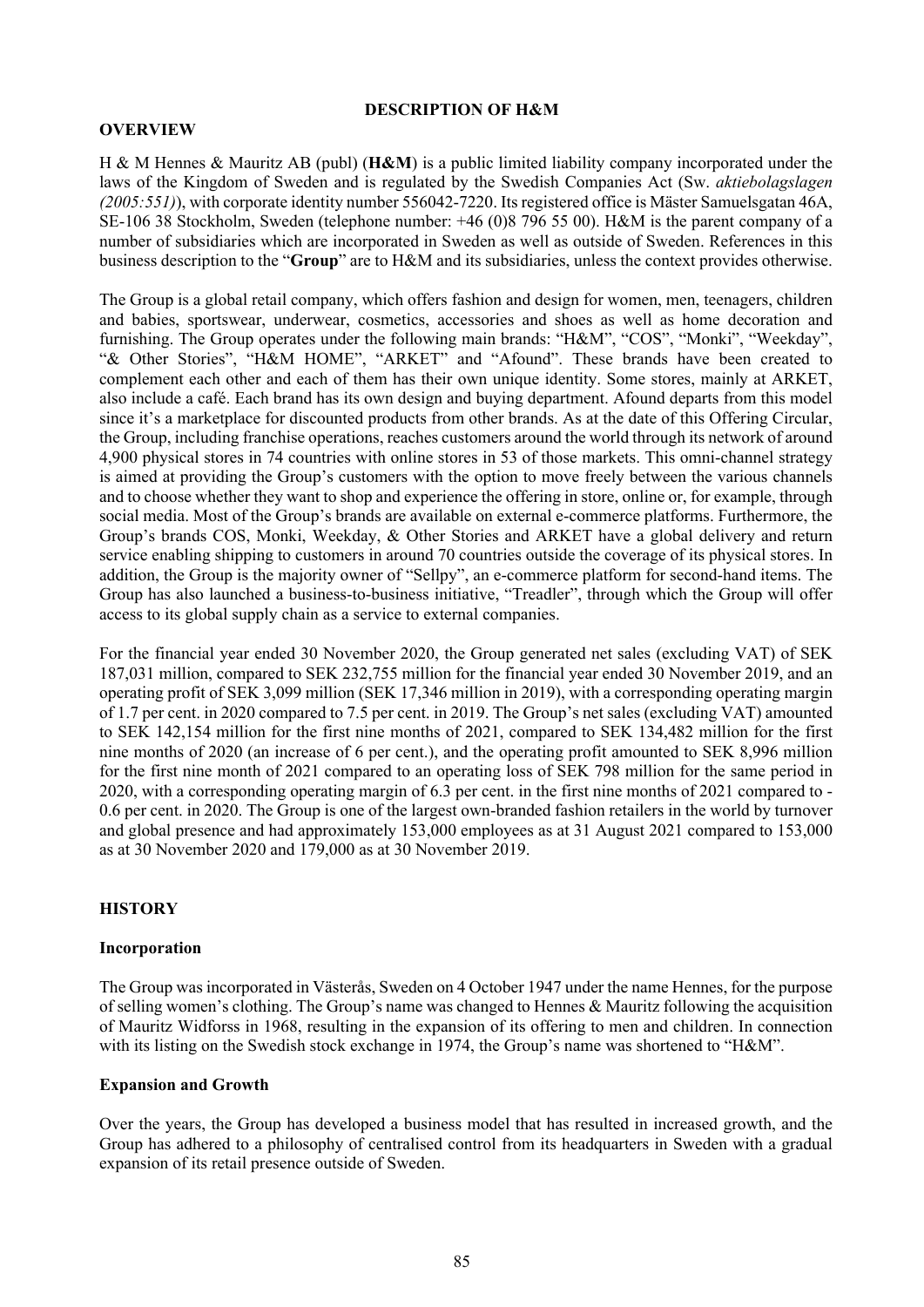In 1964, H&M opened its first retail store outside Sweden, in Oslo, Norway. International expansion outside of Scandinavia, however, did not occur until 1976 when the Group opened its first store in England. In the same year the Group established a Country Sales Organisation (**CSO**) in Switzerland and in 1978 they started operations in Germany. After establishing the German CSO, it took almost a decade before the Group opened its next CSO. Since then, rapid expansion worldwide has followed. The Group opened its first online store in 1998. In 2000, the Group opened its first non-European store in New York. The first H&M store in Asia, a full concept store, opened in Hong Kong in 2007. Mexico became H&M's first market in Latin America in 2012. H&M opened in Australia in 2014, followed by India and South Africa in 2015. In parallel, rapid digital expansion took place with the number of online markets growing from 13 to 43 markets between 2014 and 2017. In tandem with launches on external platforms in markets such as China and India in 2018 and 2019, online expansion continued, reaching 51 markets in 2019.

In light of the shift in fashion retail towards digital sales, the Group has made significant investments over several years in order to better adapt to changing consumer behaviour and increasing customer expectations. Investments, and initiatives related to this, include, among other things: completing the migration of all H&M online markets to a new online platform in 2019; implementing new logistics systems and new hightech logistics centres; integrating digital and physical channels while optimising the Group's store portfolio; closing down Cheap Monday in 2019; increasing assortment relevance by the extended use of advanced analytics and Artificial Intelligence; and creating Business Tech, a new organisation within the Group aimed at increasing speed, flexibility and efficiency. Business Tech has now gradually replaced the previous separate functions of IT, Advanced Analytics & AI and Business Development.

In parallel, the Group has over the years made significant investments in sustainability in order to increase resilience, meet customers' growing demand for responsibly sourced products and contribute to a more sustainable fashion industry. With its vision of leading the change towards circular and climate-positive fashion as a fair and equal company, the Group is working extensively and transparently to improve working conditions in the supply chain and to ensure the sustainable use of resources. With the aim of achieving profitable growth while contributing to sustainable development, the Group is continually testing and developing new concepts and business models.

The Group expects the current crisis resulting from the COVID-19 outbreak, and its massive effect on society, to further accelerate digitalisation and highlight the importance of increased sustainability going forward. Due to its long-term investments, customer-centric approach and ongoing transformation work, the Group considers itself to be well positioned to adapt to both of these growing waves of change.

#### **Brand and segment development**

Since its inception, the Group has sought to consistently develop a distinctive brand image across an expanding number of products, price tiers, and markets. The Group's products, which include fashion for women, men, teenagers, children and babies, sportswear, underwear, cosmetics, accessories and shoes as well as home decoration and furnishing, are some of the world's most widely recognised brands. The Group seeks to combine consumer insight with its design, marketing, and imaging skills to offer broad fashion and lifestyle product collections.

In 2004, the Group started to collaborate with designer Karl Lagerfeld and since then, brands such as Versace, Roberto Cavalli, Alexander Wang and Stella McCartney have been invited to collaborate with the Group.

In 2007, the brand COS was born, with its first location in London, UK. Then, the brands Weekday, Monki, and Cheap Monday joined the Group through the acquisition of FaBric Scandinavien AB. Home decoration and furnishing was added to the Group's offering through the launch of H&M Home in 2009.

In 2010, H&M launched a full fashion collection made from sustainable materials. Garment collecting was introduced worldwide in 2013 and since the start, more than 100,000 tonnes of old textiles have been brought by customers into the stores of H&M and other brands of the Group, for reuse and recycling. Another brand was added to the Group in 2013: & Other Stories, with design studios in Paris, Stockholm and Los Angeles.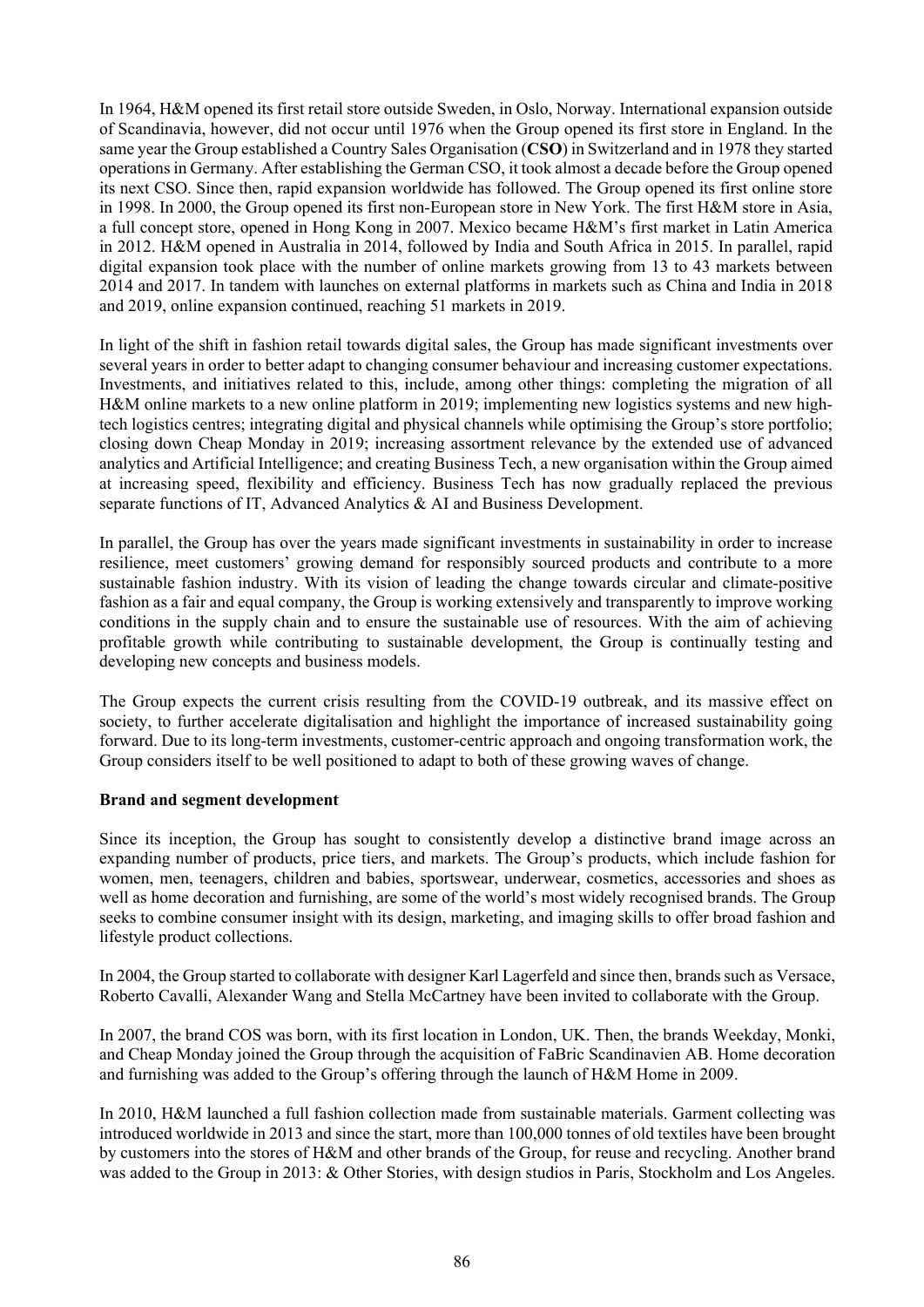In 2014, the new H&M Sport range was launched offering fashionable sportswear in functional fabrics for the entire family. H&M Beauty, a full range of specially designed makeup, body care and hair styling products was launched in 2015.

The brand ARKET was created as a modern-day market offering a broad yet selective range of essentials for men, women and children, and a smaller assortment for the home. Launched in 2017, ARKET has its roots in the functional and timeless design of the Nordic tradition. The first store opened on Regent Street in London as well as online at arket.com in 18 European markets.

The brand Afound was launched in June 2018.

# **BRAND PORTFOLIO AND BRAND POSITIONING**

The Group operates through a number of clearly defined brands, each with its own unique identity covering mainly fashion, accessories, sportswear, beauty, home decoration and furnishing. Every brand has a design and buying department, in which teams of people from differing backgrounds and with wide ranging experience and skills work together to create collections to suit customers' wishes. COS, Weekday, Monki, & Other Stories and ARKET, in addition to their market presence mentioned below, also deliver to around 70 markets through a global online sales service. However, the "H&M" brand continues to generate by far the largest proportion of net sales, representing approximately 90 per cent. of total sales (excluding tax) for the year ended 30 November 2020 and 90 per cent. for the nine months ended 31 August 2021.

The following list represents the Group's principal brands (store and market data in the below brand texts are as at the date of this Offering Circular):

*H&M*, the brand, strives to offer the very best combination of fashion, quality, price and sustainability with collections for women, men, teenagers, children and babies. The "H&M" brand has 4,289 physical stores in 74 markets of which 53 have online stores, offering clothing in line with current fashion trends as well as basic essentials. The "H&M" product range also includes sportswear, underwear, cosmetics, accessories and shoes. H&M's upgraded customer loyalty programme has grown rapidly and currently has over 70 million members in around 20 markets.

H&M HOME is a design-driven interior brand, offering decorations and accessories for living rooms, kitchens, bedrooms, bathrooms and children's rooms. With a contemporary style and attention to detail, the collections include bed linen, dinnerware, furniture and lamps. H&M HOME was launched in 2009 and is sold via shop-in-shops in 394 H&M stores, 25 standalone concept stores, as well as online in 42 markets.

*COS* is a fashion brand for women, men and children who want classic, modern and functional design. Since launching in 2007, *COS* has opened stores worldwide in targeted locations and online. *COS* is available online in 34 markets and in 276 stores in 46 markets.

*WEEKDAY* is a Swedish denim and fashion brand influenced by youth culture and street style. Founded in 2002, *Weekday* is available online in 30 markets and has 57 stores in 16 countries. *Weekday* provides a curated mix of women's and men's assortments as well as a small selection of external brands. *Weekday* has been part of the Group since 2008.

*MONKI* is a brand that aims to offer fashion at competitive prices. The brand is aimed at young women and mixes Scandinavian design with creative street style. *Monki* is available online in 31 markets and in 108 stores in 20 markets.

*& OTHER STORIES* offers a wide range of shoes, bags, accessories, beauty products and ready-to-wear clothes for women. Collections are created in design ateliers in Paris, Stockholm and Los Angeles. *& Other Stories* launched in 2013 and is available online in 33 markets and in 75 stores in 22 markets.

*ARKET* offers products for men, women, children and the home. Launched in 2017 as a modern-day market, *ARKET* aims to create widely accessible, well-made, durable products, designed to be long-lasting. Most of the brand's stores also include a café with a focus on healthy food. Based in Stockholm, *ARKET* is available online in 31 markets and in 23 stores in 8 markets.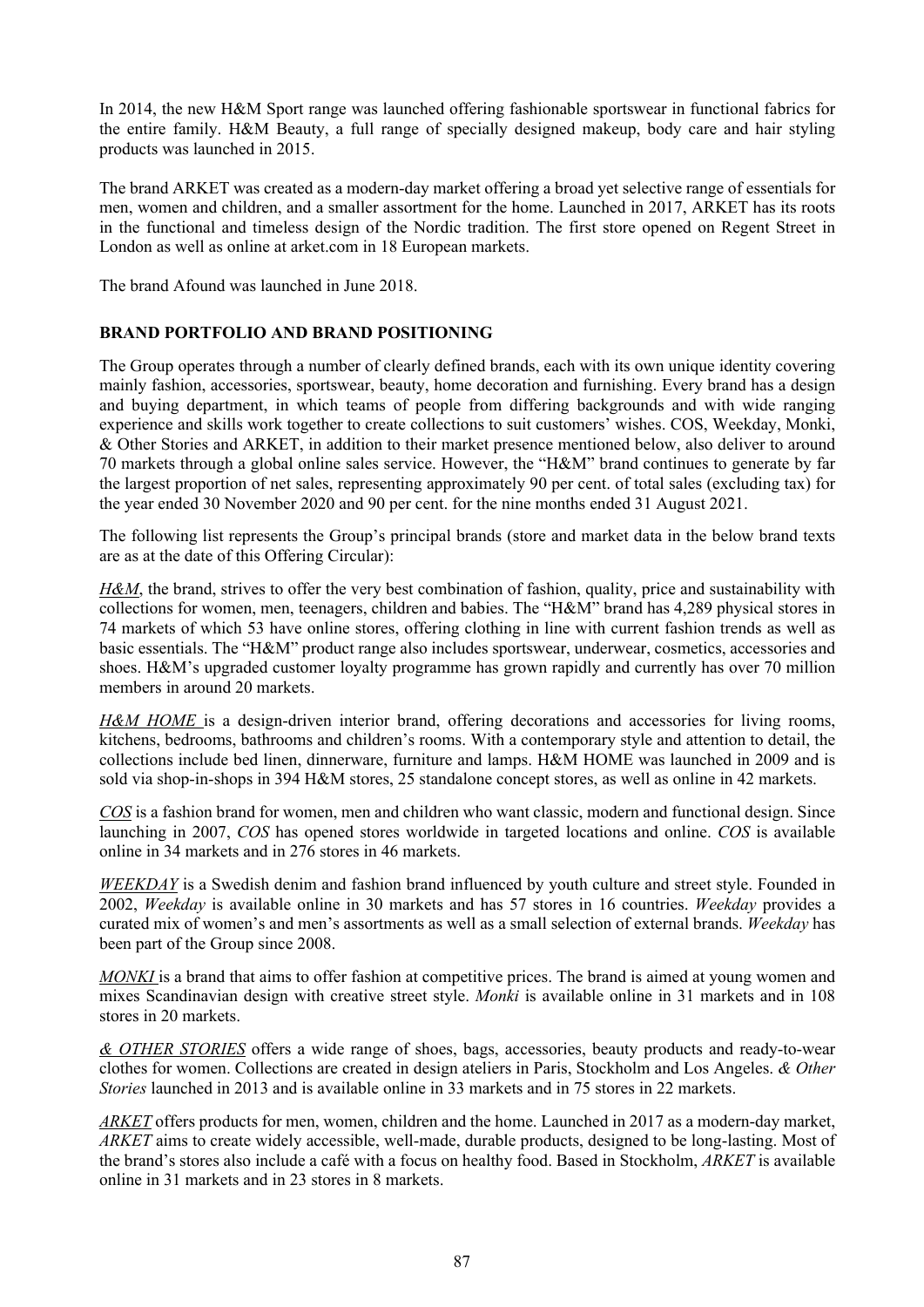*AFOUND* is a marketplace selling fashion and other products at a discount, offering a wide range of fashion and lifestyle brands for women, men and children, both external brands and the Group's own. *Afound* was launched in 2018 and is available mainly through its digital marketplace in 4 markets and has 3 stores in one market.

In addition, H&M has made investments in a number of other brands with future potential, none of which are seen as material in the context of the Group as at the date of this Offering Circular (see "- *NEW INITIATIVES*" below).

## **SOURCING AND QUALITY**

The manufacturing of the Group's products is outsourced to independent suppliers. The sourcing markets are mainly in Europe and Asia.

## **Suppliers**

The Group purchases private label products from about 750 independent vendors, which are produced in around 1,500 factories in 30 countries worldwide. The ten largest suppliers accounted for about 15 per cent. of purchase value in 2019, and the two largest sourcing markets, China and Bangladesh, represent over 60 per cent. of the same. The Group buys approximately 80 per cent. of its products from Asia in US Dollars, and the rest from Europe and Turkey in Euro.

Over 2,200 people work within the sourcing organisation out of 15 production offices in all major production markets. Physical presence of Group staff in all markets and factories helps to predict and mitigate potential risks and threats to its global sourcing and manufacturing operations.

## **Quality Control**

Of those 2,200 employees, over 450 work directly with quality, focusing on developing, producing and delivering the best possible products proactively throughout the whole product lifecycle. These include product technicians, quality controllers and quality assurance teams.

The 'Global Product Compliance Department' (the **GPCD**) within the Group based in Stockholm, ensures that its products follow the laws and product safety demands of the markets where the Group operates. The GPCD develops guidelines and routines, and educates the production and buying departments, and anyone else who needs to inform themselves about the applicable demands and also investigates demands in new markets, and continuously seeks to stay on top of any developments in the Group's current markets. The GPCD maintains and adheres to policies and laws on how to ensure product safety for its customers by making a thorough risk assessment on each product. The risk assessment is performed at an early stage, and includes chemical, physical and safety aspects as well as assessing the risk of possible misuse of the product.

The Group requires its suppliers to have their own quality management systems, and to carry out their own inspections and perform tests in their own laboratories. The Group's employees regularly visit suppliers' premises to see how they work and give periodical training and suggestions on how they can improve.

#### **Sustainability**

The Group has a strong history in sustainability and aims to use its size and scale to lead the change towards circular and climate-positive fashion, while being a fair and equal company. This vision applies to every brand in the Group, all of which share the same passion for fashion and quality, as well as the ambition to serve customers in a sustainable way. The Group sees it as its role to use its size and scale to lead the change to a truly sustainable fashion future – both for its own business and, together with all relevant stakeholders, for the entire industry.

In 2017, the Group set a number of new sustainability goals including to use only recycled and sustainably produced materials by 2030 and to remove more greenhouse gas emissions from the atmosphere than the Group's value chain emits by 2040. In 2019, the Group performed a climate risk assessment according to the guidelines from the Task Force on Climate-related Financial Disclosures (TCFD). In this analysis two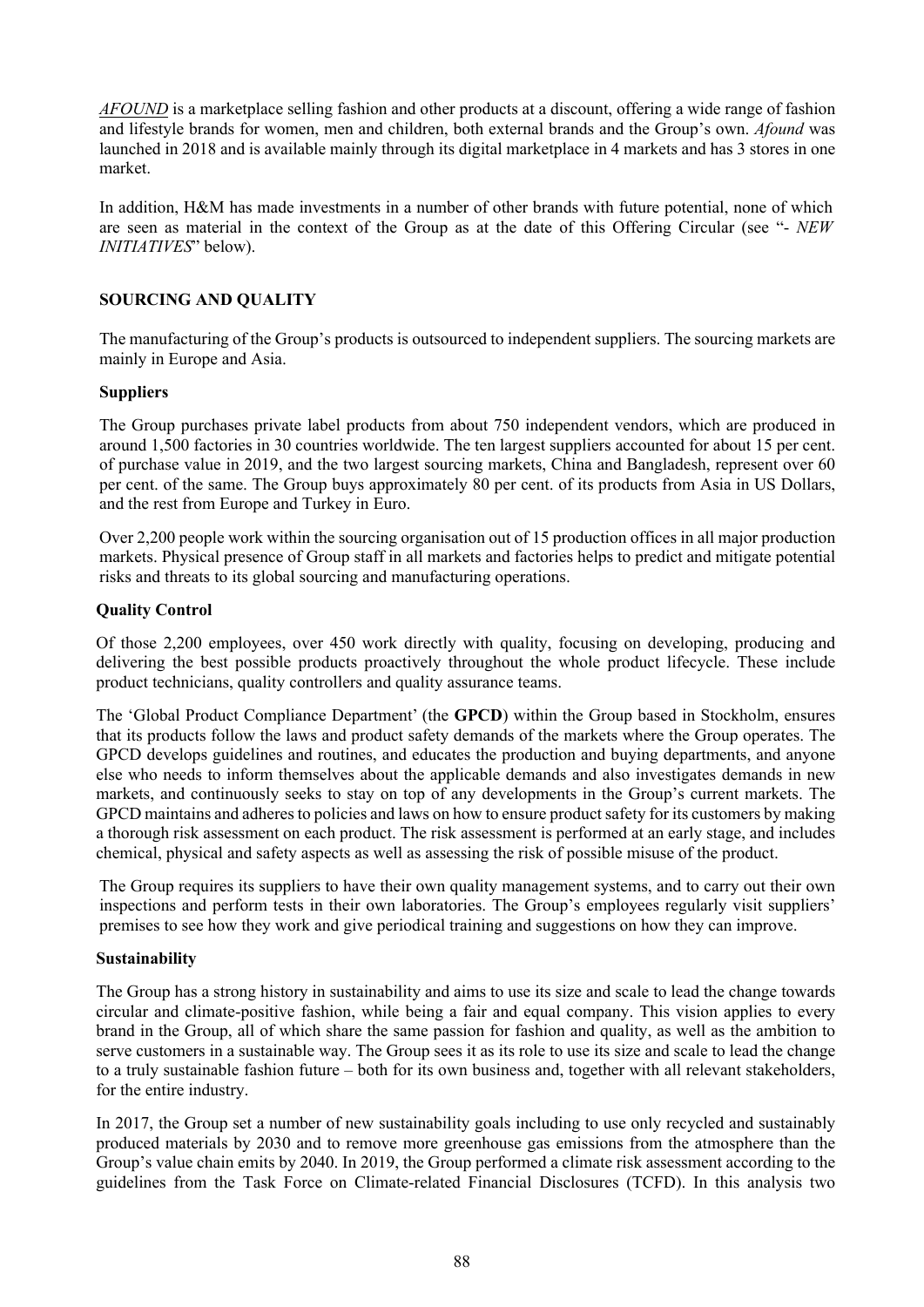different climate scenarios were used to assist in devising the sustainability strategy for the Group, identifying the most significant climate related risks to the business and potential ways to mitigate those risks.

Production disruption could occur in certain countries due to extreme weather events, social unrest, diseases (such as virus outbreaks) and climate migration, possibly also leading to challenges in recruiting workers. Contingency plans have been developed for suppliers located in high-risk regions. This enables the Group to temporarily or permanently move production to back-up suppliers located in alternative sourcing markets in lower risk regions.

## **NEW INITIATIVES**

CO:LAB is the Group's investment branch. CO:LAB invests in companies that the Group can learn from and that can add value to the Group's business, where the Group believes it can support such companies to thrive and achieve their vision. CO:LAB invests in three areas: Sustainable fashion – companies that develop the technologies the industry needs to become fully circular and sustainable, Innovative business models – companies that explore how consumers will shop for fashion items in the future and Enablers - companies that provide ideas within technology and solutions. As at the date of this Offering Circular, the investments made through CO:LAB are not considered to be material.

## **SALES AND DIGITAL INVESTMENTS**

The Group's income is generated mainly by the sale of clothing, accessories, footwear, cosmetics and home decoration and furnishing to consumers. The principal channels that generate sales are through its physical stores and the Group's online websites for its different brands. The Group has a clear omni-channel strategy in which the digital and physical world are being integrated in order to offer customers a more seamless shopping experience.

The reason behind this is the increased digitalization in society which is creating new customer behaviour and changing customer expectations. This shift in the industry has accentuated in recent years with more and more shopping taking place online – and generally from a mobile. To meet this shift the Group has been making digital investments for a number of years, developing among other things e-commerce, new platforms, a more efficient supply chain and advanced analytics. The ongoing COVID-19 crisis and resultant changes in behaviour, are expected to speed up digitalisation further in society. The Group finds itself well positioned for this development and has put increased emphasis on the supply chain and logistical flexibility to support changing requirements between its different sales channels.

#### **Principal sale channels**

Although online sales are growing rapidly and increased by 39 per cent. and 24 per cent. in the 12 months ended 30 November 2020 and 2019, respectively, and by 39 per cent. (in local currencies) in the nine months ended 31 August 2021, physical stores still represented the larger portion of sales in 2020. For the nine months ended 31 August 2021, the share of online sales as a percentage of total sales was 33 per cent., compared with 28 per cent. for the 12 months ended 30 November 2020 and 16 per cent. for the 12 months ended 30 November 2019. All of the Group's close to 4,900 stores are leased with leases consisting of flexible contracts with short maturities. The proportion of the Group's investments made on physical stores is decreasing because of changing customer behaviour, but the integration of physical stores and online sales continues. Examples of digital investments in a more seamless shopping experience include the changeover to a new online platform and increased integration throughout the supply chain with the purpose to serve physical and online stores in a fast, flexible and efficient way and to make the entire offering available to customers regardless of sales channel. Omni-channel features include for example purchases and online returns in stores, click-and-collect, mobile payments and use of mobiles in stores for increased services. Prior to 2017, the vast majority of the Group's investments were store related. In 2018, the majority of the investments were, for the first time, digital and related to online sales. In 2019 and 2020, H&M traded through its own websites in 52 markets, whereas COS, Weekday, Monki, & Other Stories and ARKET offer global selling which enables customers in around 70 additional markets to shop for their products online. The exact number of markets per brand that have this service varies.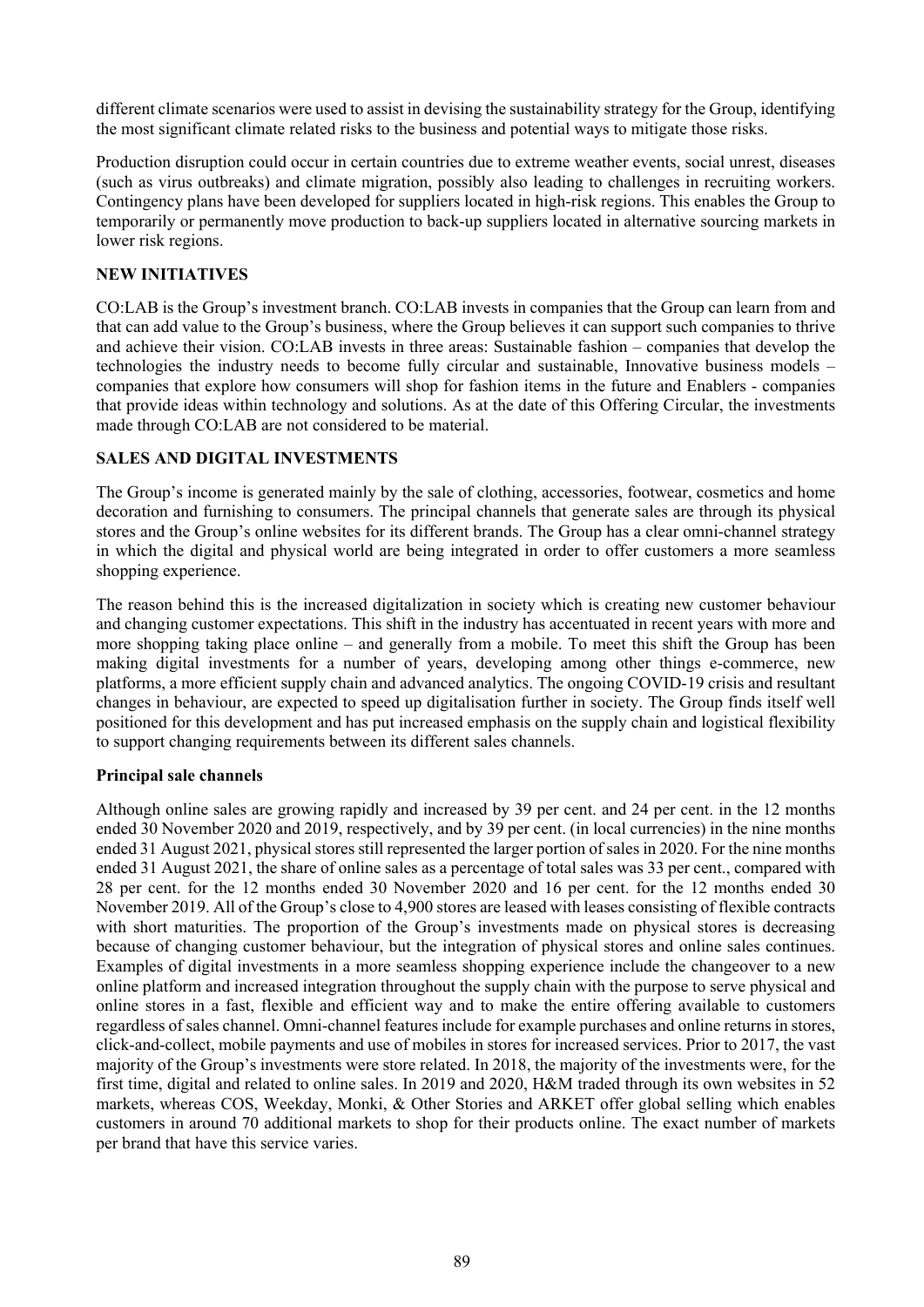### **INVENTORY**

Retail business requires a significant amount of inventory, especially prior to peak holiday selling season. The Group maintains a large part of its inventory in distribution centres which are becoming more automated to be able to support the growing online sales more efficiently. Since 2018 a number of new highly automated distribution centres with significantly increased capacity and efficiency and faster lead times have been introduced.

The Group has worked over the last few years on optimising its purchasing processes and supply chain to minimise the risk of excess inventories, particularly in times of unforeseen reductions in purchasing levels, such as that resulting from the COVID-19 outbreak and its consequences. The Group adjusts its purchasing levels on a continuous basis to reflect expected demand. Any excess levels of inventory that cannot be sold during a particular season are either sold off in reduced margin sales at the end of a season or, to the extent commercially viable, stored for future sale.

## **INVESTMENTS IN EXISTING BUSINESS**

The Group intends to continue growing its existing business organically rather than through significant acquisitions. While minor strategic acquisitions may be made in promising new start-up companies, the majority of growth is expected to come through improvements in the customer offering as well as investments in existing infrastructure, digital platforms and an optimised store network. New revenue streams, although still small scale, are being added, such as services related to circularity and business-to-business services.

In order to secure long-term growth and a strong position, the Group has made significant investments for several years, aimed at meeting the digital shift in fashion retail and driving improvements to respond to changing consumer behaviour and ever-increasing customer expectations. To this end, the Group is carrying out an extensive transformation focused on creating the best customer offering, developing a fast, efficient and flexible product flow, and ensuring stable and scalable tech infrastructure.

Furthermore, this transformation is targeting new growth through online growth for existing brands through new markets, wider assortments and key partnership such as Tmall, operated by Alibaba, and Myntra. The Group is also planning to continue to grow its store network with a focus on emerging markets, while at the same time optimising the store portfolio and integrating physical and digital channels to ensure a relevant presence in each market.

The Group has grown from 1,988 stores in 2009 to 4,856 stores at 31 August 2021. The Group has made significant investments to upgrade the customer experience in both old and new stores. Meanwhile, online shopping has been rolled out globally and is currently available in 51 markets. The digital shift is changing the role of the stores, which the Group believes now need to fulfil two roles: firstly to provide a show-room experience to customers beyond just offering an assortment of clothing, forming an integral part of the omnichannel offering and experience based on the Group's new digital tools listed below (see "*Investment in digital infrastructure"*), and secondly, with their physical proximity to customers, the Group's stores have the potential to become logistic hubs for improved last-mile online deliveries, and to provide new features tailored to the local customer, such as sustainable offerings including product return services and recycling services.

Currently, the Group intends to continue physical store openings in new and developing jurisdictions, increasing its footprint there, while the new role of physical stores means that in markets where the Group is well-established, the number of physical stores is reducing as the focus is on stores in key locations providing a retail experience rather than physical sales volumes, as digital channels' proportion of sales continues to grow.

#### *Investment in digital infrastructure*

The Group has devoted a significant amount of time and resources into its digital infrastructure and will continue to do so. The continued focus on investments in scalable technology aims to support the integration of online and physical store channels for a seamless customer experience and supply chain.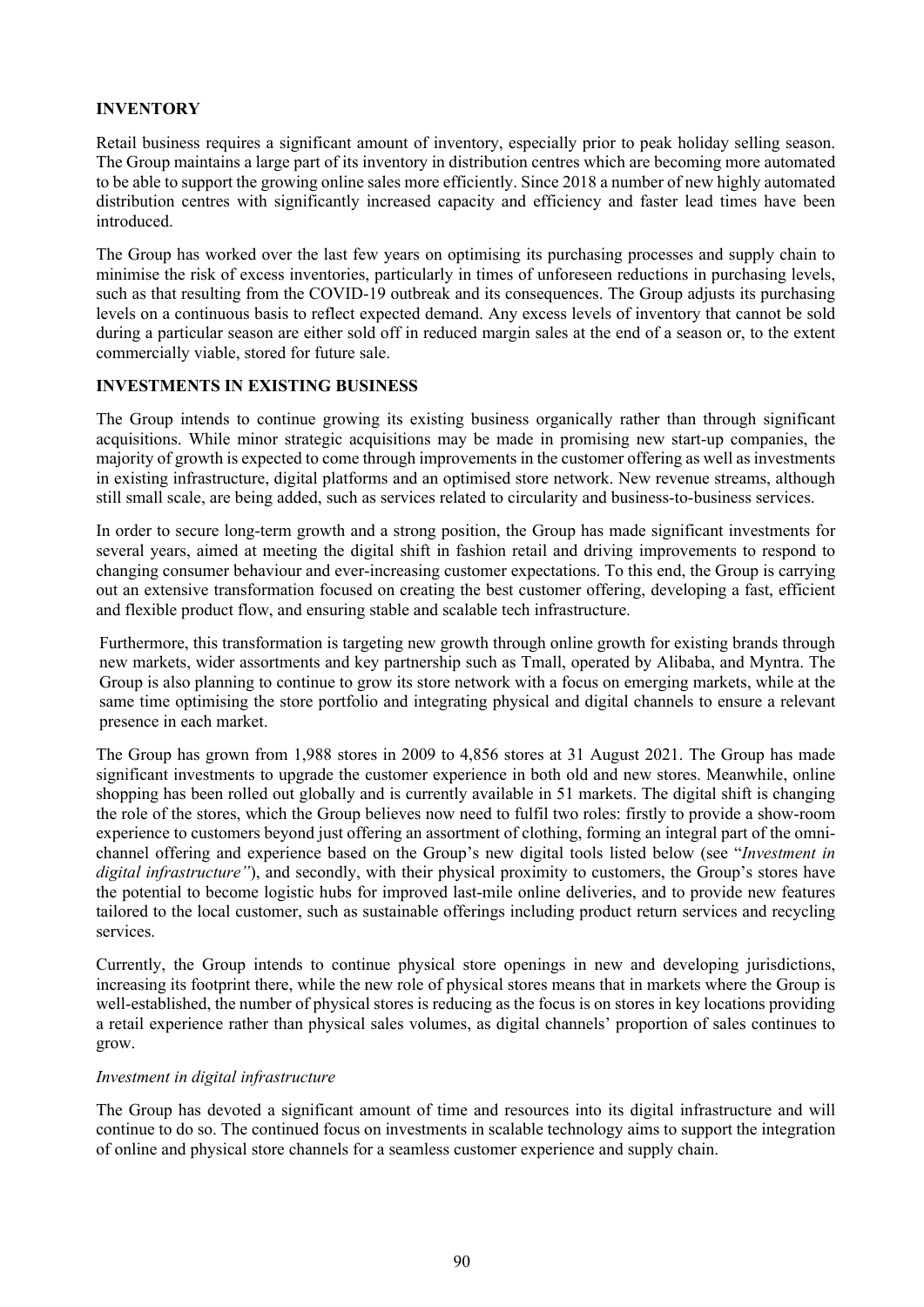Significant investment over recent years in the technology infrastructure are enabling a faster development of customer facing features and technologies with the goal being to significantly improve the customer experience, including for example:

- Click and collect ability to pick up products ordered online, in a physical store;
- Visual search based on a photo taken of a product, the image recognition tool has the ability to recognise and recommend similar products in the Group's assortment;
- Scan and buy ability to scan a product in the Group's physical stores in order to find out whether that product is available, in what sizes and in what colours, online, and buy it;
- Find in store this solution lets customers use their mobile to find an item they have seen online in the size and store they want;
- In-Store Mode allows customers to see on their mobiles which items are in the store they are currently in, as well as online;
- Return online products in store products bought in the Group's online stores may be returned in a physical store;
- Recommended size helps customers find the right size online based on past purchases; and
- H&M's upgraded customer loyalty programme.

The online offering needs to be constantly improved and broadened to ensure that it meets customer expectations and to maximise sales. Mobile phones are central for searching, discovering and shopping fashion, as well as for sharing inspiration. Starting from customers' needs, the Group offers new digital features, among others, 'Visual search' and personalised product feeds as well as fashion shopping via social media.

Central for retailers is the intelligent use of customer data and the ability to become more responsive to customer preferences based on data indicating certain customer purchase patterns and preferences. The Group has therefore made significant investments in advanced analytics and artificial intelligence around trend detection, price management, personalisation, allocation and quantification.

#### **Circular approach**

The Group's ambition is for its business to become fully circular across the entire value chain. This means moving to a more sustainable model that focuses on recycling and repurposing goods to minimise waste and maximise resources available. The circular strategy applies to commercial products as well as to noncommercial goods such as packaging, store interiors and buildings, all of which prioritise sustainability. A circular business model is fundamental to achieving the Group's goal of a climate positive value chain by 2040. Innovation drives circularity efforts, including developing new ways of making and using products, and how they are then reused and recycled. The Group is developing services and other ways to repair, reuse, repurpose and recycle goods wherever possible and encouraging customers to make more sustainable choices.

#### **Marketing**

The core purpose of marketing and communications is to increase the perceived value of the Group's products and collections by inspiring storytelling around its products, business and values, and creating an aspirational vision around its brands through its marketing, new concept stores and brand ambassadors. Marketing and communications also have the ability to drive direct revenue through digital channels, where it is very straightforward to allocate resources to a desired return on investment. The Group primarily looks at marketing as an invitation to its physical and digital stores, where it, through various campaigns and activities, aims to inspire and attract customers. Furthermore, advanced analytics are employed to customer reviews and data to provide greater focus and response to more personalised communication and offers.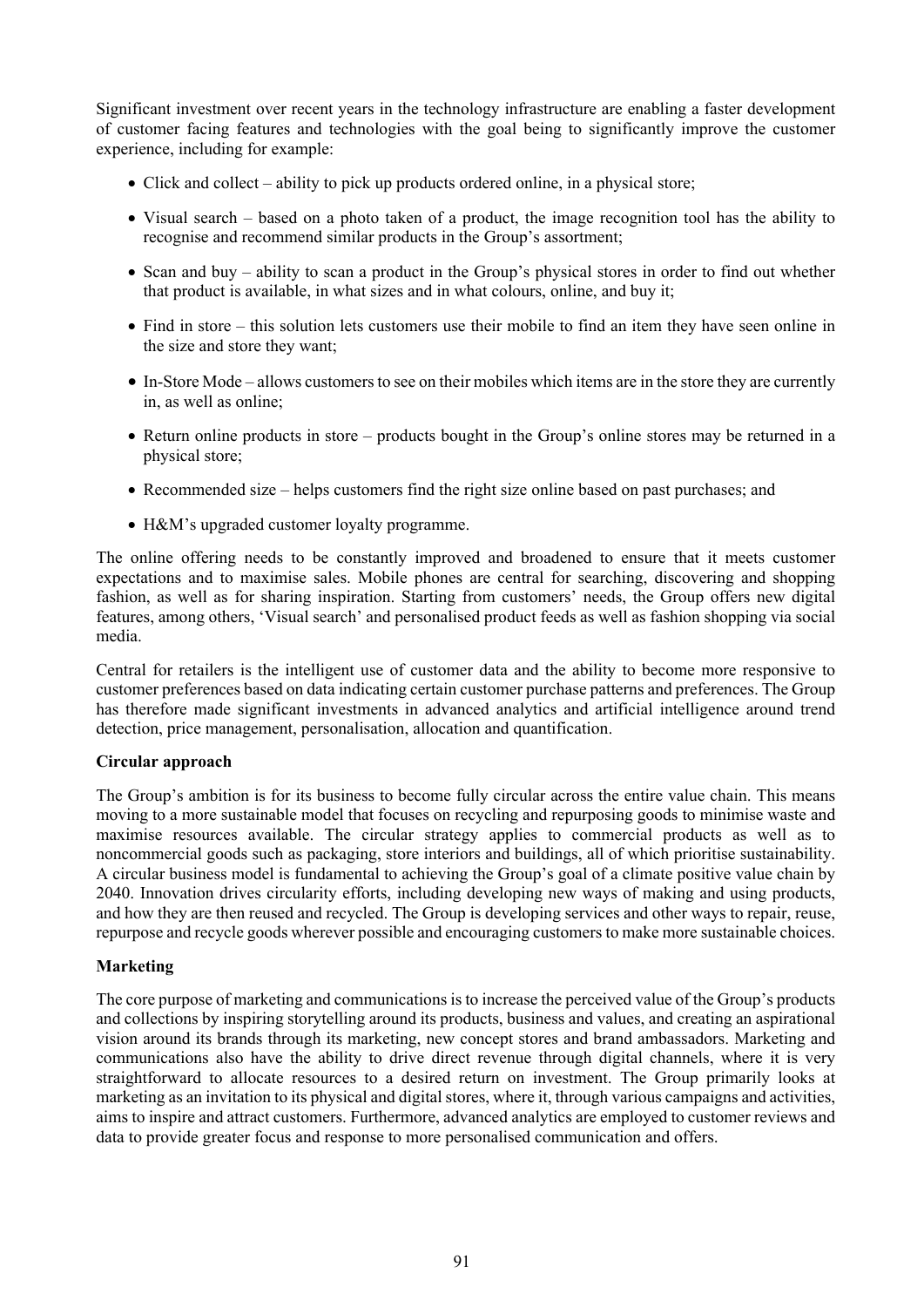# **Pricing**

Pricing activities aim to balance the aspects of competitive pricing to meet the Group's strategic goals. Strategic pricing involves assessing the trade-offs between product margins and sales volume. Tactical pricing involves setting price adjustments to meet local or temporary market conditions, establishing prices for product improvements, or assisting distributors in meeting competitive challenges.

## **FINANCIAL POLICY**

The Group targets a low financial risk profile with a conservative leverage ratio. The capital structure is defined as net debt in relation to EBITDA. Over time, this should not exceed 1.0 x EBITDA. The dividend policy states that the total dividend should exceed 50 per cent. of profit after tax, yet taking into consideration the capital structure target. Furthermore, management believes it is essential to maintain liquidity headroom comprised of a combination of cash and cash equivalents plus unutilised committed credit facilities. The Group's liquidity headroom covers its short-term liquidity needs and the ambition is for the headroom to remain in excess of at least SEK 30,000,000,000.

The Group has adopted a centralised funding strategy whereby funding is primarily raised centrally and distributed throughout the Group by subsidiary loans and equity. The Group's refinancing risk is spread over multiple years. The Group's long-term borrowings includes an average time to maturity of at least two years.

The maturity profile of the Group's interest-bearing liabilities as at 31 August 2021 is shown in the following graph (in SEK millions):

|              | <b>Loans from credit</b> |                     |                         | <b>Unused credit</b> |
|--------------|--------------------------|---------------------|-------------------------|----------------------|
| Year         | institutions             | <b>Bonds (EMTN)</b> | <b>Commercial paper</b> | facilities           |
| 2021         | 75                       |                     | 800                     | 5,000                |
| 2022         | 165                      |                     | 275                     |                      |
| 2023         | 2,031                    |                     |                         | 4,000                |
| 2024         |                          |                     |                         | 7,110                |
| 2025         |                          |                     |                         | 4,000                |
| 2026         | 2,000                    |                     |                         |                      |
| 2027         |                          |                     |                         |                      |
| 2028         |                          |                     |                         |                      |
| 2029         |                          | 5,078               |                         |                      |
| <b>Total</b> | 4,271                    | 5,078               | 1,075                   | 20,110               |

# **COMPETITION**

The global fashion retail market is highly competitive in nature, and competitors exist both in the online and in the bricks and mortar retail sphere. The global presence of the Group also means that it must stay ahead of competitors both globally and locally.

The industry can be characterised as large, mature, highly fragmented and highly competitive with rapidly changing consumer preferences. When consumer preferences change and develop, new competitive landscapes emerge. This development includes large and fast-growing online platforms, as well as smaller niche online operators with a global reach.

Digitalisation is changing the retail business and the Group is working towards a long-term approach and making the necessary investments in order to stay well positioned with a profitable model and a viable combination of physical and online stores (including services connected to the aforementioned sales channels).

# **SEASONALITY**

Retailers within the industry face demand that is almost entirely fueled by replacement needs and fashion. The Group's products are often necessities, but during periods of economic stagnation, consumers are less inclined to update their wardrobes. Therefore, the industry is strongly dependent on the cyclical movements within the economy.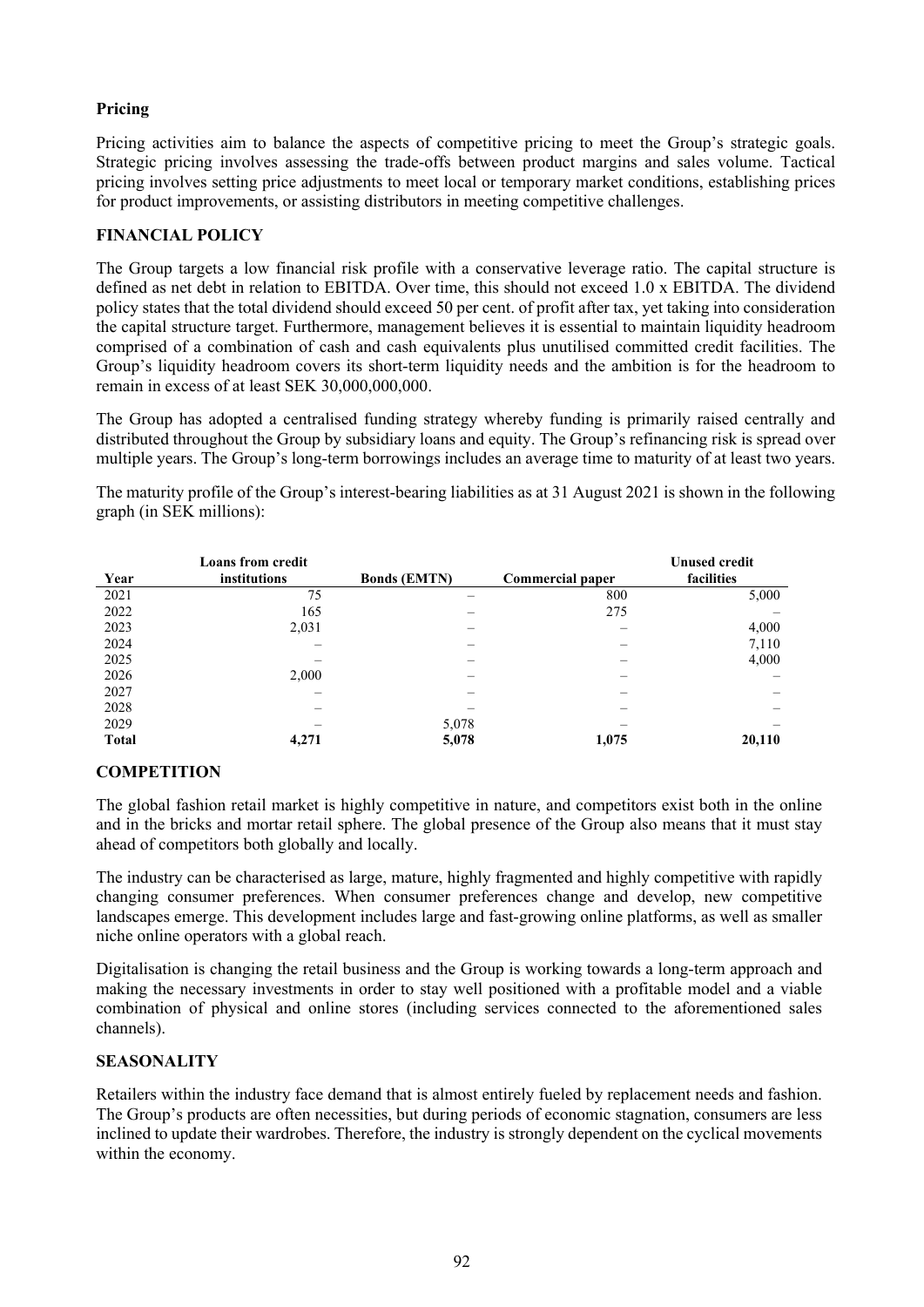The Group's business is affected by seasonal changes, with patterns including a sales peak during the holiday season at the end of the year. The first quarter of the financial year is normally the weakest and the last quarter the strongest.

# **EMPLOYEES**

As at 30 November 2020, the Group employed approximately 153,000 persons, which includes a combination of part- and full-time employees. It also hires seasonal employees, primarily during the peak holiday selling season. Experienced and dedicated employees are essential to the Group's business, and therefore there are advancement opportunities as well as various incentives and benefits which ensure that the Group stays competitive by retaining skilled employees.

The following table shows the average number of employees located in the Group's key geographies for the years ended 30 November 2020 and 2019:

|             | For the years ended 30 November |        |
|-------------|---------------------------------|--------|
|             | 2020                            | 2019   |
| Germany     | 12,392                          | 13,505 |
| <b>USA</b>  | 10,512                          | 14,281 |
| UK          | 7,909                           | 8,724  |
| France      | 4,515                           | 4,954  |
| China       | 8,498                           | 10,086 |
| Sweden      | 10,214                          | 11,221 |
| Italy       | 3,953                           | 4,416  |
| Spain       | 3,679                           | 4,661  |
| Russia      | 3,542                           | 3,408  |
| Netherlands | 2,647                           | 2,648  |
| Poland      | 6,224                           | 6,674  |
| Switzerland | 1,754                           | 1,923  |
| Austria     | 1,853                           | 1,956  |
| Denmark     | 1,807                           | 1,919  |
| Norway      | 1,772                           | 1,839  |
| Canada      | 1,570                           | 2,327  |
| Japan       | 2,243                           | 2,513  |
| Belgium     | 2,152                           | 2,375  |
| Mexico      | 1,566                           | 1,435  |
| Turkey      | 1,669                           | 3,012  |
| Romania     | 1,193                           | 1,225  |
| Australia   | 1,151                           | 1,363  |
| Finland     | 976                             | 1,248  |
| South Korea | 984                             | 1,003  |
| India       | 1,891                           | 1,972  |

# **REAL ESTATE**

The Group has a portfolio of close to 4,900 physical stores, which it aims to hold on flexible lease contracts. The lease contracts mature on average every four years making around 25 per cent. of the global store portfolio open for renegotiation annually. This typically results in better lease terms and contract prolongation. In case of contract termination this is most often driven by a strategical agenda to consolidate, move the store or otherwise improve the availability for the customer. New stores, refurbished stores and general contract renegotiations generally result in improved lease terms. This does not only include rent configuration but also the lease period setup. A majority of the lease contracts have a turnover component in the rent configuration making the store profitability less dependent on temporary sales fluctuations.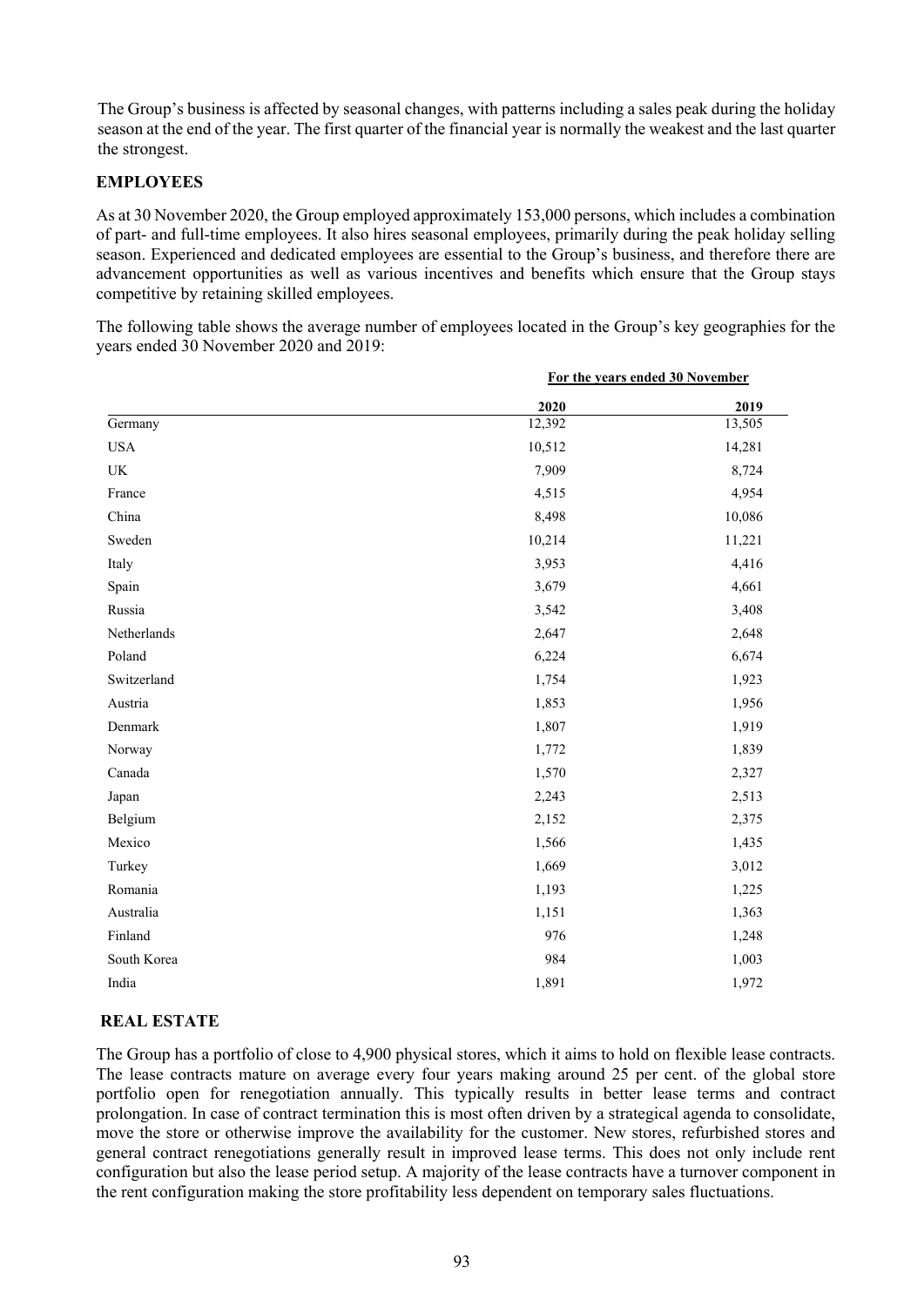# **REGULATION**

The Group is subject to regulatory supervision on a global as well as local level from a number of sources. The Group's audit committee is responsible for maintaining and complying with applicable regulations. The Group is governed by both external regulations and internal control documents, including but not limited to external regulations such as: Swedish Companies Act (Sw. *Aktiebolagslag (2005:551)*), accounting legislation, including Swedish Bookkeeping Act (Sw. *Bokföringslag (1999:1078)*) and Annual Accounts Act (Sw. *Årsredovisningslag (1995:1554)*), EU Market Abuse Regulation (596/2014/EU), Nasdaq Stockholm's Rules for Issuers, the Swedish Corporate Governance Code (the "**Code**"), which is available at www.corporategovernanceboard.se and the General Data Protection Regulation.

The Code is based on the principle of "comply or explain", which means that companies applying the Code may deviate from particular rules. Any company deviating from a rule must, however, clearly state that it has not complied with the applicable rule, along with an explanation of the chosen solution and the reasons for implementing such instead.

## **LEGAL PROCEEDINGS**

The Group is involved from time to time in various lawsuits in the ordinary course of business. The Group actively participates in the defence of any lawsuit in which it is a defendant and calculates its exposure to litigation on an ongoing basis. The Group maintains liability insurance policies which cover, subject to certain deductibles, both product liability and general commercial liability, in amounts that the Group's management believes are adequate to cover its potential liability relating to its present risk exposure from legal proceedings.

## **INTELLECTUAL PROPERTY**

The Group's intellectual property rights include its trademarks for the various brand names it uses, in particular the name and logotype of H&M, COS, Weekday, Monki, H&M Home, & Other Stories, ARKET and Afound. The Group uses each of these trademarks to promote, identify and position its products and services and, accordingly the Group applies a global trademark registration policy, meaning that it maintains trademark registrations and/or applications in every country that has an operating trademark authority. It also maintains relevant domain name registrations and social media accounts. The Group subscribes to worldwide services which prompt the required alerts, and actively lodge claims against similar marks. Trademark rights are actively enforced in order to stop infringements and dilution.

#### **FRANCHISE AND LICENCE AGREEMENTS**

#### **Franchising**

The Group has franchise agreements with unaffiliated franchisees to operate stores in 15 markets in South East Asia, the Middle East and Africa. Under these agreements, third parties operate stores that sell clothing and related products under the Group's brand names. Franchise operations represent approximately 2.5 per cent. of total sales of the Group.

#### **DESCRIPTION OF SHARES AND SHARE CAPITAL**

#### **Shares and Share Capital**

H&M's share capital is divided among A shares and B shares. Its shares have been listed on the Nasdaq Stockholm stock exchange since 1974. As of 31 August 2021, the total market capitalisation of H&M was SEK 286,261,253,120 (approximately U.S.\$ 33,315,633,946,28 and EUR 28,175,597,507,85).

H&M's authorised and issued share capital is SEK 206,884,000 which consists of 1,655,072,000 shares of which 194,400,000 are A shares and  $1,460,672,000$  are B shares. Each A share carries ten votes per share and each B share carries one vote per share. H&M's largest shareholder is the Stefan Persson family and related companies.

#### **Ownership Structure**

The principal owners of the Group held the following interests in H&M as at 31 August 2021: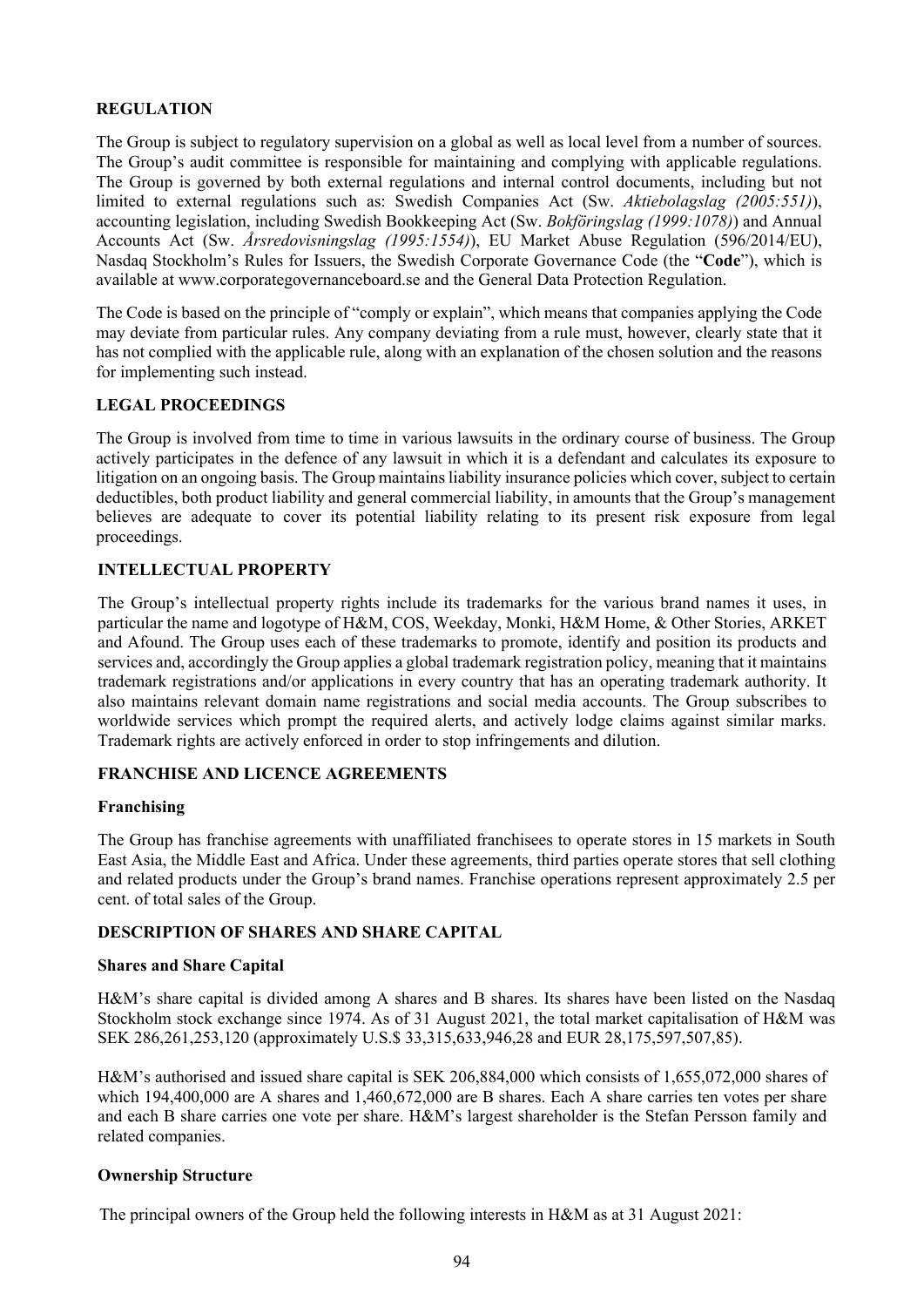| Identity of person of group                                                                                                                                               | Number of<br>shares owned | Percentage of<br>capital | Percentage of<br>votes |
|---------------------------------------------------------------------------------------------------------------------------------------------------------------------------|---------------------------|--------------------------|------------------------|
| The Stefan Persson family and related companies                                                                                                                           | 832,734,571*              | 50.3                     | 75.8                   |
| The Lottie Tham family and related companies                                                                                                                              | 88,680,400                | 5.4                      | 2.6                    |
| STATE STREET BANK AND TRUST CO, W9                                                                                                                                        | 81,436,218                | 4.9                      | 2.4                    |
| Swedbank Robur fonder                                                                                                                                                     | 26, 285, 256              | 1.6                      | 0.8                    |
| Nordea fonder                                                                                                                                                             | 22,676,448                | 1.4                      | 0.7                    |
| <b>FJÄRDE AP FONDEN</b>                                                                                                                                                   | 22,170,906                | 1.3                      | 0.7                    |
| Handelsbanken fonder                                                                                                                                                      | 21,423,056                | 1.3                      | 0.6                    |
| JP MORGAN CHASE BANK N.A.                                                                                                                                                 | 18,543,827                | 1.1                      | 0.6                    |
| BNY MELLON NA (FORMER MELLON), W9                                                                                                                                         | 16,780,969                | 1.0                      | 0.5                    |
| THE NORTHERN TRUST COMPANY                                                                                                                                                | 14,538,946                | 0.9                      | 0.4                    |
| LIVFÖRSÄKRINGSBOLAGET SKANDIA, OMSESIDIGT                                                                                                                                 | 13,503,081                | 0.8                      | 0.4                    |
| BNY MELLON SA/NV (FORMER BNY), W8IMY                                                                                                                                      | 13,039,236                | 0.8                      | 0.4                    |
| Didner & Gerge Fonder Aktiebolag                                                                                                                                          | 12,897,691                | 0.8                      | 0.4                    |
| SEB Investment Management                                                                                                                                                 | 12,799,892                | 0.8                      | 0.4                    |
| ALECTA PENSIONSFORSAKRING, OMSESIDIGT                                                                                                                                     | 11,923,000                | 0.7                      | 0.3                    |
| Folksam                                                                                                                                                                   | 10,996,681                | 0.7                      | 0.3                    |
| FORSTA AP-FONDEN                                                                                                                                                          | 9,334,181                 | 0.6                      | 0.3                    |
| Avanza Fonder                                                                                                                                                             | 9,326,340                 | 0.6                      | 0.3                    |
| SPP Fonder AB                                                                                                                                                             | 9,260,844                 | 0.6                      | 0.3                    |
| AMF - Försäkring och Fonder                                                                                                                                               | 9,164,183                 | 0.6                      | 0.3                    |
| $\frac{1}{2}$ 1 $\frac{1}{2}$ $\frac{1}{2}$ $\frac{1}{2}$ $\frac{1}{2}$ $\frac{1}{2}$ $\frac{1}{2}$ $\frac{1}{2}$ $\frac{1}{2}$ $\frac{1}{2}$ $\frac{1}{2}$ $\frac{1}{2}$ |                           |                          |                        |

\* whereof 194,400,000 class A shares (ten votes per share).

## **BOARD OF DIRECTORS**

H&M's board of directors consists of eleven elected members. The board of directors also has three additional members appointed by the labour unions as employee representatives and three deputy employee representatives.

Under the Swedish Companies Act, the board of directors has ultimate responsibility for the organisation and the executive management of H&M. All directors, other than the employee representatives, are elected by resolution of a general meeting of shareholders.

H&M's board of directors was appointed at the shareholders' meeting held on 6 May 2021 The current term of the board of directors is set to expire at the time of the next shareholders' meeting, intended to be held in 6 May 2021.

Set forth below is certain information regarding the current board members of H&M.

| <b>Name</b>              | <b>Position</b>       |
|--------------------------|-----------------------|
| Karl-Johan Persson       | Chairman of the Board |
| Stina Bergfors           | Board member          |
| Anders Dahlvig           | Board member          |
| Erica Wiking Häger       | Board member          |
| Danica Kragic Jensfelt   | Board member          |
| Lena Patriksson Keller   | Board member          |
| <b>Christian Sievert</b> | Board member          |
| Niklas Zennström         | Board member          |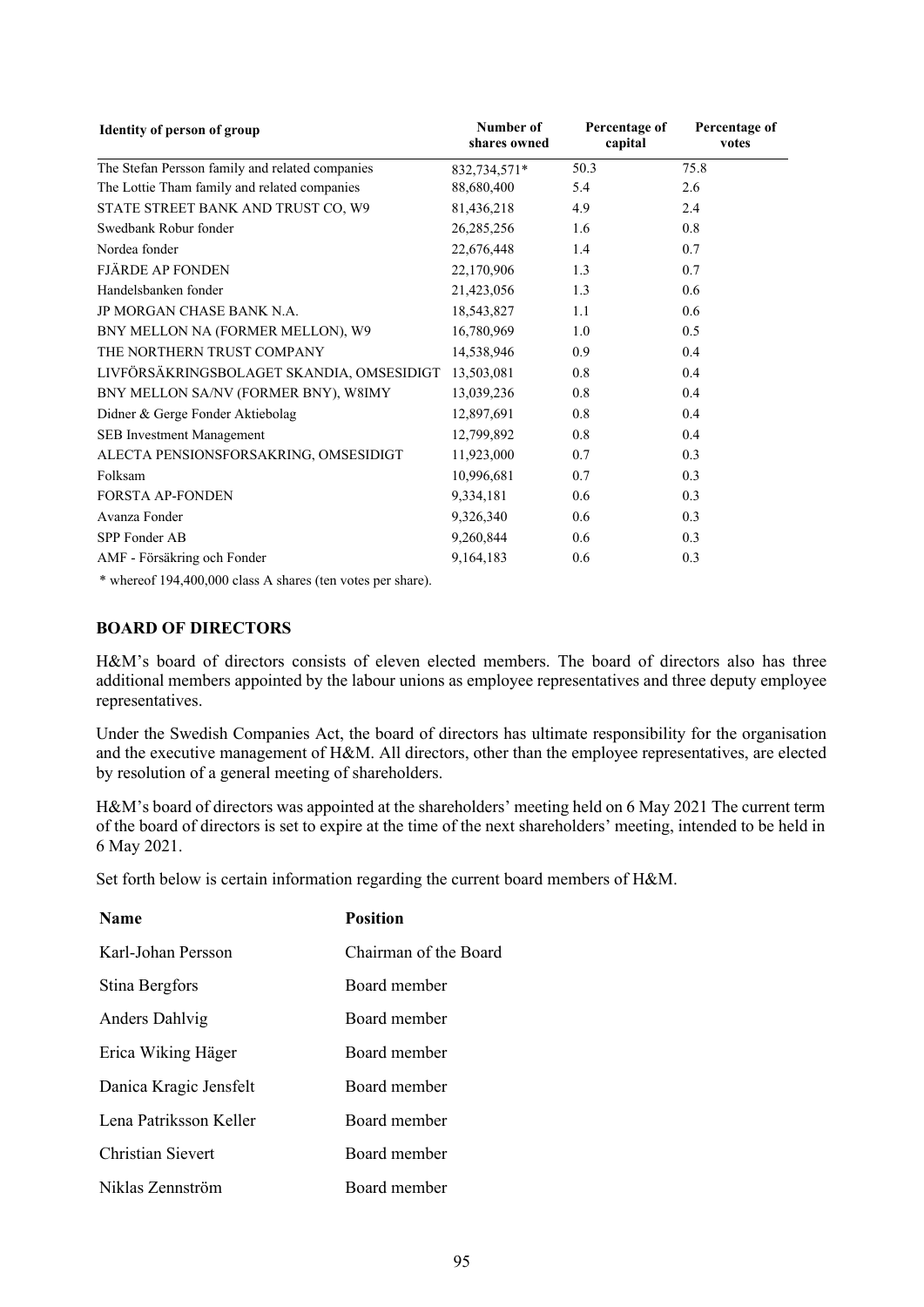| Tim Gahnström            | Board member, employee representative |
|--------------------------|---------------------------------------|
| Ingrid Godin             | Board member, employee representative |
| Margareta Welinder       | Board member, employee representative |
| Emelie Helena Isberg     | Deputy employee representative        |
| Hampus Mikael Glanzelius | Deputy employee representative        |
| Louise Alexandra Wikholm | Deputy employee representative        |

The business address of each director is Mäster Samuelsgatan 46A, SE-106 38 Stockholm, Sweden.

**Karl-Johan Persson** was born in 1975. He studied at the European Business School in London and holds a BA in Business Administration. Before being appointed as CEO of the H&M Group (a position he held from 1 July 2009 to 30 January 2020), Karl-Johan Persson held various operational roles within H&M from 2005, including working as head of expansion, business development as well as brand and new business. Since 2000, Karl-Johan Persson has been a member of the boards of H&M's subsidiaries in Denmark, Germany, the US and the UK. From 2006 until 2009 he was also a member of the board of H & M Hennes & Mauritz AB. Since 7 May 2020 he has been chairman of the board of H&M. Apart from serving as chairman, he also serves on several other boards, such as Ramsbury Invest AB, the GoodCause Foundation and the H&M Foundation.

**Stina Bergfors** was born in 1972. She studied at Luleå University of Technology and holds a MSc in business administration as well as an honorary doctorate. She worked with sales at TV3, MTG between 1998-2000, and as a media strategist at OMD Nordics between 2000 and 2004. She continued as CEO of Carat Sverige AB between 2005 and 2008 and served as country director for Google and YouTube in Sweden. She is currently the founder and CEO of the digital media company United Screens, where she works on strategic matters and business development. Apart from serving on the board of H&M, she serves as a board member of INGKA Holding BV. She is also involved in the Prince Daniel Fellowship at the Royal Swedish Academy of Engineering Sciences (IVA).

**Anders Dahlvig** was born in 1957. He holds a MSc in business administration from Lund University and a MA from University of California, Santa Barbara. Between 1983 and 1993 he held various roles within IKEA in Sweden, Germany, Switzerland and Belgium. He was appointed managing director of IKEA UK in 1993, later appointed vice president of IKEA Europe and eventually he was appointed President and CEO of IKEA. He served as President and CEO of IKEA between 1999 and 2009. Apart from serving on the board of H&M and on the auditing committee of H&M, he also serves as chairman of Inter IKEA Holding BV and as a board member of Oriflame SA and Resurs Bank AB.

**Erica Wiking Häger** was born in 1970. She holds a Master of Laws from Uppsala University, a LL.M. from Harvard Law School in the US and conducted supplementary studies at the University of Oklahoma in the US and at Ruprecht-Karls-Universität Heidelberg in Germany. She is a member of the Swedish Bar Association, the New York State Bar Association and the International Association for Privacy Professionals (IAPP). She worked as acting lecturer in civil law at Uppsala University between 1994 and 1995 before conducting District Court service at Sollentuna District Court between 1995 and 1997. She served as a law clerk at Svea Court of Appeal between 1997 and 1998 and as corporate counsel for Corechange Inc in Boston, USA, before joining Mannheimer Swartling as an associate in 2000. She is currently a lawyer and serves as partner since 2009 at Mannheimer Swartling where she is also the chair of Mannheimer Swartling's Corporate Sustainability & Risk Management practice group. She focuses primarily on human rights, working conditions, the environment and anti-corruption. Apart from serving on the board of H&M and on the auditing committee of H&M, she is also a member of the board of Stockholm Chamber of Commerce.

**Danica Kragic Jensfelt** was born in 1971. She holds a MSc in mechanical engineering from the Technical University of Rijeka, Croatia. Danica was awarded a PhD in robotics by KTH Royal Institute of Technology, Stockholm in 2001 and an honorary doctorate from Lappeenranta University of Technology in Finland.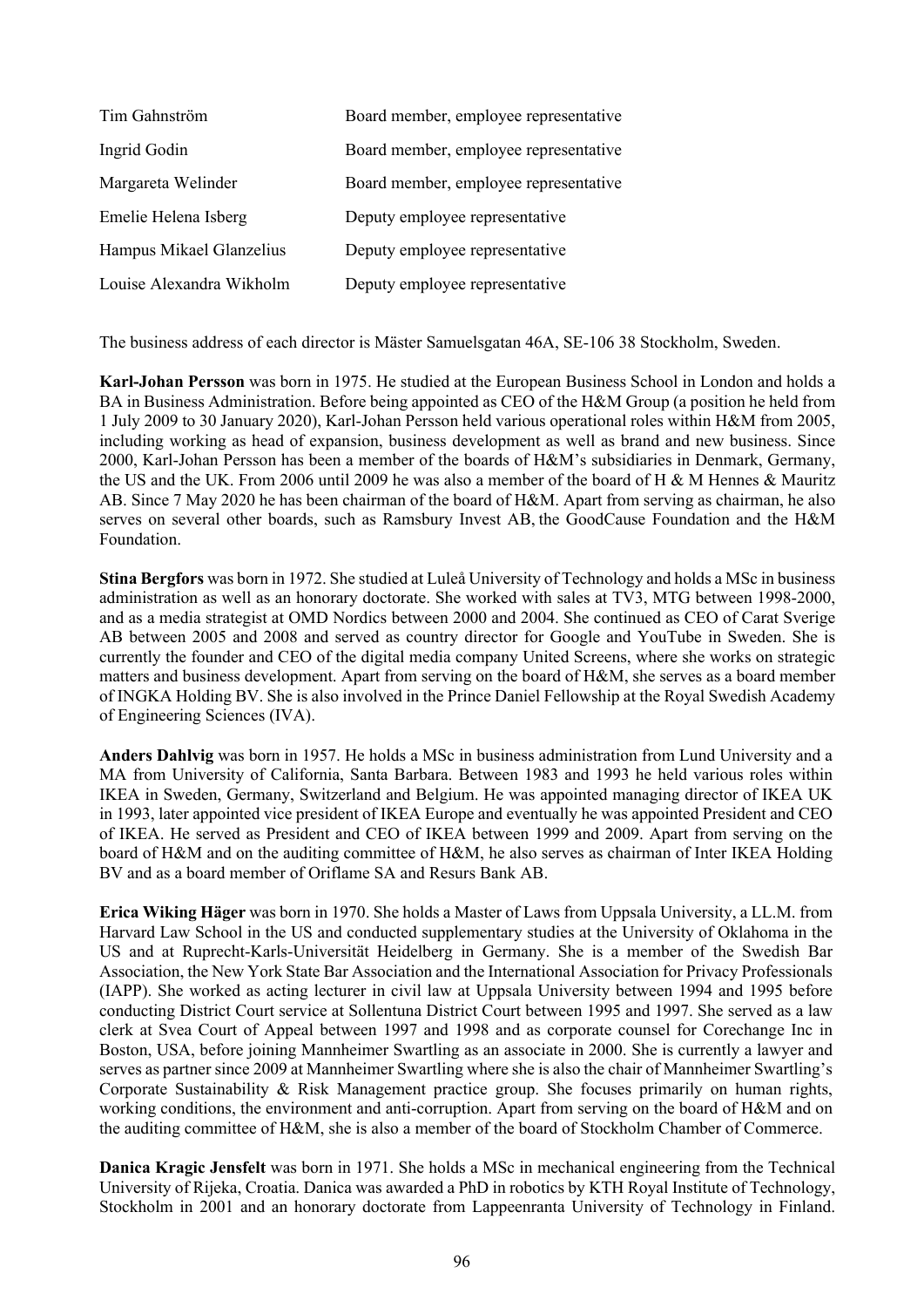Danica has been Professor of computer science, at KTH Royal Institute of Technology in Stockholm since 2008, conducting research in the fields of computer vision and robotics. The aim of the research is to use sensors to build future systems that interact with people and their environment in a natural way. Apart from serving on the board of H&M, she serves as a board member the Royal Swedish Academy of Sciences and the Royal Swedish Academy of Engineering Sciences (IVA) and is a board member at FAM, SAAB and the Institute for Future Studies.

**Lena Patriksson Keller** was born in 1969. She studied design and marketing at Parsons School of Design in New York and at the American University in London. Between 1993 and 1996 she worked with buying and product development within H&M. She continued as global communications manager at J.Lindeberg. Since 1999 she served as CEO and now serves as executive chairman at the branding and communications agency Patriksson Communication AB. Apart from serving on the board of H&M, she also serves as a board member of Elite Hotels, Wanås Art Foundation, Jaenerica B and Mira Nilsdotter AB and as chairman of the board of the industry organisation Association of Swedish Fashion Brands (ASFB). She is also involved in the Prince Daniel Fellowship at the Royal Swedish Academy of Engineering Sciences (IVA).

**Christian Sievert** was born in 1969. He holds a MSc in business administration from Stockholm School of Economics. He joined Bain & Company as a consultant between 1994 and 1997, working in Stockholm and San Francisco. He served as investment manager and partner of Segulah between 1997 and 2003 and was appointed CEO / managing partner between 2003 and 2013. He is currently the CEO of investment company AB Max Sievert. Apart from serving on the board of H&M and on the auditing committee of H&M, he holds other board assignments as a member of the board of AB Max Sievert and various portfolio companies of AB Max Sievert as well as AB Anders Löfberg.

**Niklas Zennström** was born in 1966. He holds dual degrees in business administration and engineering physics from Uppsala University. He worked for Tele2 between 1991 and 1994 as product manager and continued as director of access network at Unisource Voice Services, before going back to Tele2 to serve as director of internet services in Denmark and Luxembourg/Amsterdam between 1996 and 2000. He founded and served as CEO for Kazaa between 2000 and 2002, he also founded and served as CEO for Joltid between 2001 and 2003 before founding and serving as CEO for Skype. He is currently the CEO and founder of the venture capital company Atomico. Apart from serving on the board of H&M, he also serves on several other boards, such as Atomico, Zennström Philanthropies, Farmdrop, Rovio, Orbital Systems and Lilium.

**Tim Gahnström** was born in 1979 and has been an employee representative on H&M's board since 2021. He works as a solution architect.

**Ingrid Godin** was born in 1959 and has been an employee representative on H&M's board since 2012. She works at the warehouse at the distribution centre in Eskilstuna.

**Margareta Welinder** was born in 1962 and has been an employee representative on H&M's board since 2021. She works as an omni buyer at the H&M buying office in Stockholm.

**Helena Isberg** was born in 1978 and has been a deputy employee representative on H&M's board since 2019. She works as a sales advisor at a H&M store in Karlskrona.

**Hampus Mikael Glanzelius** was born in 1977 and has been a deputy employee representative on H&M's board since 2021. He works as a business controller for the MONKI brand.

**Louise Alexandra Wikholm** was born in 1980 and has been a deputy employee representative on H&M's board since 2021. She works as an account production manager for the global marketing and communications division of H&M.

To the best of the Group's knowledge as at the date hereof, there are no potential conflicts of interest between the duties of the members of the Board of Directors to H&M and their private interests or other duties, except for Christian Sievert, due to Ramsbury Invest AB's holdings in a company where he is currently appointed CEO.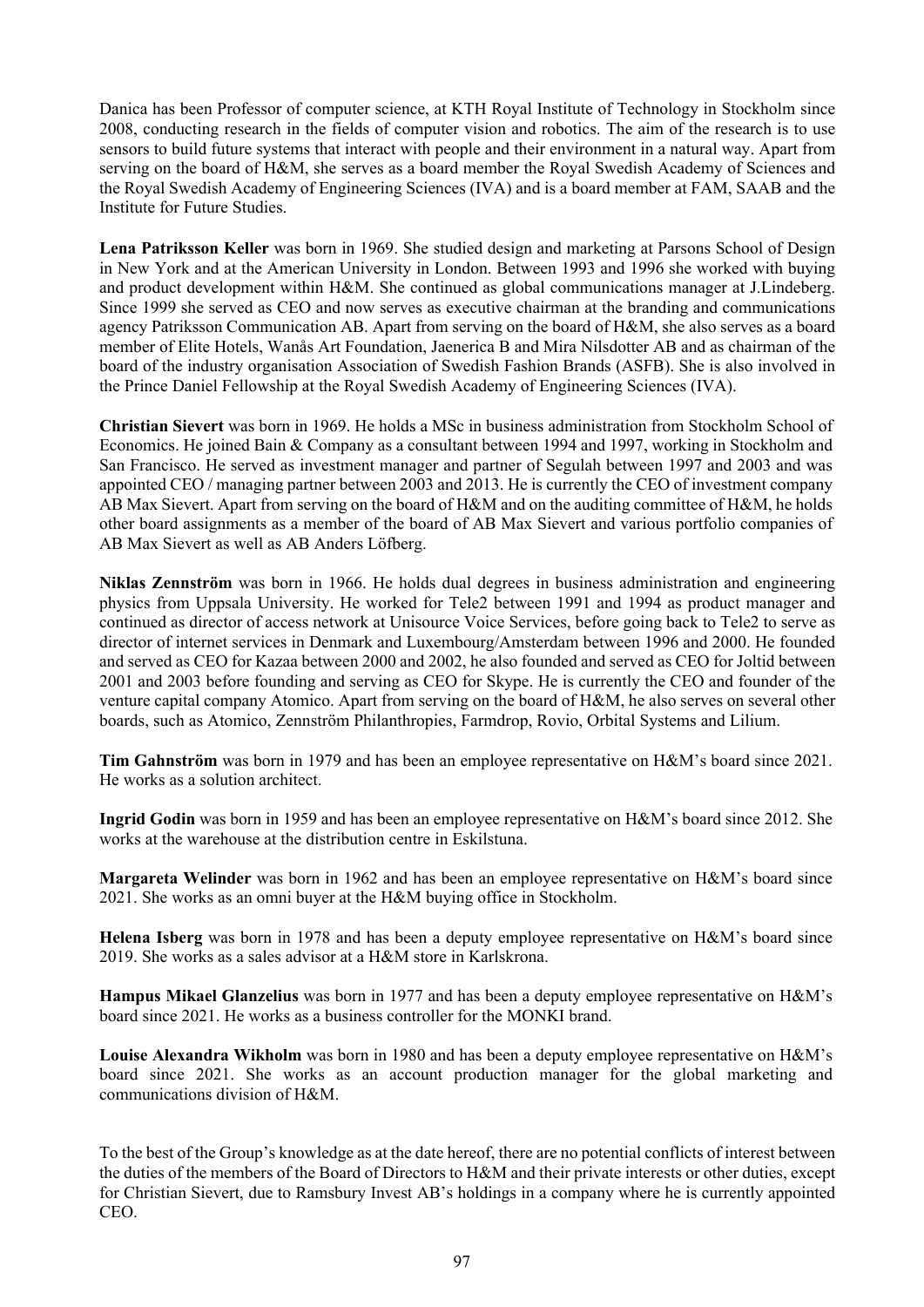## **AUDITING COMMITTEE**

The auditing committee monitors H&M's financial reporting, which among other things involves monitoring the effectiveness of H&M's internal control and risk management. Its work includes handling auditing issues and financial reports published by H&M. The auditors attend the meetings of the auditing committee to report on their scrutiny of H&M's annual report and financial statements, including the consolidated financial statements.

The auditing committee also reviews and monitors the impartiality and independence of the auditor, and regulates which assignments the accounting firm may conduct for the Group in addition to the audit. The auditing committee receives a written assurance of independence from the auditor stating which services the accounting firm has provided to the Group during the financial year in addition to the audit. The auditing committee also assists the nomination committee with any proposals to the Annual General Meeting concerning the election of auditors.

H&M's auditing committee is made up of three members, two of whom have expertise in accounting or auditing while the third has expertise in commercial law. The auditing committee is appointed annually by the board of directors at the statutory board meeting held in conjunction with the Annual General Meeting.

Since the statutory meeting held in conjunction with the 2021 Annual General Meeting, the auditing committee has consisted of chairman Christian Sievert and members Anders Dahlvig and Erica Wiking Häger. The committee held four meetings at which minutes were taken during the 2019/2020 financial year. Ernst & Young Sweden AB attended the auditing committee meetings and reported on the auditing assignments. The meetings were also attended by the former CFO Jyrki Tervonen and chief accountant Anders Jonasson, among others. The committee's meetings are minuted and the minutes are then distributed to the board members.

### **MANAGEMENT**

The Group has a multi-brand matrix organisation with currently eight brands: H&M, COS, & Other Stories, Monki, Weekday, H&M Home, ARKET and Afound. Each brand has its own organisation and managing director, and all the brands have their own local sales organisations. Centrally, there are also a number of joint group functions that support each brand in order to capitalise on the benefits within these shared areas, so that each brand and country works purposefully according to central policies and guidelines.

The CEO, who is appointed by the board of directors, is responsible for day-to-day management of the Group and appoints the members of the executive management team, which is made up of the CEO plus twelve others – five of whom are women. The executive management team is made up of the CEO, CFO, the two people with responsibility for the H&M brand, the head of new business (which includes COS, & Other Stories, Monki, Weekday, ARKET and Afound), the two people with responsibility for business tech and the heads of the following group functions: expansion, strategy & transformation, human resources, sustainability, supply chain and communications. Those responsible for the other group functions are appointed by the CFO.

The matrix organisation provides a good combination of central and local perspectives on leadership and entrepreneurship. The local sales organisations are responsible for daily shop/retail operations in their country, giving them a collective responsibility for all the support functions in their country working according to instructions from the central group functions.

# **RELATED PARTY DISLOSURES**

Ramsbury Invest AB, which is owned by Stefan Persson and family, is the parent company of H&M.

The Group leases the following store premises in properties directly or indirectly owned by Stefan Persson and family: Drottninggatan 50–52 and Drottninggatan 56 in Stockholm, Kungsgatan 55 in Gothenburg, Stadt Hamburgsgatan 9 in Malmö, Amagertorv 23 in Copenhagen, Oxford Circus and Regent Street in London,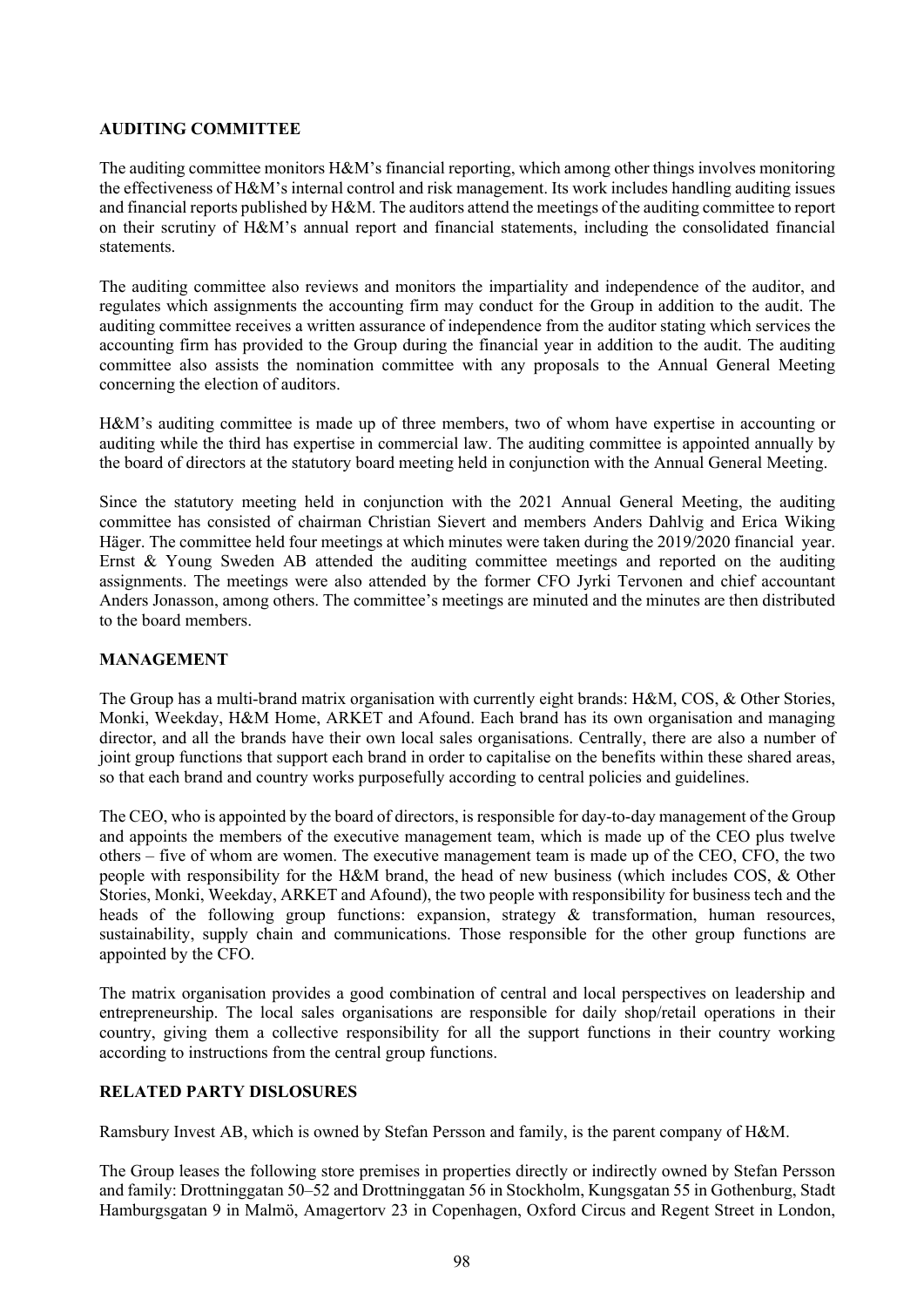Kaufinger Strasse in Munich, Via del Corso/Via Tomacelli in Rome, Wisconsin Avenue in Washington DC and, since January 2008, premises for the Group's head office in Stockholm. Rent is paid at market rates, and rental costs and other property-related expenses totalled SEK 492,000,000 for the financial year ended 30 November 2020 (compared to SEK 375,000,000 for the year ended 30 November 2019).

Karl-Johan Persson received remuneration in the form of salary and benefits as CEO of H&M at the beginning of the financial year when he was still CEO, until 30 January 2020 when he stepped down as CEO. Outstanding balances with related parties as of 30 November 2020 totalled SEK 55,600,000 in 2019 (compared to SEK 19,200,000 for the year ended 30 November 2019).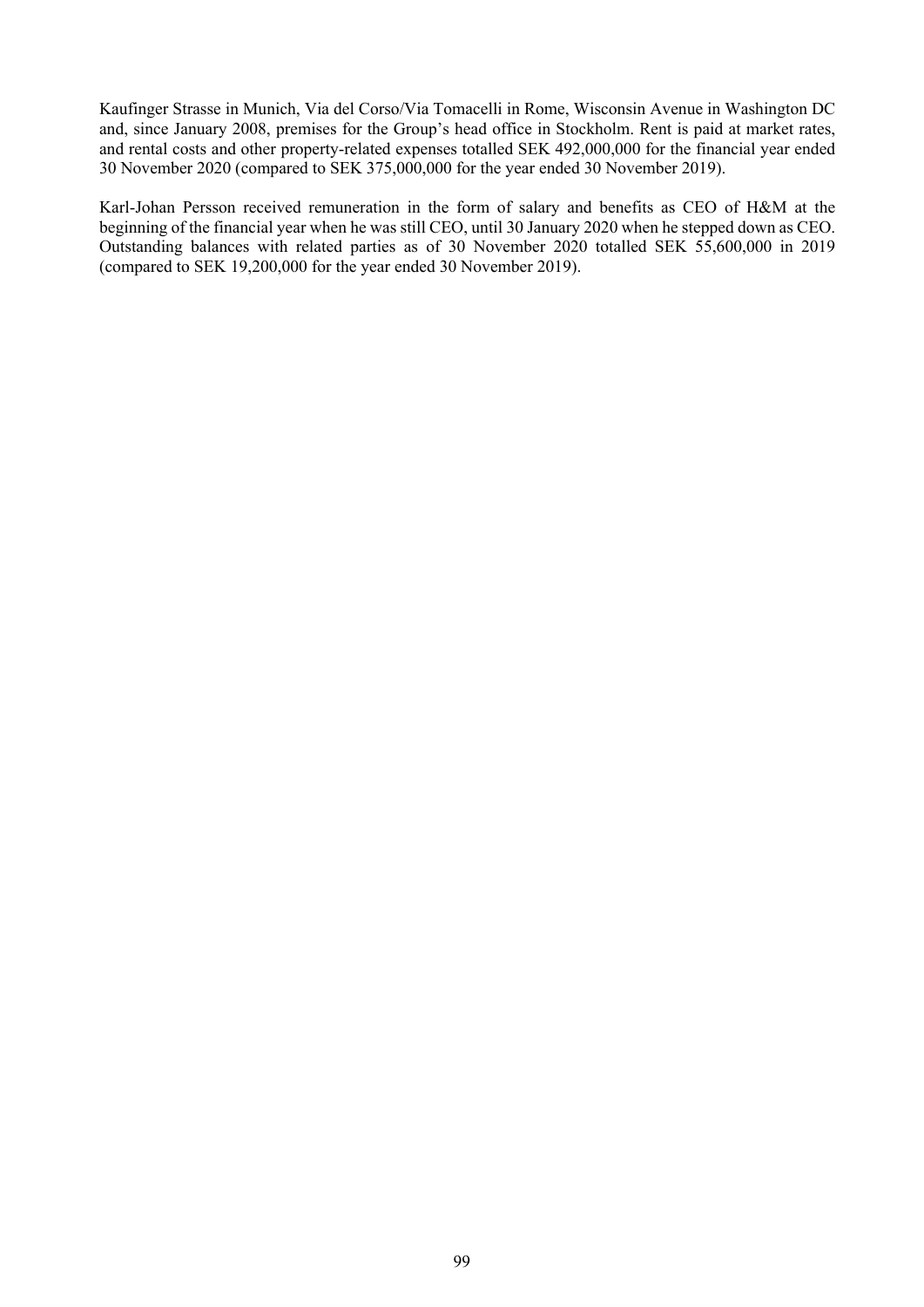# **SELECTED FINANCIAL INFORMATION**

# *Non-IFRS key ratios*

|                                                                                 | For the 12 months ended<br><b>30 November</b> |                     |                                 |                   |                   |
|---------------------------------------------------------------------------------|-----------------------------------------------|---------------------|---------------------------------|-------------------|-------------------|
|                                                                                 | 2019<br>2020<br>2018<br>2017                  |                     |                                 | 2016              |                   |
|                                                                                 |                                               |                     | (SEK million, except as stated) |                   |                   |
| <b>Net Debt</b>                                                                 |                                               |                     |                                 |                   |                   |
| Pension liability                                                               | 612                                           | 510                 | 445                             | 445               | 527               |
| Interest-bearing liabilities finance leases                                     | 63,733                                        | 380                 | 458                             | 475               | 272               |
| Liabilities to credit institutions<br>Cash and cash equivalents                 | 16,332<br>$-16,540$                           | 17,317<br>$-12,312$ | 19,323<br>$-11,590$             | 9,745<br>$-9,718$ | 2,068<br>$-9,446$ |
| <b>Net Debt</b>                                                                 | 64,137                                        | 5,895               | 8,636                           | 947               | $-6,579$          |
|                                                                                 |                                               |                     |                                 |                   |                   |
|                                                                                 |                                               |                     |                                 |                   |                   |
| Net debt excluding IFRS 16                                                      |                                               |                     |                                 |                   |                   |
| Pension liability                                                               | 612                                           | 510                 | 445                             | 445               | 527               |
| Interest-bearing liabilities finance leases                                     | 63,733                                        | 380                 | 458                             | 475               | 272               |
| IFRS 16 effect                                                                  | $-63,733$                                     | $\mathbf{0}$        | $\mathbf{0}$                    | $\mathbf{0}$      | $\mathbf{0}$      |
| Interest-bearing liabilities finance leases<br>excl. IFRS 16                    | $\mathbf{0}$                                  | 380                 | 458                             | 475               | 272               |
| Liabilities to credit institutions                                              | 16,332                                        | 17,317              | 19,323                          | 9,745             | 2,068             |
| Cash and cash equivalents                                                       | $-16,540$                                     | $-12,312$           | $-11,590$                       | $-9,718$          | $-9,446$          |
| Net debt excluding IFRS 16                                                      | 404                                           | 5,895               | 8,636                           | 947               | $-6,579$          |
|                                                                                 |                                               |                     |                                 |                   |                   |
|                                                                                 |                                               |                     |                                 |                   |                   |
| <b>EBITDA</b>                                                                   |                                               |                     |                                 |                   |                   |
| Operating profit                                                                | 3,099                                         | 17,346              | 15,493                          | 20,569            | 23,823            |
| Depreciations and amortisation<br><b>EBITDA</b>                                 | 25,953                                        | 11,051<br>28,397    | 9,671                           | 8,488             | 7,605             |
|                                                                                 | 29,052                                        |                     | 25,164                          | 29,057            | 31,428            |
|                                                                                 |                                               |                     |                                 |                   |                   |
| <b>EBITDA</b> excluding IFRS 16                                                 |                                               |                     |                                 |                   |                   |
| Operating profit                                                                | 3,099                                         | 17,346              | 15,493                          | 20,569            | 23,823            |
| IFRS 16 effect                                                                  | $-1,311$                                      | $\mathbf{0}$        | $\mathbf{0}$                    | $\mathbf{0}$      | $\bf{0}$          |
| Operating profit excl. IFRS 16                                                  | 1,788                                         | 17,346              | 15,493                          | 20,569            | 23,823            |
| Depreciations and amortisation                                                  | 25,953                                        | 11,051              | 9,671                           | 8,488             | 7,605             |
| IFRS 16 effect<br>$-13,869$<br>$\theta$<br>$\mathbf{0}$                         |                                               | $\theta$            | $\theta$                        |                   |                   |
| Depreciations and amortisation excl. IFRS 16<br><b>EBITDA</b> excluding IFRS 16 | 12,084<br>13,872                              | 11,051<br>28.397    | 9,671<br>25,164                 | 8,488<br>29,057   | 7,605<br>31,428   |
|                                                                                 |                                               |                     |                                 |                   |                   |
|                                                                                 |                                               |                     |                                 |                   |                   |
| <b>EBITDA</b> margin                                                            |                                               |                     |                                 |                   |                   |
| <b>EBITDA</b>                                                                   | 29,052                                        | 28,397              | 25,164                          | 29,057            | 31,428            |
| Net sales<br><b>EBITDA</b> margin                                               | 187,031<br>15.5%                              | 232,755<br>12.2%    | 210,400<br>12.0%                | 200,004<br>14.5%  | 192,267<br>16.3%  |
|                                                                                 |                                               |                     |                                 |                   |                   |
|                                                                                 |                                               |                     |                                 |                   |                   |
| <b>EBITDA</b> margin excluding IFRS 16                                          |                                               |                     |                                 |                   |                   |
| EBITDA excluding IFRS 16                                                        | 13,872                                        | 28,397              | 25,164                          | 29,057            | 31,428            |
| Net sales                                                                       | 187,031                                       | 232,755             | 210,400                         | 200,004           | 192,267           |
| <b>EBITDA</b> margin excluding IFRS 16                                          | 7.4%                                          | 12.2%               | 12.0%                           | 14.5%             | 16.3%             |
|                                                                                 |                                               |                     |                                 |                   |                   |
| Net debt / EBITDA                                                               |                                               |                     |                                 |                   |                   |
| Net debt                                                                        | 64,227                                        | 5,895               | 8,636                           | 947               | $-6,579$          |
| <b>EBITDA</b>                                                                   | 29,052                                        | 28,397              | 25,164                          | 29,057            | 31,428            |
| Net debt / EBITDA                                                               | 2.2                                           | 0.2                 | 0.3                             | $0.0\,$           | $-0.2$            |
|                                                                                 |                                               |                     |                                 |                   |                   |
| Net debt / EBITDA excluding IFRS 16                                             |                                               |                     |                                 |                   |                   |
| Net debt excluding IFRS 16                                                      | 404                                           | 5,895               | 8,636                           | 947               | $-6,579$          |
| EBITDA excluding IFRS 16                                                        | 13,872                                        | 28,397              | 25,164                          | 29,057            | 31,428            |
| Net debt / EBITDA excluding IFRS 16                                             | $0.0\,$                                       | 0.2                 | 0.3                             | 0.0               | $-0.2$            |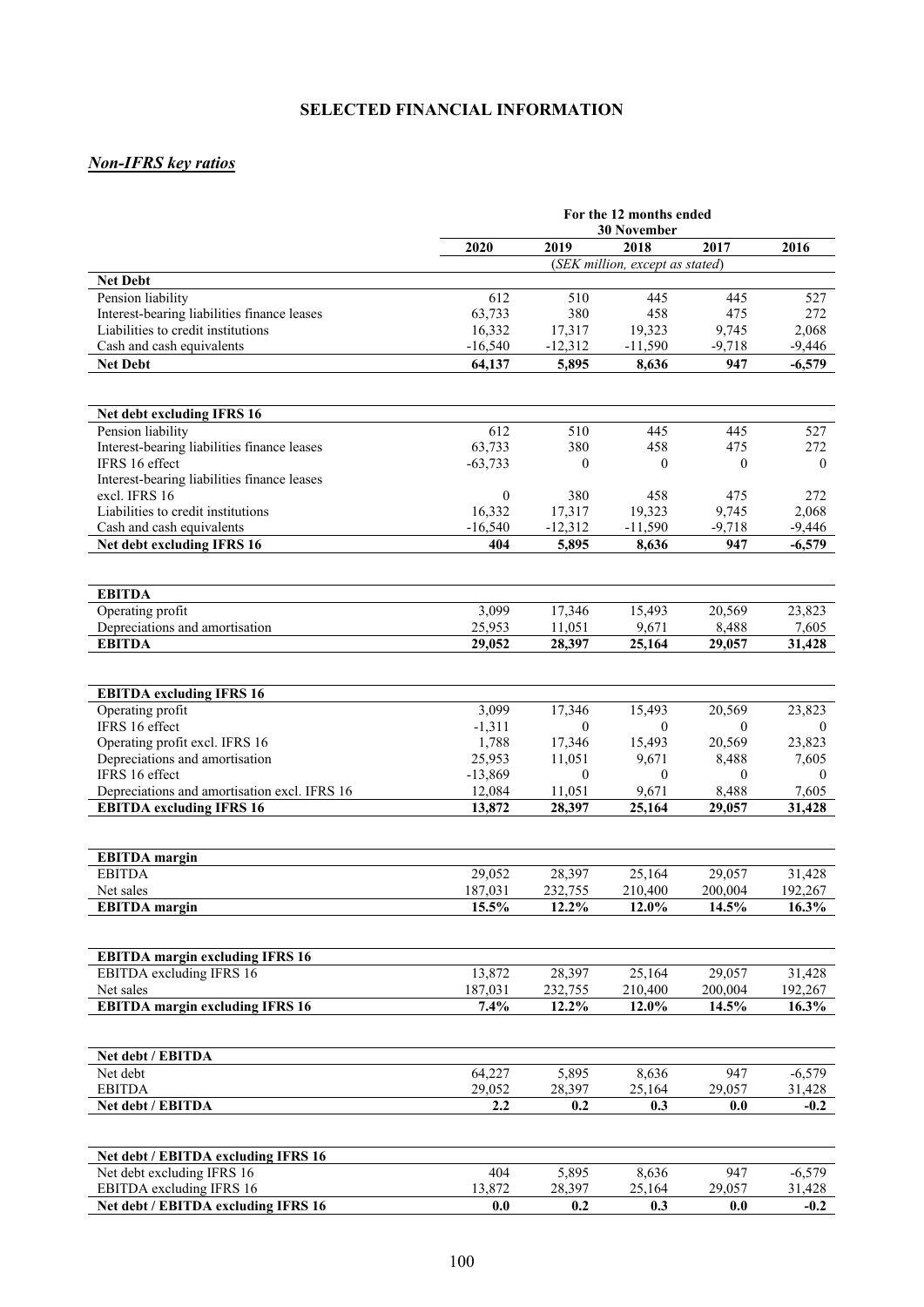|                                                                                          | For the 12 months ended |                    |                                         |                        |                    |
|------------------------------------------------------------------------------------------|-------------------------|--------------------|-----------------------------------------|------------------------|--------------------|
|                                                                                          |                         |                    | <b>30 November</b>                      |                        |                    |
|                                                                                          | 2020                    | 2019               | 2018<br>(SEK million, except as stated) | 2017                   | 2016               |
|                                                                                          |                         |                    |                                         |                        |                    |
|                                                                                          |                         |                    |                                         |                        |                    |
| <b>Interest coverage</b>                                                                 |                         |                    |                                         |                        |                    |
| <b>EBITDA</b>                                                                            | 29,052                  | 28,397             | 25,164                                  | 29,057                 | 31,428             |
| Interest paid                                                                            | 349                     | 308                | 107                                     | 40                     |                    |
| <b>Interest coverage</b>                                                                 | 83                      | 92                 | 235                                     | 726                    | 3,929              |
|                                                                                          |                         |                    |                                         |                        |                    |
| <b>Interest coverage excluding IFRS 16</b>                                               |                         |                    |                                         |                        |                    |
| EBITDA excluding IFRS 16                                                                 | 13,872                  | 28,397             | 25,164                                  | 29,057                 | 31,428             |
| Interest paid                                                                            | 349                     | 308                | 107                                     | 40                     | 8                  |
| <b>Interest coverage excluding IFRS 16</b>                                               | 40                      | 92                 | 235                                     | 726                    | 3,929              |
|                                                                                          |                         |                    |                                         |                        |                    |
| <b>Free Cash Flow</b>                                                                    |                         |                    |                                         |                        |                    |
| Cash Flow from operating activities                                                      | 25,900                  | 28,986             | 21,287                                  | 21,587                 | 23,775             |
| Cash Flow from investing activities                                                      | $-5,244$                | $-10,528$          | $-13,152$                               | $-12,496$              | $-13,498$          |
| <b>Free Cash Flow</b>                                                                    | 20,656                  | 18,458             | 8,135                                   | 9,091                  | 10,277             |
|                                                                                          |                         |                    |                                         |                        |                    |
|                                                                                          |                         |                    |                                         |                        |                    |
| Free Cash Flow excluding IFRS 16                                                         |                         |                    |                                         |                        |                    |
| Cash Flow from operating activities                                                      | 25,900                  | 28,986             | 21,287                                  | 21,587                 | 23,775             |
| IFRS 16 effect                                                                           | $-14,174$               | $\theta$<br>28,986 | $\mathbf{0}$<br>21,287                  | $\mathbf{0}$<br>21,587 | $\theta$<br>23,775 |
| Cash Flow from investing activities excl. IFRS 16<br>Cash Flow from investing activities | 11,726<br>$-5,244$      | $-10,528$          | $-13,152$                               | $-12,496$              | $-13,498$          |
| Free Cash Flow excluding IFRS 16                                                         | 6,482                   | 18,458             | 8,135                                   | 9,091                  | 10,277             |
|                                                                                          |                         |                    |                                         |                        |                    |
|                                                                                          |                         |                    |                                         |                        |                    |
| <b>Return on equity</b>                                                                  |                         |                    |                                         |                        |                    |
| Profit for the year                                                                      | 1,243                   | 13,443             | 12,652                                  | 16,184                 | 18,636             |
| Average shareholders' equity                                                             | 55,846                  | 57,808             | 59,130                                  | 60,475                 | 59,643             |
| <b>Return on equity</b>                                                                  | 2.2%                    | 23.3%              | 21.4%                                   | 26.8%                  | 31.2%              |
|                                                                                          |                         |                    |                                         |                        |                    |
| <b>Return on equity excluding IFRS 16</b>                                                |                         |                    |                                         |                        |                    |
| Profit for the year                                                                      | 1,243                   | 13,443             | 12,652                                  | 16,184                 | 18,636             |
| IFRS 16 effect                                                                           | $-278$                  | $\theta$           | $\mathbf{0}$                            | $\mathbf{0}$           | $\overline{0}$     |
| Profit for the year excl. IFRS 16                                                        | 965                     | 13,443             | 12,652                                  | 16,184                 | 18,636             |
| Average shareholders' equity                                                             | 55,846                  | 57,808             | 59,130                                  | 60,475                 | 59,643             |
| IFRS 16 effect                                                                           | -111                    | $\theta$           | $\theta$                                | $\mathbf{0}$           | $\theta$           |
| Average shareholders' equity excl. IFRS 16                                               | 55,735                  | 57,808             | 59,130                                  | 60,475                 | 59,643             |
| <b>Return on equity excluding IFRS 16</b>                                                | 1.7%                    | 23.3%              | 21.4%                                   | 26.8%                  | $31.2\%$           |
|                                                                                          |                         |                    |                                         |                        |                    |
| Return on capital employed                                                               |                         |                    |                                         |                        |                    |
| Profit after financial items                                                             | 2,052                   | 17,391             | 15,639                                  | 20,809                 | 24,039             |
| Interest expense                                                                         | 1,299                   | 331                | 146                                     | 41                     | 8                  |
| Average shareholders' equity                                                             | 55,846                  | 57,808             | 59,130                                  | 60,475                 | 59,643             |
| Average interest-bearing liabilities                                                     | 49,442                  | 19,217             | 15,446                                  | 6,766                  | 1,658              |
| Return on capital employed                                                               | $3.2\%$                 | 23.0%              | 21.2%                                   | 31.0%                  | 39.2%              |
|                                                                                          |                         |                    |                                         |                        |                    |
| Return on capital employed excluding IFRS 16                                             |                         |                    |                                         |                        |                    |
| Profit after financial items                                                             | 2,052                   | 17,391             | 15,639                                  | 20,809                 | 24,039             |
| IFRS 16 effect                                                                           | $-361$                  | $\overline{0}$     | $\overline{0}$                          | $\overline{0}$         | $\bf{0}$           |
| Profit after financial items excluding IFRS 16                                           | 1,691                   | 17,391             | 15,639                                  | 20,809                 | 24,039             |
| Interest expense                                                                         | 1,299                   | 331                | 146                                     | 41                     | 8                  |
| IFRS 16 effect                                                                           | $-950$                  | $\overline{0}$     | 0                                       | $\boldsymbol{0}$       | $\mathbf{0}$       |
| Interest expense excluding IFRS 16                                                       | 349                     | 331                | 146                                     | 41                     | 8                  |
| Average shareholders' equity                                                             | 55,846                  | 57,808             | 59,130                                  | 60,475                 | 59,643             |
| IFRS 16 effect                                                                           | -111                    | $\overline{0}$     | $\theta$                                | $\theta$               | $\theta$           |
| Average shareholders' equity excluding IFRS 16<br>Average interest-bearing liabilities   | 55,735<br>49,442        | 57,808<br>19,217   | 59,130<br>15,446                        | 60,475<br>6,766        | 59,643<br>1,658    |
| IFRS 16 effect                                                                           | $-31,867$               | $\boldsymbol{0}$   | $\boldsymbol{0}$                        | $\boldsymbol{0}$       | $\overline{0}$     |
|                                                                                          |                         |                    |                                         |                        |                    |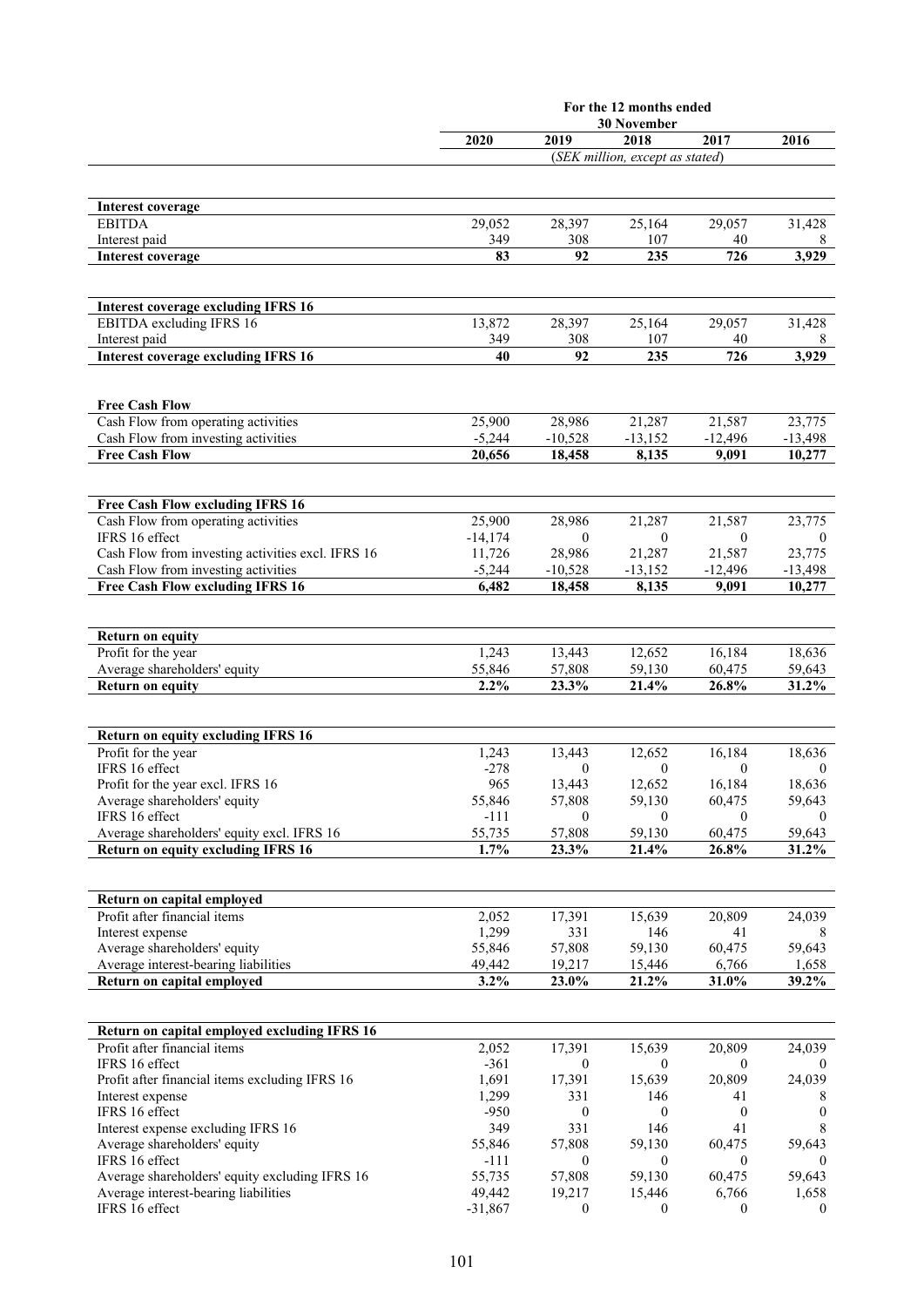|                                                                         | For the 12 months ended            |                   |                                         |                  |                  |
|-------------------------------------------------------------------------|------------------------------------|-------------------|-----------------------------------------|------------------|------------------|
|                                                                         | <b>30 November</b><br>2020<br>2019 |                   |                                         |                  |                  |
|                                                                         |                                    |                   | 2018<br>(SEK million, except as stated) | 2017             | 2016             |
| Average interest-bearing liabilities excluding IFRS 16                  | 17,576                             | 19,217            | 15,446                                  | 6,766            | 1,658            |
| Return on capital employed excluding IFRS 16                            | 2.8%                               | 23.0%             | 21.2%                                   | 31.0%            | 39.2%            |
| Share of risk-bearing capital                                           |                                    |                   |                                         |                  |                  |
| Shareholders' equity                                                    | 54,623                             | 57,069            | 58,546                                  | 59,713           | 61,236           |
| Deferred tax liability                                                  | 3,988                              | 4,423             | 5,088                                   | 5,331            | 4,898            |
| Balance sheet total                                                     | 174,371                            | 120,485           | 118,790                                 | 106,562          | 98,579           |
| Share of risk-bearing capital                                           | 33.6%                              | 51.0%             | 53.6%                                   | 61.0%            | $67.1\%$         |
|                                                                         |                                    |                   |                                         |                  |                  |
| Share of risk-bearing capital excluding IFRS 16<br>Shareholders' equity | 54,623                             | 57,069            | 58,546                                  | 59,713           | 61,236           |
| IFRS 16 effect                                                          | $-222$                             | $\theta$          | $\theta$                                | $\theta$         | $\theta$         |
| Shareholders' equity excl. IFRS 16                                      | 54,401                             | 57,069            | 58,546                                  | 59,713           | 61,236           |
| Deferred tax liability                                                  | 3,988                              | 4,423             | 5,088                                   | 5,331            | 4,898            |
| IFRS 16 effect                                                          | -83                                | $\mathbf{0}$      | $\theta$                                | $\mathbf{0}$     | $\overline{0}$   |
| Deferred tax liability excl. IFRS 16                                    | 3,905                              | 4,423             | 5,088                                   | 5,331            | 4,898            |
| Balance sheet total                                                     | 174,371                            | 120,485           | 118,790                                 | 106,562          | 98,579           |
| IFRS 16 effect                                                          | $-59,799$                          | $\mathbf{0}$      | $\mathbf{0}$                            | $\mathbf{0}$     | $\theta$         |
| Balance sheet total excl. IFRS 16                                       | 114,572                            | 120,485           | 118,790                                 | 106,562          | 98,579           |
| Share of risk-bearing capital excluding IFRS 16                         | 50.9%                              | 51.0%             | 53.6%                                   | 61.0%            | 67.1%            |
|                                                                         |                                    |                   |                                         |                  |                  |
| <b>Cash Conversion</b>                                                  |                                    |                   |                                         |                  |                  |
| Cash flow from operating activities                                     | 25,900                             | 28,986            | 21,287                                  | 21,587           | 23,775           |
| <b>EBITDA</b>                                                           | 29,052                             | 28,397            | 25,164                                  | 29,057           | 31,428           |
| <b>Cash Conversion</b>                                                  | 89.2%                              | 102.1%            | 84.6%                                   | 74.3%            | 75.6%            |
|                                                                         |                                    |                   |                                         |                  |                  |
| <b>Cash Conversion excluding IFRS 16</b>                                |                                    |                   |                                         |                  |                  |
| Cash flow from operating activities                                     | 25,900                             | 28,986            | 21,287                                  | 21,587           | 23,775           |
| IFRS 16 effect                                                          | $-14,174$                          | $\theta$          | $\mathbf{0}$                            | $\theta$         | 0                |
| Cash flow from operating activities excl. IFRS 16                       | 11,726                             | 28,986            | 21,287                                  | 21,587           | 23,775           |
| EBITDA excl. IFRS 16                                                    | 13,872                             | 28,397            | 25,164                                  | 29,057           | 31,428           |
| <b>Cash Conversion excluding IFRS 16</b>                                | 84.5%                              | 102.1%            | 84.6%                                   | 74.3%            | 75.6%            |
|                                                                         |                                    |                   |                                         |                  |                  |
| <b>Operating Working Capital</b>                                        |                                    |                   |                                         |                  |                  |
| <b>Accounts Receivable</b>                                              | 3,086                              | 5,879             | 6,329                                   | 5,297            | 4,881            |
| Stock-In-Trade                                                          | 38,209                             | 37,823            | 37,721                                  | 33,712           | 31,732           |
| Accounts Payable                                                        | -9,511                             | $-7,838$          | $-6,800$                                | $-7,215$         | $-7,262$         |
| <b>Operating Working Capital</b>                                        | 31,784                             | 35,864            | 37,250                                  | 31,794           | 29,351           |
|                                                                         |                                    |                   |                                         |                  |                  |
| <b>Total Working Capital</b>                                            |                                    |                   |                                         |                  |                  |
| <b>Operating Working Capital</b>                                        | 31,784                             | 35,864            | 37,250                                  | 31,794           | 29,351           |
| Tax receivables                                                         | 1,686                              | 1,555             | 1,448                                   | 2,375            | $\overline{0}$   |
| Other receivables                                                       | 2,397                              | 1,736             | 1,607                                   | 1,874            | 2,533            |
| Prepaid expenses                                                        | 3,440                              | 2,967             | 2,881                                   | 2,770            | 2,071            |
| Tax liabilities                                                         | $-1,708$                           | $-2,752$          | $-1,163$                                | $-918$           | $-434$           |
| Other liabilities                                                       | $-3,983$                           | $-4,476$          | $-3,800$                                | $-3,672$         | $-5,036$         |
| Accrued expenses and prepaid income                                     | $-19,881$                          | $-25,719$         | $-23,167$                               | $-19,048$        | $-16,846$        |
| <b>Total Working Capital</b>                                            | 13,735                             | 9,175             | 15,056                                  | 15,175           | 11 639           |
|                                                                         |                                    |                   |                                         |                  |                  |
| <b>Total Working Capital excluding IFRS 16</b>                          |                                    |                   |                                         |                  |                  |
| <b>Operating Working Capital</b>                                        | 31,784                             | 35,864            | 37,250                                  | 31,794           | 29,351           |
| Tax receivables                                                         | 1,686                              | 1,555             | 1,448                                   | 2,375            | $\boldsymbol{0}$ |
| Other receivables                                                       | 2,397                              | 1,736             | 1,607                                   | 1,874            | 2,533            |
| Prepaid expenses                                                        | 3,440                              | 2,967             | 2,881                                   | 2,770            | 2,071            |
| IFRS 16 effect                                                          | $-385$                             | $\mathbf{0}$      | $\mathbf{0}$                            | $\mathbf{0}$     | $\boldsymbol{0}$ |
| Prepaid expenses excl IFRS 16<br>Tax liabilities                        | 3,055<br>$-1,708$                  | 2,967<br>$-2,752$ | 2,881<br>$-1,163$                       | 2,770<br>$-918$  | 2,071<br>$-434$  |
| Other liabilities                                                       | $-3,983$                           | $-4,476$          | $-3,800$                                | $-3,672$         | $-5,036$         |
| Accrued expenses and prepaid income                                     | $-19,881$                          | $-25,719$         | $-23,167$                               | $-19,048$        | $-16,846$        |
| IFRS 16 effect                                                          | $-4,239$                           | $\boldsymbol{0}$  | $\boldsymbol{0}$                        | $\boldsymbol{0}$ | $\boldsymbol{0}$ |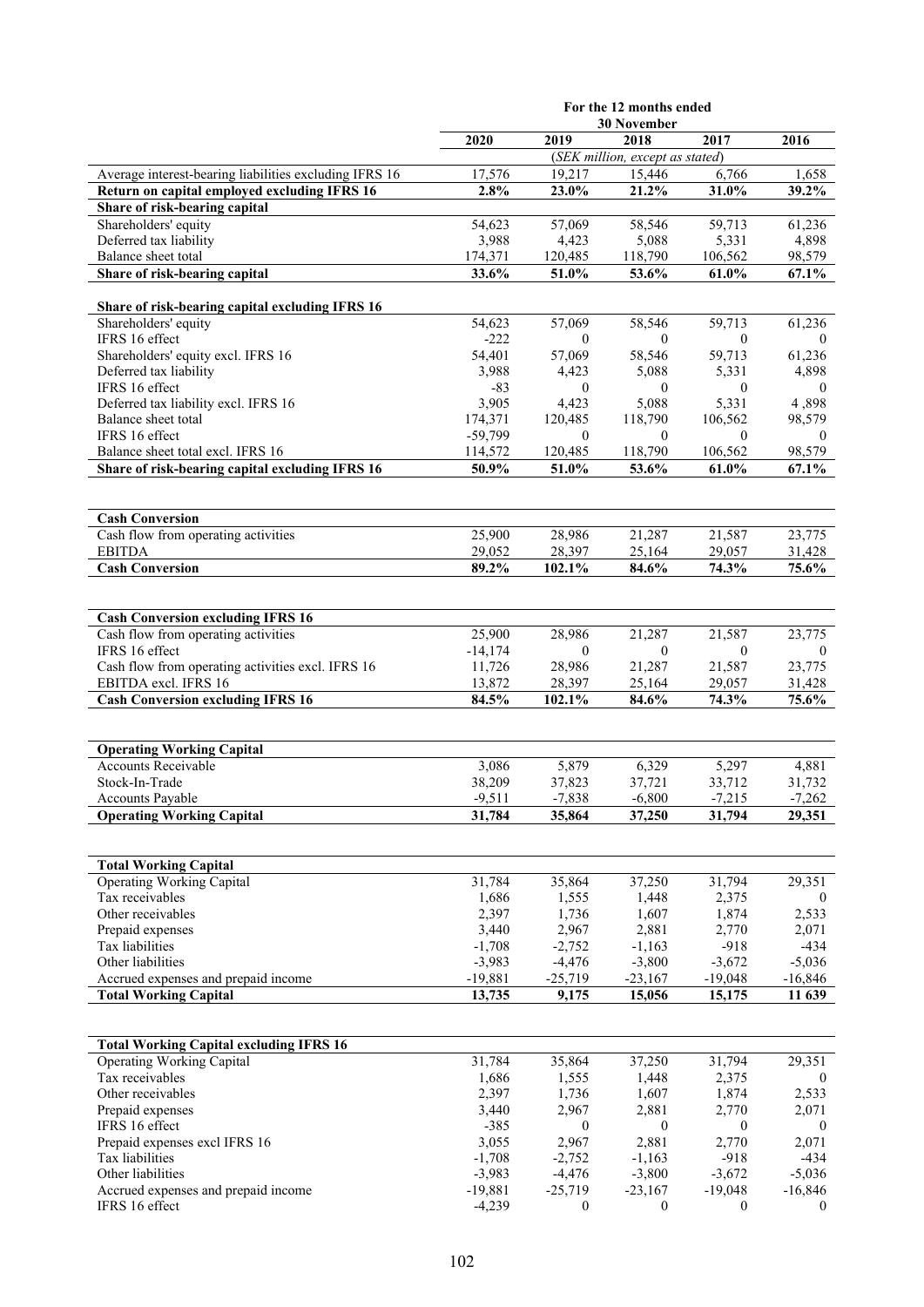|                                                  |                                                  |       | For the 12 months ended         |        |           |
|--------------------------------------------------|--------------------------------------------------|-------|---------------------------------|--------|-----------|
|                                                  |                                                  |       | <b>30 November</b>              |        |           |
|                                                  | 2020                                             | 2019  | 2018                            | 2017   | 2016      |
|                                                  |                                                  |       | (SEK million, except as stated) |        |           |
| Accrued expenses and prepaid income excl IFRS 16 | $-19,048$<br>$-24.120$<br>$-25.719$<br>$-23.167$ |       |                                 |        | $-16,846$ |
| <b>Total Working Capital excluding IFRS 16</b>   | 9.111                                            | 9.175 | 15,056                          | 15,175 | 11,639    |
|                                                  |                                                  |       |                                 |        |           |
|                                                  |                                                  |       |                                 |        |           |
|                                                  | As at                                            |       |                                 |        |           |

|                                                                 | лэ аг<br><b>30 November</b><br>2020 |
|-----------------------------------------------------------------|-------------------------------------|
|                                                                 | (SEK million)                       |
| <b>Interest-bearing long-term liabilities excluding IFRS 16</b> |                                     |
| Interest-bearing long-term liabilities                          | 59,503                              |
| IFRS 16 effect                                                  | $-50,458$                           |
| Interest-bearing long-term liabilities excluding IFRS 16        | 9,045                               |
|                                                                 |                                     |
| Interest-bearing current liabilities excluding IFRS 16          |                                     |
| Interest-bearing current liabilities                            | 21,174                              |
| IFRS 16 effect                                                  | $-13.275$                           |

**Interest-bearing currrent liabilities excluding IFRS 16 7,899**

*Please see "Alternative Performance Measures – Description of Alternative Performance Measures" below for a further description of certain of the financial measures set out in the table above.*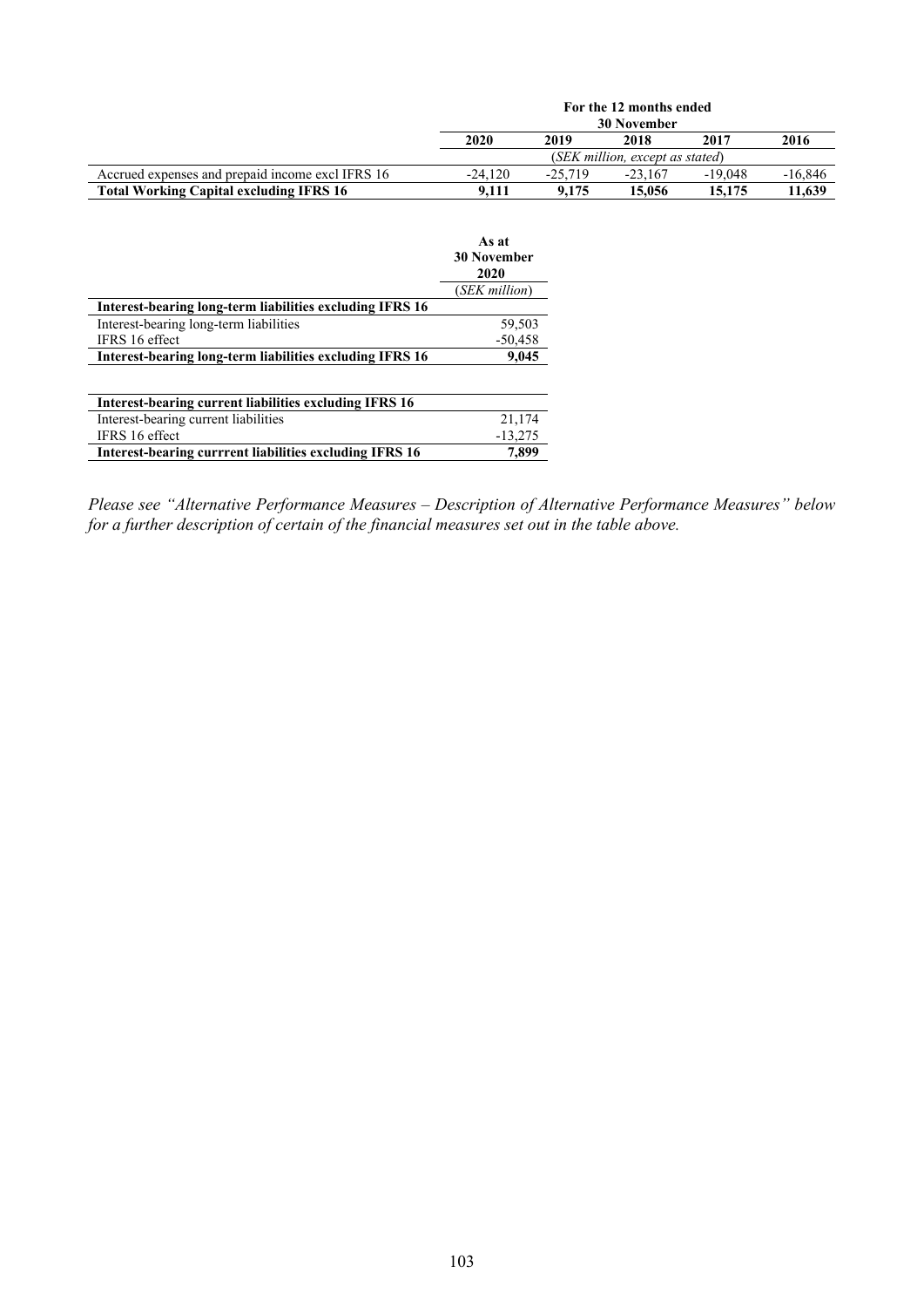#### **ALTERNATIVE PERFORMANCE MEASURES Description of Alternative Performance Measures**

This section provides further information relating to alternative performance measures (**APMs**) contained in this Offering Circular for the purposes of the guidelines issued by ESMA (the **Guidelines**). Certain of the financial measures included in "*Description of H&M*" and "*Selected Financial Information*" above can be characterised as APMs and set out below are further clarifications as to the meaning of such measures (and any associated terms).

To provide greater detail on the financial position of H&M, it has chosen to share a selected number of APMs which are non-IFRS measures. The APMs are meant to complement the pre-existing measures already shared within the scope of IFRS. Note that these APM measures may be defined differently by other companies, and therefore, may not be directly comparable between companies.

## *Definitions*

| <b>Net Debt</b>                                     | Interest-bearing liabilities including pension liabilities less cash and cash equivalents as<br>well as short-term investments.                                                                       |
|-----------------------------------------------------|-------------------------------------------------------------------------------------------------------------------------------------------------------------------------------------------------------|
|                                                     | Reason for use: To show the net value of interest-bearing assets and interest-bearing<br>liabilities.                                                                                                 |
| <b>Net Debt</b><br><b>Excluding</b>                 | Interest-bearing liabilities including pension liabilities less cash and cash equivalents as<br>well as short-term investments, calculated excluding IFRS 16 effects.                                 |
| <b>IFRS 16</b>                                      | Reason for use: To show the net value of interest-bearing assets and interest-bearing<br>liabilities.                                                                                                 |
| <b>EBITDA</b>                                       | EBITDA (Earnings Before Interest Depreciation and Amortisation). Operating profit,<br>before interest, taxes, depreciation and impairments.                                                           |
|                                                     | Reason for use: A measure that complements operating profit, since it shows the cash<br>surplus from operations.                                                                                      |
| <b>EBITDA</b><br><b>Excluding</b><br><b>IFRS 16</b> | EBITDA (Earnings Before Interest Depreciation and Amortisation). Operating profit,<br>before interest, taxes, depreciation and impairments, calculated excluding IFRS 16<br>effects.                  |
|                                                     | Reason for use: A measure that complements operating profit, since it shows the cash<br>surplus from operations.                                                                                      |
| <b>EBITDA</b><br>margin                             | EBITDA divided by net sales.                                                                                                                                                                          |
|                                                     | Reason for use: This measure shows how the EBITDA measure performs in relation to<br>net sales.                                                                                                       |
| <b>EBITDA</b>                                       | EBITDA divided by net sales, calculated excluding IFRS 16 effects.                                                                                                                                    |
| margin<br><b>Excluding</b><br><b>IFRS 16</b>        | Reason for use: This measure shows how the EBITDA measure performs in relation to<br>net sales.                                                                                                       |
| Net Debt/                                           | Net debt divided by EBITDA.                                                                                                                                                                           |
| <b>EBITDA</b>                                       | Reason for use: This measure displays how the Group's indebtedness relates to the<br>EBITDA measure. Net debt / EBITDA is always presented with EBITDA calculated on<br>a rolling four quarter basis. |
| <b>Net</b><br>Debt/EBITDA                           | Net debt divided by EBITDA, calculated excluding IFRS 16 effects.                                                                                                                                     |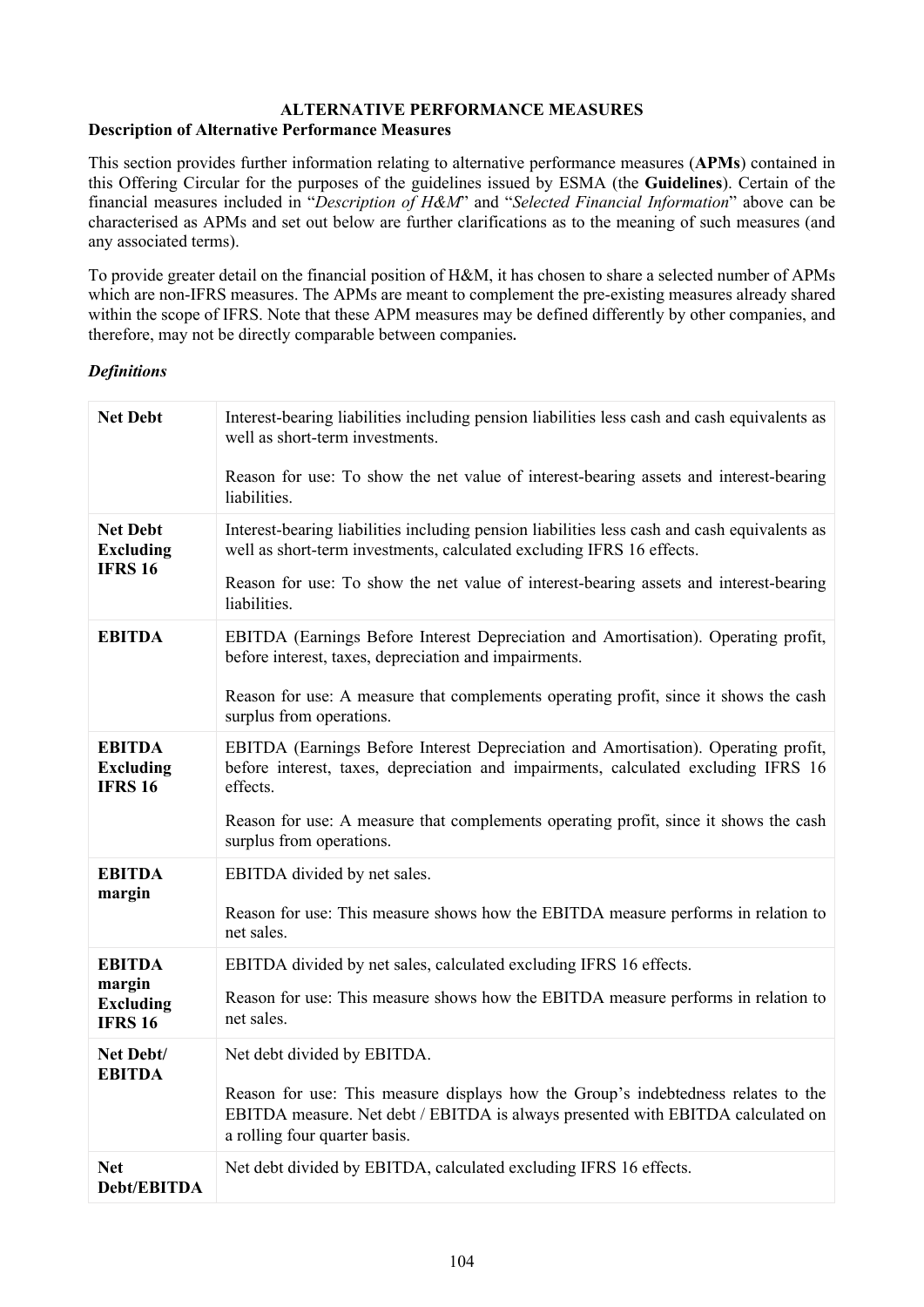| <b>Excluding</b><br><b>IFRS 16</b>                    | Reason for use: This measure displays how the Group's indebtedness relates to the<br>EBITDA measure. Net debt / EBITDA is always presented with EBITDA calculated on<br>a rolling four quarter basis.           |
|-------------------------------------------------------|-----------------------------------------------------------------------------------------------------------------------------------------------------------------------------------------------------------------|
| <b>Interest</b><br>Coverage                           | EBITDA divided by interest paid for the Group.                                                                                                                                                                  |
|                                                       | Reason for use: This measure is indicative of the Group's financial health as it shows<br>how well it can carry its interest expense.                                                                           |
| <b>Interest</b><br>Coverage                           | EBITDA divided by interest paid for the Group, calculated excluding IFRS 16 effects.                                                                                                                            |
| <b>Excluding</b><br><b>IFRS 16</b>                    | Reason for use: This measure is indicative of the Group's financial health as it shows<br>how well it can carry its interest expense.                                                                           |
| <b>Free Cash</b><br><b>Flow</b>                       | Cash flow from operating activities minus investments.                                                                                                                                                          |
|                                                       | Reason for use: This measure indicates relevant cash flow that the Group generates after<br>strategical investments but before financing activities including potential dividends.                              |
| <b>Free Cash</b><br><b>Flow</b>                       | Cash flow from operating activities minus investments, calculated excluding IFRS 16<br>effects.                                                                                                                 |
| <b>Excluding</b><br><b>IFRS 16</b>                    | Reason for use: This measure indicates relevant cash flow that the Group generates after<br>strategical investments but before financing activities including potential dividend.                               |
| <b>Return on</b><br><b>Equity</b>                     | Profit for the year in relation to average equity.                                                                                                                                                              |
|                                                       | Reason for use: Return on equity is used as a measure of how investments are used to<br>generate increased revenue.                                                                                             |
| <b>Return on</b><br><b>Equity</b>                     | Profit for the year in relation to average equity, calculated excluding IFRS 16 effects.                                                                                                                        |
| <b>Excluding</b><br><b>IFRS 16</b>                    | Reason for use: Return on equity is used as a measure of how investments are used to<br>generate increased revenue.                                                                                             |
| <b>Return on</b><br>capital                           | Profit after financial items plus interest expense in relation to average equity plus average<br>interest-bearing liabilities.                                                                                  |
| employed                                              | Reason for use: A measure of profitability after taking into consideration the amount of<br>capital employed. A higher return on capital employed indicates that the capital is being<br>used more effectively. |
| <b>Return on</b><br>capital<br>employed               | Profit after financial items plus interest expense in relation to average equity plus average<br>interest-bearing liabilities, calculated excluding IFRS 16 effects.                                            |
| <b>Excluding</b><br><b>IFRS 16</b>                    | Reason for use: A measure of profitability after taking into consideration the amount of<br>capital employed. A higher return on capital employed indicates that the capital is being<br>used more effectively. |
| Share of risk-<br>bearing capital                     | Equity plus deferred tax liability in relation to the balance sheet total.                                                                                                                                      |
|                                                       | Reason for use: Shows financial potential and independence to develop the business.                                                                                                                             |
| Share of risk-<br>bearing capital<br><b>Excluding</b> | Equity plus deferred tax liability in relation to the balance sheet total, calculated<br>excluding IFRS 16 effects.                                                                                             |
| <b>IFRS 16</b>                                        | Reason for use: Shows financial potential and independence to develop the business.                                                                                                                             |
| Cash<br>Conversion                                    | Cash flow from operating activities in relation to EBITDA.                                                                                                                                                      |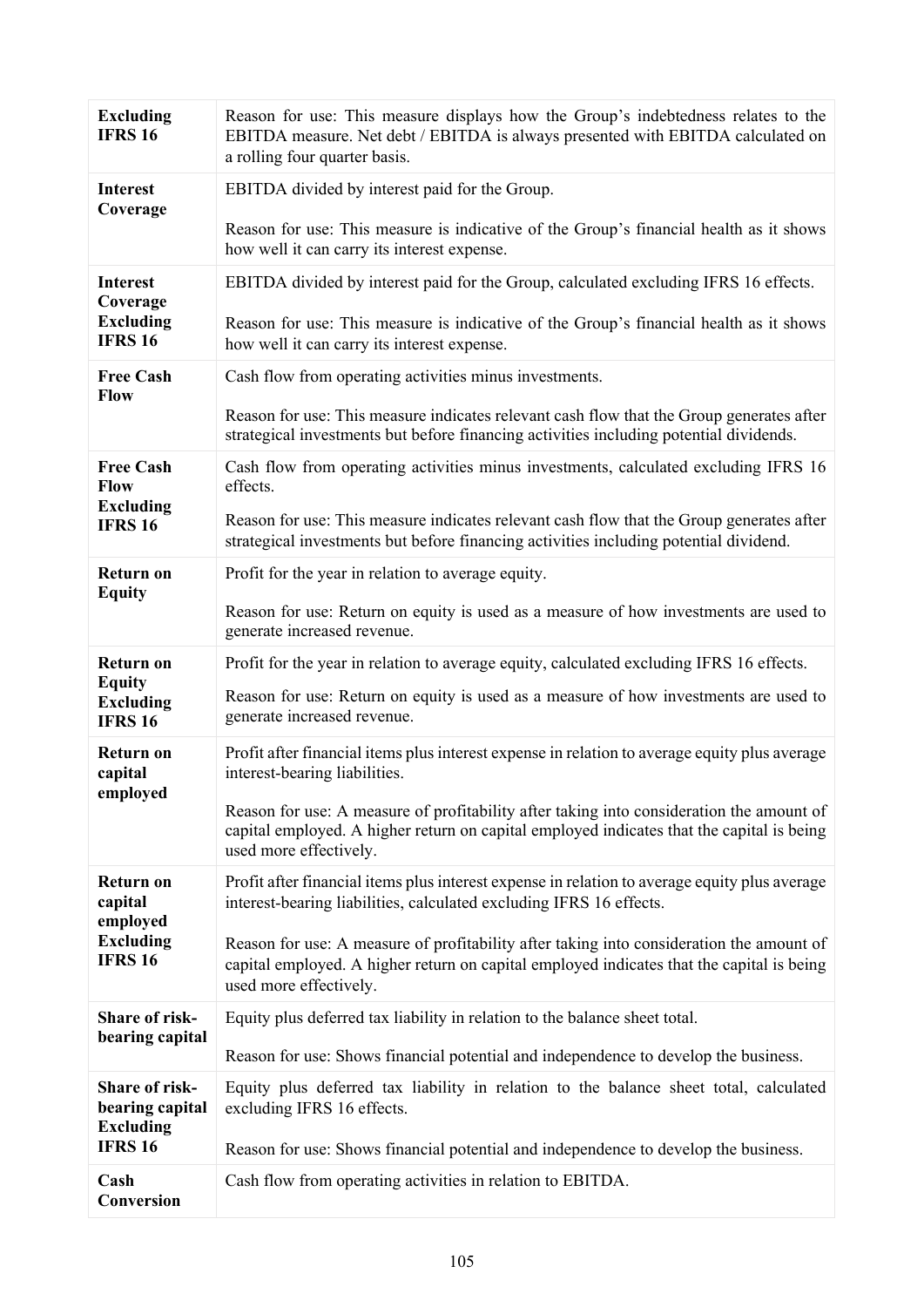|                                                                       | Reason for use: A measure of how much operating cash flow a company generates in<br>relation to its accounting profit.                                                                                               |
|-----------------------------------------------------------------------|----------------------------------------------------------------------------------------------------------------------------------------------------------------------------------------------------------------------|
| Cash<br>Conversion<br><b>Excluding</b><br><b>IFRS 16</b>              | Cash flow from operating activities in relation to EBITDA, calculated excluding IFRS<br>16 effects.<br>Reason for use: A measure of how much operating cash flow a company generates in                              |
|                                                                       | relation to its accounting profit.                                                                                                                                                                                   |
| Operating<br>working                                                  | Accounts Receivable plus Stock-In-Trade minus Accounts Payable.                                                                                                                                                      |
| Capital                                                               | Reason for use: Assess a company's liquidity and operational efficiency as it looks at<br>current trade related current assets and liabilities required to operate the business.                                     |
| <b>Total Working</b><br>Capital                                       | Operating Working Capital plus Tax receivables, Other receivables and Prepaid expenses<br>minus Tax liabilities, Other liabilities and Accrued expenses and prepaid income.                                          |
|                                                                       | Reason for use: Assess a company's liquidity and operational efficiency as it looks at<br>current assets and liabilities required to operate the business.                                                           |
| <b>Total Working</b><br>Capital<br><b>Excluding</b><br><b>IFRS 16</b> | Operating Working Capital plus Tax receivables, Other receivables and Prepaid expenses<br>minus Tax liabilities, Other liabilities and Accrued expenses and prepaid income,<br>calculated excluding IFRS 16 effects. |
|                                                                       | Reason for use: Assess a company's liquidity and operational efficiency as it looks at<br>current assets and liabilities required to operate the business.                                                           |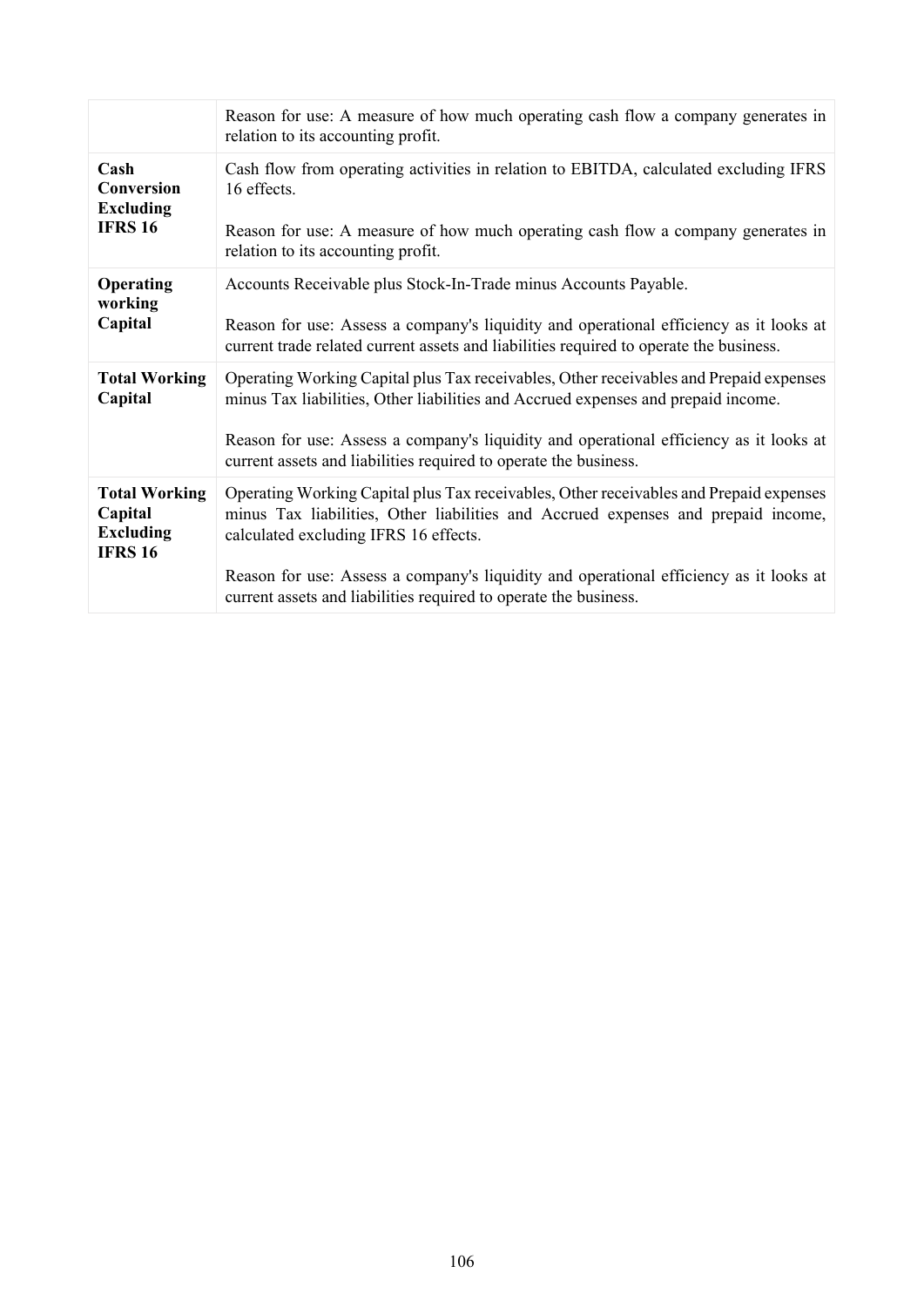## **TAXATION**

## **Swedish Taxation**

*The following summary outlines certain Swedish tax consequences relating to Noteholders. The summary is based on the laws of the Kingdom of Sweden as currently in effect and is intended to provide general information only. The summary does not address, inter alia, situations where the Notes are held in an investment savings account (Sw. investeringssparkonto), the tax consequences of a write-down or conversion of the Notes, the existence of the ability of relevant regulatory authorities to effect such a write-down or conversion, any tax consequences following a variation or substitution (instead of redemption) of any Notes or the rules regarding reporting obligations for, among others, payers of interest. Further, the summary does not address credit of foreign taxes in Sweden. Investors should consult a professional tax advisor regarding the Swedish tax and other tax consequences (including the applicability and effect of tax treaties for the avoidance of double taxation) of acquiring, owning and disposing of the Notes in their particular circumstances.*

#### *Holders Not Tax Resident in Sweden*

Payments of any principal or any amount that is considered to be interest for Swedish tax purposes to the holder of any Notes should not be subject to Swedish income tax, *provided that* such a holder (i) is not resident in Sweden for Swedish tax purposes and (ii) does not have a permanent establishment in Sweden with which the Notes are effectively connected.

If the Notes are deemed to be securities taxed as shares, private individuals who have been residents of Sweden for tax purposes due to a habitual abode in Sweden or a continuous stay in Sweden at any time during the calendar year of disposal or redemption or the ten calendar years preceding the year of disposal or redemption are liable for capital gains taxation in Sweden upon disposal or redemption of such Notes. In a number of cases though, the applicability of this rule is limited by the applicable tax treaty for the avoidance of double taxation.

Swedish withholding tax, or Swedish tax deduction, is not imposed on payments of any principal or any amount that is considered to be interest for Swedish tax purposes, except in relation to certain payments of interest (and other returns on Notes) to a private individual (or the estate of a deceased individual) who is (or was) resident in Sweden for Swedish tax purposes (see "*Holders tax resident in Sweden*" below).

#### *Holders Tax Resident in Sweden*

In general, for Swedish corporations and private individuals (and estates of deceased individuals) with residence in Sweden for Swedish tax purposes, all capital income (for example, income that is considered to be interest for Swedish tax purposes and capital gains on Notes) will be taxable. Specific tax consequences may be applicable to certain categories of corporations, for example life insurance companies. Moreover, specific tax consequences may be applicable if, and to the extent that, a holder of Notes realizes a capital loss on the Notes and to any currency exchange gains or losses.

If amounts that are deemed as interest for Swedish tax purposes are paid by a legal entity domiciled in Sweden, including a Swedish branch, to a private individual (or an estate of a deceased individual) with residence in Sweden for Swedish tax purposes, Swedish preliminary taxes are normally withheld by the legal entity on such payments. Swedish preliminary taxes should normally also be withheld on other returns on Notes (but not capital gains), if the return is paid out together with such a payment of interest referred to above.

## **Dutch Taxation**

## **MATERIAL DUTCH TAX CONSEQUENCES**

## **Scope of Discussion**

*The following is a summary of the Dutch withholding tax treatment in relation to payments under the Notes by the relevant Issuer. This summary does not purport to describe all possible tax considerations or consequences that may be relevant to a holder or prospective holder of Notes and does not purport to deal with the tax consequences applicable to all categories of investors, some of which (such as trusts or similar arrangements) may be subject to special rules. In view of its general nature, this summary should be treated*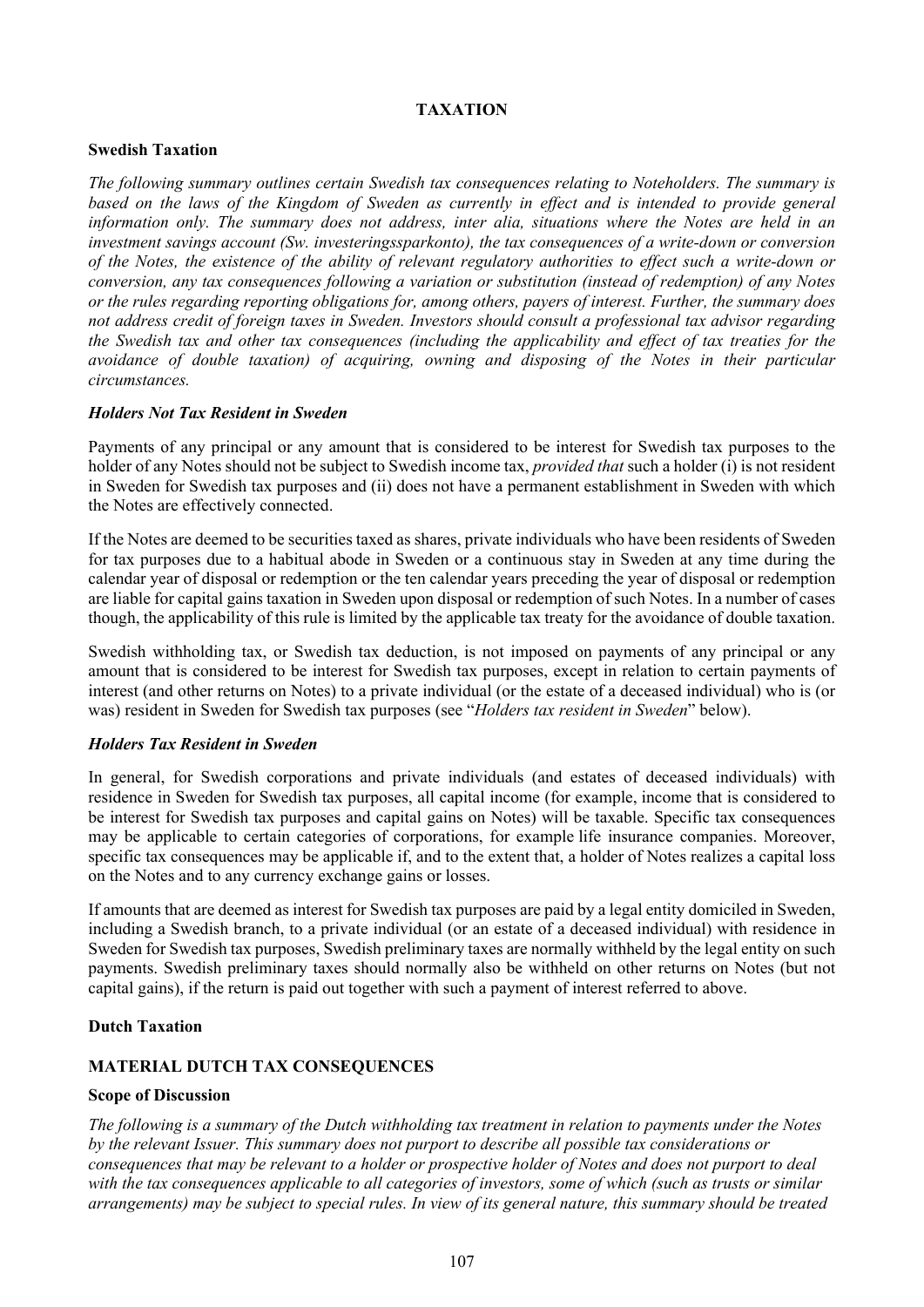#### *with corresponding caution.*

*This summary of the Dutch withholding tax treatment is for general information purposes only and is not Dutch tax advice or a complete description of all Dutch tax consequences relating to the acquisition, holding and disposal of the Notes. Holders or prospective holders of Notes should consult their own tax advisors regarding the Dutch tax consequences relating to the acquisition, holding and disposal of the Notes in light of their particular circumstances.*

*This summary is based on the tax laws of the Netherlands, published regulations thereunder and published authoritative case law, all as in effect on the date hereof, and all of which are subject to change, possibly with retroactive effect. Where the summary refers to "the Netherlands" or "Dutch" it refers only to the part of the Kingdom of the Netherlands located in Europe. In addition, the summary is based on the assumption that the Notes issued by the relevant Issuer do not qualify as equity of the relevant Issuer for Dutch tax purposes.* 

# **Withholding tax**

## *Holders of Notes (other than entities related to the relevant Issuer; see below)*

All payments made by the relevant Issuer under the Notes to holders of Notes may, other than holders that are entities *related* (*gelieerd*) to the relevant Issuer (within the meaning of the Dutch Withholding Act 2021 (*Wet bronbelasting 2021*)) (see below), be made free of withholding or deduction of, for or on account of any taxes of whatever nature imposed, levied, withheld or assessed by the Netherlands or any political subdivision or taxing authority thereof or therein.

## *Entities related to the relevant Issuer*

Payments made by the relevant Issuer under the Notes to holders of Notes that are entities *related* to the relevant Issuer (within the meaning of the Dutch Withholding Tax Act 2021) (see below) may become subject to Dutch withholding tax at a rate of 25 per cent. (rate for 2021), if such related entity:

- (i) is considered to be resident (*gevestigd*) in a jurisdiction that is listed in the yearly updated Dutch Regulation on low-taxing states and non-cooperative jurisdictions for tax purposes (*Regeling laagbelastende staten en niet-coöperatieve rechtsgebieden voor belastingdoeleinden*) (a "Listed Jurisdiction"); or
- (ii) has a permanent establishment located in a Listed Jurisdiction to which the interest payable is attributable; or
- (iii) is entitled to the interest payable for the main purpose or one of the main purposes to avoid taxation of another person or entity and there is an artificial arrangement or transaction or a series of artificial arrangements or transactions; or
- (iv) is a hybrid entity (a hybrid mismatch), or
- (v) is not resident in any jurisdiction,

all within the meaning of the Dutch Withholding Tax Act 2021.

## *Listed Jurisdiction*

For the fiscal year 2021, the following 23 jurisdictions are Listed Jurisdictions: American Samoa, Anguilla, Bahamas, Bahrain, Barbados, Bermuda, the British Virgin Islands, the Cayman Islands, Fiji, Guam, Guernsey, Isle of Man, Jersey, Palau, Panama, Samoa, Seychelles, Trinidad and Tobago, Turkmenistan, Turks and Caicos Islands, Vanuatu, the United Arab Emirates and the U.S. Virgin Islands.

## *Related entity*

For purposes of the Dutch Withholding Tax Act 2021, an entity is considered an entity related to the relevant Issuer if: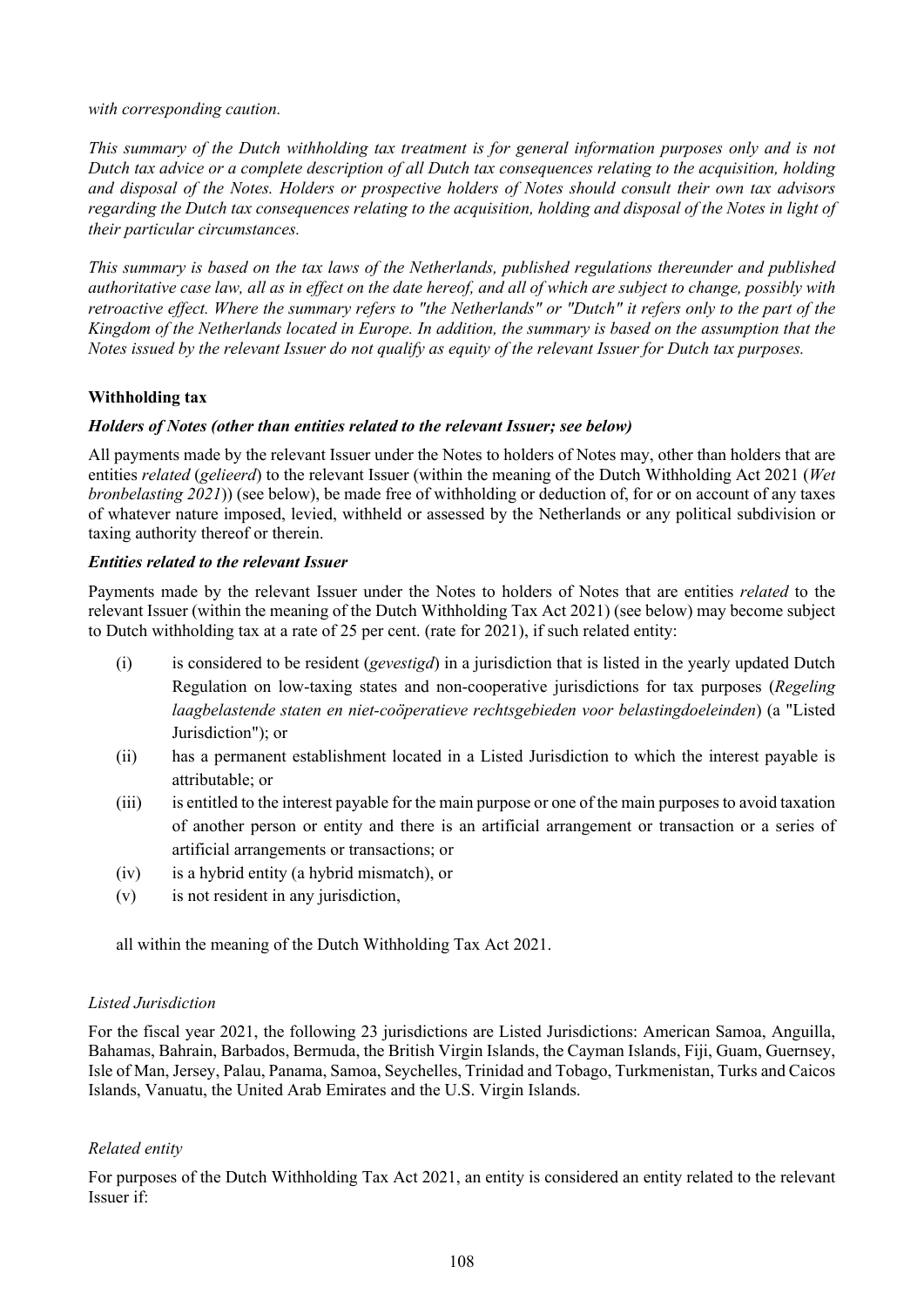- (i) such entity has a Qualifying Interest (as defined below) in the relevant Issuer;
- (ii) the relevant Issuer has a Qualifying Interest in such entity; or
- (iii) a third party has a Qualifying Interest in both the relevant Issuer and such entity.

The term "Qualifying Interest" means a directly or indirectly held interest – either individually or jointly as part of a collaborating group (*samenwerkende groep*) – that confers a definite influence over the entity's decisions and allows the holder of such interest to determine its activities (within the meaning of case law of the European Court of Justice on the right of freedom of establishment (*vrijheid van vestiging*)).

#### **Other Taxation Considerations**

#### **FATCA DISCLOSURE**

#### *Foreign Account Tax Compliance Act*

Pursuant to certain provisions of the U.S. Internal Revenue Code of 1986, commonly known as FATCA, a **foreign financial institution** (as defined by FATCA) may be required to withhold on certain payments it makes (**foreign passthru payments**) to persons that fail to meet certain certification, reporting or related requirements. Each Issuer may be a foreign financial institution for these purposes. A number of jurisdictions (including Sweden and the Netherlands) have entered into, or have agreed in substance to, intergovernmental agreements with the United States to implement FATCA (**IGAs**), which modify the way in which FATCA applies in their jurisdictions. Under the provisions of IGAs as currently in effect, a foreign financial institution in an IGA jurisdiction would generally not be required to withhold under FATCA or an IGA from payments that it makes. Certain aspects of the application of the FATCA provisions and IGAs to instruments such as Notes, including whether withholding would ever be required pursuant to FATCA or an IGA with respect to payments on instruments such as Notes, are uncertain and may be subject to change. Even if withholding would be required pursuant to FATCA or an IGA with respect to payments on instruments such as Notes, such withholding would not apply prior to the date that is two years after the date on which final regulations defining foreign passthru payments are published in the U.S. Federal Register and Notes characterised as debt (or which are not otherwise characterised as equity and have a fixed term) for U.S. federal tax purposes that are issued on or prior to the date that is six months after the date on which final regulations defining foreign passthru payments are published generally would be grandfathered for purposes of FATCA withholding unless materially modified after such date. However, if additional Notes (as described under "Terms and Conditions—Further Issues") that are not distinguishable from previously issued Notes are issued after the expiration of the grandfathering period and are subject to withholding under FATCA, then withholding agents may treat all Notes, including the Notes offered prior to the expiration of the grandfathering period, as subject to withholding under FATCA. Holders should consult their own tax advisers regarding how these rules may apply to their investment in Notes.

#### **The proposed financial transactions tax (FTT)**

On 14 February 2013, the European Commission published a proposal (the **Commission's Proposal**) for a Directive for a common FTT in Belgium, Germany, Estonia, Greece, Spain, France, Italy, Austria, Portugal, Slovenia and Slovakia (the **participating Member States**). However, Estonia has since stated that it will not participate.

The Commission's Proposal has very broad scope and could, if introduced, apply to certain dealings in Notes (including secondary market transactions) in certain circumstances. Primary market transactions referred to in Article 5(c) of Regulation (EC) No 1287/2006 are expected to be exempt.

Under the Commission's Proposal the FTT could apply in certain circumstances to persons both within and outside of the participating Member States. Generally, it would apply to certain dealings in Notes where at least one party is a financial institution, and at least one party is established in a participating Member State. A financial institution may be, or be deemed to be "established" in a participating Member State in a broad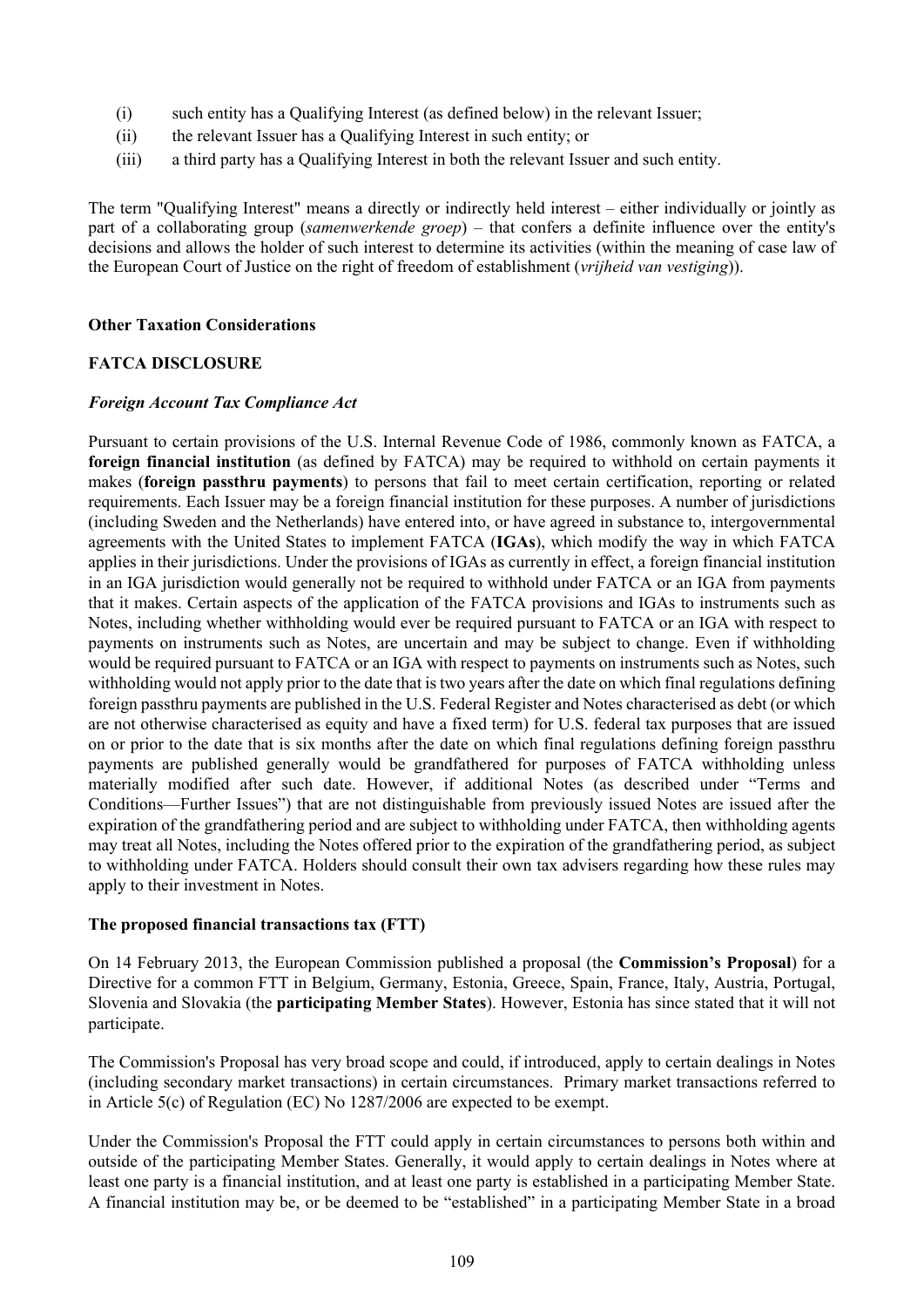range of circumstances, including (a) by transacting with a person established in a participating Member State or (b) where the financial instrument which is subject to the dealings is issued in a participating Member State.

However, the FTT proposal remains subject to negotiation between participating Member States. It may therefore be altered prior to any implementation, the timing of which remains unclear. Additional EU Member States may decide to participate.

Prospective holders of Notes are advised to seek their own professional advice in relation to the FTT.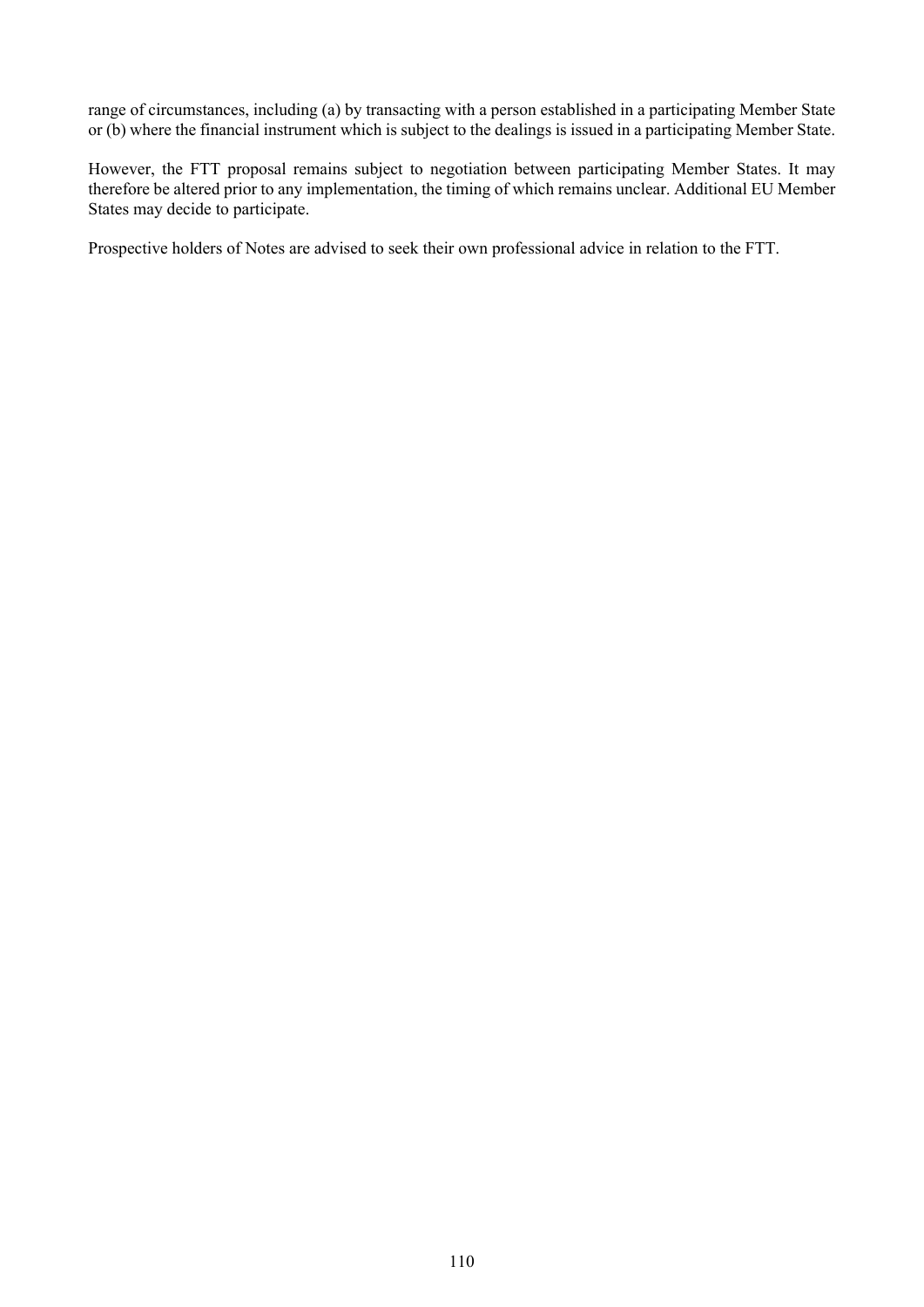#### **SUBSCRIPTION AND SALE**

The Dealers have, in a Programme Agreement (such Programme Agreement as modified and/or supplemented and/or restated from time to time, the **Programme Agreement**) dated 15 October 2021, agreed with the Issuers and the Guarantor a basis upon which they or any of them may from time to time agree to purchase Notes. Any such agreement will extend to those matters stated under "*Form of the Notes*" and "*Terms and Conditions of the Notes*". In the Programme Agreement, the relevant Issuer (failing which, the Guarantor) has agreed to reimburse the Dealers for certain of their expenses in connection with the establishment and any future update of the Programme and the issue of Notes under the Programme and to indemnify the Dealers against certain liabilities incurred by them in connection therewith.

## **SELLING RESTRICTIONS**

#### *United States*

The Notes and the Guarantee have not been and will not be registered under the Securities Act or the securities laws of any state or other jurisdiction of the United States and may not be offered or sold within the United States or to, or for the account or benefit of, U.S. persons except in certain transactions exempt from or not subject to, the registration requirements of the Securities Act. Terms used in this paragraph have the meanings given to them by Regulation S under the Securities Act.

The Notes in bearer form are subject to U.S. tax law requirements and may not be offered, sold or delivered within the United States or its possessions or to a United States person, except in certain transactions permitted by U.S. Treasury regulations. Terms used in this paragraph have the meanings given to them by the U.S. Internal Revenue Code of 1986 and Treasury regulations promulgated thereunder. The applicable Final Terms will identify whether TEFRA C rules or TEFRA D rules apply or whether TEFRA is not applicable.

Each Dealer has represented and agreed, and each further Dealer appointed under the Programme will be required to represent and agree, that it will not offer, sell or deliver Notes (a) as part of their distribution at any time or (b) otherwise until 40 days after the completion of the distribution of all Notes of the Tranche of which such Notes are a part, within the United States or to, or for the account or benefit of, U.S. persons except in accordance with Regulation S of the Securities Act. Each Dealer has further agreed, and each further Dealer appointed under the Programme will be required to agree, that it will send to each dealer to which it sells any Notes during the distribution compliance period a confirmation or other notice setting forth the restrictions on offers and sales of the Notes within the United States or to, or for the account or benefit of, U.S. persons. Terms used in this paragraph have the meanings given to them by Regulation S under the Securities Act.

Until 40 days after the commencement of the offering of any Series of Notes, an offer or sale of such Notes within the United States by any dealer (whether or not participating in the offering) may violate the registration requirements of the Securities Act if such offer or sale is made otherwise than in accordance with an available exemption from registration under the Securities Act.

#### *Prohibition of sales to EEA Retail Investors*

Unless the Final Terms in respect of any Notes specifies "Prohibition of Sales to EEA Retail Investors" as "Not Applicable", each Dealer has represented and agreed, and each further Dealer appointed under the Programme will be required to represent and agree, that it has not offered, sold or otherwise made available and will not offer, sell or otherwise make available any Notes which are the subject of the offering contemplated by this Offering Circular as completed by the Final Terms in relation thereto to any retail investor in the EEA. For the purposes of this provision:

- (a) the expression **retail investor** means a person who is one (or more) of the following:
	- (i) a retail client as defined in point  $(11)$  of Article  $4(1)$  of MiFID II; or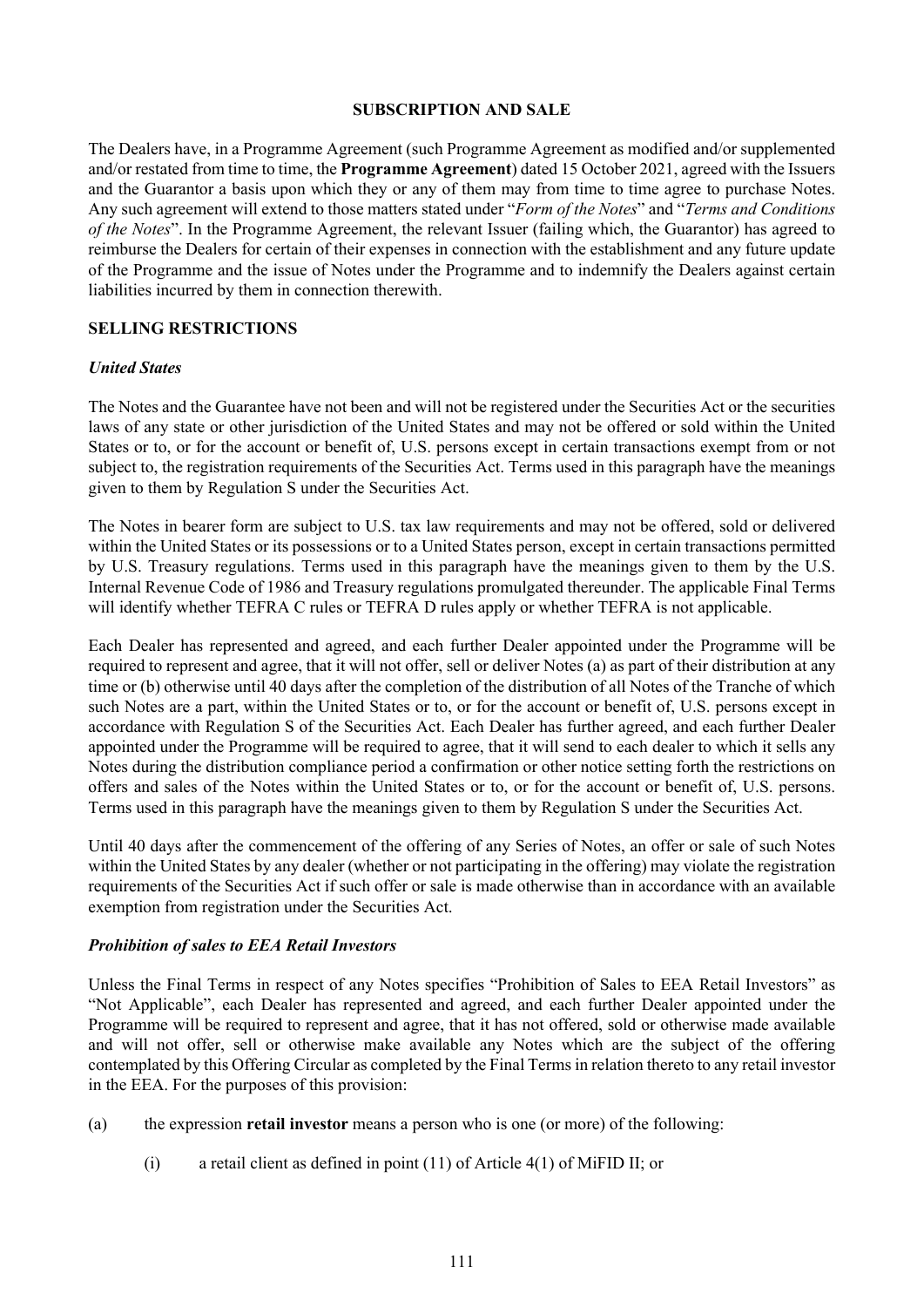- (ii) a customer within the meaning of the Insurance Distribution Directive, where that customer would not qualify as a professional client as defined in point (10) of Article 4(1) of MiFID II; or
- (iii) not a qualified investor as defined in the Prospectus Regulation; and
- (b) the expression an **offer** includes the communication in any form and by any means of sufficient information on the terms of the offer and the Notes to be offered so as to enable an investor to decide to purchase or subscribe for the Notes.

If the Final Terms in respect of any Notes specifies "Prohibition of Sales to EEA Retail Investors" as "Not Applicable", in relation to each Member State of the EEA, each Dealer has represented and agreed, and each further Dealer appointed under the Programme will be required to represent and agree, that it has not made and will not make an offer of Notes which are the subject of the offering contemplated by this Offering Circular as completed by the Final Terms in relation thereto to the public in that Member State except that it may make an offer of such Notes to the public in that Member State:

- <span id="page-120-0"></span>(A) at any time to any legal entity which is a qualified investor as defined in the Prospectus Regulation;
- (B) at any time to fewer than 150 natural or legal persons (other than qualified investors as defined in the Prospectus Regulation) subject to obtaining the prior consent of the relevant Dealer or Dealers nominated by the relevant Issuer for any such offer; or
- <span id="page-120-1"></span>(C) at any time in any other circumstances falling within Article 1(4) of the Prospectus Regulation,

provided that no such offer of Notes referred to in [\(A\)](#page-120-0) to [\(C\)](#page-120-1) above shall require the relevant Issuer or any Dealer to publish a prospectus pursuant to Article 3 of the Prospectus Regulation or supplement a prospectus pursuant to Article 23 of the Prospectus Regulation.

For the purposes of this provision:

- the expression **an offer of Notes to the public** in relation to any Notes in any Member State means the communication in any form and by any means of sufficient information on the terms of the offer and the Notes to be offered so as to enable an investor to decide to purchase or subscribe for the Notes; and
- the expression **Prospectus Regulation** means Regulation (EU) 2017/1129.

#### *United Kingdom*

## *Prohibition of sales to UK Retail Investors*

Unless the Final Terms in respect of any Notes specifies "Prohibition of Sales to UK Retail Investors" as "Not Applicable", each Dealer has represented and agreed, and each further Dealer appointed under the Programme will be required to represent and agree, that it has not offered, sold or otherwise made available and will not offer, sell or otherwise make available any Notes which are the subject of the offering contemplated by this Offering Circular as completed by the Final Terms in relation thereto to any retail investor in the UK. For the purposes of this provision:

- (a) the expression **retail investor** means a person who is one (or more) of the following:
	- (i) a retail client, as defined in point (8) of Article 2 of Regulation (EU) No 2017/565 as it forms part of domestic law by virtue of the EUWA; or
	- (ii) a customer within the meaning of the provisions of the FSMA and any rules or regulations made under the FSMA to implement Directive (EU) 2016/97, where that customer would not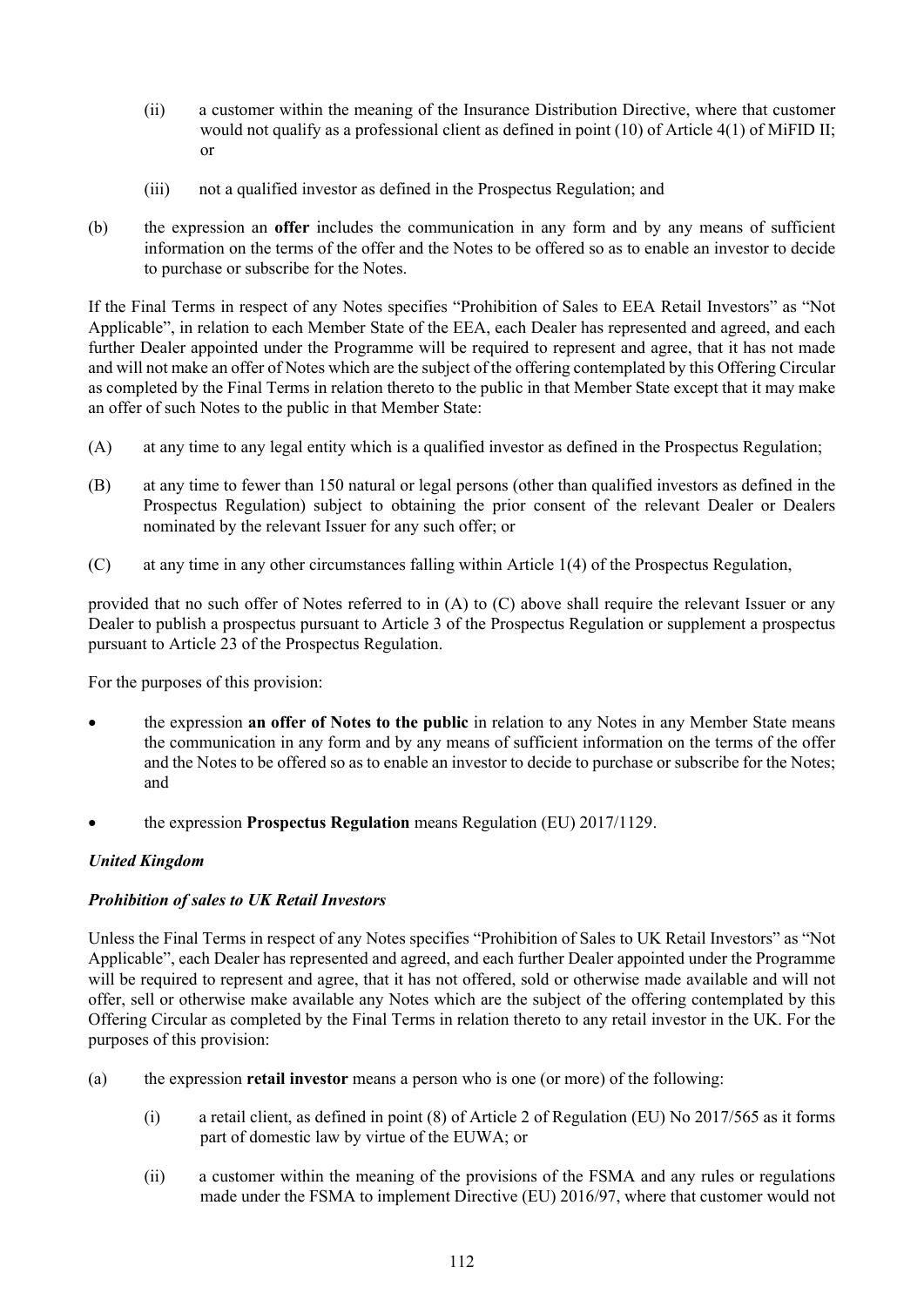qualify as a professional client, as defined in point (8) of Article 2(1) of Regulation (EU) No 600/2014 as it forms part of domestic law by virtue of the EUWA; or

- (iii) not a qualified investor as defined in Article 2 of the UK Prospectus Regulation; and
- (b) the expression an **offer** includes the communication in any form and by any means of sufficient information on the terms of the offer and the Notes to be offered so as to enable an investor to decide to purchase or subscribe for the Notes.

If the Final Terms in respect of any Notes specifies "Prohibition of Sales to UK Retail Investors" as "Not Applicable", each Dealer has represented and agreed, and each further Dealer appointed under the Programme will be required to represent and agree, that it has not made and will not make an offer of Notes which are the subject of the offering contemplated by this Offering Circular as completed by the Final Terms in relation thereto to the public in the UK except that it may make an offer of such Notes to the public in the UK:

- (A) at any time to any legal entity which is a qualified investor as defined in Article 2 of the UK Prospectus Regulation;
- (B) at any time to fewer than 150 natural or legal persons (other than qualified investors as defined in Article 2 of the UK Prospectus Regulation) in the UK subject to obtaining the prior consent of the relevant Dealer or Dealers nominated by the Issuer for any such offer; or
- (C) at any time in any other circumstances falling within section 86 of the FSMA, provided that no such offer of Notes referred to in (A) to (C) above shall require the relevant Issuer or any Dealer to publish a prospectus pursuant to section 85 of the FSMA or supplement a prospectus pursuant to Article 23 of the UK Prospectus Regulation.

For the purposes of this provision:

- the expression **an offer of Notes to the public** in relation to any Notes means the communication in any form and by any means of sufficient information on the terms of the offer and the Notes to be offered so as to enable an investor to decide to purchase or subscribe for the Notes; and
- the expression **UK Prospectus Regulation** means Regulation (EU) 2017/1129 as it forms part of domestic law by virtue of the EUWA.

#### *Other regulatory restrictions*

Each Dealer has represented and agreed, and each further Dealer appointed under the Programme will be required to represent and agree, that:

- (a) in relation to any Notes which have a maturity of less than one year, (i) it is a person whose ordinary activities involve it in acquiring, holding, managing or disposing of investments (as principal or agent) for the purposes of its business and (ii) it has not offered or sold and will not offer or sell any Notes other than to persons whose ordinary activities involve them in acquiring, holding, managing or disposing of investments (as principal or as agent) for the purposes of their businesses or who it is reasonable to expect will acquire, hold, manage or dispose of investments (as principal or agent) for the purposes of their businesses where the issue of the Notes would otherwise constitute a contravention of Section 19 of the FSMA by the relevant Issuer;
- (b) it has only communicated or caused to be communicated and will only communicate or cause to be communicated an invitation or inducement to engage in investment activity (within the meaning of Section 21 of the FSMA) received by it in connection with the issue or sale of any Notes in circumstances in which Section 21(1) of the FSMA does not apply to the relevant Issuer or the Guarantor; and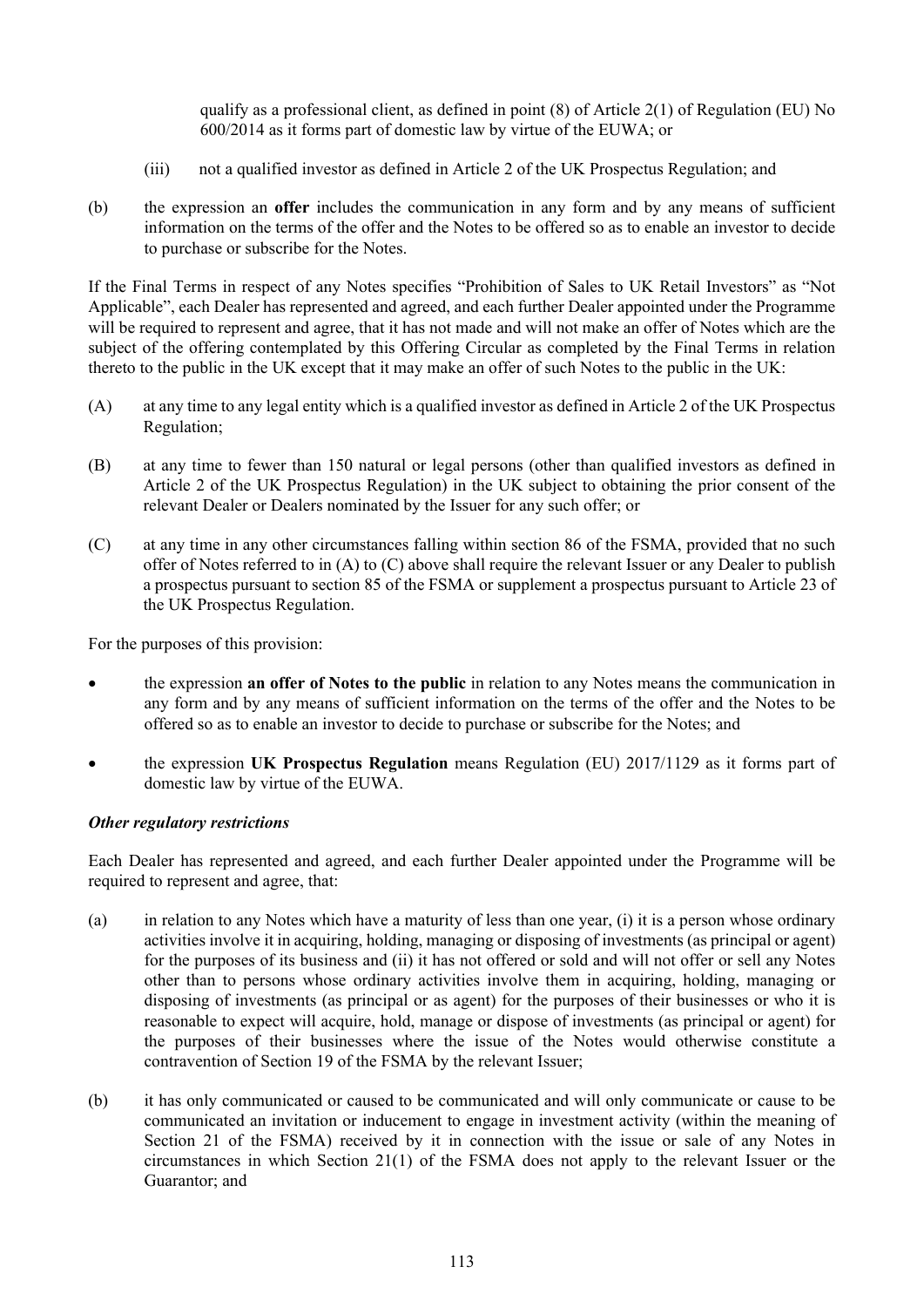(c) it has complied and will comply with all applicable provisions of the FSMA with respect to anything done by it in relation to any Notes in, from or otherwise involving the UK.

## *Japan*

The Notes have not been and will not be registered under the Financial Instruments and Exchange Act of Japan (Act No. 25 of 1948, as amended; the **FIEA**) and each Dealer has represented and agreed, and each further Dealer appointed under the Programme will be required to represent and agree, that it has not, directly or indirectly, offered or sold Notes and will not offer or sell any Notes, directly or indirectly, in Japan or to, or for the benefit of, any resident of Japan (as defined under Item 5, Paragraph 1, Article 6 of the Foreign Exchange and Foreign Trade Act (Act No. 228 of 1949, as amended)), or to others for re-offering or resale, directly or indirectly, in Japan or to, or for the benefit of, a resident of Japan, except pursuant to an exemption from the registration requirements of, and otherwise in compliance with, the FIEA and any other applicable laws, regulations and ministerial guidelines of Japan.

## *Belgium*

Each Dealer has represented and agreed, and each further Dealer appointed under the Programme will be required to represent and agree, that an offering of Notes may not be advertised to any individual in Belgium qualifying as a consumer within the meaning of Article I.1 of the Belgian Code of Economic Law, as amended from time to time (a **Belgian Consumer**) and that it has not offered, sold or resold, transferred or delivered, and will not offer, sell, resell, transfer or deliver, the Notes, and that it has not distributed, and will not distribute, any prospectus, memorandum, information circular, brochure or any similar documents in relation to the Notes, directly or indirectly, to any Belgian Consumer.

#### *Sweden*

Each Dealer has represented, warranted and agreed that it will not, directly or indirectly, offer for subscription or purchase or issue invitations to subscribe for or buy Notes or distribute any draft or definite document in relation to any such offer, invitation or sale in the Kingdom of Sweden except in circumstances that will not result in a requirement to prepare a prospectus pursuant to the provisions of the Prospectus Regulation.

#### *The Netherlands*

Notes in definitive bearer form issued by the relevant Issuer that constitute a fixed claim against such Issuer and on which interest does not become due during their term or on which no interest is due whatsoever are subject to the above mentioned selling restriction under "*Prohibition of sales to EEA Retail Investors*" and, in addition thereto, may fall within the definition of '*spaarbewijzen'* as referred to in the Dutch Savings Certificates Act (*Wet inzake spaarbewijzen*). Each Dealer has represented and agreed, and each further Dealer appointed under the Programme will be required to represent and agree, that: they will not transfer or accept such Notes within, from or into the Netherlands unless it is done through the mediation of either the relevant Issuer or a member of Euronext in Amsterdam N.V., and unless it shall be either:

- a) between individuals or legal entities who or which trade or invest in securities in the conduct of a profession or trade (which includes banks, brokers, dealers, insurance companies, pension funds, other institutional investors and commercial enterprises which regularly, as an ancillary activity invest in securities); or
- b) in any other case, recorded in a transaction note, including the name and address of each party to the transaction, the nature of the transaction and the details and serial number of such Note.

The above prohibition does not apply (a) to a transfer and acceptance between individuals who do not act in the conduct of a profession or a business, (b) to the initial issue of such Notes to the first holders thereof, or (c) to the issue and trading of such Notes within, from or into the Netherlands if they are physically issued outside the Netherlands and are not immediately thereafter distributed in the Netherlands or to residents of the Netherlands in the course of primary trading or immediately thereafter.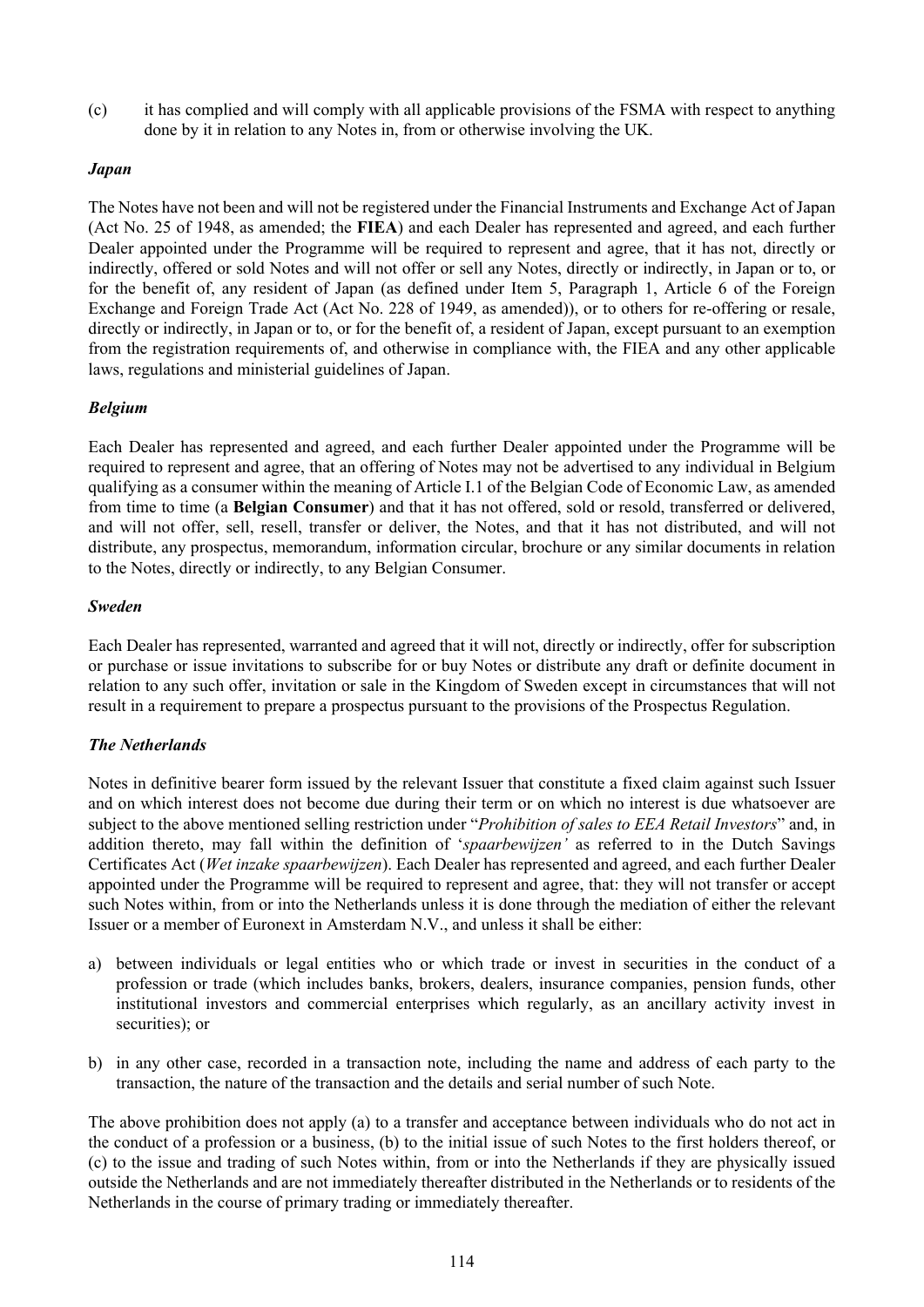In the event that the Dutch Savings Certificates Act applies, the relevant Issuer of the Notes or the Dealers or the Principal Paying Agent, as the case may be, which make payments or act as intermediaries in respect thereof are obliged to formally identify their counterparty(ies) and to keep a record of the details and serial numbers of the Notes involved.

## *Singapore*

Each Dealer has represented and agreed, and each further Dealer appointed under the Programme will be required to represent and agree, that this Offering Circular has not been and will not be registered as a prospectus with the Monetary Authority of Singapore (**MAS**). Accordingly, each Dealer has represented and agreed, and each further Dealer appointed under the Programme will be required to represent and agree, that it has not offered or sold any Notes or caused the Notes to be made the subject of an invitation for subscription or purchase and will not offer or sell any Notes or cause the Notes to be made the subject of an invitation for subscription or purchase, and has not circulated or distributed, nor will it circulate or distribute, this Offering Circular or any other document or material in connection with the offer or sale, or invitation for subscription or purchase, of the Notes, whether directly or indirectly, to any person in Singapore other than (i) to an institutional investor (as defined in Section 4A of the Securities and Futures Act (Chapter 289) of Singapore, as modified or amended from time to time (the **SFA**)) pursuant to Section 274 of the SFA, (ii) to a relevant person (as defined in Section 275(2) of the SFA) pursuant to Section 275(1) of the SFA, or any person pursuant to Section 275(1A) of the SFA, and in accordance with the conditions specified in Section 275 of the SFA, or (iii) otherwise pursuant to, and in accordance with the conditions of, any other applicable provision of the SFA.

Where the Notes are subscribed or purchased under Section 275 of the SFA by a relevant person which is:

- (a) a corporation (which is not an accredited investor (as defined in Section 4A of the SFA)) the sole business of which is to hold investments and the entire share capital of which is owned by one or more individuals, each of whom is an accredited investor; or
- (b) a trust (where the trustee is not an accredited investor) whose sole purpose is to hold investments and each beneficiary of the trust is an individual who is an accredited investor,

securities or securities-based derivatives contracts (each term as defined in Section 2(1) of the SFA) of that corporation or the beneficiaries' rights and interest (howsoever described) in that trust shall not be transferred within six months after that corporation or that trust has acquired the Notes pursuant to an offer made under Section 275 of the SFA except:

- (i) to an institutional investor or to a relevant person, or to any person arising from an offer referred to in Section 275(1A) or Section 276(4)(i)(B) of the SFA, and further for corporations, in accordance with the conditions specified in section 275 of the SFA;
- (ii) where no consideration is or will be given for the transfer;
- (iii) where the transfer is by operation of law;
- (iv) as specified in Section 276(7) of the SFA; or
- (v) as specified in Regulation 37A of the Securities and Futures (Offers of Investments) (Securities and Securities-based Derivatives Contracts) Regulations 2018.

**PRODUCT CLASSIFICATION PURSUANT TO SECTION 309B OF THE SECURITIES AND FUTURES ACT (CHAPTER 289 OF SINGAPORE)** - The applicable Final Terms in respect of any Notes may include a legend entitled "Singapore Securities and Futures Act Product Classification" which will state the product classification of the Notes pursuant to Section 309B(1) of the SFA. The relevant Issuer will make a determination in relation to each issue about the classification of the Notes being offered for purposes of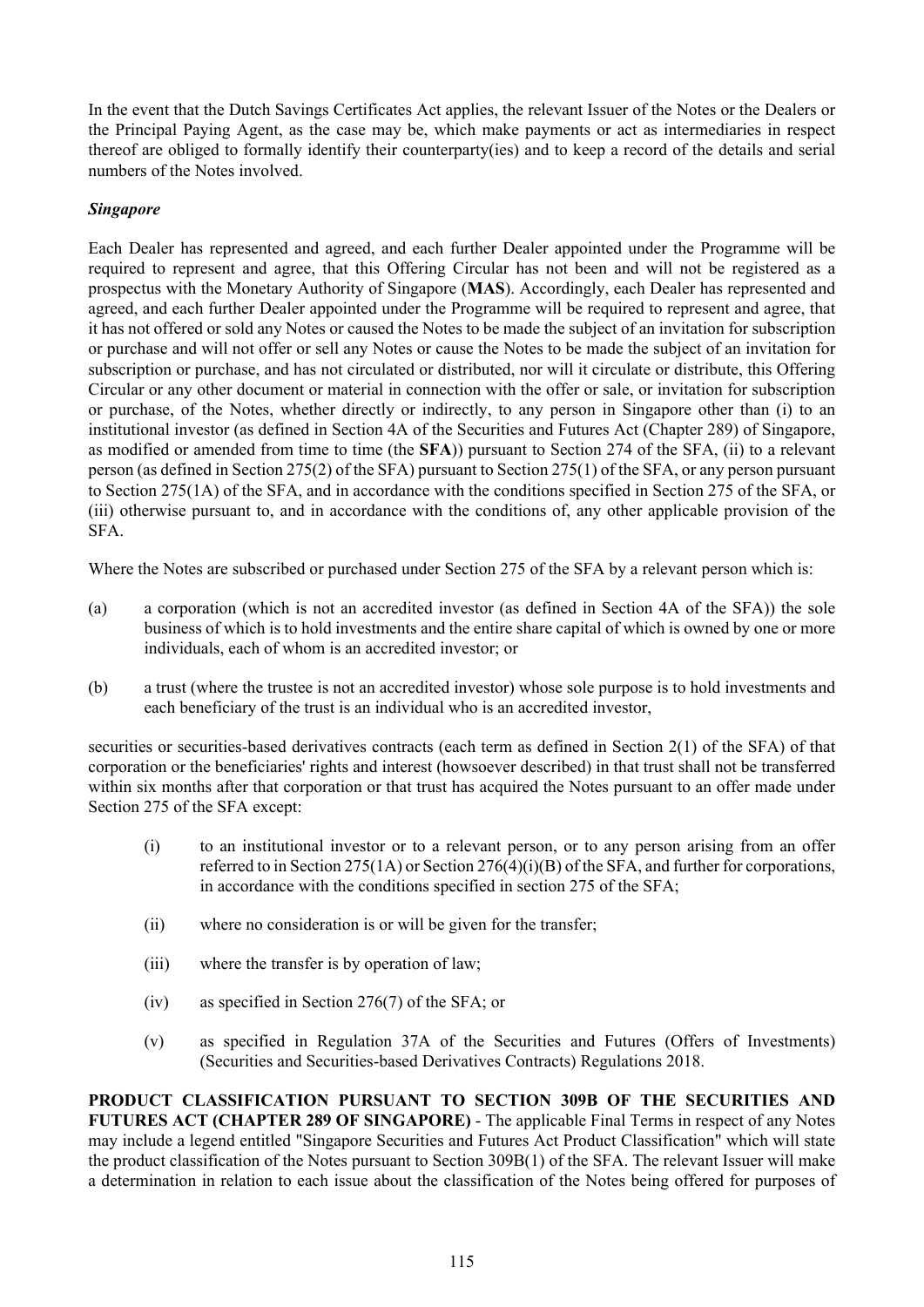Section 309B(1)(a). Any such legend included on the applicable Final Terms will constitute notice to "relevant persons" for purposes of Section 309B(1)(c) of the SFA.

## *General*

Each Dealer has agreed and each further Dealer appointed under the Programme will be required to agree that it will (to the best of its knowledge and belief) comply with all applicable securities laws and regulations in force in any jurisdiction in which it purchases, offers, sells or delivers Notes or possesses or distributes this Offering Circular and will obtain any consent, approval or permission required by it for the purchase, offer, sale or delivery by it of Notes under the laws and regulations in force in any jurisdiction to which it is subject or in which it makes such purchases, offers, sales or deliveries and neither the Issuers, the Guarantor nor any of the other Dealers shall have any responsibility therefor.

None of the Issuers, the Guarantor, the Arranger and the Dealers represents that Notes may at any time lawfully be sold in compliance with any applicable registration or other requirements in any jurisdiction, or pursuant to any exemption available thereunder, or assumes any responsibility for facilitating such sale.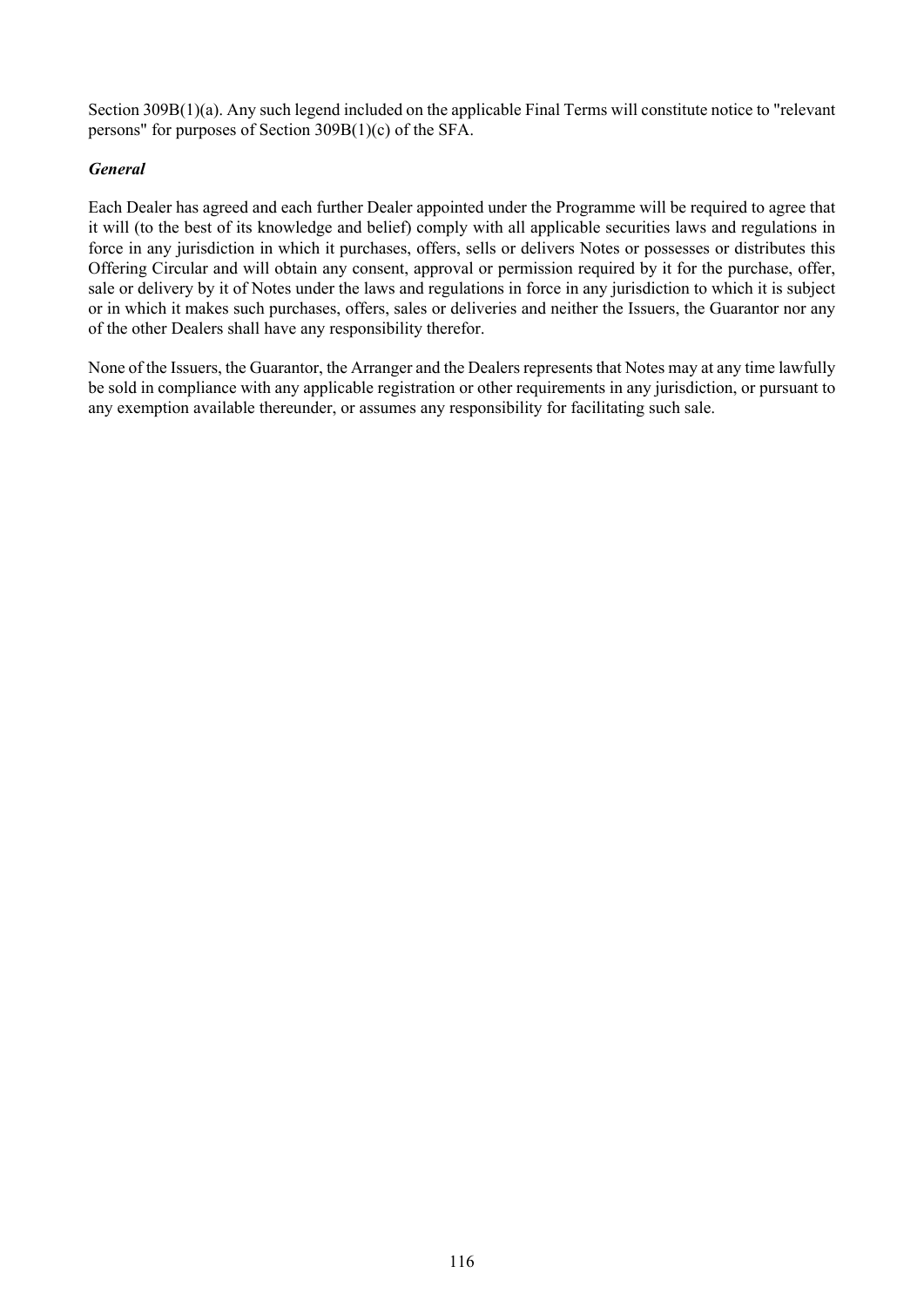#### **GENERAL INFORMATION**

## **Authorisation**

The update of the Programme and the issue of Notes have been duly authorised by a resolution of the Board of Directors of H&M dated 25 June 2020 and the giving of the Guarantee has been duly authorised by a resolution of the Board of Directors of H&M dated 25 June 2020.

The update of the Programme and the issue of Notes have been duly authorised by a resolution of the Board of Directors of H&M Finance dated 13 October 2021.

## **Listing of Notes**

It is expected that each Tranche of the Notes which is to be admitted to the Official List and to trading on the Euronext Dublin Regulated Market will be admitted separately as and when issued, subject only to the issue of one or more Global Notes initially representing the Notes of such Tranche. Application has been made to Euronext Dublin for Notes issued under the Programme during the period of twelve months from the date of this Offering Circular to be admitted to the Official List and trading on its regulated market. The approval of the Programme in respect of the Notes was granted on or about 15 October 2021.

Arthur Cox Listing Services Limited is acting solely in its capacity as listing agent for the Issuers in relation to Notes issued under the Programme and is not itself seeking admission of Notes issued under the Programme to the Official List of Euronext Dublin or to trading on the regulated market of Euronext Dublin for the purposes of the Prospectus Regulation.

## **Documents Available**

For the period of 12 months following the date of this Offering Circular, copies of the following documents will, when published, be available for inspection from https://hmgroup.com/investors/debt-financing/:

- (a) the constitutive documents (with an English translation thereof) of H&M and the deed of incorporation, including the articles of association, (with an English translation thereof) of H&M Finance;
- (b) the Agency Agreement, including the forms of the Guarantee, the Deed of Covenant, the Global Notes, the Notes in definitive form, the Coupons and the Talons;
- (c) a copy of this Offering Circular; and
- (d) any future offering circulars, prospectuses, information memoranda, Final Terms and supplements to this Offering Circular and any other documents incorporated herein or therein by reference.

#### **Clearing Systems**

The Notes have been accepted for clearance through Euroclear and Clearstream, Luxembourg (which are the entities in charge of keeping the records). The appropriate Common Code and ISIN for each Tranche of Notes allocated by Euroclear and Clearstream, Luxembourg will be specified in the applicable Final Terms. If the Notes are to clear through an additional or alternative clearing system the appropriate information will be specified in the applicable Final Terms.

The address of Euroclear is Euroclear Bank SA/NV, 1 Boulevard du Roi Albert II, B-1210 Brussels. The address of Clearstream, Luxembourg is Clearstream Banking S.A., 42 Avenue JF Kennedy, L-1855 Luxembourg.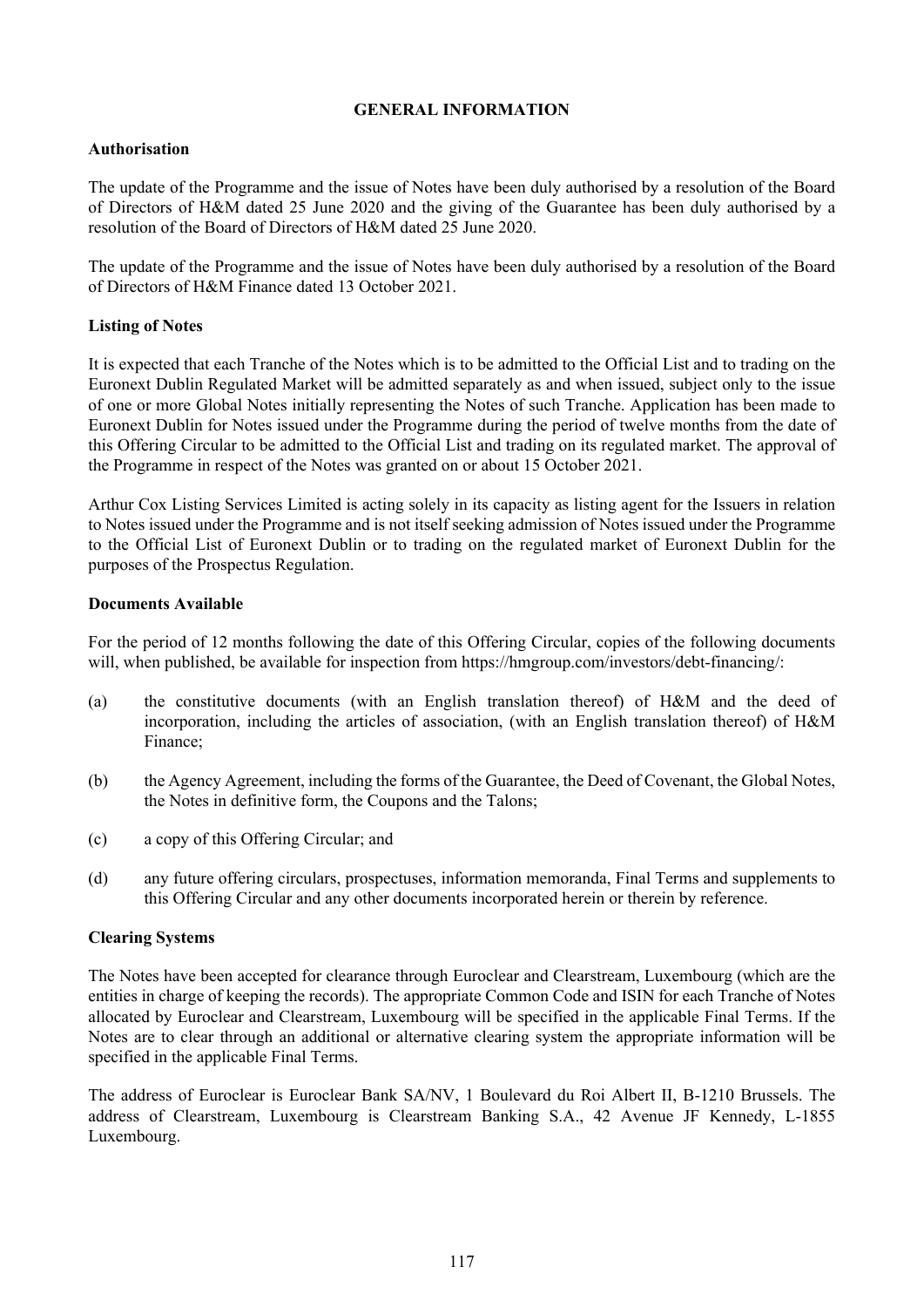## **Conditions for determining price**

The price and amount of Notes to be issued under the Programme will be determined by the relevant Issuer and each relevant Dealer at the time of issue in accordance with prevailing market conditions.

## **Yield**

In relation to any Tranche of Fixed Rate Notes, an indication of the yield in respect of such Notes will be specified in the applicable Final Terms. The yield is calculated at the Issue Date of the Notes on the basis of the relevant Issue Price. The yield indicated will be calculated as the yield to maturity as at the Issue Date of the Notes and will not be an indication of future yield.

## **Significant or Material Change**

There has been no significant change in the financial performance or financial position of H&M or the Group since 31 August 2021 and there has been no material adverse change in the prospects of H&M or the Group since 30 November 2020.

There has been no significant change in the financial performance or financial position of H&M Finance since the date of its incorporation and no material adverse change in the prospects of H&M Finance since the date of its incorporation.

## **Litigation**

Neither of the Issuers or the Guarantor nor any other member of the Group is or has been involved in any governmental, legal or arbitration proceedings (including any such proceedings which are pending or threatened of which either Issuer or the Guarantor is aware) in the 12 months (except as described in "*Description of H&M – Legal Proceedings*" above) preceding the date of this document which may have or have in such period had a significant effect on the financial position or profitability of either of the Issuers, the Guarantor or the Group.

#### **Auditors**

Ernst & Young AB (**EY**), who are authorised and regulated by the Supervisory Board of Public Accountants (*Revisorsnämnden*), audited H&M's accounts, without qualification, in accordance with IFRS for each of the two financial years ended on 30 November 2020 and 30 November 2019. With effect from H&M's annual general meeting held on 6 May 2021, Deloitte AB (**Deloitte**), who are authorised and regulated by the Supervisory Board of Public Accountants (*Revisorsnämnden*), have replaced EY as statutory auditors of H&M, and will audit H&M's accounts for the financial year ended on 30 November 2021. Deloitte have audited H&M's accounts, without qualification, in accordance with IFRS for the nine month period ended 31 August 2021.

H&M Finance is not required under Dutch company law to prepare audited financial statements and accordingly has not appointed auditors.

#### **Dealers transacting with the Issuers and the Guarantor**

In the ordinary course of their business activities, the Dealers and their affiliates may make or hold a broad array of investments and actively trade debt and equity securities (or related derivative securities) and financial instruments (including bank loans) for their own account and for the accounts of their customers. Such investments and securities activities may involve securities and/or instruments of the Issuers, the Guarantor or Issuers' or the Guarantor's affiliates. Certain of the Dealers or their affiliates that have a lending relationship with the Issuers or the Guarantor routinely hedge their credit exposure to the Issuers and the Guarantor consistent with their customary risk management policies. Typically, such Dealers and their affiliates would hedge such exposure by entering into transactions which consist of either the purchase of credit default swaps or the creation of short positions in securities, including potentially the Notes issued under the Programme.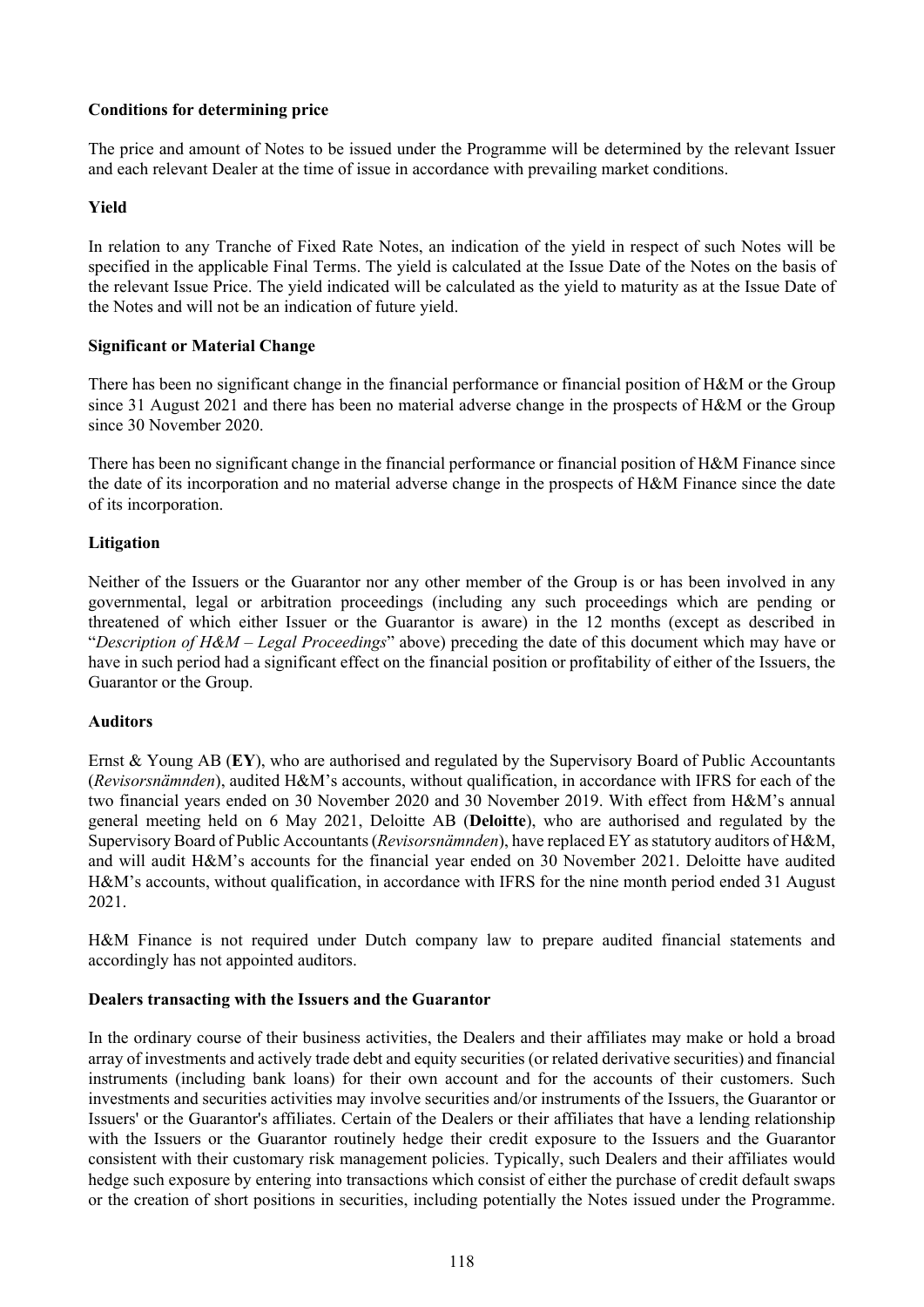Any such short positions could adversely affect future trading prices of Notes issued under the Programme. The Dealers and their affiliates may also make investment recommendations and/or publish or express independent research views in respect of such securities or financial instruments and may hold, or recommend to clients that they acquire, long and/or short positions in such securities and instruments.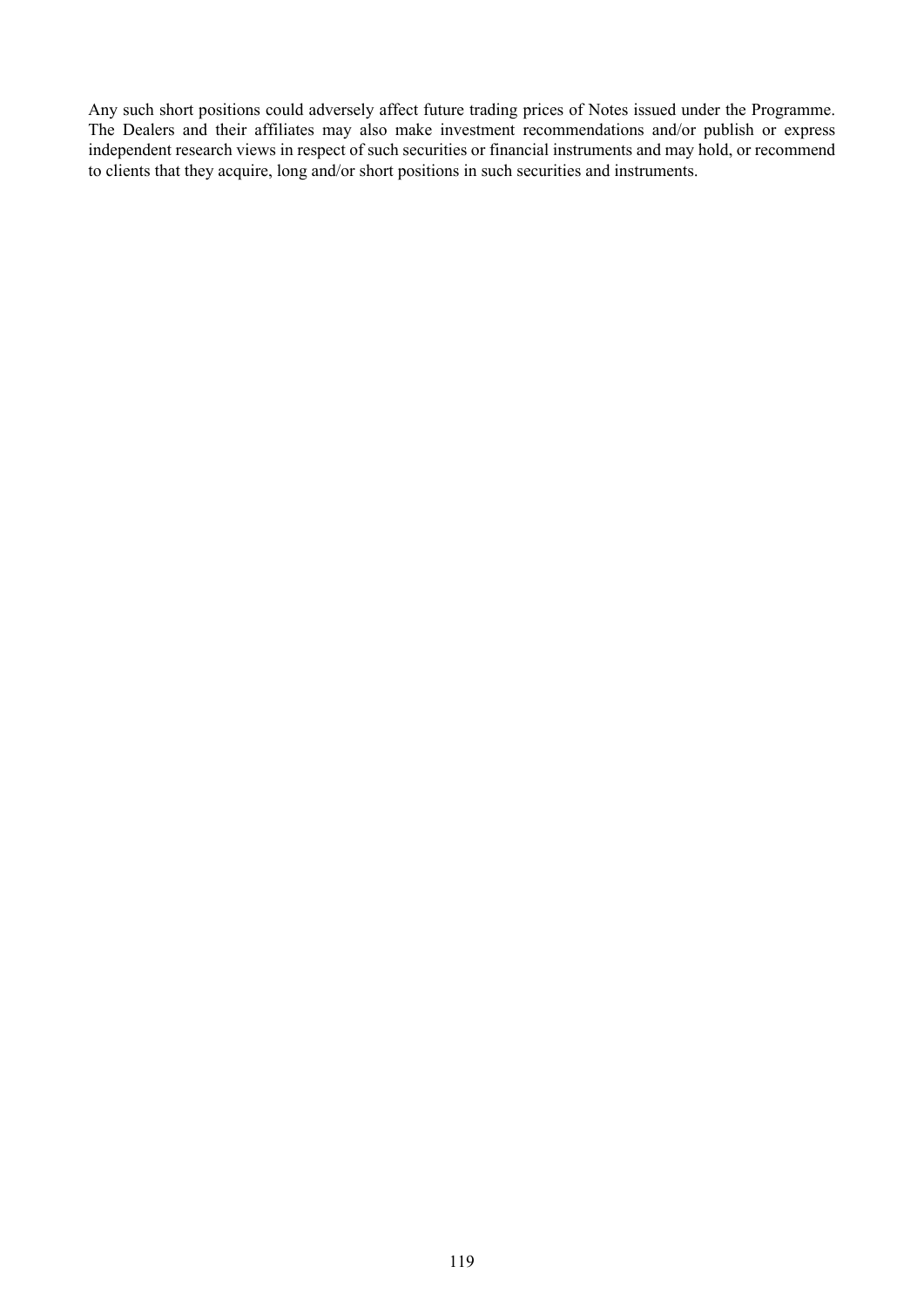#### **ISSUER**

#### **H&M Finance B.V.** Keizersgracht 271 1016 ED Amsterdam

The Netherlands

## **ISSUER AND GUARANTOR**

#### **H & M Hennes & Mauritz AB (publ)**

Mäster Samuelsgatan 46A SE-106 38 Stockholm Sweden

#### **PRINCIPAL PAYING AGENT, PAYING AGENT AND TRANSFER AGENT**

**BNP Paribas Securities Services, Luxembourg Branch**

60, avenue J.F. Kennedy L-1855 Luxembourg Grand Duchy of Luxembourg

## **REGISTRAR**

**BNP Paribas Securities Services, Luxembourg Branch**

60, avenue J.F. Kennedy L-1855 Luxembourg Grand Duchy of Luxembourg

## **LEGAL ADVISERS**

*To the Issuers and the Guarantor as to English law To the Issuers and the Guarantor as to Swedish law*

**White & Case LLP** 5 Old Broad Street London EC2N 1DW United Kingdom

**White & Case Advokat AB** Biblioteksgatan 12 SE-114 85 Stockholm Sweden

*To the Issuers and the Guarantor as to Dutch law* **NautaDutilh N.V.** Beethovenstraat 400

> 1082 PR Amsterdam The Netherlands

*To the Dealers as to English law* **Allen & Overy LLP** One Bishops Square London E1 6AD United Kingdom